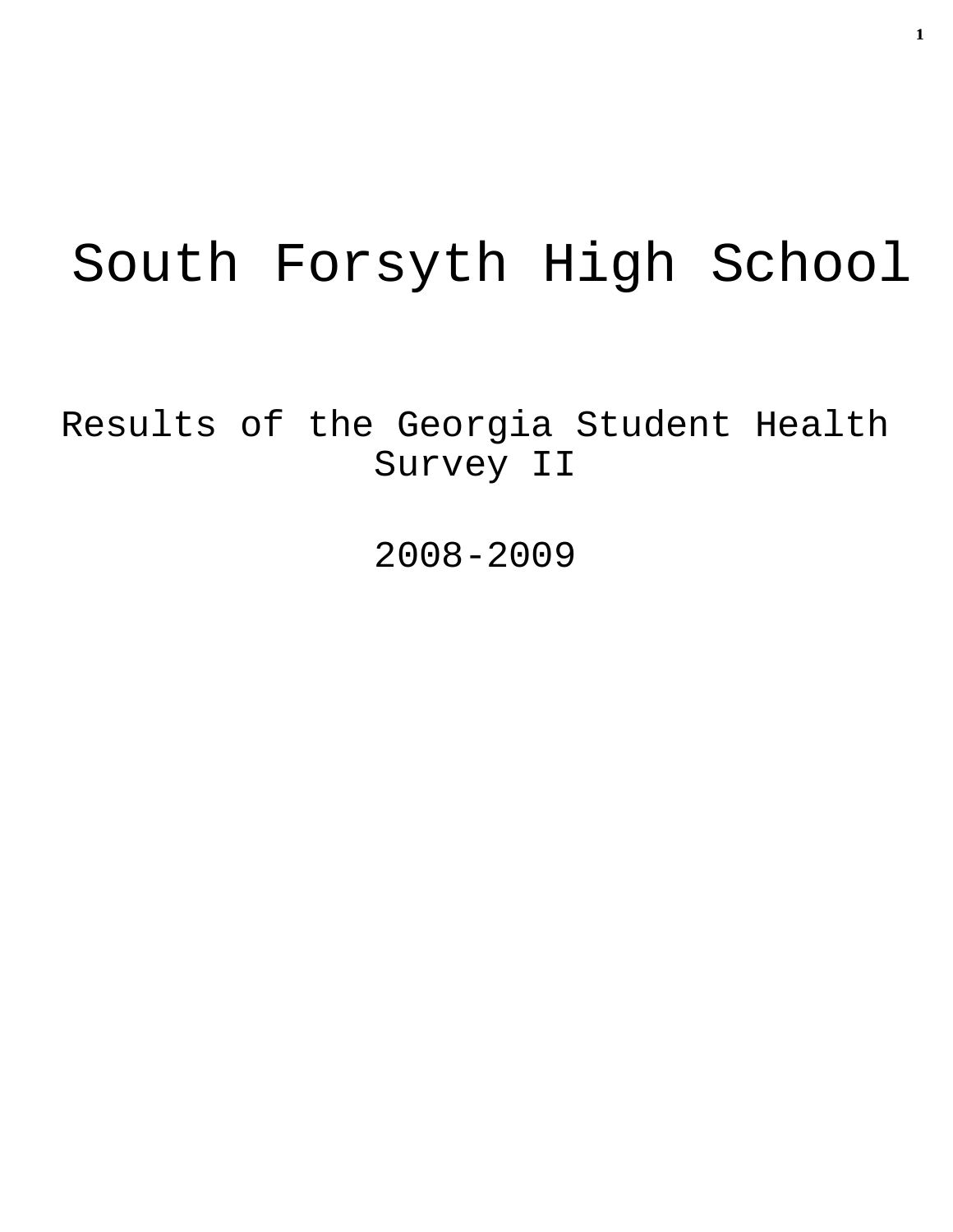# *Demographics* **2**

| Grade                    |     |  |  |  |
|--------------------------|-----|--|--|--|
| <b>Grade   Frequency</b> |     |  |  |  |
| 10                       | 624 |  |  |  |
| 12                       | 447 |  |  |  |

| <b>Frequency</b> | <b>Table of Gender by Grade</b> |              |              |              |  |
|------------------|---------------------------------|--------------|--------------|--------------|--|
| <b>Col Pct</b>   |                                 | Grade(Grade) |              |              |  |
|                  | Gender(Gender)                  | 10           | 12           | <b>Total</b> |  |
|                  | <b>Female</b>                   | 328<br>52.56 | 230<br>51.45 | 558          |  |
|                  | <b>Male</b>                     | 296<br>47.44 | 217<br>48.55 | 513          |  |
|                  | <b>Total</b>                    | 624          | 447          | 1071         |  |

| Frequency |
|-----------|
| Col Pct   |

| <b>Table of Ethnicity by Grade</b> |              |              |              |  |  |  |
|------------------------------------|--------------|--------------|--------------|--|--|--|
|                                    | Grade(Grade) |              |              |  |  |  |
| <b>Ethnicity</b> (Ethnicity)       | 10           | 12           | <b>Total</b> |  |  |  |
| <b>Black</b>                       | 20<br>3.21   | 18<br>4.03   | 38           |  |  |  |
| <b>Hispanic</b>                    | 56<br>8.97   | 39<br>8.72   | 95           |  |  |  |
| <b>White</b>                       | 472<br>75.64 | 347<br>77.63 | 819          |  |  |  |
| <b>Asian</b>                       | 60<br>9.62   | 26<br>5.82   | 86           |  |  |  |
| <b>Other</b>                       | 16<br>2.56   | 17<br>3.80   | 33           |  |  |  |
| <b>Total</b>                       | 624          | 447          | 1071         |  |  |  |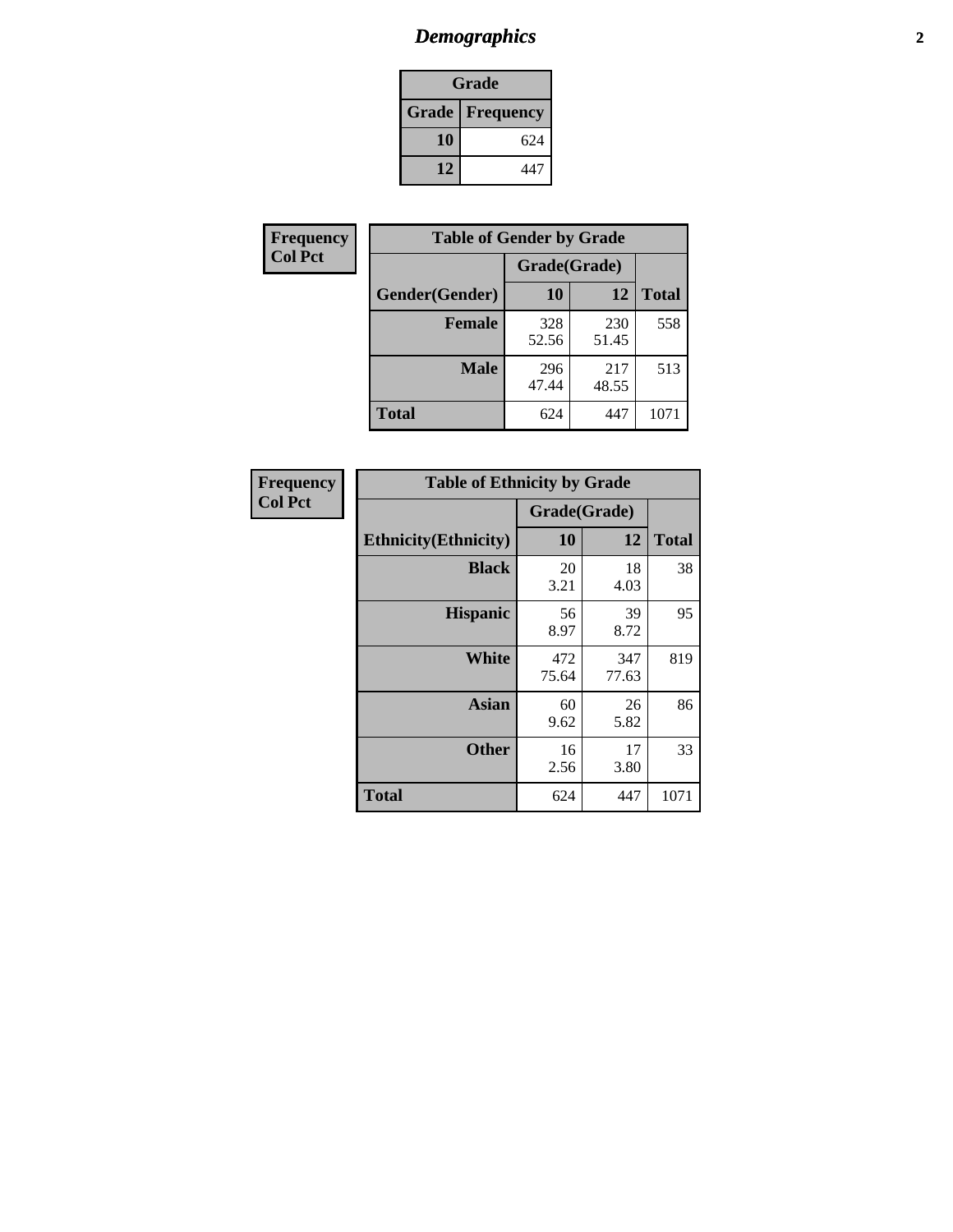#### *Title IV, Part A, Schedule A* **3** *Goal 1: Ensure that all schools are drug-free Baseline Data: Year 2008-2009 Prevalence of Drug Use*

| Frequency<br><b>Col Pct</b> | <b>Table of AlcoholAlt by Grade</b> |              |              |              |  |  |
|-----------------------------|-------------------------------------|--------------|--------------|--------------|--|--|
|                             | AlcoholAlt(Alcohol                  | Grade(Grade) |              |              |  |  |
|                             | use, past 30 days)                  | 10           | 12           | <b>Total</b> |  |  |
|                             | Yes                                 | 85<br>13.62  | 123<br>27.52 | 208          |  |  |
|                             | N <sub>0</sub>                      | 539<br>86.38 | 324<br>72.48 | 863          |  |  |
|                             | <b>Total</b>                        | 624          | 447          | 1071         |  |  |

| Frequency      | <b>Table of TobaccoAny by Grade</b> |              |              |              |  |
|----------------|-------------------------------------|--------------|--------------|--------------|--|
| <b>Col Pct</b> | <b>TobaccoAny(Tobacco</b>           | Grade(Grade) |              |              |  |
|                | use, past 30 days)                  | 10           | 12           | <b>Total</b> |  |
|                | Yes                                 | 59<br>9.46   | 99<br>22.15  | 158          |  |
|                | N <sub>0</sub>                      | 565<br>90.54 | 348<br>77.85 | 913          |  |
|                | <b>Total</b>                        | 624          | 447          | 1071         |  |

| Frequency<br><b>Col Pct</b> | <b>Table of MarijuanaAlt by Grade</b> |              |              |              |  |
|-----------------------------|---------------------------------------|--------------|--------------|--------------|--|
|                             | MarijuanaAlt(Marijuana                | Grade(Grade) |              |              |  |
|                             | use, past 30 days)                    | <b>10</b>    | 12           | <b>Total</b> |  |
|                             | <b>Yes</b>                            | 36<br>5.77   | 51<br>11.41  | 87           |  |
|                             | N <sub>0</sub>                        | 588<br>94.23 | 396<br>88.59 | 984          |  |
|                             | <b>Total</b>                          | 624          | 447          | 1071         |  |

| <b>Frequency</b> | <b>Table of OtherDrugAny by Grade</b>  |              |              |              |  |
|------------------|----------------------------------------|--------------|--------------|--------------|--|
| <b>Col Pct</b>   | <b>OtherDrugAny(Other</b><br>drug use, | Grade(Grade) |              |              |  |
|                  | past 30 days)                          | 10           | 12           | <b>Total</b> |  |
|                  | Yes                                    | 23<br>3.69   | 41<br>9.17   | 64           |  |
|                  | N <sub>0</sub>                         | 601<br>96.31 | 406<br>90.83 | 1007         |  |
|                  | <b>Total</b>                           | 624          | 447          | 1071         |  |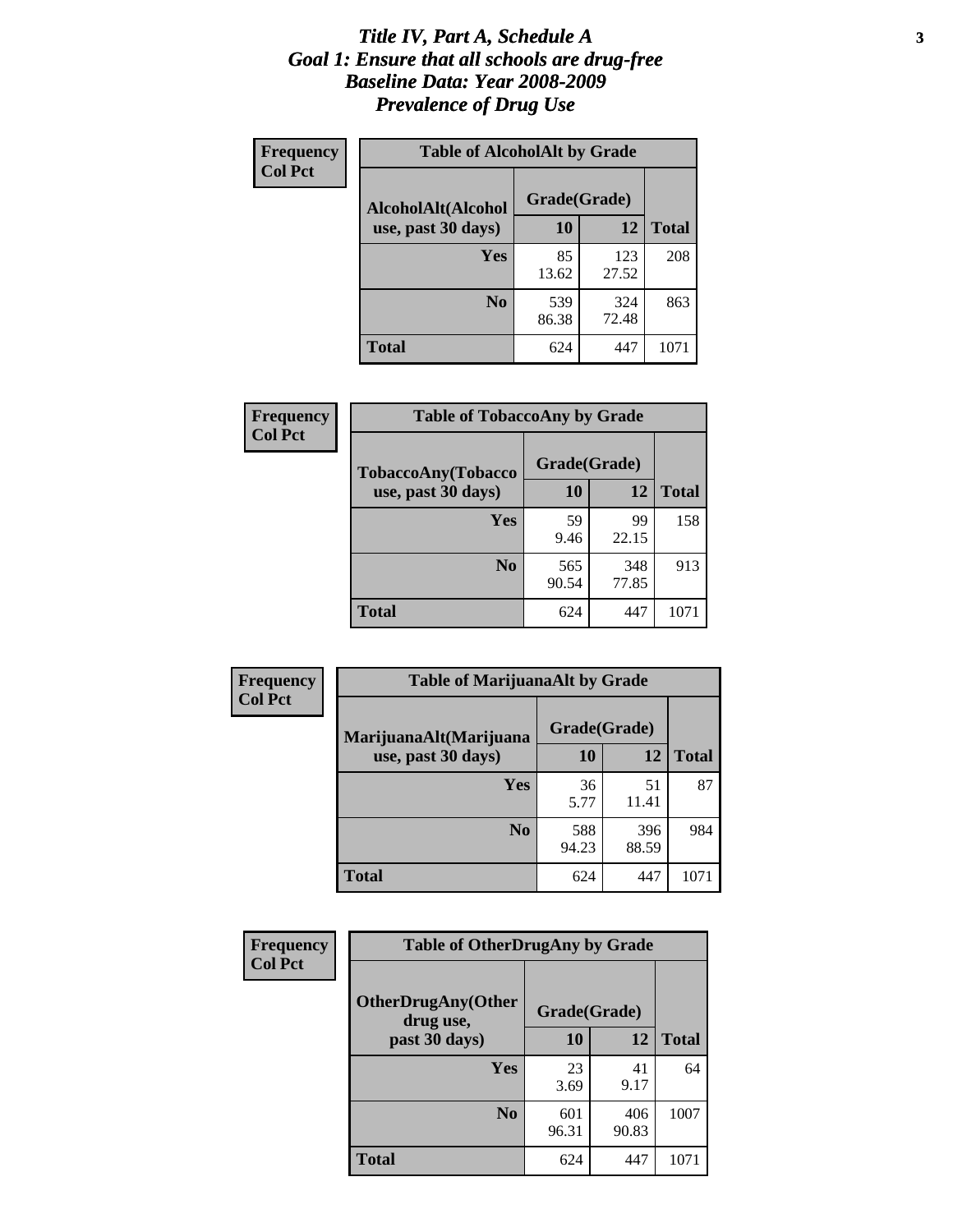#### *Average Age of Onset of Use* **4** *Results for "Average Age of Onset of Use" questions exclude students who said they did not use that substance*

| <b>Variable</b>    | Label                                                              | <b>Mean</b> |
|--------------------|--------------------------------------------------------------------|-------------|
| Alcoholinit2       | I started using alcohol when I was                                 | 13.91       |
| Cigarettesinit2    | I started smoking tobacco when I was                               | 14.26       |
| Smokelessinit2     | I started chewing tobacco when I was                               | 13.92       |
| Marijuanainit2     | I started using marijuana when I was                               | 14.18       |
| Cocaineinit2       | I started using cocaine when I was                                 | 13.49       |
| Inhalantsinit2     | I started using inhalants when I was                               | 11.12       |
| Steroidsinit2      | I started using steroids when I was                                | 10.60       |
| Ecstasyinit2       | I started using ecstasy when I was                                 | 13.40       |
| Methinit2          | I started using methamphetamines when I was                        | 10.64       |
| Hallucinogensinit2 | I started using hallucinogens when I was                           | 13.30       |
| Prescriptioninit2  | I started using prescription drugs not prescribed to me when I was | 13.90       |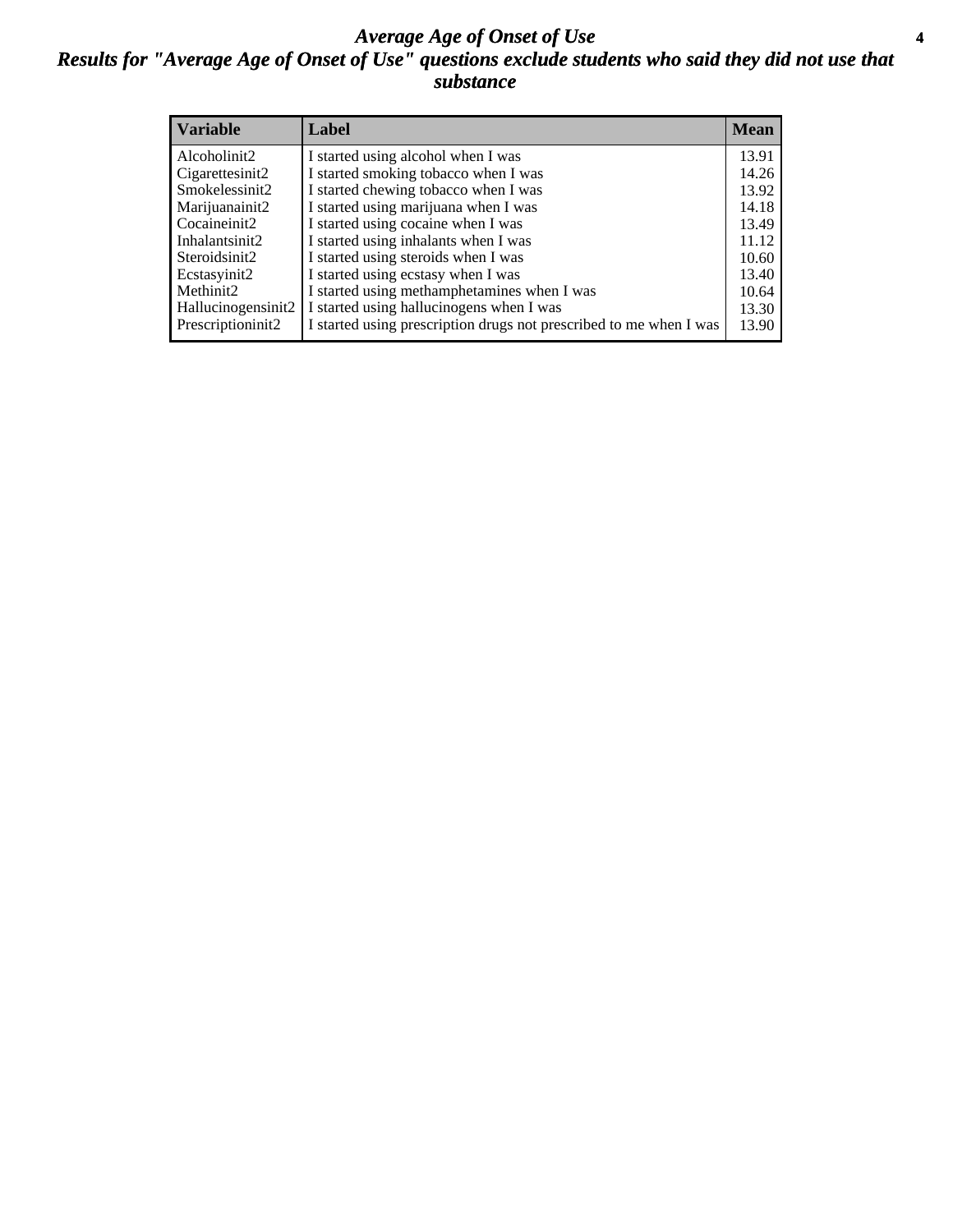# *Perception of Health Risk* **5**

| Frequency      | <b>Table of Alcoholharmdich by Grade</b> |              |              |              |  |
|----------------|------------------------------------------|--------------|--------------|--------------|--|
| <b>Col Pct</b> | Alcoholharmdich(I<br>think alcohol is    | Grade(Grade) |              |              |  |
|                | harmful)                                 | 10           | 12           | <b>Total</b> |  |
|                | Yes                                      | 486<br>77.88 | 306<br>68.46 | 792          |  |
|                | N <sub>0</sub>                           | 138<br>22.12 | 141<br>31.54 | 279          |  |
|                | <b>Total</b>                             | 624          | 447          | 1071         |  |

| <b>Frequency</b> | <b>Table of Tobaccoharmdich by Grade</b>     |              |              |              |
|------------------|----------------------------------------------|--------------|--------------|--------------|
| <b>Col Pct</b>   | <b>Tobaccoharmdich(I</b><br>think tobacco is | Grade(Grade) |              |              |
|                  | harmful)                                     | 10           | 12           | <b>Total</b> |
|                  | Yes                                          | 596<br>95.51 | 425<br>95.08 | 1021         |
|                  | N <sub>0</sub>                               | 28<br>4.49   | 22<br>4.92   | 50           |
|                  | <b>Total</b>                                 | 624          | 447          | 1071         |

| Frequency      | <b>Table of Marijuanaharmdich by Grade</b>                |              |              |              |  |  |
|----------------|-----------------------------------------------------------|--------------|--------------|--------------|--|--|
| <b>Col Pct</b> | Marijuanaharmdich(I<br>Grade(Grade)<br>think marijuana is |              |              |              |  |  |
|                | harmful)                                                  | 10           | 12           | <b>Total</b> |  |  |
|                | <b>Yes</b>                                                | 506<br>81.09 | 300<br>67.11 | 806          |  |  |
|                | N <sub>0</sub>                                            | 118<br>18.91 | 147<br>32.89 | 265          |  |  |
|                | <b>Total</b>                                              | 624          | 447          | 1071         |  |  |

| Frequency      | <b>Table of Otherdrugharmdich by Grade</b>   |              |              |              |  |  |  |  |
|----------------|----------------------------------------------|--------------|--------------|--------------|--|--|--|--|
| <b>Col Pct</b> | Otherdrugharmdich(I<br>think other drugs are | Grade(Grade) |              |              |  |  |  |  |
|                | harmful)                                     | 10           | 12           | <b>Total</b> |  |  |  |  |
|                | <b>Yes</b>                                   | 612<br>98.08 | 431<br>96.42 | 1043         |  |  |  |  |
|                | N <sub>0</sub>                               | 12<br>1.92   | 16<br>3.58   | 28           |  |  |  |  |
|                | <b>Total</b>                                 | 624          | 447          | 1071         |  |  |  |  |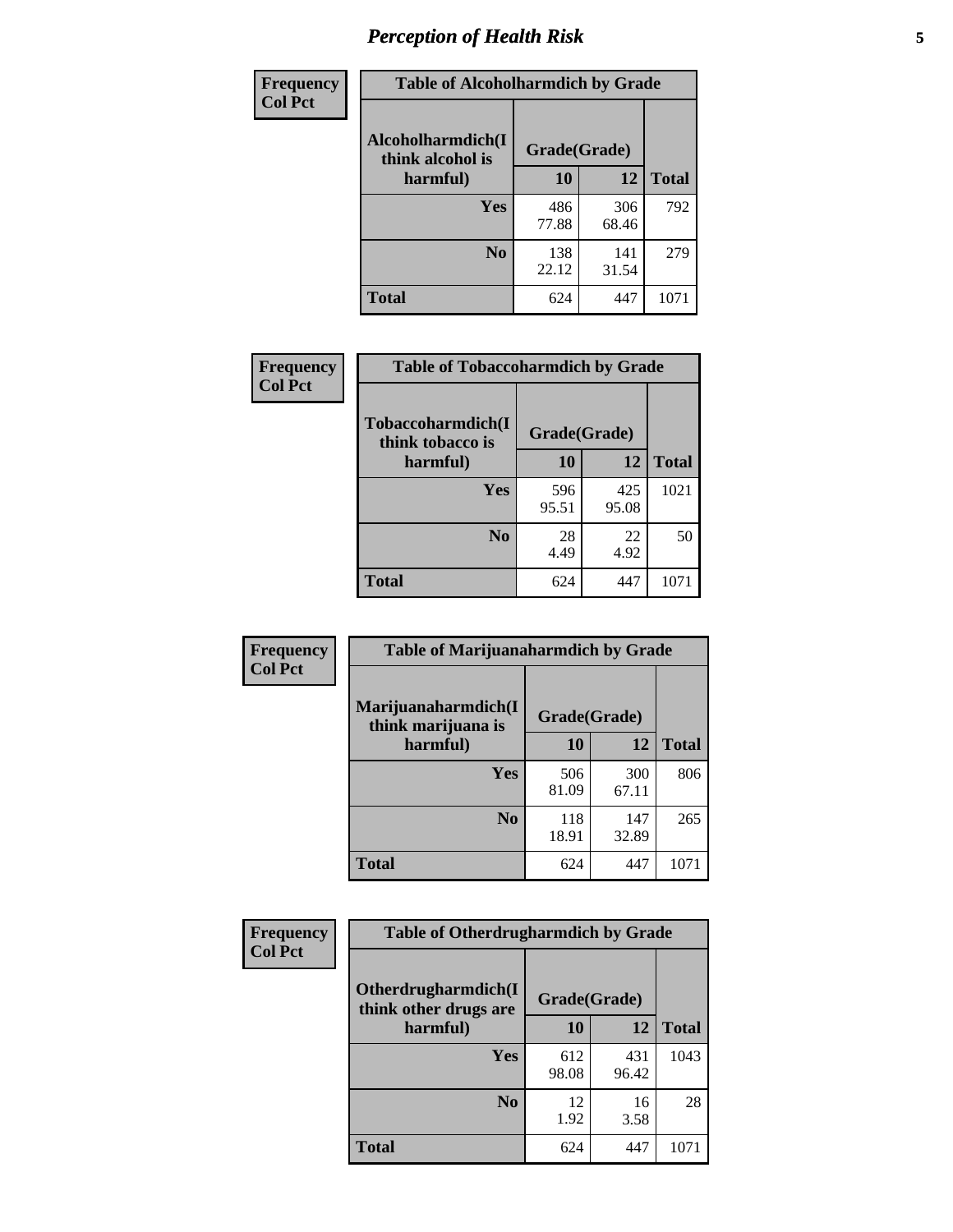# *Social Disapproval* **6**

| Frequency      | <b>Table of Alcoholpeerdich by Grade</b>                    |              |              |              |
|----------------|-------------------------------------------------------------|--------------|--------------|--------------|
| <b>Col Pct</b> | Alcoholpeerdich(My<br>friends would<br>disapprove if I used | Grade(Grade) |              |              |
|                | alcohol)                                                    | 10           | 12           | <b>Total</b> |
|                | <b>Yes</b>                                                  | 346<br>55.45 | 157<br>35.12 | 503          |
|                | N <sub>0</sub>                                              | 278<br>44.55 | 290<br>64.88 | 568          |
|                | <b>Total</b>                                                | 624          | 447          | 1071         |

| <b>Frequency</b> |
|------------------|
| <b>Col Pct</b>   |

| <b>Table of Tobaccopeerdich by Grade</b>                            |              |              |              |  |  |  |
|---------------------------------------------------------------------|--------------|--------------|--------------|--|--|--|
| <b>Tobaccopeerdich</b> (My<br>friends would<br>disapprove if I used | Grade(Grade) |              |              |  |  |  |
| tobacco)                                                            | 10           | 12           | <b>Total</b> |  |  |  |
| Yes                                                                 | 452<br>72.44 | 242<br>54.14 | 694          |  |  |  |
| N <sub>0</sub>                                                      | 172<br>27.56 | 205<br>45.86 | 377          |  |  |  |
| <b>Total</b>                                                        | 624          | 447          | 1071         |  |  |  |

| Frequency      | <b>Table of Marijuanapeerdich by Grade</b>                    |              |              |              |  |  |  |  |
|----------------|---------------------------------------------------------------|--------------|--------------|--------------|--|--|--|--|
| <b>Col Pct</b> | Marijuanapeerdich(My<br>friends would<br>disapprove if I used | Grade(Grade) |              |              |  |  |  |  |
|                | marijuana)                                                    | 10           | 12           | <b>Total</b> |  |  |  |  |
|                | <b>Yes</b>                                                    | 466<br>74.68 | 259<br>57.94 | 725          |  |  |  |  |
|                | N <sub>0</sub>                                                | 158<br>25.32 | 188<br>42.06 | 346          |  |  |  |  |
|                | <b>Total</b>                                                  | 624          | 447          | 1071         |  |  |  |  |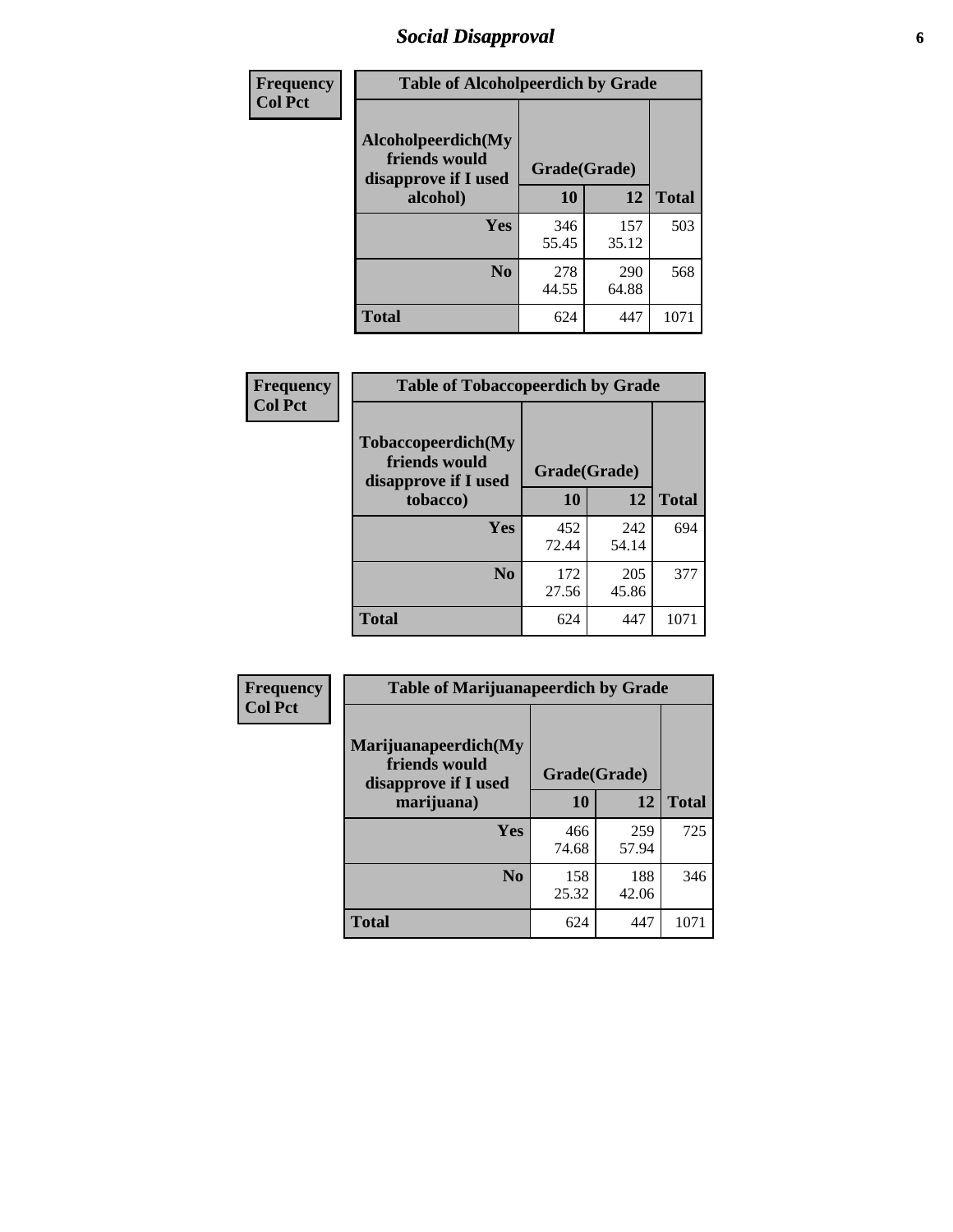# *Social Disapproval* **7**

| Frequency      | <b>Table of Otherdrugpeerdich by Grade</b>                    |              |              |              |  |  |  |  |
|----------------|---------------------------------------------------------------|--------------|--------------|--------------|--|--|--|--|
| <b>Col Pct</b> | Otherdrugpeerdich(My<br>friends would<br>disapprove if I used | Grade(Grade) |              |              |  |  |  |  |
|                | other drugs)                                                  | 10           | 12           | <b>Total</b> |  |  |  |  |
|                | Yes                                                           | 528<br>84.62 | 340<br>76.06 | 868          |  |  |  |  |
|                | N <sub>0</sub>                                                | 96<br>15.38  | 107<br>23.94 | 203          |  |  |  |  |
|                | <b>Total</b>                                                  | 624          | 447          | 107          |  |  |  |  |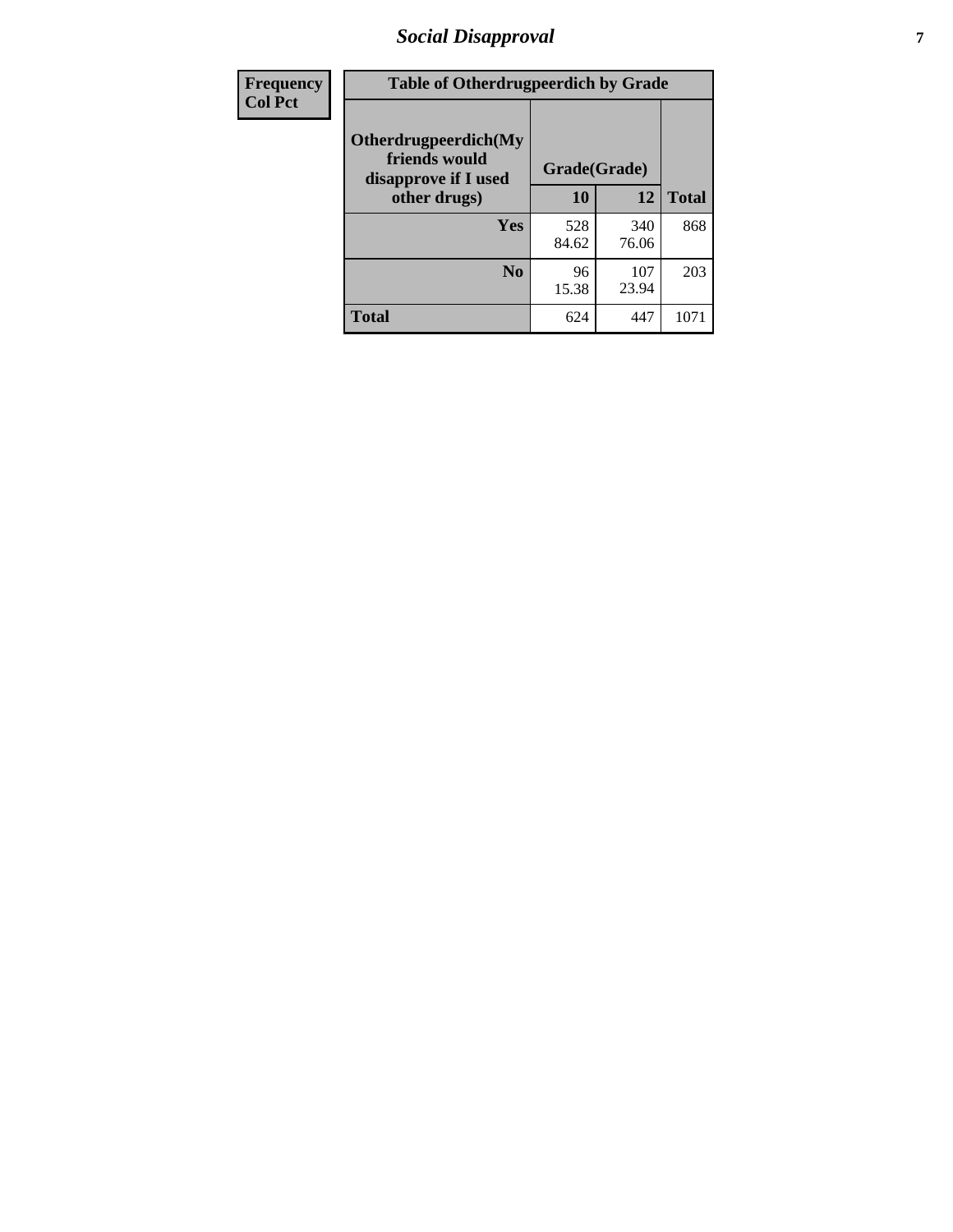### Title IV, Part A, Schedule A **8** *Goal 2: To help ensure that all schools are safe and disciplined Baseline Data: Year 2008-2009 Student Involvement in Gang Activity*

| Frequency      | <b>Table of Gangself by Grade</b>                                                                 |                    |              |              |
|----------------|---------------------------------------------------------------------------------------------------|--------------------|--------------|--------------|
| <b>Col Pct</b> | Gangself(I<br>have<br>participated<br>in illegal<br>gang<br>activities in<br>the past 30<br>days) | Grade(Grade)<br>10 | 12           | <b>Total</b> |
|                | Yes                                                                                               | 11<br>1.76         | 15<br>3.36   | 26           |
|                | N <sub>0</sub>                                                                                    | 613<br>98.24       | 432<br>96.64 | 1045         |
|                | <b>Total</b>                                                                                      | 624                | 447          | 1071         |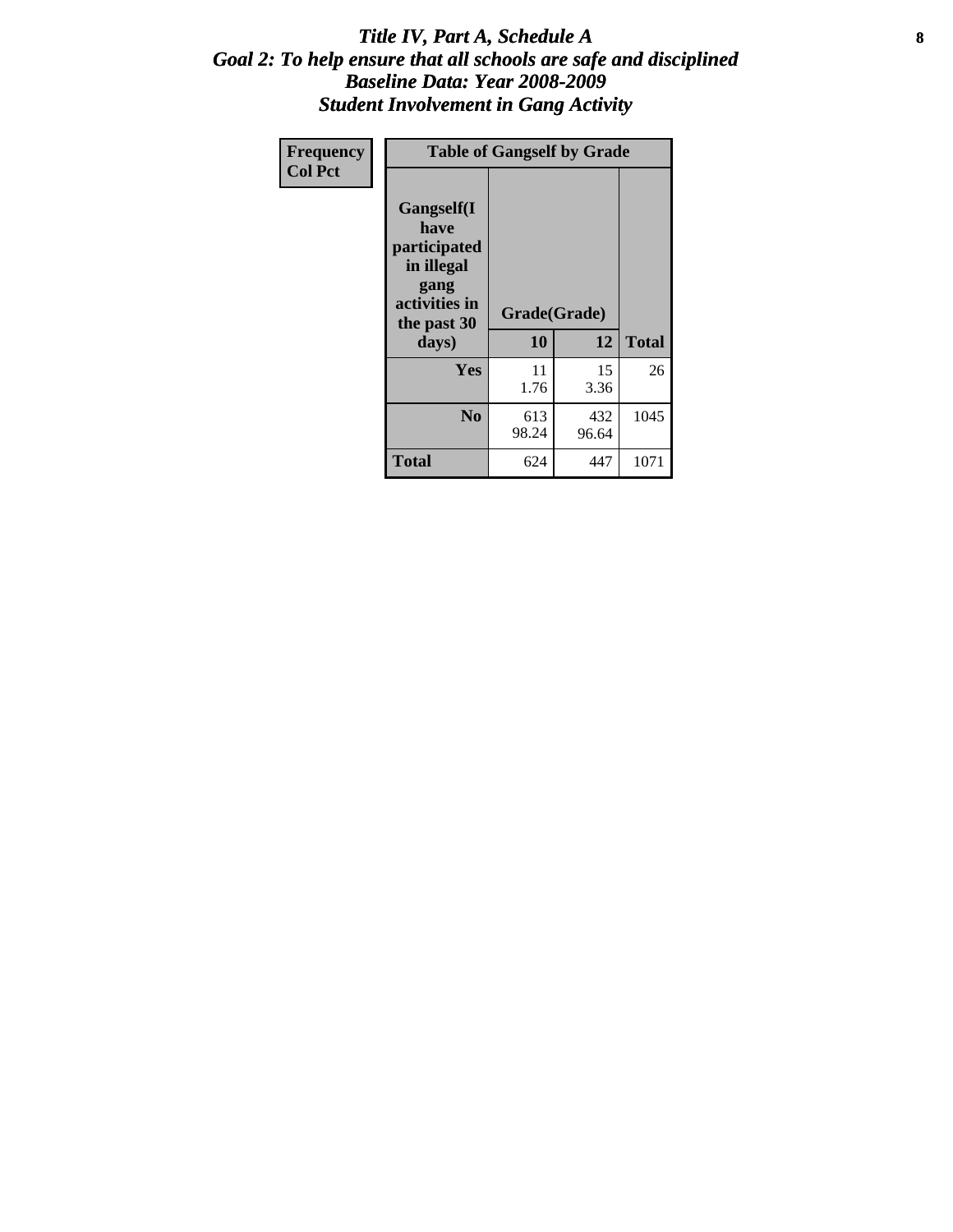# *Student Perception of School Safety* **9**

| <b>Frequency</b><br>Row Pct |
|-----------------------------|
|                             |

| <b>Table of Grade by Safeschool</b> |                                                        |                                                                                                                      |              |            |      |  |  |
|-------------------------------------|--------------------------------------------------------|----------------------------------------------------------------------------------------------------------------------|--------------|------------|------|--|--|
|                                     | Safeschool (School is a place at which I feel<br>safe) |                                                                                                                      |              |            |      |  |  |
| Grade(Grade)                        | <b>Strongly</b><br>Agree                               | <b>Somewhat</b><br><b>Somewhat</b><br><b>Strongly</b><br><b>Disagree</b><br><b>Disagree</b><br><b>Total</b><br>Agree |              |            |      |  |  |
| 10                                  | 110<br>17.63                                           | 346<br>55.45                                                                                                         | 120<br>19.23 | 48<br>7.69 | 624  |  |  |
| 12                                  | 92<br>20.58                                            | 234<br>52.35                                                                                                         | 77<br>17.23  | 44<br>9.84 | 447  |  |  |
| <b>Total</b>                        | 202                                                    | 580                                                                                                                  | 197          | 92         | 1071 |  |  |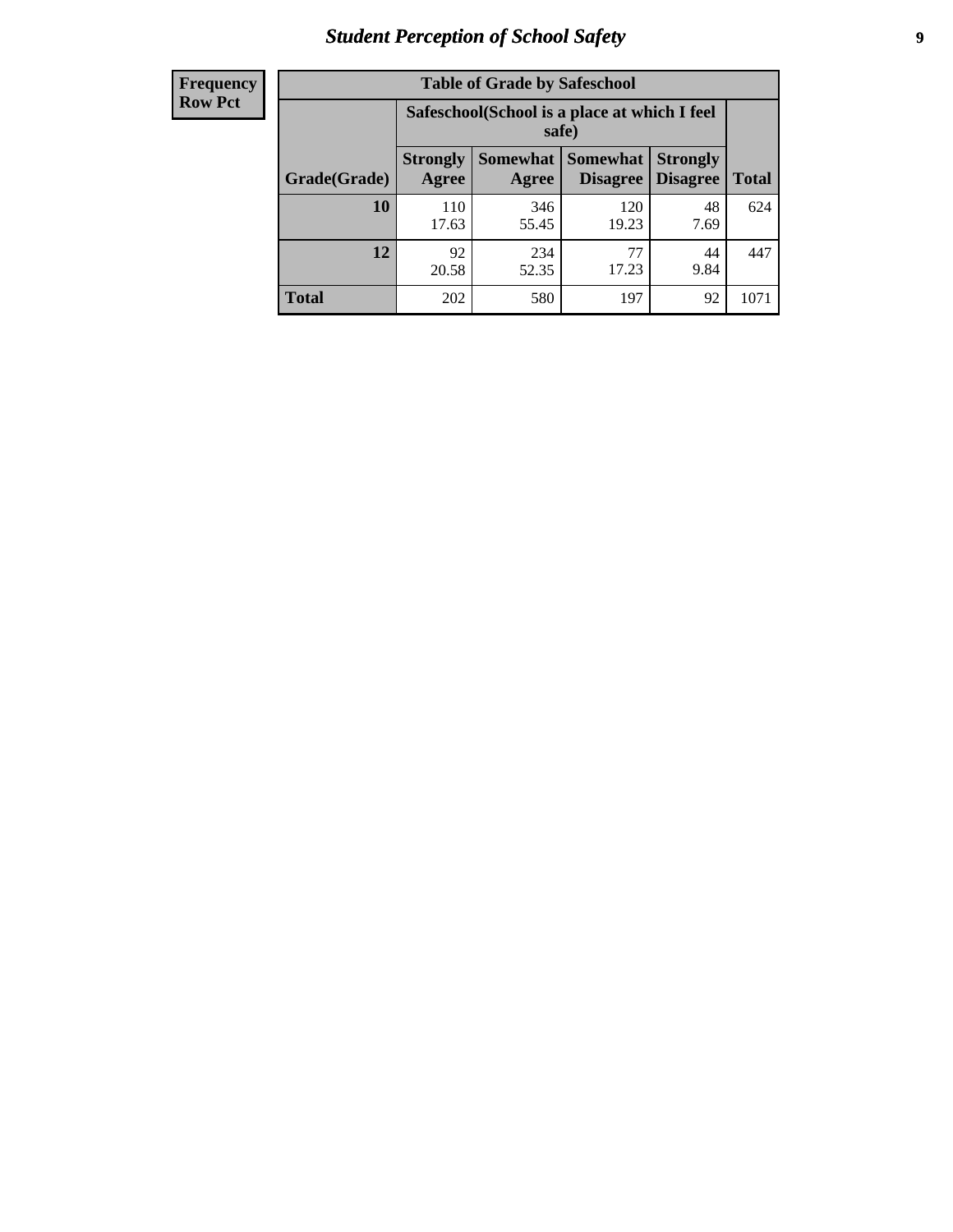### *Students Who Have Been Bullied* **10**

| <b>Frequency</b> |
|------------------|
| Row Pct          |

| <b>Table of Grade by Bullied</b> |                             |                                                                               |                              |                   |                        |                        |                   |              |
|----------------------------------|-----------------------------|-------------------------------------------------------------------------------|------------------------------|-------------------|------------------------|------------------------|-------------------|--------------|
|                                  |                             | <b>Bullied</b> (I have been bullied by other<br>students in the past 30 days) |                              |                   |                        |                        |                   |              |
| Grade(Grade)                     | $\mathbf{0}$<br><b>Days</b> | 1 or<br>2<br>days                                                             | 3 <sub>to</sub><br>5<br>days | 6 to<br>9<br>days | 10<br>to<br>19<br>days | 20<br>to<br>29<br>days | All<br>30<br>days | <b>Total</b> |
| 10                               | 571<br>91.51                | 13<br>2.08                                                                    | 8<br>1.28                    | 6<br>0.96         | 6<br>0.96              | 11<br>1.76             | 9<br>1.44         | 624          |
| 12                               | 418<br>93.51                | 7<br>1.57                                                                     | 5<br>1.12                    | 3<br>0.67         | 0.22                   | 6<br>1.34              | 1.57              | 447          |
| <b>Total</b>                     | 989                         | 20                                                                            | 13                           | 9                 | 7                      | 17                     | 16                | 1071         |

 $\blacksquare$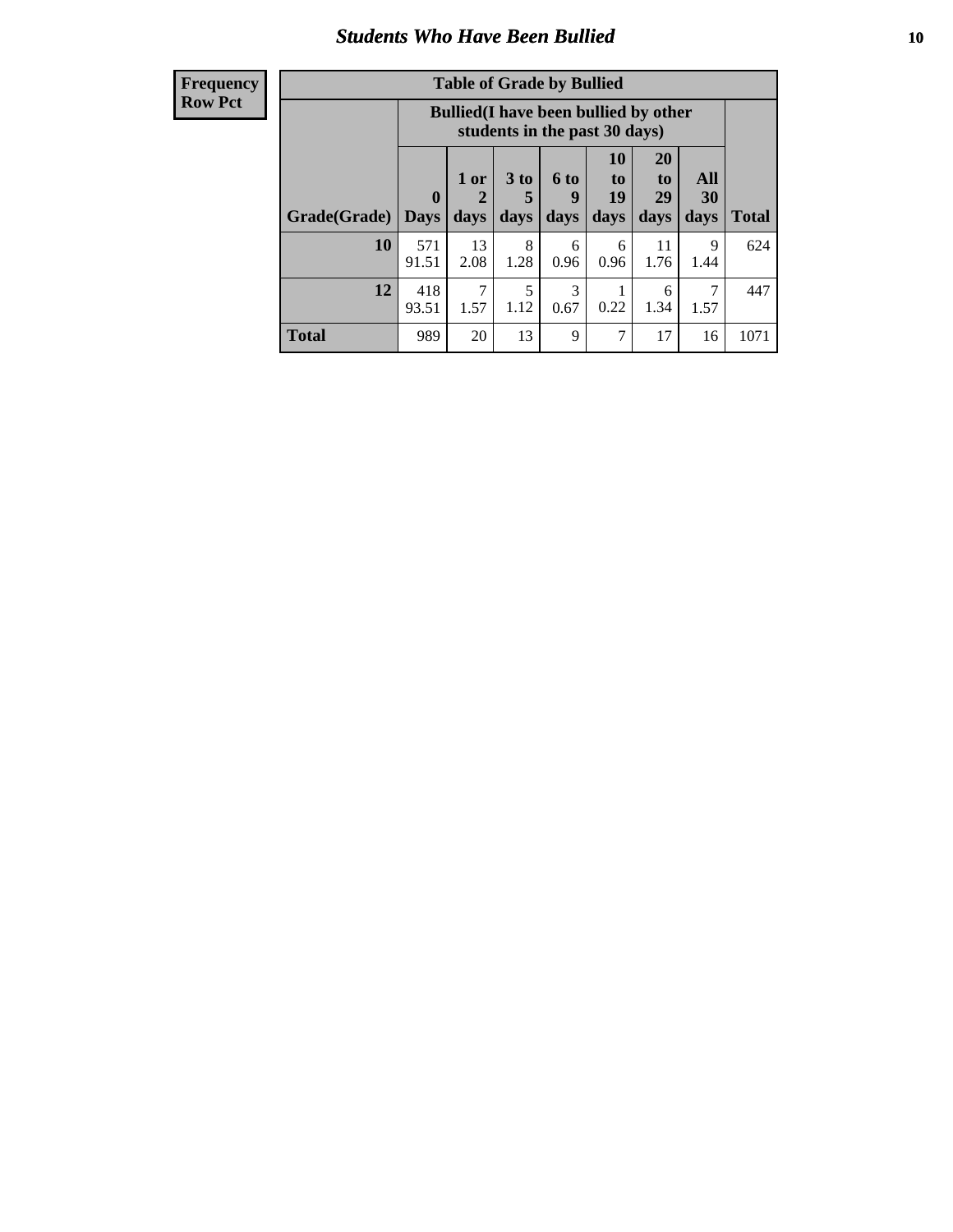### *School Climate* **11**

| <b>Frequency</b> | <b>Table of SchoolClimate1 by Grade</b> |                    |              |              |  |  |
|------------------|-----------------------------------------|--------------------|--------------|--------------|--|--|
| <b>Col Pct</b>   | SchoolClimate1(I<br>like school)        | Grade(Grade)<br>10 | 12           | <b>Total</b> |  |  |
|                  | <b>Strongly Agree</b>                   | 61<br>9.78         | 45<br>10.07  | 106          |  |  |
|                  | <b>Somewhat Agree</b>                   | 413<br>66.19       | 262<br>58.61 | 675          |  |  |
|                  | <b>Somewhat Disagree</b>                | 99<br>15.87        | 89<br>19.91  | 188          |  |  |
|                  | <b>Strongly Disagree</b>                | 51<br>8.17         | 51<br>11.41  | 102          |  |  |
|                  | <b>Total</b>                            | 624                | 447          | 1071         |  |  |

| <b>Table of SchoolClimate2 by Grade</b>                                       |              |              |      |  |  |
|-------------------------------------------------------------------------------|--------------|--------------|------|--|--|
| SchoolClimate2(I<br>Grade(Grade)<br>feel successful at<br>10<br>12<br>school) |              |              |      |  |  |
| <b>Strongly Agree</b>                                                         | 161<br>25.80 | 124<br>27.74 | 285  |  |  |
| <b>Somewhat Agree</b>                                                         | 387<br>62.02 | 261<br>58.39 | 648  |  |  |
| <b>Somewhat Disagree</b>                                                      | 59<br>9.46   | 45<br>10.07  | 104  |  |  |
| <b>Strongly Disagree</b>                                                      | 17<br>2.72   | 17<br>3.80   | 34   |  |  |
| Total                                                                         | 624          | 447          | 1071 |  |  |

| Frequency      | <b>Table of SchoolClimate3 by Grade</b>                                      |                           |              |              |  |
|----------------|------------------------------------------------------------------------------|---------------------------|--------------|--------------|--|
| <b>Col Pct</b> | <b>SchoolClimate3(My</b><br>school has high<br>standards for<br>achievement) | Grade(Grade)<br><b>10</b> | 12           | <b>Total</b> |  |
|                |                                                                              |                           |              |              |  |
|                | <b>Strongly Agree</b>                                                        | 202<br>32.37              | 114<br>25.50 | 316          |  |
|                | <b>Somewhat Agree</b>                                                        | 306<br>49.04              | 237<br>53.02 | 543          |  |
|                | <b>Somewhat Disagree</b>                                                     | 94<br>15.06               | 76<br>17.00  | 170          |  |
|                | <b>Strongly Disagree</b>                                                     | 22<br>3.53                | 20<br>4.47   | 42           |  |
|                | Total                                                                        | 624                       | 447          | 1071         |  |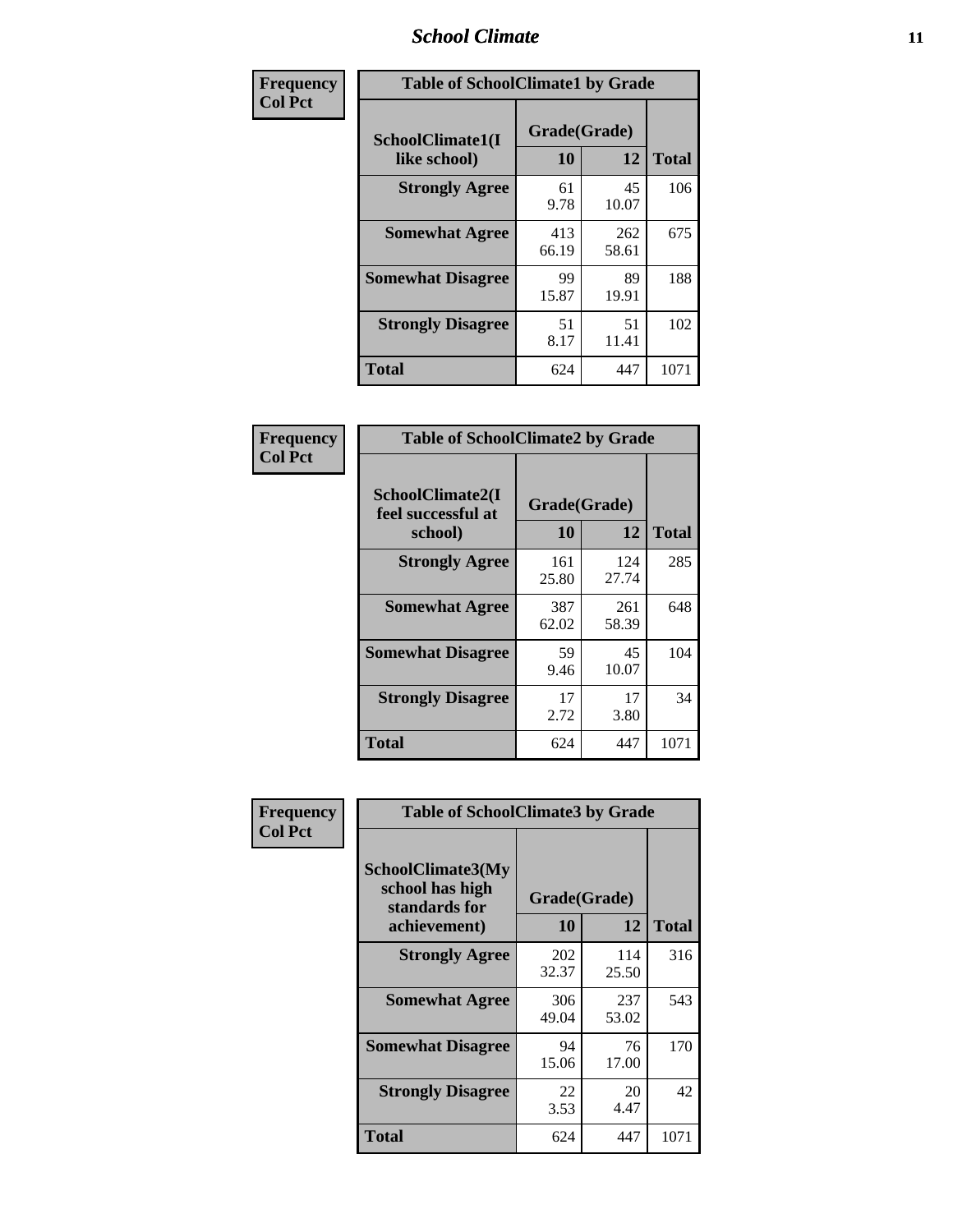### *School Climate* **12**

| Frequency      |                                                               | <b>Table of SchoolClimate4 by Grade</b> |              |              |  |
|----------------|---------------------------------------------------------------|-----------------------------------------|--------------|--------------|--|
| <b>Col Pct</b> | SchoolClimate4(My<br>school sets clear<br>rules for behavior) | Grade(Grade)<br>10                      | 12           | <b>Total</b> |  |
|                | <b>Strongly Agree</b>                                         | 263<br>42.15                            | 183<br>40.94 | 446          |  |
|                | <b>Somewhat Agree</b>                                         | 278<br>44.55                            | 194<br>43.40 | 472          |  |
|                | <b>Somewhat Disagree</b>                                      | 69<br>11.06                             | 51<br>11.41  | 120          |  |
|                | <b>Strongly Disagree</b>                                      | 14<br>2.24                              | 19<br>4.25   | 33           |  |
|                | <b>Total</b>                                                  | 624                                     | 447          | 1071         |  |

| <b>Table of SchoolClimate5 by Grade</b>                   |              |              |              |  |  |
|-----------------------------------------------------------|--------------|--------------|--------------|--|--|
| SchoolClimate5(I<br>know what to do in<br>an emergency at | Grade(Grade) |              |              |  |  |
| school)                                                   | 10           | 12           | <b>Total</b> |  |  |
| <b>Strongly Agree</b>                                     | 262<br>41.99 | 173<br>38.70 | 435          |  |  |
| <b>Somewhat Agree</b>                                     | 270<br>43.27 | 209<br>46.76 | 479          |  |  |
| <b>Somewhat Disagree</b>                                  | 65<br>10.42  | 46<br>10.29  | 111          |  |  |
| <b>Strongly Disagree</b>                                  | 27<br>4.33   | 19<br>4.25   | 46           |  |  |
| <b>Total</b>                                              | 624          | 447          | 1071         |  |  |

| Frequency      | <b>Table of SchoolClimate6 by Grade</b>                  |                    |              |              |
|----------------|----------------------------------------------------------|--------------------|--------------|--------------|
| <b>Col Pct</b> | <b>SchoolClimate6(Teachers</b><br>treat me with respect) | Grade(Grade)<br>10 | 12           | <b>Total</b> |
|                | <b>Strongly Agree</b>                                    | 215<br>34.46       | 147<br>32.89 | 362          |
|                | <b>Somewhat Agree</b>                                    | 287<br>45.99       | 213<br>47.65 | 500          |
|                | <b>Somewhat Disagree</b>                                 | 83<br>13.30        | 63<br>14.09  | 146          |
|                | <b>Strongly Disagree</b>                                 | 39<br>6.25         | 24<br>5.37   | 63           |
|                | <b>Total</b>                                             | 624                | 447          | 1071         |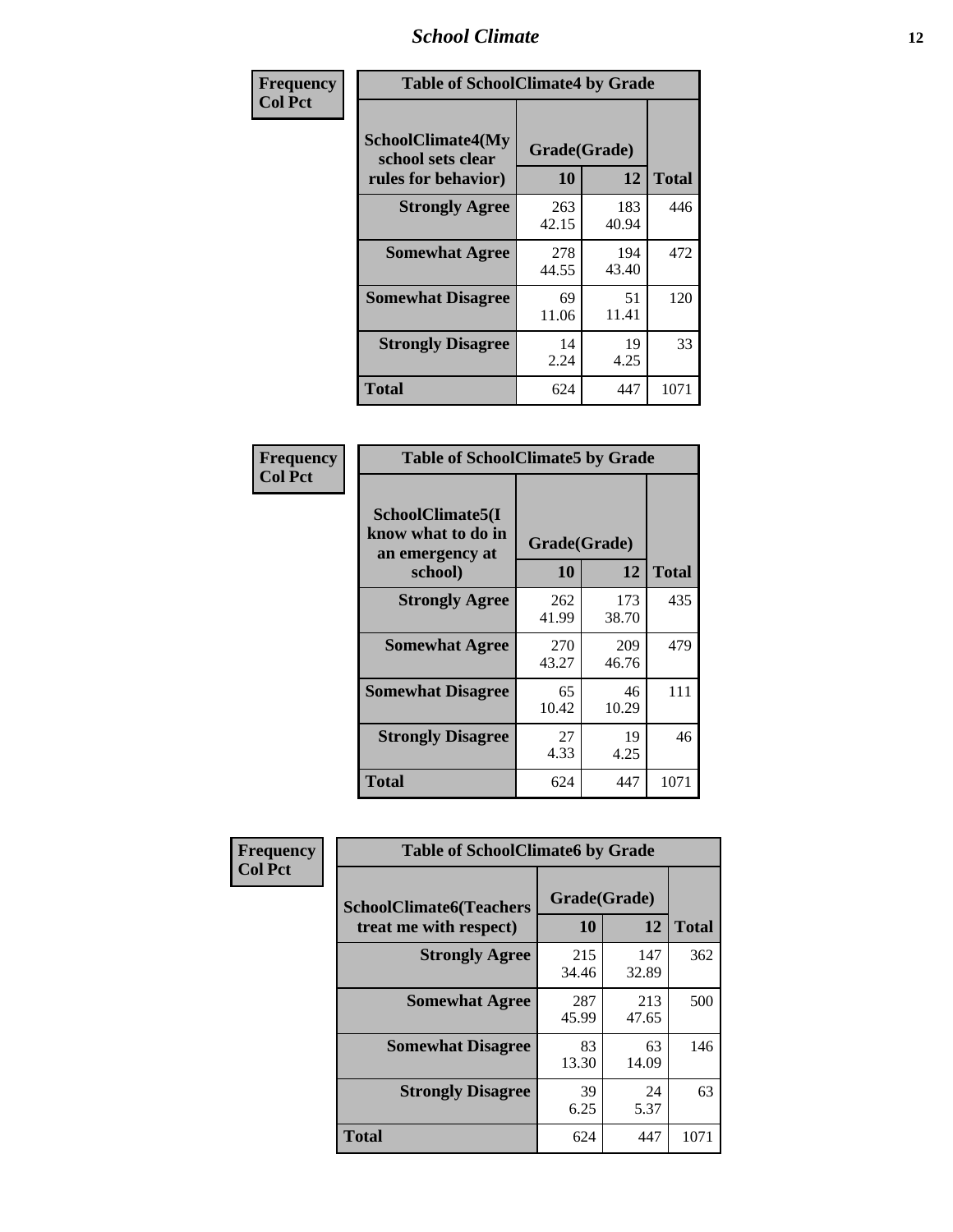### *School Climate* **13**

| Frequency      | <b>Table of SchoolClimate7 by Grade</b>                                       |                           |              |              |
|----------------|-------------------------------------------------------------------------------|---------------------------|--------------|--------------|
| <b>Col Pct</b> | <b>SchoolClimate7(Behaviors</b><br>in my class allow the<br>teacher to teach) | Grade(Grade)<br><b>10</b> | 12           | <b>Total</b> |
|                | <b>Strongly Agree</b>                                                         | 170<br>27.24              | 107<br>23.94 | 277          |
|                | <b>Somewhat Agree</b>                                                         | 337<br>54.01              | 261<br>58.39 | 598          |
|                | <b>Somewhat Disagree</b>                                                      | 99<br>15.87               | 61<br>13.65  | 160          |
|                | <b>Strongly Disagree</b>                                                      | 18<br>2.88                | 18<br>4.03   | 36           |
|                | <b>Total</b>                                                                  | 624                       | 447          | 1071         |

| Frequency      | <b>Table of SchoolClimate8 by Grade</b>                                 |              |              |              |
|----------------|-------------------------------------------------------------------------|--------------|--------------|--------------|
| <b>Col Pct</b> | <b>SchoolClimate8(Students</b><br>are frequently<br>recognized for good | Grade(Grade) |              |              |
|                | behavior)                                                               | 10           | 12           | <b>Total</b> |
|                | <b>Strongly Agree</b>                                                   | 65<br>10.42  | 35<br>7.83   | 100          |
|                | <b>Somewhat Agree</b>                                                   | 227<br>36.38 | 142<br>31.77 | 369          |
|                | <b>Somewhat Disagree</b>                                                | 205<br>32.85 | 173<br>38.70 | 378          |
|                | <b>Strongly Disagree</b>                                                | 127<br>20.35 | 97<br>21.70  | 224          |
|                | <b>Total</b>                                                            | 624          | 447          | 1071         |

| Frequency      | <b>Table of SchoolClimate9 by Grade</b>                                           |                    |              |              |
|----------------|-----------------------------------------------------------------------------------|--------------------|--------------|--------------|
| <b>Col Pct</b> | SchoolClimate9(School<br>counselor would be<br>helpful if I needed<br>assistance) | Grade(Grade)<br>10 | 12           | <b>Total</b> |
|                | <b>Strongly Agree</b>                                                             | 175<br>28.04       | 130<br>29.08 | 305          |
|                | <b>Somewhat Agree</b>                                                             | 272<br>43.59       | 140<br>31.32 | 412          |
|                | <b>Somewhat Disagree</b>                                                          | 121<br>19.39       | 93<br>20.81  | 214          |
|                | <b>Strongly Disagree</b>                                                          | 56<br>8.97         | 84<br>18.79  | 140          |
|                | <b>Total</b>                                                                      | 624                | 447          | 1071         |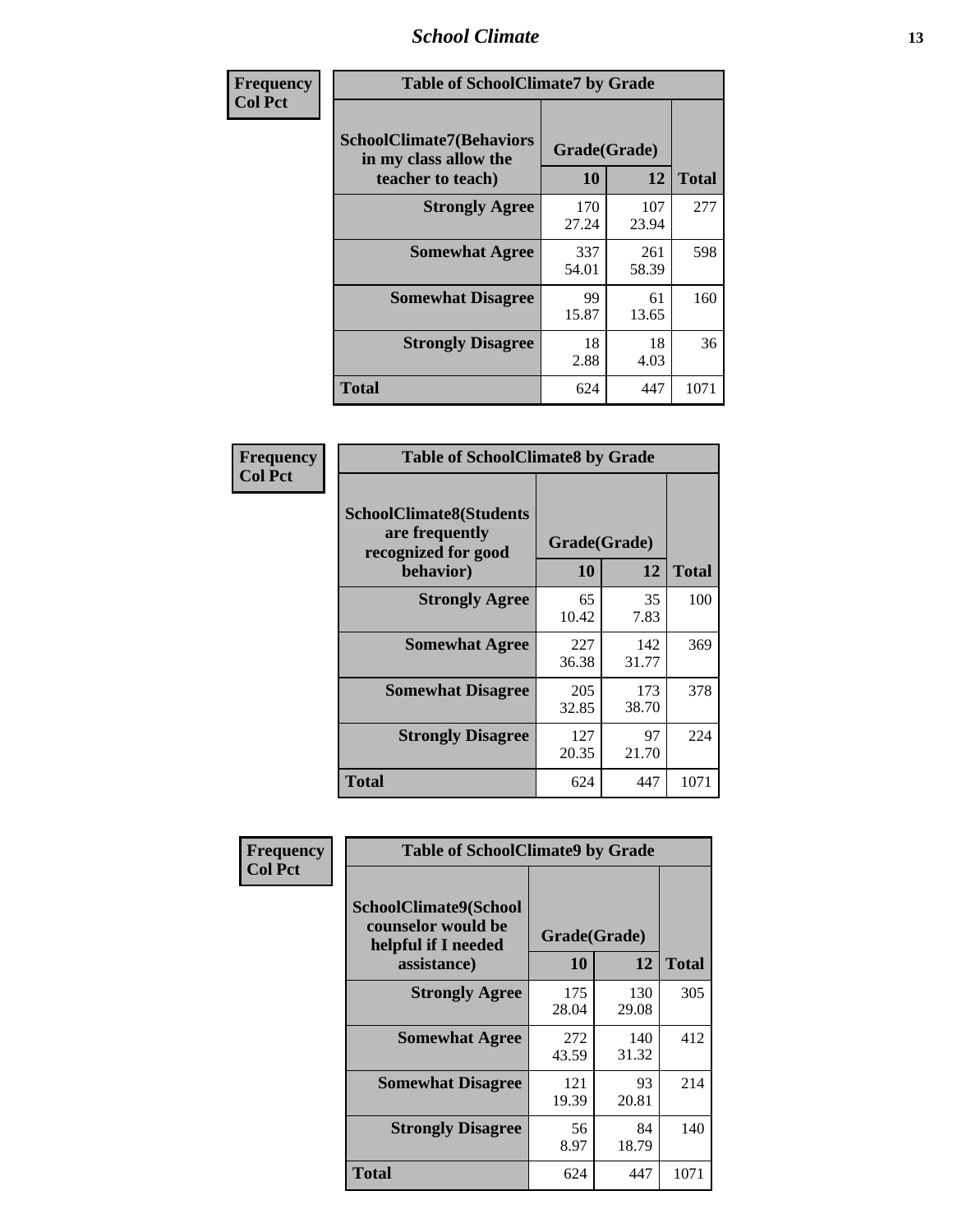### *Reasons for Dropping Out* **14**

| Frequency      | <b>Table of Dropoutreason by Grade</b>                                   |                    |              |              |
|----------------|--------------------------------------------------------------------------|--------------------|--------------|--------------|
| <b>Col Pct</b> | Dropoutreason(If<br>I dropped out the<br>reason would<br>most likely be) | Grade(Grade)<br>10 | 12           | <b>Total</b> |
|                | <b>Won't Drop out</b>                                                    | 450<br>72.12       | 297<br>66.44 | 747          |
|                | <b>Bored</b>                                                             | 75<br>12.02        | 60<br>13.42  | 135          |
|                | <b>Family Reasons</b>                                                    | 28<br>4.49         | 24<br>5.37   | 52           |
|                | <b>Being Bullied</b>                                                     | 5<br>0.80          | 6<br>1.34    | 11           |
|                | <b>Other</b>                                                             | 66<br>10.58        | 60<br>13.42  | 126          |
|                | <b>Total</b>                                                             | 624                | 447          | 1071         |

| Frequency<br><b>Col Pct</b> | <b>Table of Dropout by Grade</b>                                       |                    |              |              |  |
|-----------------------------|------------------------------------------------------------------------|--------------------|--------------|--------------|--|
|                             | Dropout(I<br>have<br>thought<br>about<br>dropping<br>out of<br>school) | Grade(Grade)<br>10 | 12           | <b>Total</b> |  |
|                             | Yes                                                                    | 90<br>14.42        | 68<br>15.21  | 158          |  |
|                             | N <sub>0</sub>                                                         | 534<br>85.58       | 379<br>84.79 | 913          |  |
|                             | <b>Total</b>                                                           | 624                | 447          | 1071         |  |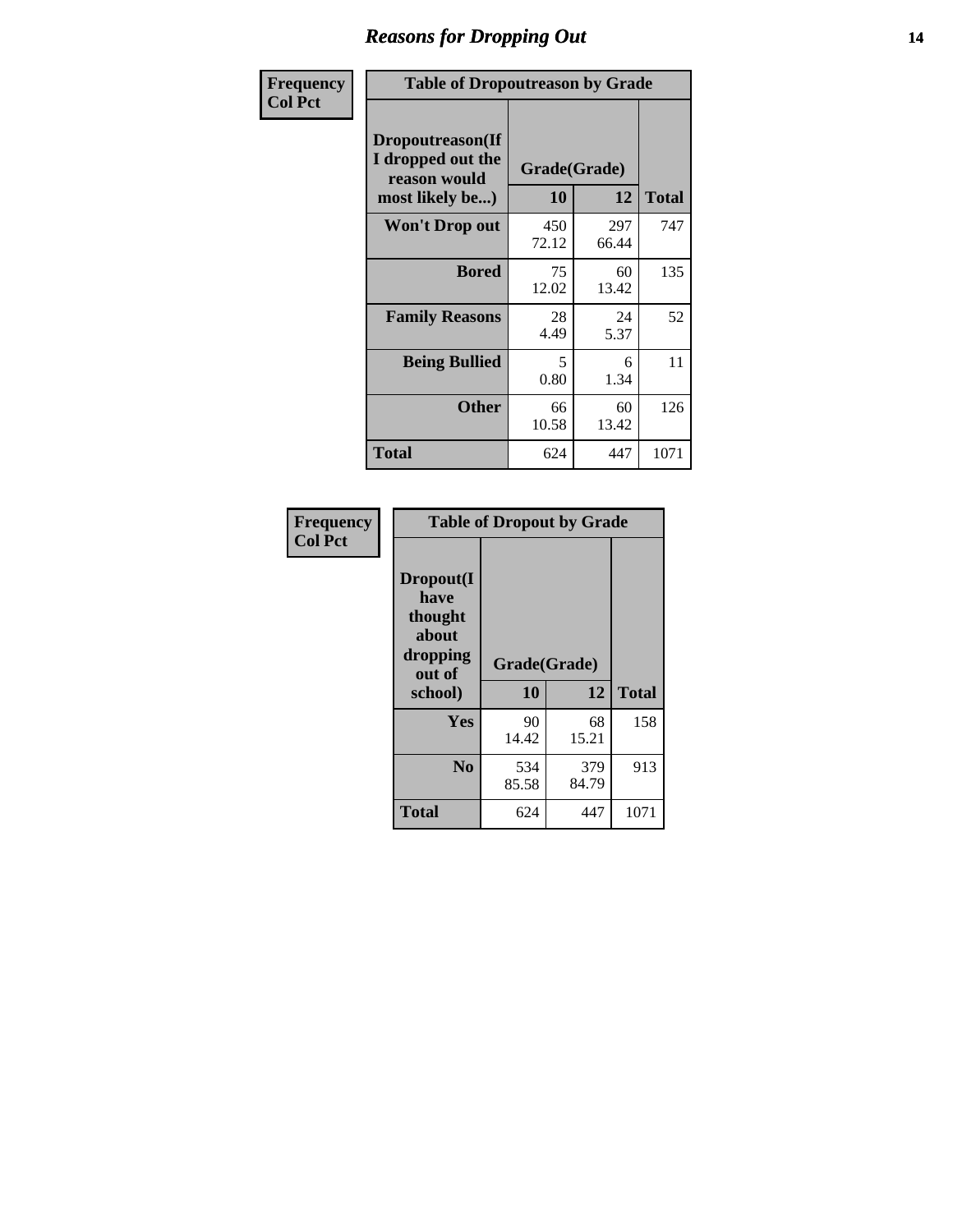*School Safety* **15**

| Frequency      |                                                                                                   | <b>Table of Gangself by Grade</b> |              |              |  |
|----------------|---------------------------------------------------------------------------------------------------|-----------------------------------|--------------|--------------|--|
| <b>Col Pct</b> | Gangself(I<br>have<br>participated<br>in illegal<br>gang<br>activities in<br>the past 30<br>days) | Grade(Grade)<br>10                | 12           | <b>Total</b> |  |
|                | Yes                                                                                               | 11<br>1.76                        | 15<br>3.36   | 26           |  |
|                | N <sub>o</sub>                                                                                    | 613<br>98.24                      | 432<br>96.64 | 1045         |  |
|                | Total                                                                                             | 624                               | 447          | 1071         |  |

| Frequency<br><b>Col Pct</b> | <b>Table of Gangpeers by Grade</b>                                                                                             |                    |              |              |
|-----------------------------|--------------------------------------------------------------------------------------------------------------------------------|--------------------|--------------|--------------|
|                             | <b>Gangpeers</b> (I<br>have friends<br>who have<br>participated<br>in illegal<br>gang<br>activities in<br>the past 30<br>days) | Grade(Grade)<br>10 | 12           | <b>Total</b> |
|                             | Yes                                                                                                                            | 54<br>8.65         | 40<br>8.95   | 94           |
|                             | N <sub>0</sub>                                                                                                                 | 570<br>91.35       | 407<br>91.05 | 977          |
|                             | <b>Total</b>                                                                                                                   | 624                | 447          | 1071         |

| Frequency      |                                                                    | <b>Table of Pickedon by Grade</b> |             |              |  |  |  |
|----------------|--------------------------------------------------------------------|-----------------------------------|-------------|--------------|--|--|--|
| <b>Col Pct</b> | <b>Pickedon(I have</b><br>been picked on or<br>teased at school in | Grade(Grade)                      |             |              |  |  |  |
|                | the past 30 days)                                                  | 10                                | 12          | <b>Total</b> |  |  |  |
|                | <b>Strongly Agree</b>                                              | 31<br>4.97                        | 26<br>5.82  | 57           |  |  |  |
|                | <b>Somewhat Agree</b>                                              | 90<br>14.42                       | 35<br>7.83  | 125          |  |  |  |
|                | <b>Somewhat Disagree</b>                                           | 140<br>22.44                      | 82<br>18.34 | 222          |  |  |  |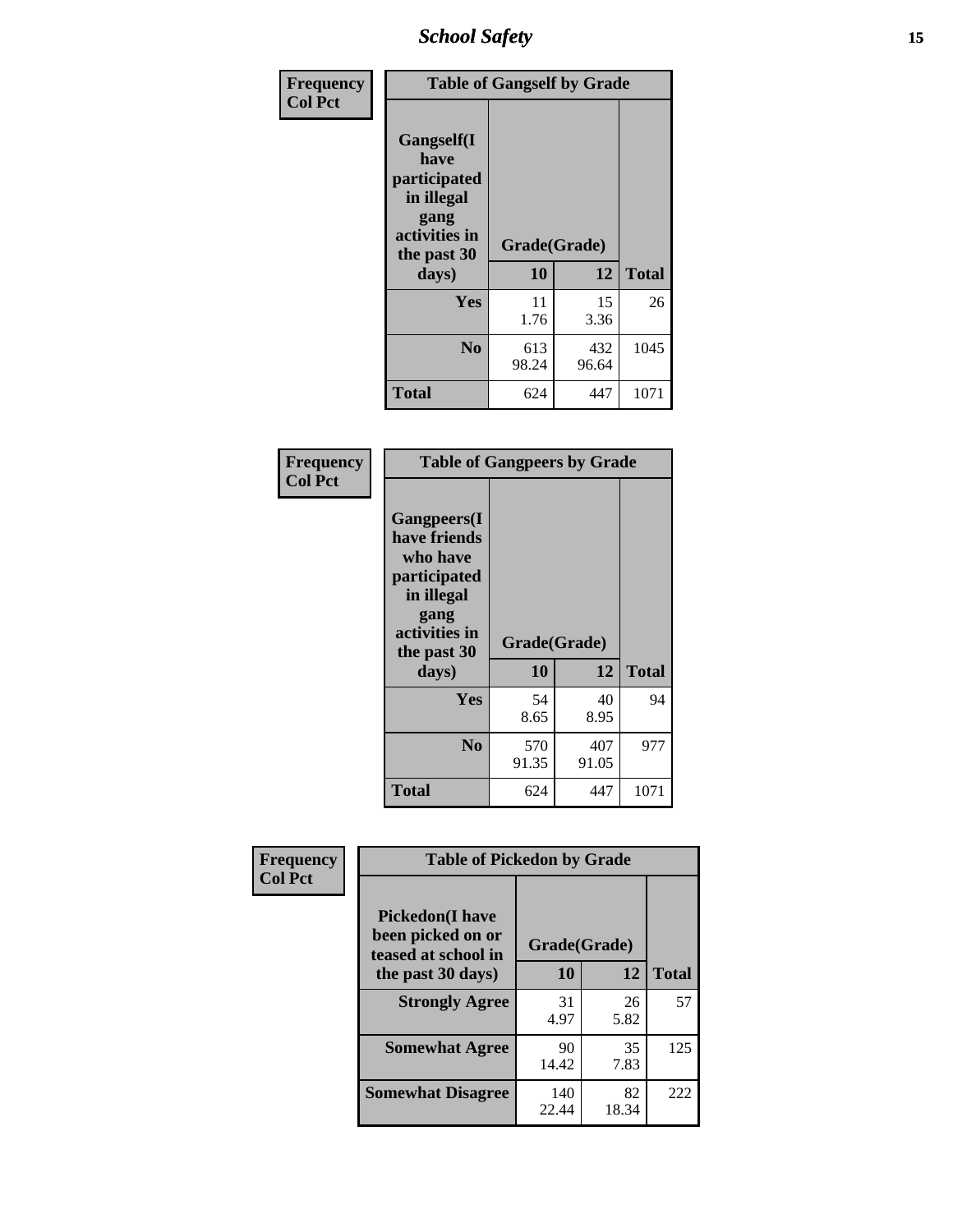# *School Safety* **16**

| <b>Frequency</b> | <b>Table of Pickedon by Grade</b>                                                        |                    |              |              |
|------------------|------------------------------------------------------------------------------------------|--------------------|--------------|--------------|
| <b>Col Pct</b>   | <b>Pickedon</b> (I have<br>been picked on or<br>teased at school in<br>the past 30 days) | Grade(Grade)<br>10 | 12           | <b>Total</b> |
|                  | <b>Strongly Disagree</b>                                                                 | 363<br>58.17       | 304<br>68.01 | 667          |
|                  | Total                                                                                    | 624                | 447          | 107          |

| Frequency      |                                                          |                           | <b>Table of Safeschool by Grade</b> |      |  |  |  |
|----------------|----------------------------------------------------------|---------------------------|-------------------------------------|------|--|--|--|
| <b>Col Pct</b> | Safeschool(School<br>is a place at which I<br>feel safe) | Grade(Grade)<br><b>10</b> | <b>Total</b>                        |      |  |  |  |
|                | <b>Strongly Agree</b>                                    | 110<br>17.63              | 92<br>20.58                         | 202  |  |  |  |
|                | <b>Somewhat Agree</b>                                    | 346<br>55.45              | 234<br>52.35                        | 580  |  |  |  |
|                | <b>Somewhat Disagree</b>                                 | 120<br>19.23              | 77<br>17.23                         | 197  |  |  |  |
|                | <b>Strongly Disagree</b>                                 | 48<br>7.69                | 44<br>9.84                          | 92   |  |  |  |
|                | <b>Total</b>                                             | 624                       | 447                                 | 1071 |  |  |  |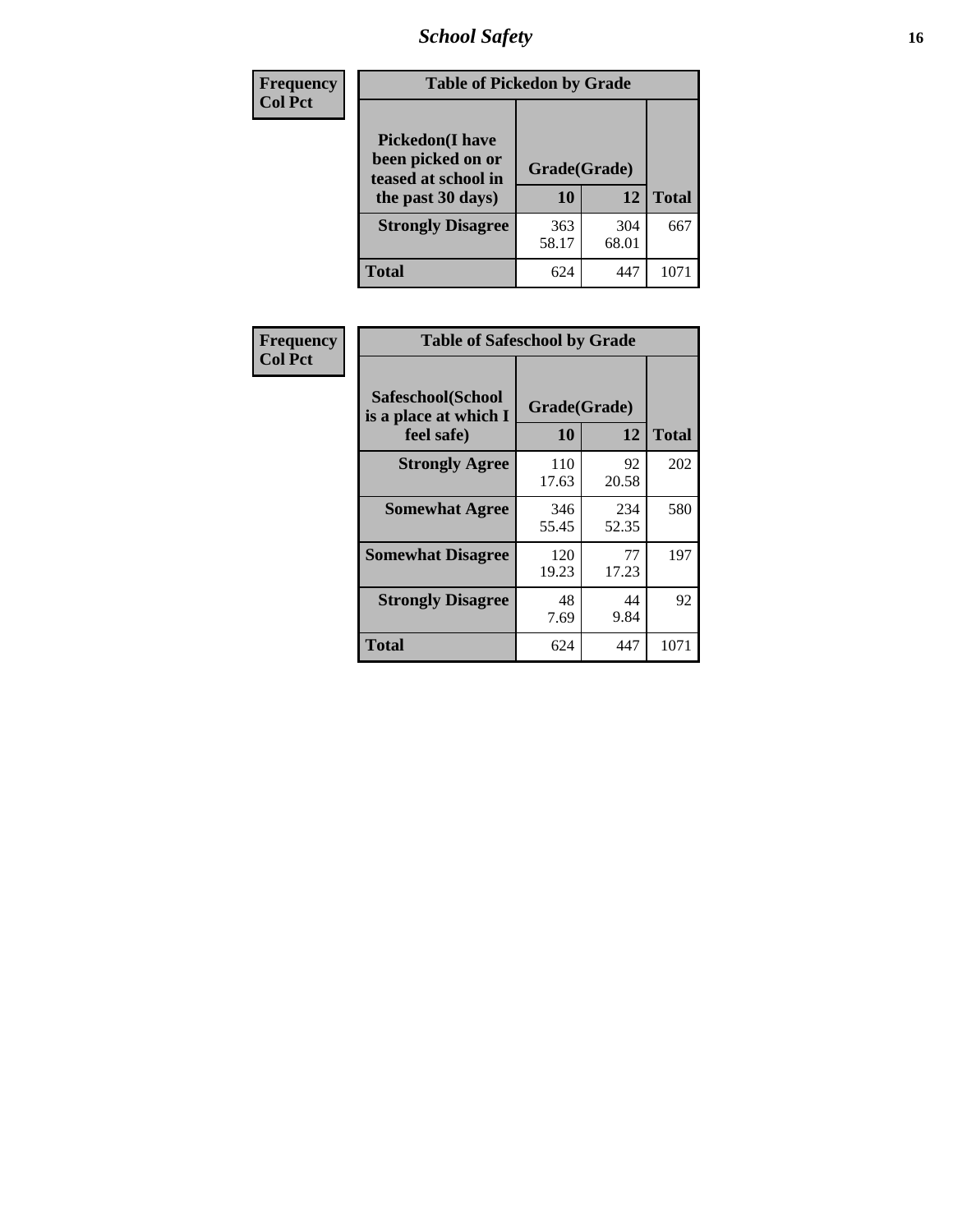*School Safety* **17**

| <b>Frequend</b><br>Row Pct |
|----------------------------|

| $\overline{\textbf{c}\textbf{y}}$ | <b>Table of Grade by Bullied</b> |                  |                                              |                         |                   |                               |                        |                   |              |
|-----------------------------------|----------------------------------|------------------|----------------------------------------------|-------------------------|-------------------|-------------------------------|------------------------|-------------------|--------------|
| þ,                                |                                  |                  | <b>Bullied</b> (I have been bullied by other |                         |                   | students in the past 30 days) |                        |                   |              |
|                                   | Grade(Grade)                     | 0<br><b>Days</b> | $1$ or<br>2<br>days                          | 3 <sub>to</sub><br>days | 6 to<br>9<br>days | 10<br>to<br>19<br>days        | 20<br>to<br>29<br>days | All<br>30<br>days | <b>Total</b> |
|                                   | 10                               | 571<br>91.51     | 13<br>2.08                                   | 8<br>1.28               | 6<br>0.96         | 6<br>0.96                     | 11<br>1.76             | 9<br>1.44         | 624          |
|                                   | 12                               | 418<br>93.51     | 7<br>1.57                                    | 5<br>1.12               | 3<br>0.67         | 0.22                          | 6<br>1.34              | 7<br>1.57         | 447          |
|                                   | <b>Total</b>                     | 989              | 20                                           | 13                      | 9                 | 7                             | 17                     | 16                | 1071         |

| <b>Frequency</b> |                     | <b>Table of Grade by Bulliedothers</b> |                                                                |                         |                        |                               |                   |              |  |  |  |  |  |
|------------------|---------------------|----------------------------------------|----------------------------------------------------------------|-------------------------|------------------------|-------------------------------|-------------------|--------------|--|--|--|--|--|
| <b>Row Pct</b>   |                     |                                        | <b>Bulliedothers</b> (I bullied others in the<br>past 30 days) |                         |                        |                               |                   |              |  |  |  |  |  |
|                  | Grade(Grade)   Days | $\bf{0}$                               | 1 or<br>days                                                   | 3 <sub>to</sub><br>days | 10<br>to<br>19<br>days | <b>20</b><br>to<br>29<br>days | All<br>30<br>days | <b>Total</b> |  |  |  |  |  |
|                  | 10                  | 598<br>95.83                           | 11<br>1.76                                                     | 5<br>0.80               | 0.16                   | 4<br>0.64                     | 5<br>0.80         | 624          |  |  |  |  |  |
|                  | 12                  | 422<br>94.41                           | 8<br>1.79                                                      | 4<br>0.89               | $\mathfrak{D}$<br>0.45 | 4<br>0.89                     | 7<br>1.57         | 447          |  |  |  |  |  |
|                  | <b>Total</b>        | 1020                                   | 19                                                             | $\mathbf Q$             | 3                      | 8                             | 12                | 1071         |  |  |  |  |  |

| <b>Frequency</b> |                      | <b>Table of Grade by Weaponschool</b> |                       |                         |                        |                                                                   |                        |              |
|------------------|----------------------|---------------------------------------|-----------------------|-------------------------|------------------------|-------------------------------------------------------------------|------------------------|--------------|
| <b>Row Pct</b>   |                      |                                       |                       |                         |                        | Weaponschool(I brought a weapon<br>to school in the past 30 days) |                        |              |
|                  | <b>Grade</b> (Grade) | $\mathbf{0}$<br><b>Days</b>           | 1 or<br>days          | 3 <sub>to</sub><br>days | 10<br>to<br>19<br>days | 20<br>t <sub>0</sub><br>29<br>days                                | All<br>30<br>days      | <b>Total</b> |
|                  | 10                   | 618<br>99.04                          | 0.16                  | 0.16                    | 0.16                   | 0.16                                                              | $\overline{2}$<br>0.32 | 624          |
|                  | 12                   | 436<br>97.54                          | $\mathcal{F}$<br>0.67 | $\Omega$<br>0.00        | $\overline{2}$<br>0.45 | $\overline{2}$<br>0.45                                            | 4<br>0.89              | 447          |
|                  | <b>Total</b>         | 1054                                  | 4                     |                         | 3                      | 3                                                                 | 6                      | 1071         |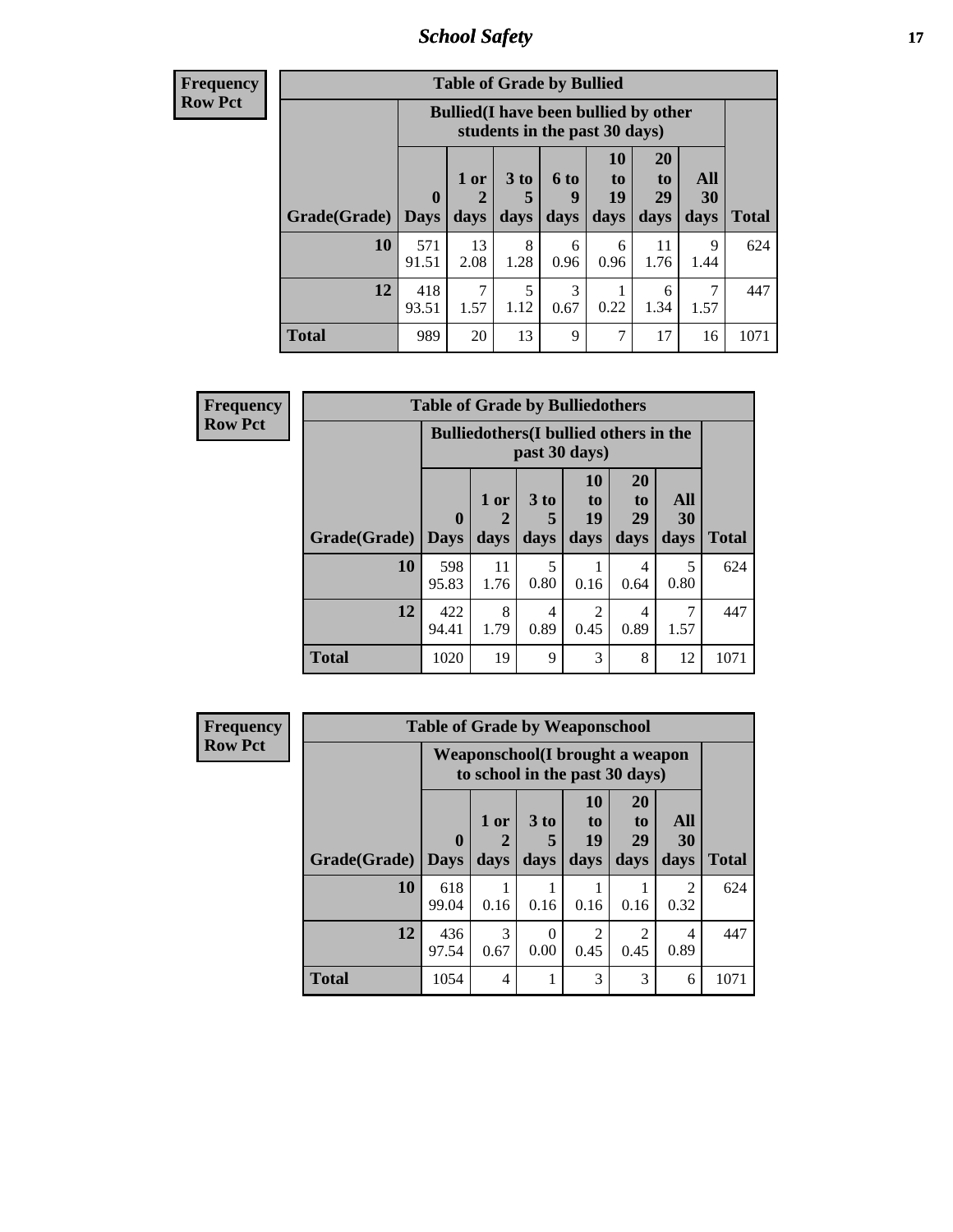*School Safety* **18**

| <b>Frequency</b> |              | <b>Table of Grade by Absentunsafe</b> |                                                                           |                              |                   |                        |                   |              |
|------------------|--------------|---------------------------------------|---------------------------------------------------------------------------|------------------------------|-------------------|------------------------|-------------------|--------------|
| <b>Row Pct</b>   |              |                                       | Absentunsafe(I have missed school<br>because I felt unsafe in the past 30 | days)                        |                   |                        |                   |              |
|                  | Grade(Grade) | $\mathbf 0$<br><b>Days</b>            | 1 or<br>2<br>days                                                         | 3 <sub>to</sub><br>5<br>days | 6 to<br>9<br>days | 10<br>to<br>19<br>days | All<br>30<br>days | <b>Total</b> |
|                  | 10           | 616<br>98.72                          | 3<br>0.48                                                                 | 0.16                         | 0<br>0.00         | $\Omega$<br>0.00       | 4<br>0.64         | 624          |
|                  | 12           | 439<br>98.21                          | 0.22                                                                      | $\mathcal{D}$<br>0.45        | 3<br>0.67         | 0.22                   | 0.22              | 447          |
|                  | <b>Total</b> | 1055                                  | $\overline{4}$                                                            | 3                            | 3                 |                        | 5                 | 1071         |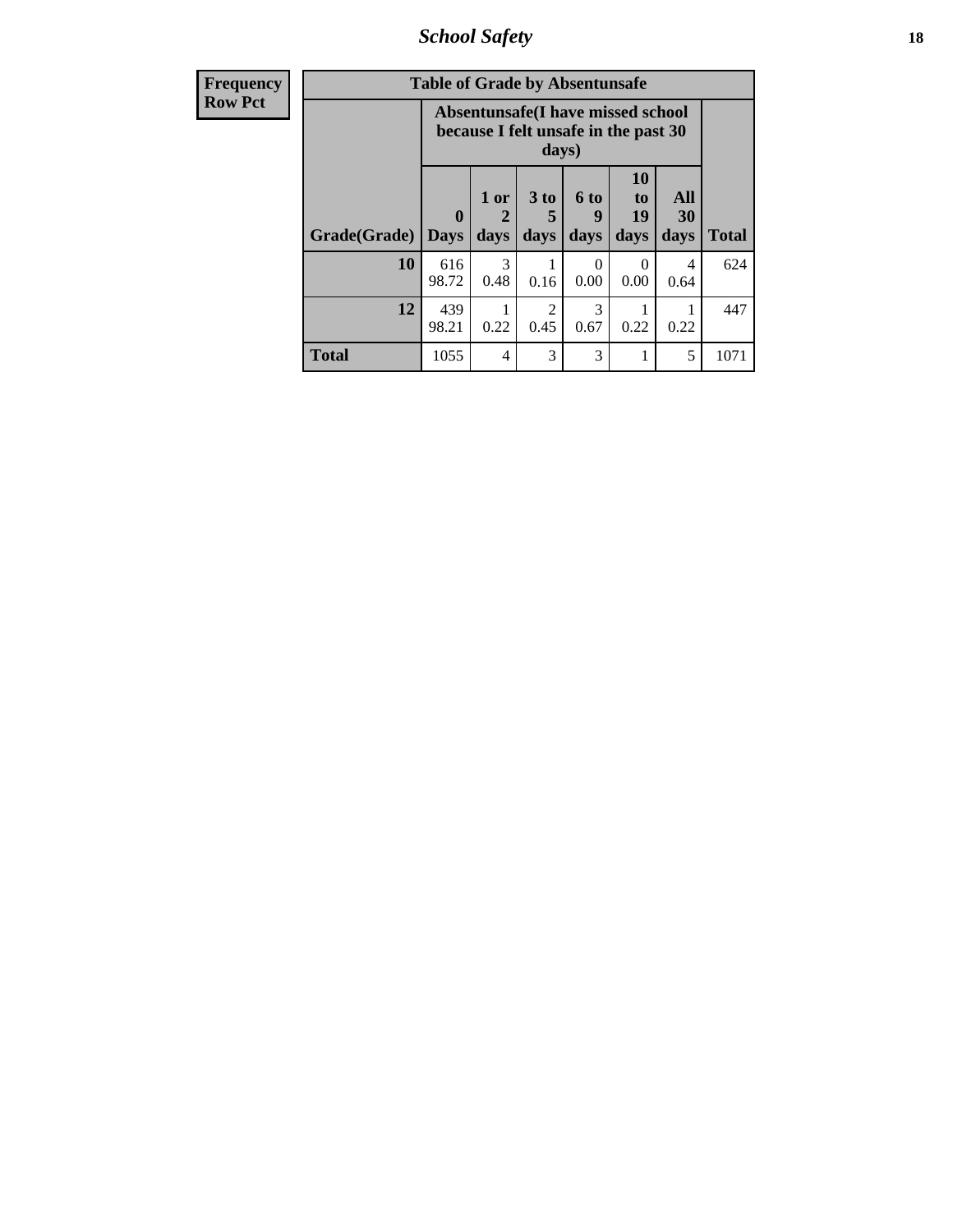# *Drug Use During Last 30 Days* **19**

#### **Frequency Row Pct**

| <b>Table of Grade by Alcohol</b> |                                 |                                     |                 |                 |                 |                   |              |              |  |  |  |  |
|----------------------------------|---------------------------------|-------------------------------------|-----------------|-----------------|-----------------|-------------------|--------------|--------------|--|--|--|--|
|                                  |                                 | Alcohol (Alcohol use, past 30 days) |                 |                 |                 |                   |              |              |  |  |  |  |
| Grade(Grade)                     | <b>Did</b><br>not<br><b>use</b> | $1 - 2$<br>days                     | $3 - 5$<br>days | $6 - 9$<br>days | $10-19$<br>days | $20 - 29$<br>days | Every<br>day | <b>Total</b> |  |  |  |  |
| 10                               | 539<br>86.38                    | 26<br>4.17                          | 21<br>3.37      | 14<br>2.24      | 7<br>1.12       | 11<br>1.76        | 6<br>0.96    | 624          |  |  |  |  |
| 12                               | 324<br>72.48                    | 27<br>6.04                          | 33<br>7.38      | 22<br>4.92      | 24<br>5.37      | 10<br>2.24        | 7<br>1.57    | 447          |  |  |  |  |
| <b>Total</b>                     | 863                             | 53                                  | 54              | 36              | 31              | 21                | 13           | 1071         |  |  |  |  |

#### **Frequency Row Pct**

| <b>Table of Grade by Cigarettes</b> |                          |                                                          |                 |               |                 |                   |                     |       |  |  |  |
|-------------------------------------|--------------------------|----------------------------------------------------------|-----------------|---------------|-----------------|-------------------|---------------------|-------|--|--|--|
|                                     |                          | <b>Cigarettes</b> (Smoking tobacco use,<br>past 30 days) |                 |               |                 |                   |                     |       |  |  |  |
| Grade(Grade)                        | Did<br>not<br><b>use</b> | $1 - 2$<br>days                                          | $3 - 5$<br>days | $6-9$<br>days | $10-19$<br>days | $20 - 29$<br>days | <b>Every</b><br>day | Total |  |  |  |
| 10                                  | 571<br>91.51             | 26<br>4.17                                               | 5<br>0.80       | 5<br>0.80     | 3<br>0.48       | 6<br>0.96         | 8<br>1.28           | 624   |  |  |  |
| 12                                  | 363<br>81.21             | 34<br>7.61                                               | 14<br>3.13      | 6<br>1.34     | 5<br>1.12       | 11<br>2.46        | 14<br>3.13          | 447   |  |  |  |
| <b>Total</b>                        | 934                      | 60                                                       | 19              | 11            | 8               | 17                | 22                  | 1071  |  |  |  |

| <b>Table of Grade by Smokeless</b> |                                 |                                                        |                 |               |                 |                   |                     |              |  |  |  |
|------------------------------------|---------------------------------|--------------------------------------------------------|-----------------|---------------|-----------------|-------------------|---------------------|--------------|--|--|--|
|                                    |                                 | <b>Smokeless</b> (Chewing tobaccouse,<br>past 30 days) |                 |               |                 |                   |                     |              |  |  |  |
| Grade(Grade)                       | <b>Did</b><br>not<br><b>use</b> | $1 - 2$<br>days                                        | $3 - 5$<br>days | $6-9$<br>days | $10-19$<br>days | $20 - 29$<br>days | <b>Every</b><br>day | <b>Total</b> |  |  |  |
| 10                                 | 593<br>95.03                    | 11<br>1.76                                             | 0<br>0.00       | 2<br>0.32     | 0.16            | 1.12              | 10<br>1.60          | 624          |  |  |  |
| 12                                 | 413<br>92.39                    | 13<br>2.91                                             | 4<br>0.89       | 0.22          | 3<br>0.67       | 1.12              | 8<br>1.79           | 447          |  |  |  |
| <b>Total</b>                       | 1006                            | 24                                                     | $\overline{4}$  | 3             | 4               | 12                | 18                  | 1071         |  |  |  |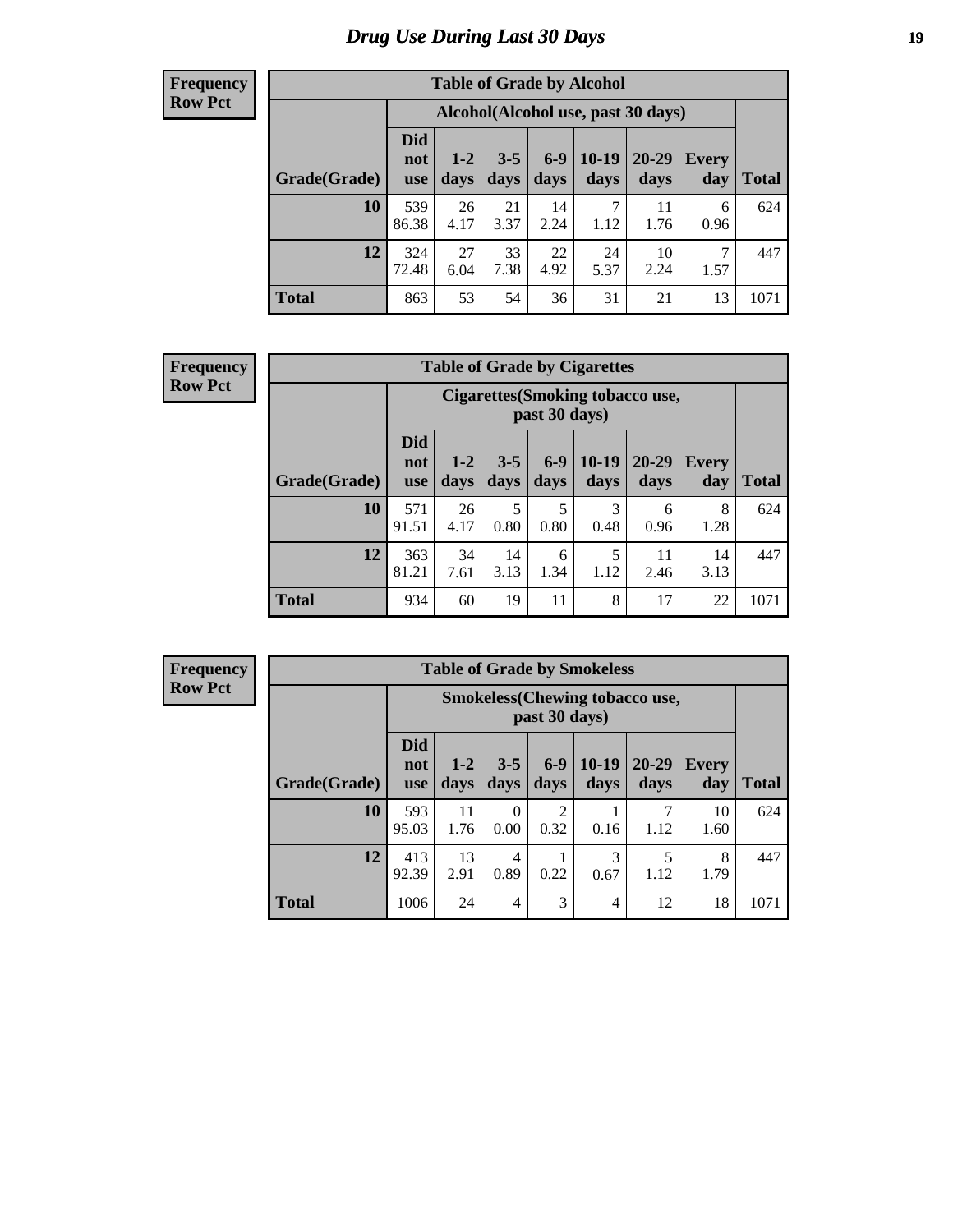#### **Frequency Row Pct**

| <b>Table of Grade by Marijuana</b> |                                 |                                         |                 |               |                 |                   |              |              |  |  |  |  |
|------------------------------------|---------------------------------|-----------------------------------------|-----------------|---------------|-----------------|-------------------|--------------|--------------|--|--|--|--|
|                                    |                                 | Marijuana (Marijuana use, past 30 days) |                 |               |                 |                   |              |              |  |  |  |  |
| Grade(Grade)                       | <b>Did</b><br>not<br><b>use</b> | $1 - 2$<br>days                         | $3 - 5$<br>days | $6-9$<br>days | $10-19$<br>days | $20 - 29$<br>days | Every<br>day | <b>Total</b> |  |  |  |  |
| 10                                 | 588<br>94.23                    | 12<br>1.92                              | 4<br>0.64       | 3<br>0.48     | 7<br>1.12       | 3<br>0.48         | 7<br>1.12    | 624          |  |  |  |  |
| 12                                 | 396<br>88.59                    | 13<br>2.91                              | 10<br>2.24      | 5<br>1.12     | 9<br>2.01       | 6<br>1.34         | 8<br>1.79    | 447          |  |  |  |  |
| <b>Total</b>                       | 984                             | 25                                      | 14              | 8             | 16              | 9                 | 15           | 1071         |  |  |  |  |

#### **Frequency Row Pct**

| <b>Table of Grade by Cocaine</b> |                                 |                                     |                 |                 |                 |               |                     |       |  |  |
|----------------------------------|---------------------------------|-------------------------------------|-----------------|-----------------|-----------------|---------------|---------------------|-------|--|--|
|                                  |                                 | Cocaine (Cocaine use, past 30 days) |                 |                 |                 |               |                     |       |  |  |
| Grade(Grade)                     | <b>Did</b><br>not<br><b>use</b> | $1 - 2$<br>days                     | $3 - 5$<br>days | $6 - 9$<br>days | $10-19$<br>days | 20-29<br>days | <b>Every</b><br>day | Total |  |  |
| 10                               | 618<br>99.04                    | 0<br>0.00                           | 0.16            | 0<br>0.00       | 0<br>0.00       | 3<br>0.48     | 2<br>0.32           | 624   |  |  |
| 12                               | 432<br>96.64                    | 4<br>0.89                           | 0<br>0.00       | 0.22            | 5<br>1.12       | ↑<br>0.45     | 3<br>0.67           | 447   |  |  |
| <b>Total</b>                     | 1050                            | 4                                   |                 |                 | 5               | 5             | 5                   | 1071  |  |  |

| <b>Table of Grade by Inhalants</b>     |                                 |                        |                 |               |                        |                   |              |              |  |
|----------------------------------------|---------------------------------|------------------------|-----------------|---------------|------------------------|-------------------|--------------|--------------|--|
| Inhalants (Inhalant use, past 30 days) |                                 |                        |                 |               |                        |                   |              |              |  |
| Grade(Grade)                           | <b>Did</b><br>not<br><b>use</b> | $1 - 2$<br>days        | $3 - 5$<br>days | $6-9$<br>days | $10-19$<br>days        | $20 - 29$<br>days | Every<br>day | <b>Total</b> |  |
| <b>10</b>                              | 615<br>98.56                    | $\overline{2}$<br>0.32 | 0.16            | 0.16          | $\overline{2}$<br>0.32 | 0.16              | 2<br>0.32    | 624          |  |
| 12                                     | 441<br>98.66                    | 0<br>0.00              | 0.22            | 0.00          | 0.22                   | 0.22              | 3<br>0.67    | 447          |  |
| <b>Total</b>                           | 1056                            | $\overline{2}$         | $\overline{2}$  |               | 3                      | 2                 | 5            | 1071         |  |

| Frequency      |              | <b>Table of Grade by Steroids</b> |                                         |                   |                     |              |  |  |
|----------------|--------------|-----------------------------------|-----------------------------------------|-------------------|---------------------|--------------|--|--|
| <b>Row Pct</b> |              |                                   | Steroids (Steroid use,<br>past 30 days) |                   |                     |              |  |  |
|                | Grade(Grade) | <b>Did</b><br>not<br><b>use</b>   | $1 - 2$<br>days                         | $20 - 29$<br>days | <b>Every</b><br>day | <b>Total</b> |  |  |
|                | 10           | 619<br>99.20                      | 3<br>0.48                               | 0.00              | 2<br>0.32           | 624          |  |  |
|                | 12           | 440<br>98.43                      | 3<br>0.67                               | 0.22              | 3<br>0.67           | 447          |  |  |
|                | <b>Total</b> | 1059                              | 6                                       |                   | 5                   | 1071         |  |  |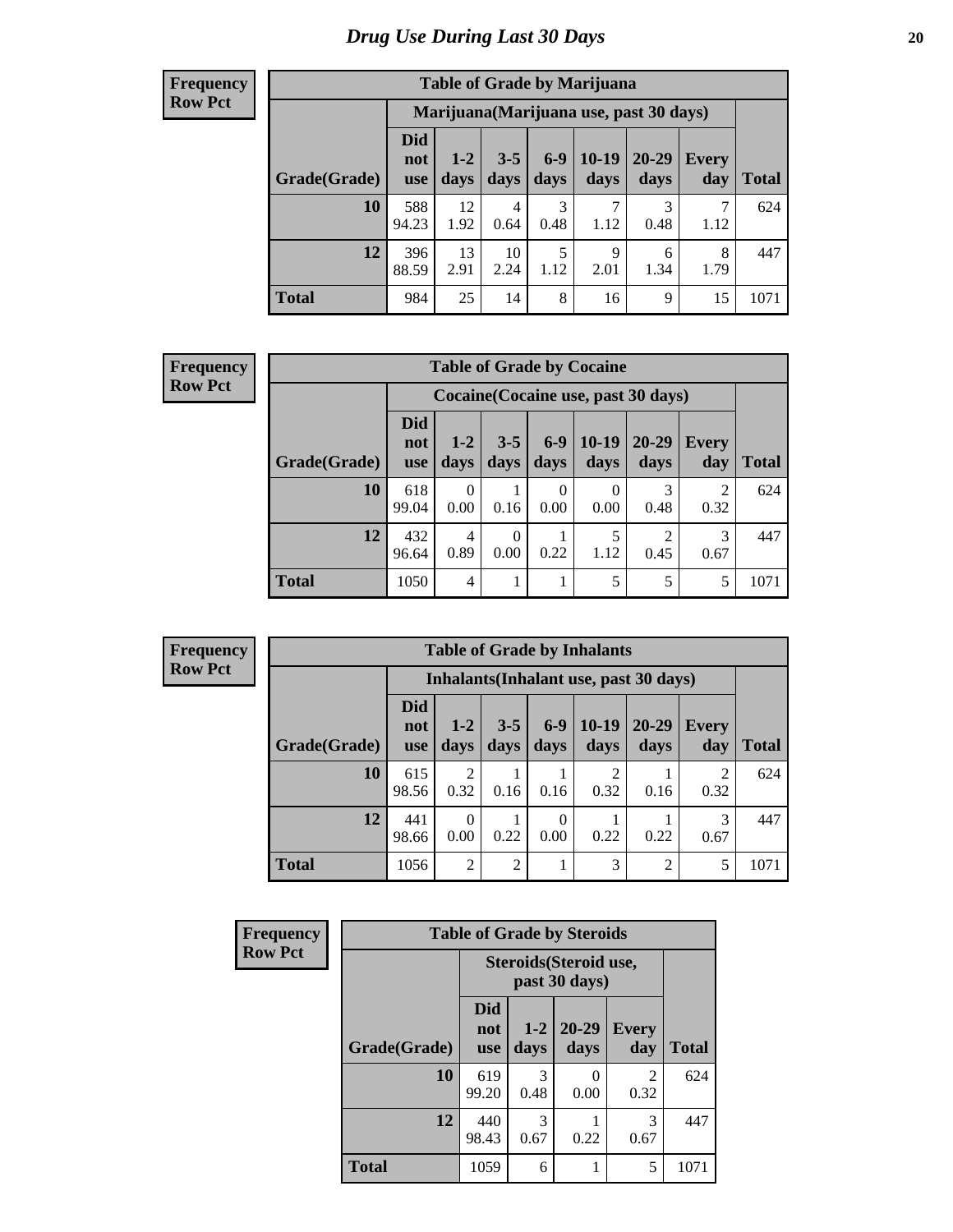**Frequency Row Pct**

| <b>Table of Grade by Ecstasy</b> |                                 |                                     |                 |                        |                   |                        |              |  |  |  |
|----------------------------------|---------------------------------|-------------------------------------|-----------------|------------------------|-------------------|------------------------|--------------|--|--|--|
|                                  |                                 | Ecstasy (Ecstasy use, past 30 days) |                 |                        |                   |                        |              |  |  |  |
| Grade(Grade)                     | <b>Did</b><br>not<br><b>use</b> | $1 - 2$<br>days                     | $3 - 5$<br>days | $6-9$<br>days          | $20 - 29$<br>days | <b>Every</b><br>day    | <b>Total</b> |  |  |  |
| 10                               | 616<br>98.72                    | 2<br>0.32                           | 0<br>0.00       | $\mathfrak{D}$<br>0.32 | 2<br>0.32         | $\overline{2}$<br>0.32 | 624          |  |  |  |
| 12                               | 436<br>97.54                    | $\overline{2}$<br>0.45              | 3<br>0.67       | 0.22                   | 0.22              | 4<br>0.89              | 447          |  |  |  |
| <b>Total</b>                     | 1052                            | 4                                   | 3               | 3                      | 3                 | 6                      | 1071         |  |  |  |

| <b>Frequency</b> | <b>Table of Grade by Meth</b> |                          |               |                 |                            |                        |              |  |
|------------------|-------------------------------|--------------------------|---------------|-----------------|----------------------------|------------------------|--------------|--|
| <b>Row Pct</b>   |                               |                          |               | past 30 days)   | Meth (Methamphetamine use, |                        |              |  |
|                  | Grade(Grade)                  | Did<br>not<br><b>use</b> | $1-2$<br>days | $3 - 5$<br>days | $20 - 29$<br>days          | <b>Every</b><br>day    | <b>Total</b> |  |
|                  | 10                            | 618<br>99.04             | 0.16          | 2<br>0.32       | 0<br>0.00                  | 3<br>0.48              | 624          |  |
|                  | 12                            | 439<br>98.21             | 4<br>0.89     | 0.22            | 0.22                       | $\mathfrak{D}$<br>0.45 | 447          |  |
|                  | <b>Total</b>                  | 1057                     | 5             | 3               | 1                          | 5                      | 1071         |  |

| <b>Frequency</b> |
|------------------|
| <b>Row Pct</b>   |

| <b>Table of Grade by Hallucinogens</b> |                                 |                                                   |                 |                  |                        |                   |                        |              |  |  |  |
|----------------------------------------|---------------------------------|---------------------------------------------------|-----------------|------------------|------------------------|-------------------|------------------------|--------------|--|--|--|
|                                        |                                 | Hallucinogens (Hallucinogen use,<br>past 30 days) |                 |                  |                        |                   |                        |              |  |  |  |
| Grade(Grade)                           | <b>Did</b><br>not<br><b>use</b> | $1-2$<br>days                                     | $3 - 5$<br>days | $6 - 9$<br>days  | $10-19$<br>days        | $20 - 29$<br>days | <b>Every</b><br>day    | <b>Total</b> |  |  |  |
| 10                                     | 615<br>98.56                    | 6<br>0.96                                         | 0.16            | $\Omega$<br>0.00 | 0<br>0.00              | 0<br>0.00         | $\mathfrak{D}$<br>0.32 | 624          |  |  |  |
| 12                                     | 437<br>97.76                    | 0.22                                              | 0.22            | 0.22             | $\overline{2}$<br>0.45 | 0.45              | 3<br>0.67              | 447          |  |  |  |
| <b>Total</b>                           | 1052                            | $\mathcal{I}$                                     | 2               | 1                | $\overline{2}$         | $\overline{c}$    | 5                      | 1071         |  |  |  |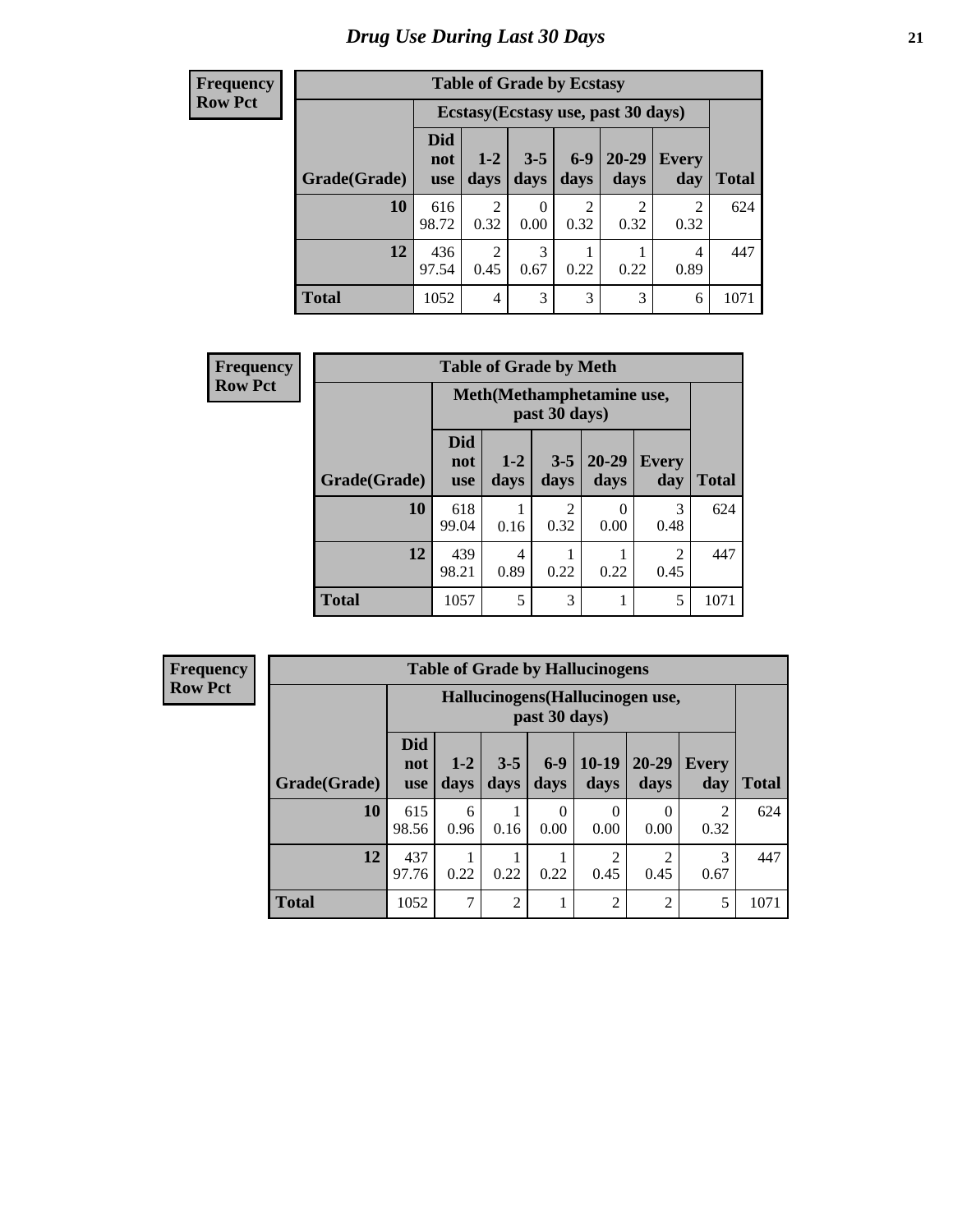| <b>Table of Grade by Prescription</b> |                                 |                                                                                |                 |                 |                 |                       |              |              |  |  |
|---------------------------------------|---------------------------------|--------------------------------------------------------------------------------|-----------------|-----------------|-----------------|-----------------------|--------------|--------------|--|--|
|                                       |                                 | <b>Prescription</b> (Prescription drugs not<br>prescribed to me, past 30 days) |                 |                 |                 |                       |              |              |  |  |
| Grade(Grade)                          | <b>Did</b><br>not<br><b>use</b> | $1 - 2$<br>days                                                                | $3 - 5$<br>days | $6 - 9$<br>days | $10-19$<br>days | 20-29<br>days         | Every<br>day | <b>Total</b> |  |  |
| 10                                    | 609<br>97.60                    | 7<br>1.12                                                                      | 0.16            | 0<br>0.00       | 0.16            | $\mathcal{D}$<br>0.32 | 4<br>0.64    | 624          |  |  |
| 12                                    | 410<br>91.72                    | 8<br>1.79                                                                      | 11<br>2.46      | 3<br>0.67       | 1.57            | 4<br>0.89             | 4<br>0.89    | 447          |  |  |
| <b>Total</b>                          | 1019                            | 15                                                                             | 12              | 3               | 8               | 6                     | 8            | 1071         |  |  |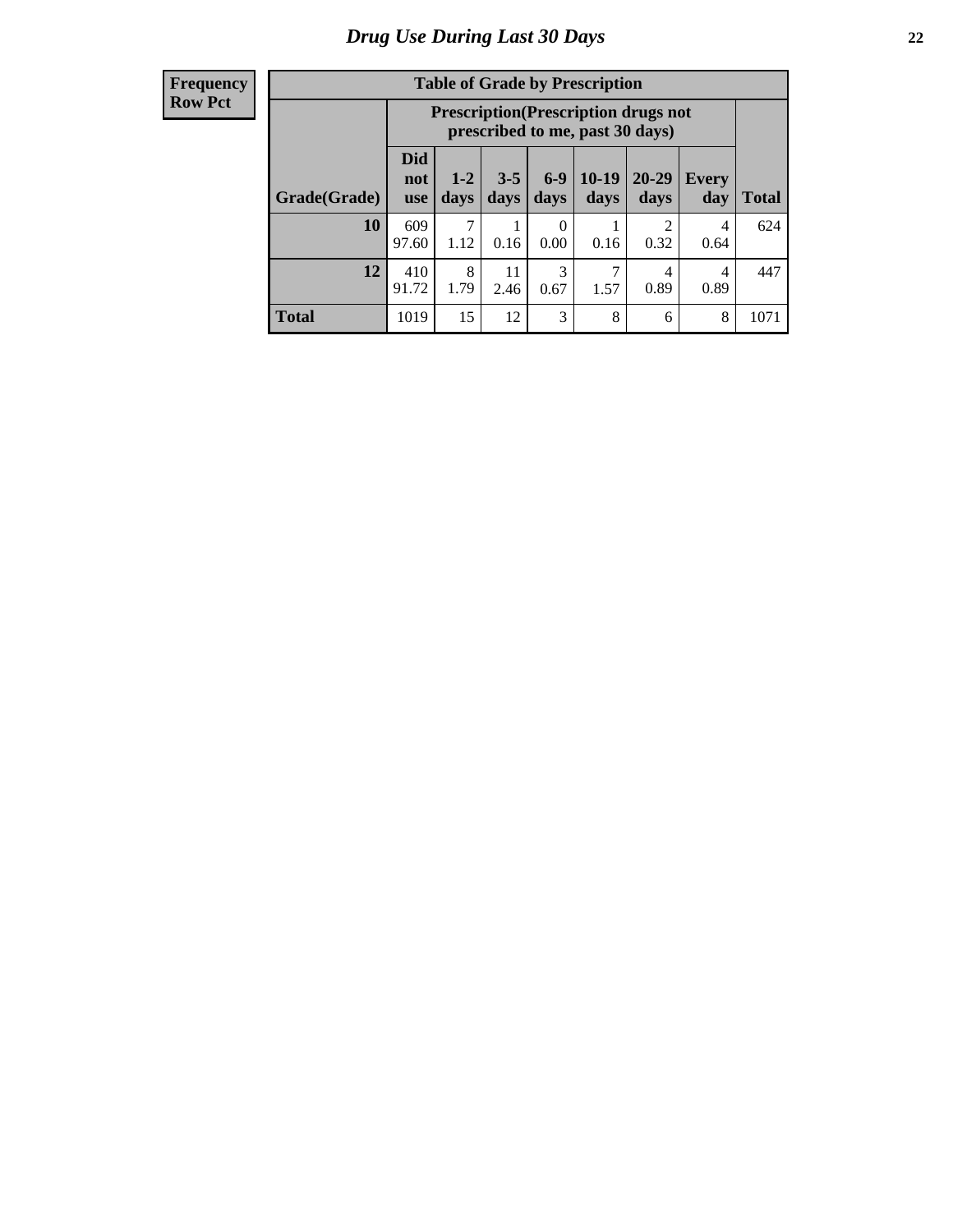| Frequency      | <b>Table of Alcoholease by Grade</b>              |                    |              |              |  |  |  |
|----------------|---------------------------------------------------|--------------------|--------------|--------------|--|--|--|
| <b>Col Pct</b> | <b>Alcoholease</b> (It is<br>easy to get alcohol) | Grade(Grade)<br>10 | 12           | <b>Total</b> |  |  |  |
|                | <b>Strongly Agree</b>                             | 288<br>46.15       | 214<br>47.87 | 502          |  |  |  |
|                | <b>Somewhat Agree</b>                             | 179<br>28.69       | 157<br>35.12 | 336          |  |  |  |
|                | <b>Somewhat Disagree</b>                          | 76<br>12.18        | 33<br>7.38   | 109          |  |  |  |
|                | <b>Strongly Disagree</b>                          | 81<br>12.98        | 43<br>9.62   | 124          |  |  |  |
|                | <b>Total</b>                                      | 624                | 447          | 1071         |  |  |  |

| Frequency      | <b>Table of Cigarettesease by Grade</b>                 |                    |              |              |
|----------------|---------------------------------------------------------|--------------------|--------------|--------------|
| <b>Col Pct</b> | Cigarettesease(It is<br>easy to get smoking<br>tobacco) | Grade(Grade)<br>10 | 12           | <b>Total</b> |
|                | <b>Strongly Agree</b>                                   | 266<br>42.63       | 276<br>61.74 | 542          |
|                | <b>Somewhat Agree</b>                                   | 187<br>29.97       | 111<br>24.83 | 298          |
|                | <b>Somewhat Disagree</b>                                | 79<br>12.66        | 21<br>4.70   | 100          |
|                | <b>Strongly Disagree</b>                                | 92<br>14.74        | 39<br>8.72   | 131          |
|                | <b>Total</b>                                            | 624                | 447          | 1071         |

| Frequency      |                                                                | <b>Table of Smokelessease by Grade</b> |              |              |  |  |  |  |
|----------------|----------------------------------------------------------------|----------------------------------------|--------------|--------------|--|--|--|--|
| <b>Col Pct</b> | <b>Smokelessease</b> (It is<br>easy to get chewing<br>tobacco) | Grade(Grade)<br>10                     | 12           | <b>Total</b> |  |  |  |  |
|                |                                                                |                                        |              |              |  |  |  |  |
|                | <b>Strongly Agree</b>                                          | 274<br>43.91                           | 260<br>58.17 | 534          |  |  |  |  |
|                | <b>Somewhat Agree</b>                                          | 152<br>24.36                           | 106<br>23.71 | 258          |  |  |  |  |
|                | <b>Somewhat Disagree</b>                                       | 84<br>13.46                            | 34<br>7.61   | 118          |  |  |  |  |
|                | <b>Strongly Disagree</b>                                       | 114<br>18.27                           | 47<br>10.51  | 161          |  |  |  |  |
|                | <b>Total</b>                                                   | 624                                    | 447          | 1071         |  |  |  |  |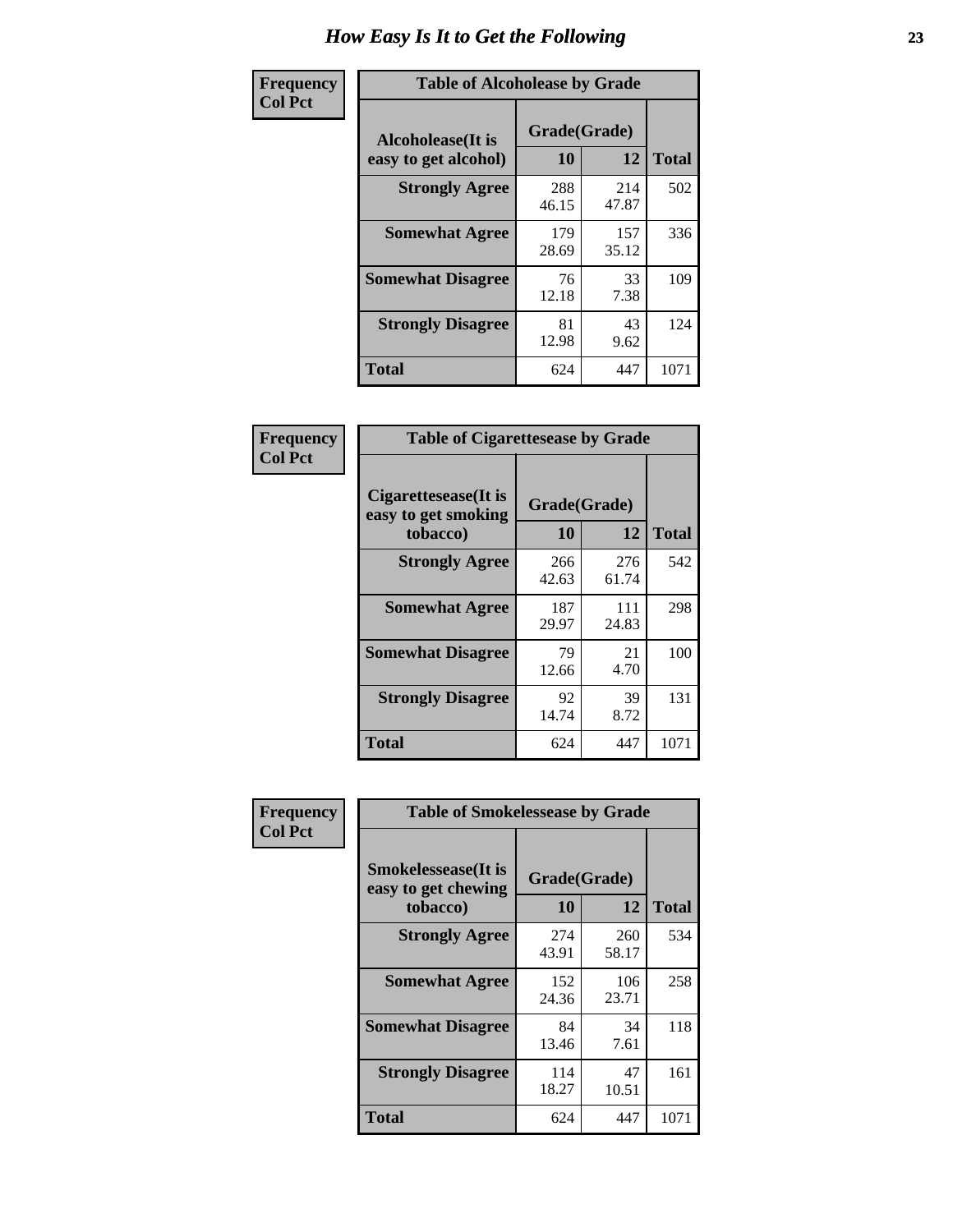| Frequency      | <b>Table of Marijuanaease by Grade</b>           |                    |              |              |
|----------------|--------------------------------------------------|--------------------|--------------|--------------|
| <b>Col Pct</b> | Marijuanaease(It is<br>easy to get<br>marijuana) | Grade(Grade)<br>10 | 12           | <b>Total</b> |
|                | <b>Strongly Agree</b>                            | 210<br>33.65       | 212<br>47.43 | 422          |
|                | <b>Somewhat Agree</b>                            | 183<br>29.33       | 121<br>27.07 | 304          |
|                | <b>Somewhat Disagree</b>                         | 101<br>16.19       | 56<br>12.53  | 157          |
|                | <b>Strongly Disagree</b>                         | 130<br>20.83       | 58<br>12.98  | 188          |
|                | <b>Total</b>                                     | 624                | 447          | 1071         |

| <b>Table of Cocaineease by Grade</b> |              |              |              |  |  |  |  |  |  |  |  |
|--------------------------------------|--------------|--------------|--------------|--|--|--|--|--|--|--|--|
| <b>Cocaineease</b> (It is            |              | Grade(Grade) |              |  |  |  |  |  |  |  |  |
| easy to get cocaine)                 | 10           | 12           | <b>Total</b> |  |  |  |  |  |  |  |  |
| <b>Strongly Agree</b>                | 82<br>13.14  | 63<br>14.09  | 145          |  |  |  |  |  |  |  |  |
| <b>Somewhat Agree</b>                | 157<br>25.16 | 130<br>29.08 | 287          |  |  |  |  |  |  |  |  |
| <b>Somewhat Disagree</b>             | 172<br>27.56 | 148<br>33.11 | 320          |  |  |  |  |  |  |  |  |
| <b>Strongly Disagree</b>             | 213<br>34.13 | 106<br>23.71 | 319          |  |  |  |  |  |  |  |  |
| <b>Total</b>                         | 624          | 447          | 1071         |  |  |  |  |  |  |  |  |

| Frequency      | <b>Table of Inhalantsease by Grade</b>     |              |              |              |
|----------------|--------------------------------------------|--------------|--------------|--------------|
| <b>Col Pct</b> | <b>Inhalantsease</b> (It is<br>easy to get | Grade(Grade) |              |              |
|                | inhalants)                                 | 10           | 12           | <b>Total</b> |
|                | <b>Strongly Agree</b>                      | 233<br>37.34 | 176<br>39.37 | 409          |
|                | <b>Somewhat Agree</b>                      | 153<br>24.52 | 117<br>26.17 | 270          |
|                | <b>Somewhat Disagree</b>                   | 107<br>17.15 | 70<br>15.66  | 177          |
|                | <b>Strongly Disagree</b>                   | 131<br>20.99 | 84<br>18.79  | 215          |
|                | <b>Total</b>                               | 624          | 447          | 1071         |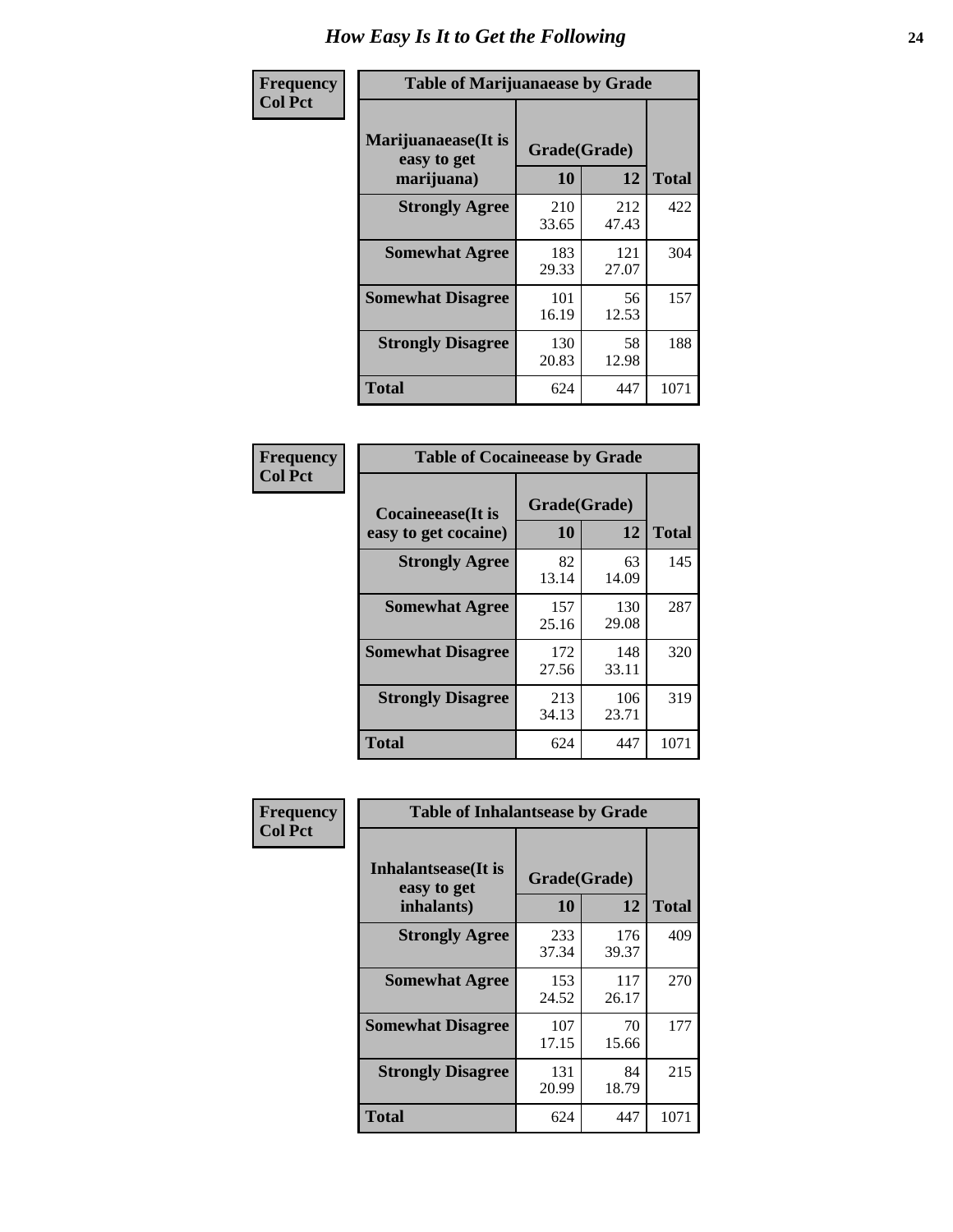| Frequency      | <b>Table of Steroidsease by Grade</b>               |                    |              |              |
|----------------|-----------------------------------------------------|--------------------|--------------|--------------|
| <b>Col Pct</b> | <b>Steroidsease</b> (It is<br>easy to get steroids) | Grade(Grade)<br>10 | 12           | <b>Total</b> |
|                | <b>Strongly Agree</b>                               | 88<br>14.10        | 89<br>19.91  | 177          |
|                | <b>Somewhat Agree</b>                               | 148<br>23.72       | 119<br>26.62 | 267          |
|                | <b>Somewhat Disagree</b>                            | 192<br>30.77       | 124<br>27.74 | 316          |
|                | <b>Strongly Disagree</b>                            | 196<br>31.41       | 115<br>25.73 | 311          |
|                | <b>Total</b>                                        | 624                | 447          | 1071         |

| Frequency      | <b>Table of Ecstasyease by Grade</b>              |                    |              |              |
|----------------|---------------------------------------------------|--------------------|--------------|--------------|
| <b>Col Pct</b> | <b>Ecstasyease</b> (It is<br>easy to get ecstasy) | Grade(Grade)<br>10 | 12           | <b>Total</b> |
|                | <b>Strongly Agree</b>                             | 94<br>15.06        | 76<br>17.00  | 170          |
|                | <b>Somewhat Agree</b>                             | 155<br>24.84       | 124<br>27.74 | 279          |
|                | <b>Somewhat Disagree</b>                          | 168<br>26.92       | 127<br>28.41 | 295          |
|                | <b>Strongly Disagree</b>                          | 207<br>33.17       | 120<br>26.85 | 327          |
|                | <b>Total</b>                                      | 624                | 447          | 1071         |

| Frequency      | <b>Table of Methease by Grade</b>                          |                    |                   |      |
|----------------|------------------------------------------------------------|--------------------|-------------------|------|
| <b>Col Pct</b> | <b>Methease</b> (It is easy<br>to get<br>methamphetamines) | Grade(Grade)<br>10 | <b>Total</b>      |      |
|                | <b>Strongly Agree</b>                                      | 80<br>12.82        | 12<br>57<br>12.75 | 137  |
|                | <b>Somewhat Agree</b>                                      | 139<br>22.28       | 101<br>22.60      | 240  |
|                | <b>Somewhat Disagree</b>                                   | 182<br>29.17       | 131<br>29.31      | 313  |
|                | <b>Strongly Disagree</b>                                   | 223<br>35.74       | 158<br>35.35      | 381  |
|                | Total                                                      | 624                | 447               | 1071 |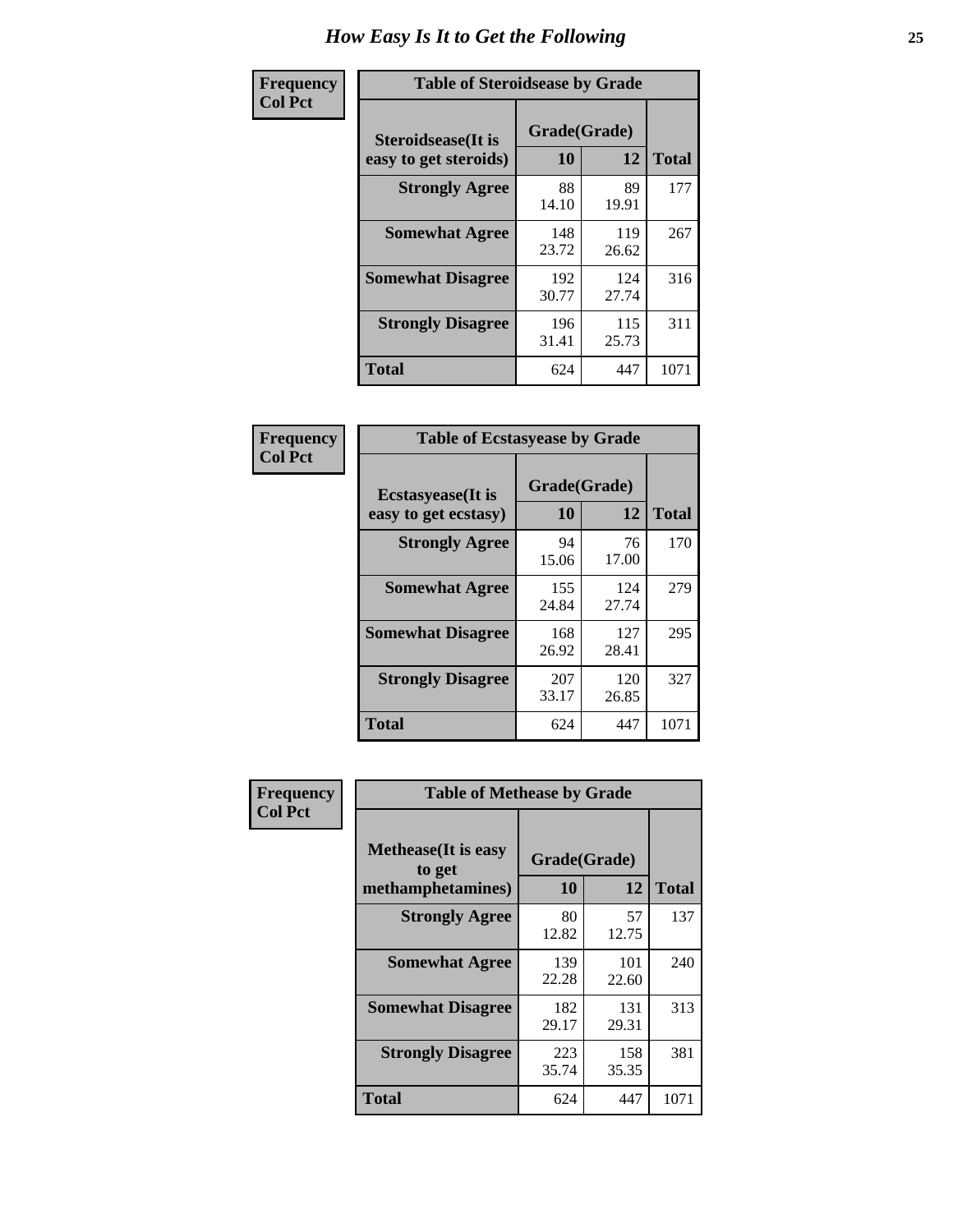| <b>Frequency</b> | <b>Table of Hallucinogensease by Grade</b>                |                    |              |              |
|------------------|-----------------------------------------------------------|--------------------|--------------|--------------|
| <b>Col Pct</b>   | Hallucinogensease(It)<br>is easy to get<br>hallucinogens) | Grade(Grade)<br>10 | 12           | <b>Total</b> |
|                  | <b>Strongly Agree</b>                                     | 95<br>15.22        | 70<br>15.66  | 165          |
|                  | <b>Somewhat Agree</b>                                     | 149<br>23.88       | 125<br>27.96 | 274          |
|                  | <b>Somewhat Disagree</b>                                  | 170<br>27.24       | 124<br>27.74 | 294          |
|                  | <b>Strongly Disagree</b>                                  | 210<br>33.65       | 128<br>28.64 | 338          |
|                  | <b>Total</b>                                              | 624                | 447          | 1071         |

| <b>Table of Prescriptionease by Grade</b>                                                |              |              |              |
|------------------------------------------------------------------------------------------|--------------|--------------|--------------|
| <b>Prescriptionease</b> (It<br>is easy to get<br>prescription drugs<br>not prescribed to | Grade(Grade) |              |              |
| me)                                                                                      | 10           | 12           | <b>Total</b> |
| <b>Strongly Agree</b>                                                                    | 269<br>43.11 | 229<br>51.23 | 498          |
| <b>Somewhat Agree</b>                                                                    | 166<br>26.60 | 117<br>26.17 | 283          |
| <b>Somewhat Disagree</b>                                                                 | 72<br>11.54  | 37<br>8.28   | 109          |
| <b>Strongly Disagree</b>                                                                 | 117<br>18.75 | 64<br>14.32  | 181          |
| <b>Total</b>                                                                             | 624          | 447          | 1071         |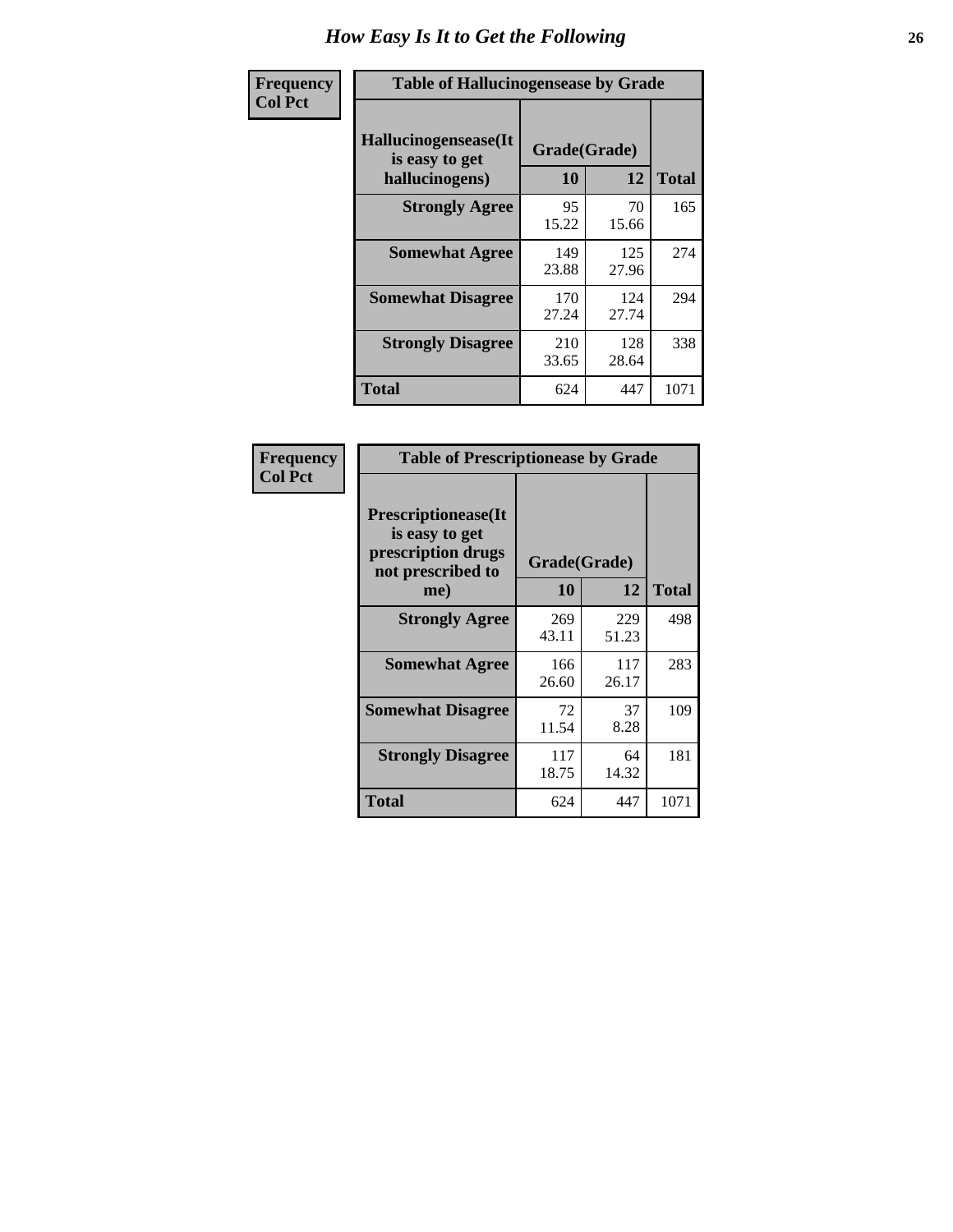*Age at Onset of Use* **27** *Results for "Age at Onset of Use" questions exclude students who said they did not use that substance*

| <b>Frequency</b> | <b>Table of Grade by Alcoholinit</b> |                        |           |           |           |            |                                                  |             |             |             |             |                       |              |
|------------------|--------------------------------------|------------------------|-----------|-----------|-----------|------------|--------------------------------------------------|-------------|-------------|-------------|-------------|-----------------------|--------------|
| <b>Row Pct</b>   |                                      |                        |           |           |           |            | Alcoholinit (I started using alcohol when I was) |             |             |             |             |                       |              |
|                  | Grade(Grade)                         | <b>8</b> or<br>younger | 9         | 10        | 11        | 12         | 13                                               | 14          | 15          | 16          | 17          | <b>18 or</b><br>older | <b>Total</b> |
|                  | 10                                   | 11<br>7.28             | 0.66      | 3<br>1.99 | 3<br>1.99 | 12<br>7.95 | 30<br>19.87                                      | 45<br>29.80 | 39<br>25.83 | 3.31        | 0.66        | 0.66                  | 151          |
|                  | 12                                   | 11<br>6.04             | 2<br>1.10 | 2<br>1.10 | 3<br>1.65 | 10<br>5.49 | 26<br>14.29                                      | 24<br>13.19 | 42<br>23.08 | 35<br>19.23 | 20<br>10.99 | 3.85                  | 182          |
|                  | <b>Total</b>                         | 22                     | 3         | 5         | 6         | 22         | 56                                               | 69          | 81          | 40          | 21          | 8                     | 333          |
|                  |                                      |                        |           |           |           |            | Frequency Missing $= 738$                        |             |             |             |             |                       |              |

| <b>Frequency</b> |  |
|------------------|--|
| <b>Row Pct</b>   |  |

| <b>Table of Grade by Cigarettesinit</b> |                        |           |                        |           |           |                           |                                                      |             |             |                  |                                |              |  |
|-----------------------------------------|------------------------|-----------|------------------------|-----------|-----------|---------------------------|------------------------------------------------------|-------------|-------------|------------------|--------------------------------|--------------|--|
|                                         |                        |           |                        |           |           |                           | Cigarettesinit(I started smoking tobacco when I was) |             |             |                  |                                |              |  |
| Grade(Grade)                            | 8 or<br>younger        | 9         | 10                     | 11        | 12        | 13                        | 14                                                   | 15          | 16          | 17               | <b>18 or</b><br>$\Omega$ older | <b>Total</b> |  |
| 10                                      | 6.76                   | 1.35      | 2.70                   | 1<br>1.35 | 3<br>4.05 | 12<br>16.22               | 19<br>25.68                                          | 28<br>37.84 | 2<br>2.70   | $\Omega$<br>0.00 | 1.35                           | 74           |  |
| 12                                      | $\overline{4}$<br>3.57 | 3<br>2.68 | $\overline{2}$<br>1.79 | 3<br>2.68 | 7<br>6.25 | 8<br>7.14                 | 16<br>14.29                                          | 22<br>19.64 | 17<br>15.18 | 21<br>18.75      | 9<br>8.04                      | 112          |  |
| <b>Total</b>                            | 9                      | 4         | $\overline{4}$         | 4         | 10        | 20                        | 35                                                   | 50          | 19          | 21               | 10                             | 186          |  |
|                                         |                        |           |                        |           |           | Frequency Missing $= 885$ |                                                      |             |             |                  |                                |              |  |

|              | <b>Table of Grade by Smokelessinit</b> |      |                        |                  |           |                                |            |             |                                                     |                  |                       |              |  |  |
|--------------|----------------------------------------|------|------------------------|------------------|-----------|--------------------------------|------------|-------------|-----------------------------------------------------|------------------|-----------------------|--------------|--|--|
|              |                                        |      |                        |                  |           |                                |            |             | Smokelessinit(I started chewing tobacco when I was) |                  |                       |              |  |  |
| Grade(Grade) | <b>8 or</b><br>vounger                 | 9    | 10                     | 11               | 12        | <b>13</b>                      | 14         | <b>15</b>   | 16                                                  | 17               | <b>18 or</b><br>older | <b>Total</b> |  |  |
| 10           | 3<br>8.57                              | 5.71 | $\mathfrak{D}$<br>5.71 | 2.86             | 3<br>8.57 | 5<br>14.29                     | 6<br>17.14 | 12<br>34.29 | 2.86                                                | $\Omega$<br>0.00 | $\left($<br>0.00      | 35           |  |  |
| 12           | 3<br>6.25                              | 2.08 | 2.08                   | $\Omega$<br>0.00 | 3<br>6.25 | 3<br>6.25                      | 6<br>12.50 | 9<br>18.75  | 13<br>27.08                                         | 6<br>12.50       | 3<br>6.25             | 48           |  |  |
| <b>Total</b> | 6                                      | 3    | 3                      |                  | 6         | 8                              | 12         | 21          | 14                                                  | 6                | 3                     | 83           |  |  |
|              |                                        |      |                        |                  |           | <b>Frequency Missing = 988</b> |            |             |                                                     |                  |                       |              |  |  |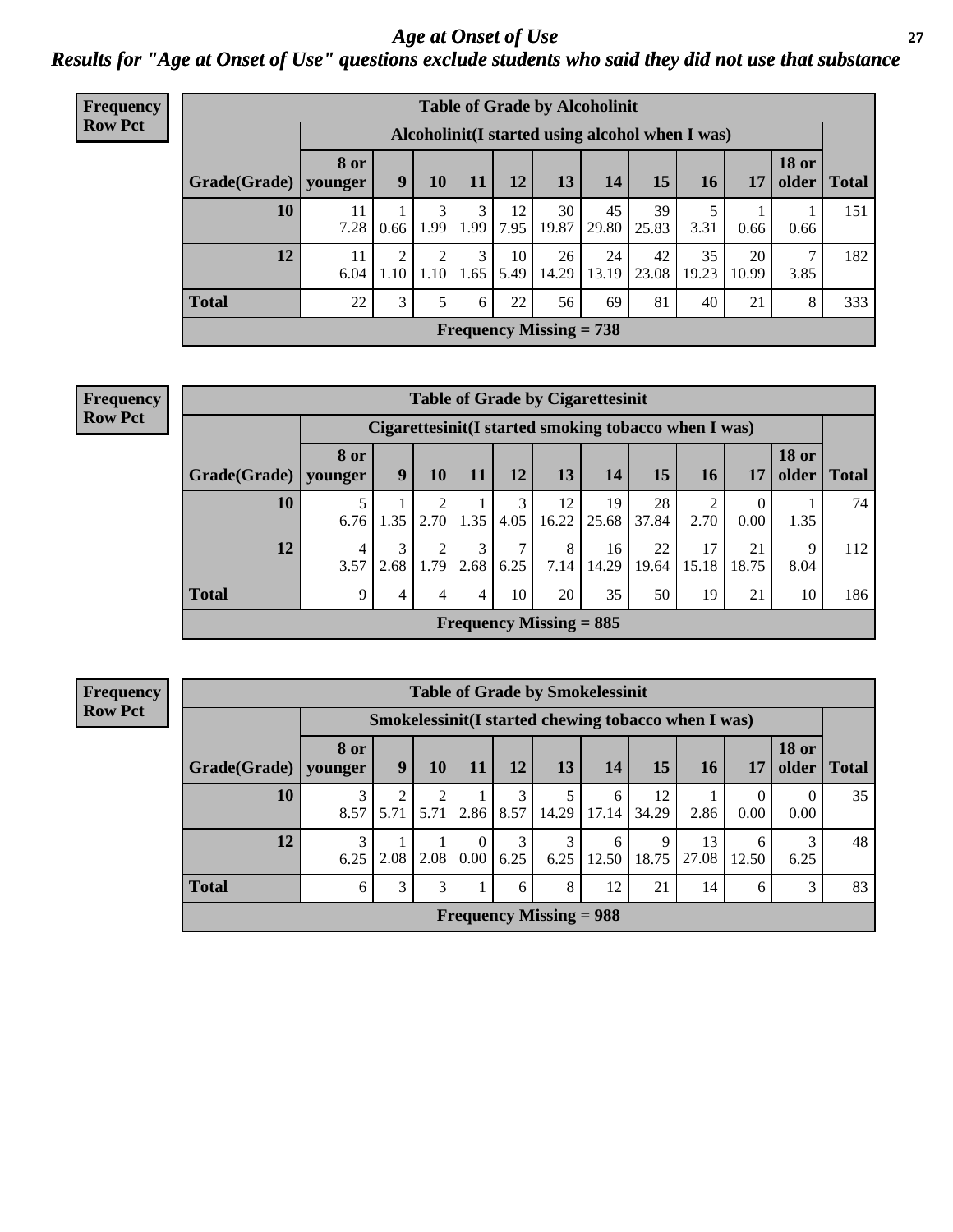#### *Age at Onset of Use* **28**

*Results for "Age at Onset of Use" questions exclude students who said they did not use that substance*

| <b>Frequency</b> | <b>Table of Grade by Marijuanainit</b> |                        |                |                      |                  |                                                      |             |             |             |                  |                  |                       |              |
|------------------|----------------------------------------|------------------------|----------------|----------------------|------------------|------------------------------------------------------|-------------|-------------|-------------|------------------|------------------|-----------------------|--------------|
| <b>Row Pct</b>   |                                        |                        |                |                      |                  | Marijuanainit (I started using marijuana when I was) |             |             |             |                  |                  |                       |              |
|                  | Grade(Grade)                           | <b>8</b> or<br>younger | 9              | 10                   | 11               | 12                                                   | 13          | 14          | 15          | 16               | 17               | <b>18 or</b><br>older | <b>Total</b> |
|                  | 10                                     | 9.62                   | .92            | $\theta$<br>$0.00\,$ | 1.92             | 6<br>11.54                                           | 6<br>11.54  | 16<br>30.77 | 17<br>32.69 | $\Omega$<br>0.00 | $\left($<br>0.00 | $\Omega$<br>0.00      | 52           |
|                  | 12                                     | $\overline{4}$<br>4.21 | 1.05           | 1.05                 | $\theta$<br>0.00 | 3<br>3.16                                            | 12<br>12.63 | 13<br>13.68 | 23<br>24.21 | 26<br>27.37      | 7<br>7.37        | 5.26                  | 95           |
|                  | <b>Total</b>                           | 9                      | $\overline{2}$ |                      |                  | 9                                                    | 18          | 29          | 40          | 26               | 7                | 5                     | 147          |
|                  |                                        |                        |                |                      |                  | Frequency Missing $= 924$                            |             |             |             |                  |                  |                       |              |

| Frequency      |              | <b>Table of Grade by Cocaineinit</b>  |                |                  |            |            |            |              |
|----------------|--------------|---------------------------------------|----------------|------------------|------------|------------|------------|--------------|
| <b>Row Pct</b> |              | Cocaine init (I started using cocaine |                | when I was)      |            |            |            |              |
|                | Grade(Grade) | 8 or<br>younger                       | 9              | 14               | 15         | <b>16</b>  | 17         | <b>Total</b> |
|                | 10           | 3<br>33.33                            | 11.11          | $\Omega$<br>0.00 | 4<br>44.44 | 0.00       | 11.11      | 9            |
|                | 12           | 6<br>23.08                            | 3.85           | 3.85             | 3<br>11.54 | 9<br>34.62 | 6<br>23.08 | 26           |
|                | <b>Total</b> | 9                                     | $\overline{c}$ |                  | 7          | 9          | 7          | 35           |
|                |              | Frequency Missing $= 1036$            |                |                  |            |            |            |              |

| <b>Frequency</b> |                        |            |                |            |                  |                            |                                                     |                | <b>Table of Grade by Inhalantsinit</b> |                       |              |  |  |  |  |  |  |  |  |
|------------------|------------------------|------------|----------------|------------|------------------|----------------------------|-----------------------------------------------------|----------------|----------------------------------------|-----------------------|--------------|--|--|--|--|--|--|--|--|
| <b>Row Pct</b>   |                        |            |                |            |                  |                            | Inhalantsinit(I started using inhalants when I was) |                |                                        |                       |              |  |  |  |  |  |  |  |  |
|                  | Grade(Grade)   younger | 8 or       | 9              | 10         | <b>11</b>        | 13                         | 14                                                  | 15             | <b>16</b>                              | <b>18 or</b><br>older | <b>Total</b> |  |  |  |  |  |  |  |  |
|                  | 10                     | 6<br>46.15 | 7.69           | 7.69       | 7.69             | $\left($<br>$0.00\,$       | 15.38                                               | 7.69           | 7.69                                   | 0<br>0.00             | 13           |  |  |  |  |  |  |  |  |
|                  | 12                     | 3<br>23.08 | 7.69           | 3<br>23.08 | $\Omega$<br>0.00 | 15.38                      | 7.69                                                | 7.69           | 7.69                                   | 7.69                  | 13           |  |  |  |  |  |  |  |  |
|                  | <b>Total</b>           | 9          | $\overline{2}$ | 4          |                  | $\overline{2}$             | 3                                                   | $\overline{2}$ | $\overline{2}$                         |                       | 26           |  |  |  |  |  |  |  |  |
|                  |                        |            |                |            |                  | Frequency Missing $= 1045$ |                                                     |                |                                        |                       |              |  |  |  |  |  |  |  |  |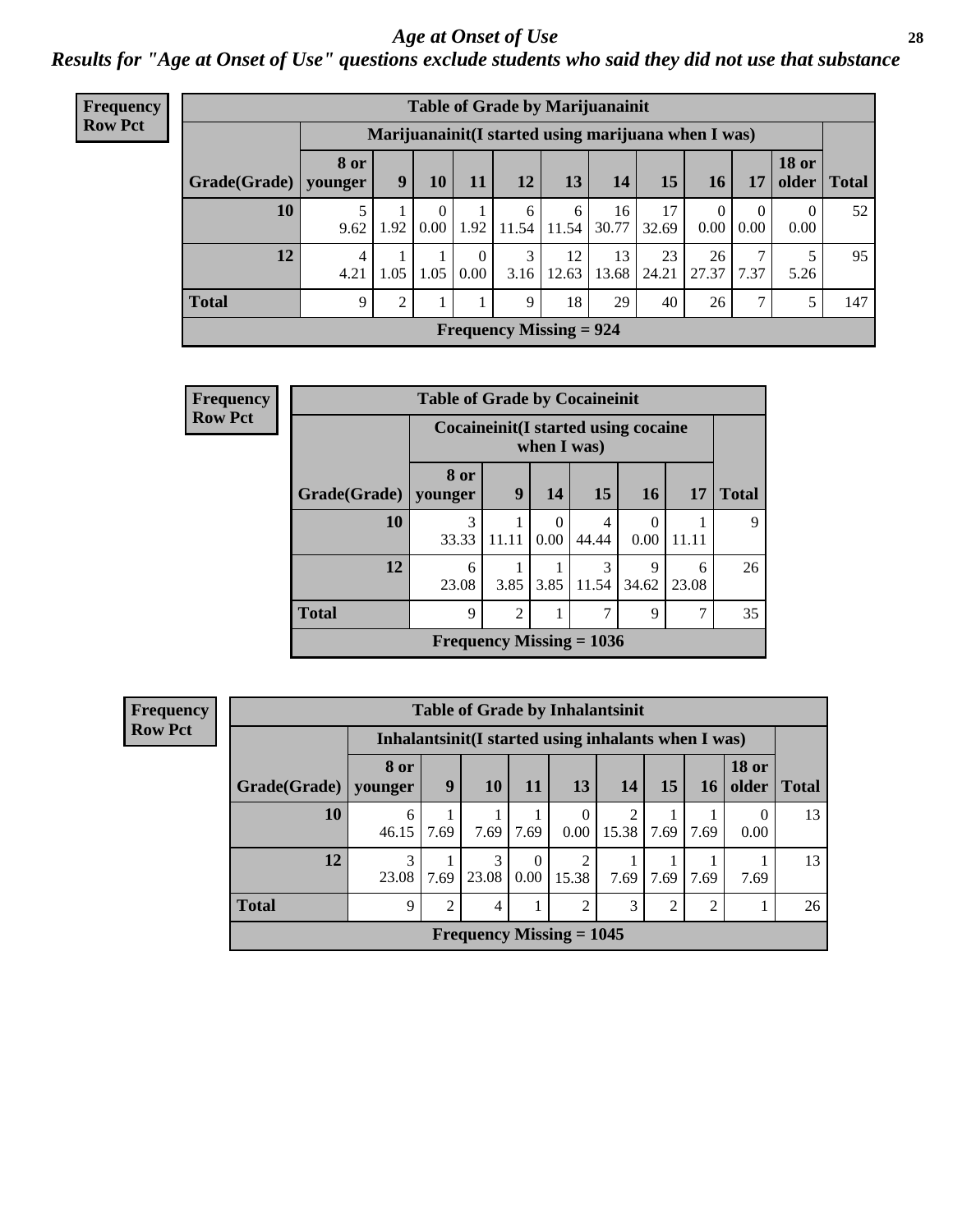#### *Age at Onset of Use* **29**

### *Results for "Age at Onset of Use" questions exclude students who said they did not use that substance*

| Frequency      |              | <b>Table of Grade by Steroidsinit</b> |                                                             |           |                  |                        |              |
|----------------|--------------|---------------------------------------|-------------------------------------------------------------|-----------|------------------|------------------------|--------------|
| <b>Row Pct</b> |              |                                       | <b>Steroidsinit(I started using</b><br>steroids when I was) |           |                  |                        |              |
|                | Grade(Grade) | 8 or<br>younger                       | 9                                                           | 15        | 17               | <b>18 or</b><br>older  | <b>Total</b> |
|                | 10           | 5<br>83.33                            | 0<br>0.00                                                   | 0<br>0.00 | 16.67            | $\theta$<br>0.00       | 6            |
|                | 12           | 3<br>33.33                            | 3<br>33.33                                                  | 11.11     | $\Omega$<br>0.00 | $\mathcal{D}$<br>22.22 | 9            |
|                | <b>Total</b> | 8                                     | 3                                                           | 1         |                  | $\overline{2}$         | 15           |
|                |              | Frequency Missing $= 1056$            |                                                             |           |                  |                        |              |

| <b>Frequency</b> |              |                 |       |                  |                        | <b>Table of Grade by Ecstasyinit</b> |                  |                                                  |                                |              |
|------------------|--------------|-----------------|-------|------------------|------------------------|--------------------------------------|------------------|--------------------------------------------------|--------------------------------|--------------|
| <b>Row Pct</b>   |              |                 |       |                  |                        |                                      |                  | Ecstasyinit (I started using ecstasy when I was) |                                |              |
|                  | Grade(Grade) | 8 or<br>younger | 9     | 12               | 14                     | <b>15</b>                            | 16               | 17                                               | <b>18 or</b><br>$\Omega$ older | <b>Total</b> |
|                  | 10           | 4<br>40.00      | 10.00 | $\Omega$<br>0.00 | 3<br>30.00             | ◠<br>20.00                           | $\theta$<br>0.00 | 0<br>0.00                                        | $\theta$<br>0.00               | 10           |
|                  | 12           | 4<br>16.00      | 4.00  | 4.00             | $\overline{2}$<br>8.00 | 2<br>8.00                            | 11<br>44.00      | 3<br>12.00                                       | 4.00                           | 25           |
|                  | <b>Total</b> | 8               | 2     |                  | 5                      | 4                                    | 11               | 3                                                |                                | 35           |
|                  |              |                 |       |                  |                        | Frequency Missing $= 1036$           |                  |                                                  |                                |              |

| Frequency      |              | <b>Table of Grade by Methinit</b> |                |                                                                  |                  |                 |           |              |  |  |  |
|----------------|--------------|-----------------------------------|----------------|------------------------------------------------------------------|------------------|-----------------|-----------|--------------|--|--|--|
| <b>Row Pct</b> |              |                                   |                | <b>Methinit</b> (I started using<br>methamphetamines when I was) |                  |                 |           |              |  |  |  |
|                | Grade(Grade) | 8 or<br>vounger                   | 9              | <b>10</b>                                                        | <b>11</b>        | 15 <sup>1</sup> | 17        | <b>Total</b> |  |  |  |
|                | 10           | ി<br>33.33                        | 16.67          | 16.67                                                            | $\Omega$<br>0.00 | 2<br>33.33      | 0<br>0.00 | 6            |  |  |  |
|                | 12           | 4<br>50.00                        | 12.50          | 0.00                                                             | 12.50            | 12.50           | 12.50     | 8            |  |  |  |
|                | <b>Total</b> | 6                                 | $\mathfrak{D}$ |                                                                  |                  | 3               |           | 14           |  |  |  |
|                |              | Frequency Missing $= 1057$        |                |                                                                  |                  |                 |           |              |  |  |  |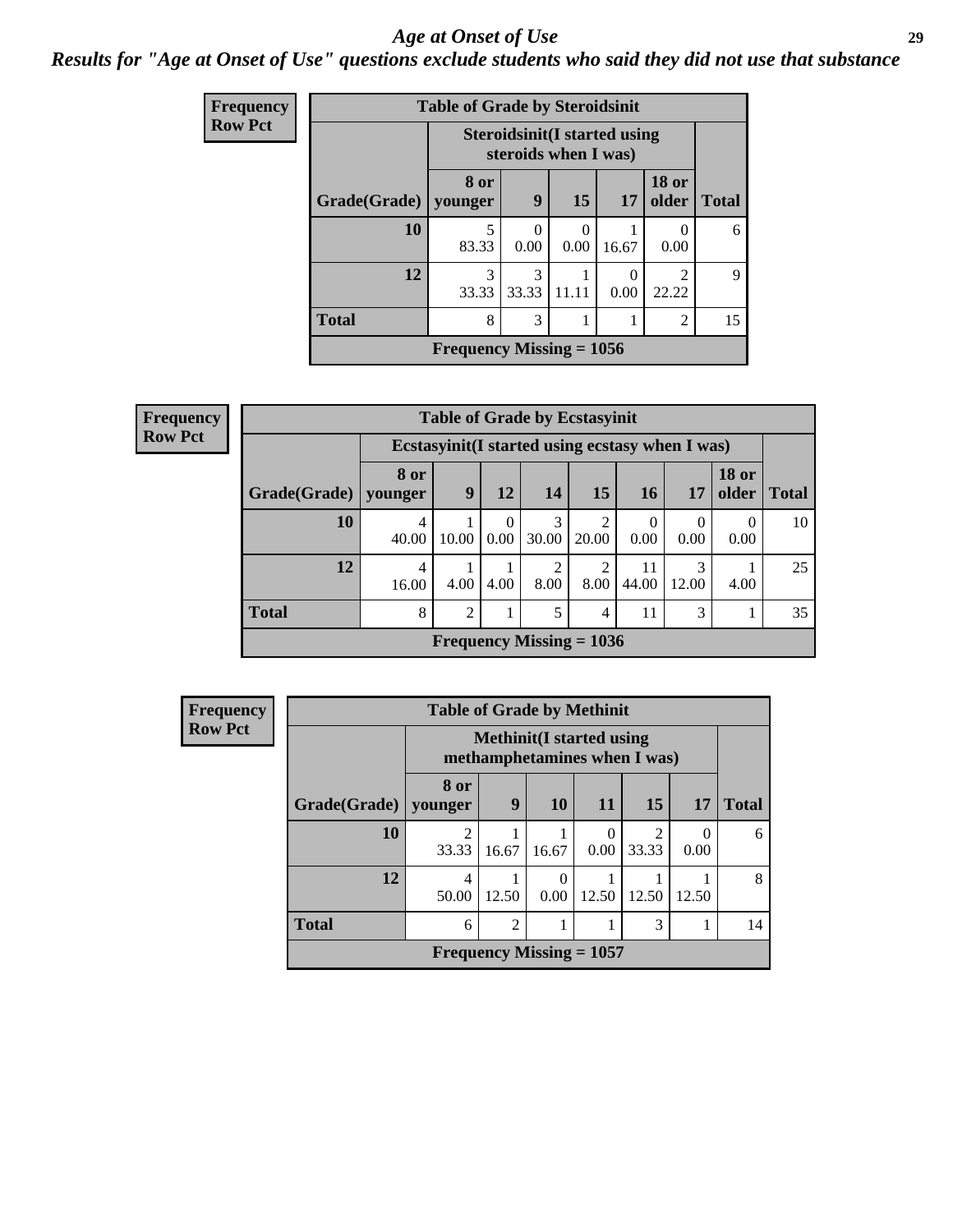#### Age at Onset of Use **30**

*Results for "Age at Onset of Use" questions exclude students who said they did not use that substance*

| Frequency      | <b>Table of Grade by Hallucinogensinit</b> |                         |                        |                  |                            |                                                                 |                         |                  |              |  |
|----------------|--------------------------------------------|-------------------------|------------------------|------------------|----------------------------|-----------------------------------------------------------------|-------------------------|------------------|--------------|--|
| <b>Row Pct</b> |                                            |                         |                        |                  |                            | Hallucinogensinit (I started using<br>hallucinogens when I was) |                         |                  |              |  |
|                | Grade(Grade)   younger                     | 8 or                    | 9                      | 13               | 14                         | 15                                                              | <b>16</b>               | 17               | <b>Total</b> |  |
|                | 10                                         | 3<br>23.08              | 7.69                   | $\Omega$<br>0.00 | 2<br>15.38                 | 5<br>38.46                                                      | $\mathfrak{D}$<br>15.38 | $\Omega$<br>0.00 | 13           |  |
|                | 12                                         | $\mathfrak{D}$<br>14.29 | $\mathcal{D}$<br>14.29 | 7.14             | 7.14                       | $\mathfrak{D}$<br>14.29                                         | っ<br>14.29              | 4<br>28.57       | 14           |  |
|                | <b>Total</b>                               | 5                       | 3                      | 1                | 3                          | 7                                                               | 4                       | 4                | 27           |  |
|                |                                            |                         |                        |                  | Frequency Missing $= 1044$ |                                                                 |                         |                  |              |  |

| <b>Frequency</b> |
|------------------|
| <b>Row Pct</b>   |

| <b>Table of Grade by Prescriptioninit</b> |                                                                                            |            |                  |            |            |             |                  |       |                       |              |  |
|-------------------------------------------|--------------------------------------------------------------------------------------------|------------|------------------|------------|------------|-------------|------------------|-------|-----------------------|--------------|--|
|                                           | Prescription in it (I started using prescription drugs not<br>prescribed to me when I was) |            |                  |            |            |             |                  |       |                       |              |  |
| $ $ Grade(Grade) $ $                      | 8 or<br>younger                                                                            | <b>Q</b>   | 12               | 13         | 14         | 15          | 16               | 17    | <b>18 or</b><br>older | <b>Total</b> |  |
| 10                                        | 4<br>15.38                                                                                 | 3<br>11.54 | $\Omega$<br>0.00 | 6<br>23.08 | 4<br>15.38 | 8<br>30.77  | $\Omega$<br>0.00 | 3.85  | 0.00                  | 26           |  |
| 12                                        | 4<br>7.27                                                                                  | 1.82       | 1.82             | 6<br>10.91 | 8<br>14.55 | 16<br>29.09 | 11<br>20.00      | 12.73 | 1.82                  | 55           |  |
| <b>Total</b>                              | 8                                                                                          | 4          | 1                | 12         | 12         | 24          | 11               | 8     |                       | 81           |  |
|                                           | <b>Frequency Missing = 990</b>                                                             |            |                  |            |            |             |                  |       |                       |              |  |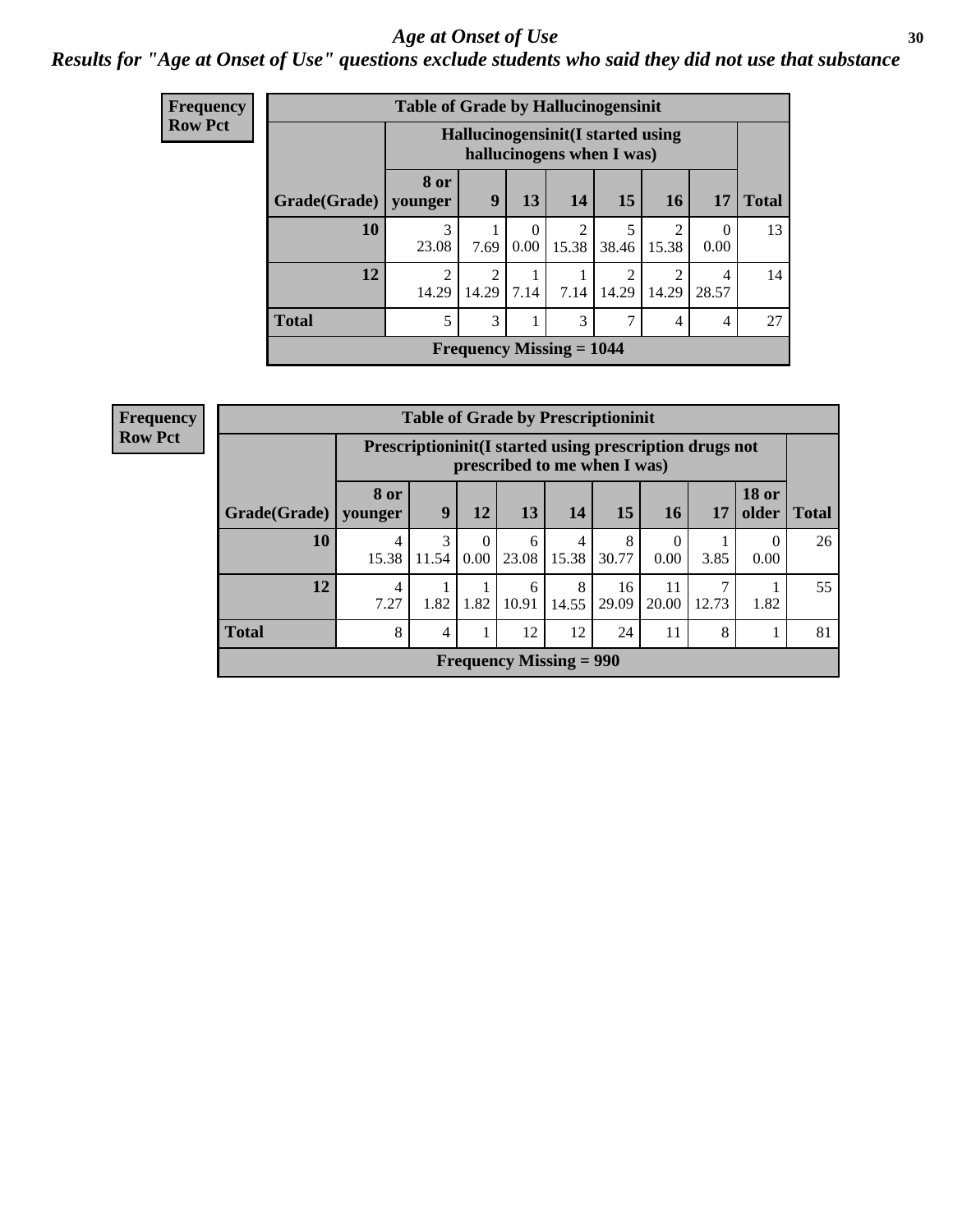| Frequency      |                                               | <b>Table of Alcoholharm by Grade</b> |              |              |  |  |  |  |  |
|----------------|-----------------------------------------------|--------------------------------------|--------------|--------------|--|--|--|--|--|
| <b>Col Pct</b> | Alcoholharm(I<br>think alcohol is<br>harmful) | Grade(Grade)<br>10                   | 12           | <b>Total</b> |  |  |  |  |  |
|                | <b>Strongly Agree</b>                         | 254<br>40.71                         | 134<br>29.98 | 388          |  |  |  |  |  |
|                | <b>Somewhat Agree</b>                         | 232<br>37.18                         | 172<br>38.48 | 404          |  |  |  |  |  |
|                | <b>Somewhat Disagree</b>                      | 104<br>16.67                         | 95<br>21.25  | 199          |  |  |  |  |  |
|                | <b>Strongly Disagree</b>                      | 34<br>5.45                           | 46<br>10.29  | 80           |  |  |  |  |  |
|                | <b>Total</b>                                  | 624                                  | 447          | 1071         |  |  |  |  |  |

| <b>Table of Cigarettesharm by Grade</b>                  |                    |              |              |  |  |  |  |  |
|----------------------------------------------------------|--------------------|--------------|--------------|--|--|--|--|--|
| Cigarettesharm(I<br>think smoking<br>tobacco is harmful) | Grade(Grade)<br>10 | 12           | <b>Total</b> |  |  |  |  |  |
| <b>Strongly Agree</b>                                    | 470<br>75.32       | 323<br>72.26 | 793          |  |  |  |  |  |
| <b>Somewhat Agree</b>                                    | 120<br>19.23       | 92<br>20.58  | 212          |  |  |  |  |  |
| <b>Somewhat Disagree</b>                                 | 19<br>3.04         | 13<br>2.91   | 32           |  |  |  |  |  |
| <b>Strongly Disagree</b>                                 | 15<br>2.40         | 19<br>4.25   | 34           |  |  |  |  |  |
| <b>Total</b>                                             | 624                | 447          | 1071         |  |  |  |  |  |

| Frequency      | <b>Table of Smokelessharm by Grade</b>                  |                    |              |              |
|----------------|---------------------------------------------------------|--------------------|--------------|--------------|
| <b>Col Pct</b> | Smokelessharm(I<br>think chewing<br>tobacco is harmful) | Grade(Grade)<br>10 | 12           | <b>Total</b> |
|                | <b>Strongly Agree</b>                                   | 451<br>72.28       | 322<br>72.04 | 773          |
|                | <b>Somewhat Agree</b>                                   | 124<br>19.87       | 88<br>19.69  | 212          |
|                | <b>Somewhat Disagree</b>                                | 31<br>4.97         | 21<br>4.70   | 52           |
|                | <b>Strongly Disagree</b>                                | 18<br>2.88         | 16<br>3.58   | 34           |
|                | <b>Total</b>                                            | 624                | 447          | 1071         |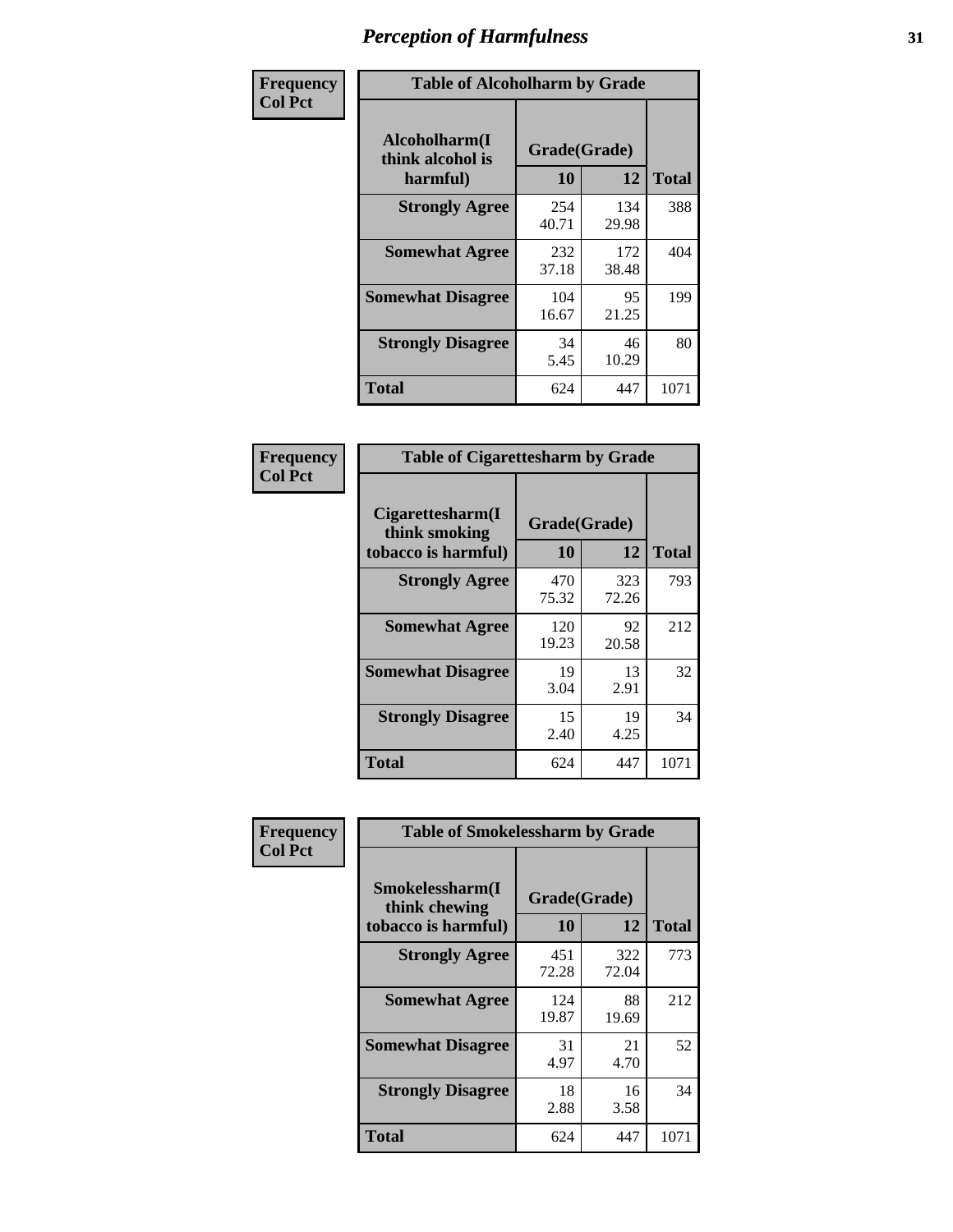| Frequency      | <b>Table of Marijuanaharm by Grade</b>            |                    |              |              |
|----------------|---------------------------------------------------|--------------------|--------------|--------------|
| <b>Col Pct</b> | Marijuanaharm(I<br>think marijuana is<br>harmful) | Grade(Grade)<br>10 | 12           | <b>Total</b> |
|                | <b>Strongly Agree</b>                             | 409<br>65.54       | 223<br>49.89 | 632          |
|                | <b>Somewhat Agree</b>                             | 97<br>15.54        | 77<br>17.23  | 174          |
|                | <b>Somewhat Disagree</b>                          | 54<br>8.65         | 68<br>15.21  | 122          |
|                | <b>Strongly Disagree</b>                          | 64<br>10.26        | 79<br>17.67  | 143          |
|                | <b>Total</b>                                      | 624                | 447          | 1071         |

| <b>Table of Cocaineharm by Grade</b>          |                    |              |              |  |  |
|-----------------------------------------------|--------------------|--------------|--------------|--|--|
| Cocaineharm(I<br>think cocaine is<br>harmful) | Grade(Grade)<br>10 | 12           | <b>Total</b> |  |  |
| <b>Strongly Agree</b>                         | 564<br>90.38       | 394<br>88.14 | 958          |  |  |
| <b>Somewhat Agree</b>                         | 39<br>6.25         | 29<br>6.49   | 68           |  |  |
| <b>Somewhat Disagree</b>                      | 7<br>1.12          | 4<br>0.89    | 11           |  |  |
| <b>Strongly Disagree</b>                      | 14<br>2.24         | 20<br>4.47   | 34           |  |  |
| <b>Total</b>                                  | 624                | 447          | 1071         |  |  |

| Frequency      | <b>Table of Inhalantsharm by Grade</b> |              |              |              |  |
|----------------|----------------------------------------|--------------|--------------|--------------|--|
| <b>Col Pct</b> | Inhalantsharm(I<br>think inhalants are | Grade(Grade) |              |              |  |
|                | harmful)                               | 10           | 12           | <b>Total</b> |  |
|                | <b>Strongly Agree</b>                  | 555<br>88.94 | 395<br>88.37 | 950          |  |
|                | <b>Somewhat Agree</b>                  | 51<br>8.17   | 28<br>6.26   | 79           |  |
|                | <b>Somewhat Disagree</b>               | 5<br>0.80    | 5<br>1.12    | 10           |  |
|                | <b>Strongly Disagree</b>               | 13<br>2.08   | 19<br>4.25   | 32           |  |
|                | <b>Total</b>                           | 624          | 447          | 1071         |  |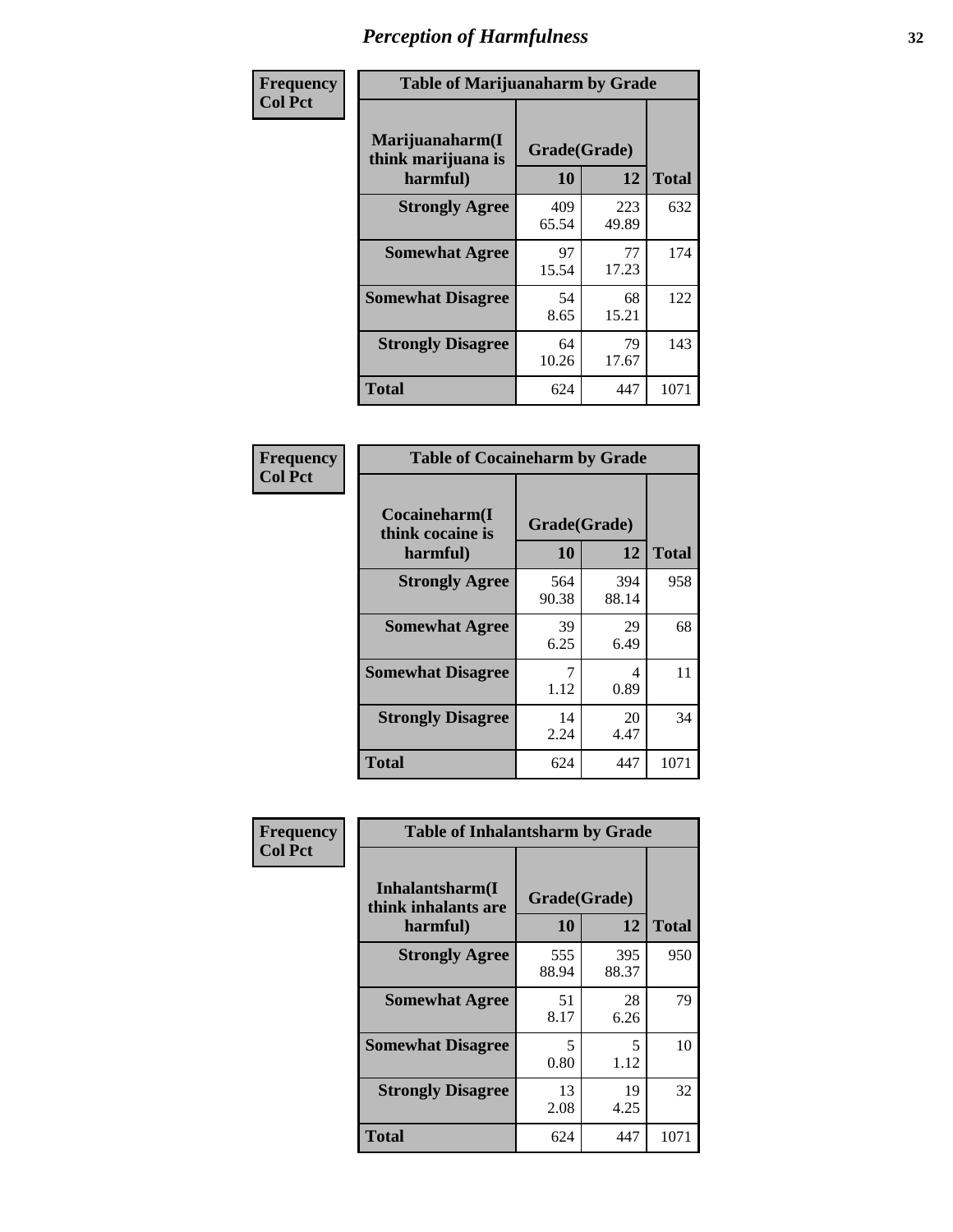| Frequency      | <b>Table of Steroidsharm by Grade</b>            |                    |              |              |
|----------------|--------------------------------------------------|--------------------|--------------|--------------|
| <b>Col Pct</b> | Steroidsharm(I<br>think steroids are<br>harmful) | Grade(Grade)<br>10 | 12           | <b>Total</b> |
|                | <b>Strongly Agree</b>                            | 504<br>80.77       | 347<br>77.63 | 851          |
|                | <b>Somewhat Agree</b>                            | 92<br>14.74        | 69<br>15.44  | 161          |
|                | <b>Somewhat Disagree</b>                         | 12<br>1.92         | 11<br>2.46   | 23           |
|                | <b>Strongly Disagree</b>                         | 16<br>2.56         | 20<br>4.47   | 36           |
|                | <b>Total</b>                                     | 624                | 447          | 1071         |

| <b>Table of Ecstasyharm by Grade</b>          |                    |              |              |  |  |  |
|-----------------------------------------------|--------------------|--------------|--------------|--|--|--|
| Ecstasyharm(I<br>think ecstasy is<br>harmful) | Grade(Grade)<br>10 | 12           | <b>Total</b> |  |  |  |
| <b>Strongly Agree</b>                         | 545<br>87.34       | 369<br>82.55 | 914          |  |  |  |
| <b>Somewhat Agree</b>                         | 57<br>9.13         | 50<br>11.19  | 107          |  |  |  |
| <b>Somewhat Disagree</b>                      | 9<br>1.44          | 7<br>1.57    | 16           |  |  |  |
| <b>Strongly Disagree</b>                      | 13<br>2.08         | 21<br>4.70   | 34           |  |  |  |
| <b>Total</b>                                  | 624                | 447          | 1071         |  |  |  |

| Frequency      | <b>Table of Methharm by Grade</b>                            |              |                    |              |  |
|----------------|--------------------------------------------------------------|--------------|--------------------|--------------|--|
| <b>Col Pct</b> | <b>Methharm</b> (I think<br>methamphetamines<br>are harmful) | <b>10</b>    | Grade(Grade)<br>12 | <b>Total</b> |  |
|                | <b>Strongly Agree</b>                                        | 573<br>91.83 | 412<br>92.17       | 985          |  |
|                | <b>Somewhat Agree</b>                                        | 34<br>5.45   | 15<br>3.36         | 49           |  |
|                | <b>Somewhat Disagree</b>                                     | 3<br>0.48    | 0.22               | 4            |  |
|                | <b>Strongly Disagree</b>                                     | 14<br>2.24   | 19<br>4.25         | 33           |  |
|                | <b>Total</b>                                                 | 624          | 447                | 1071         |  |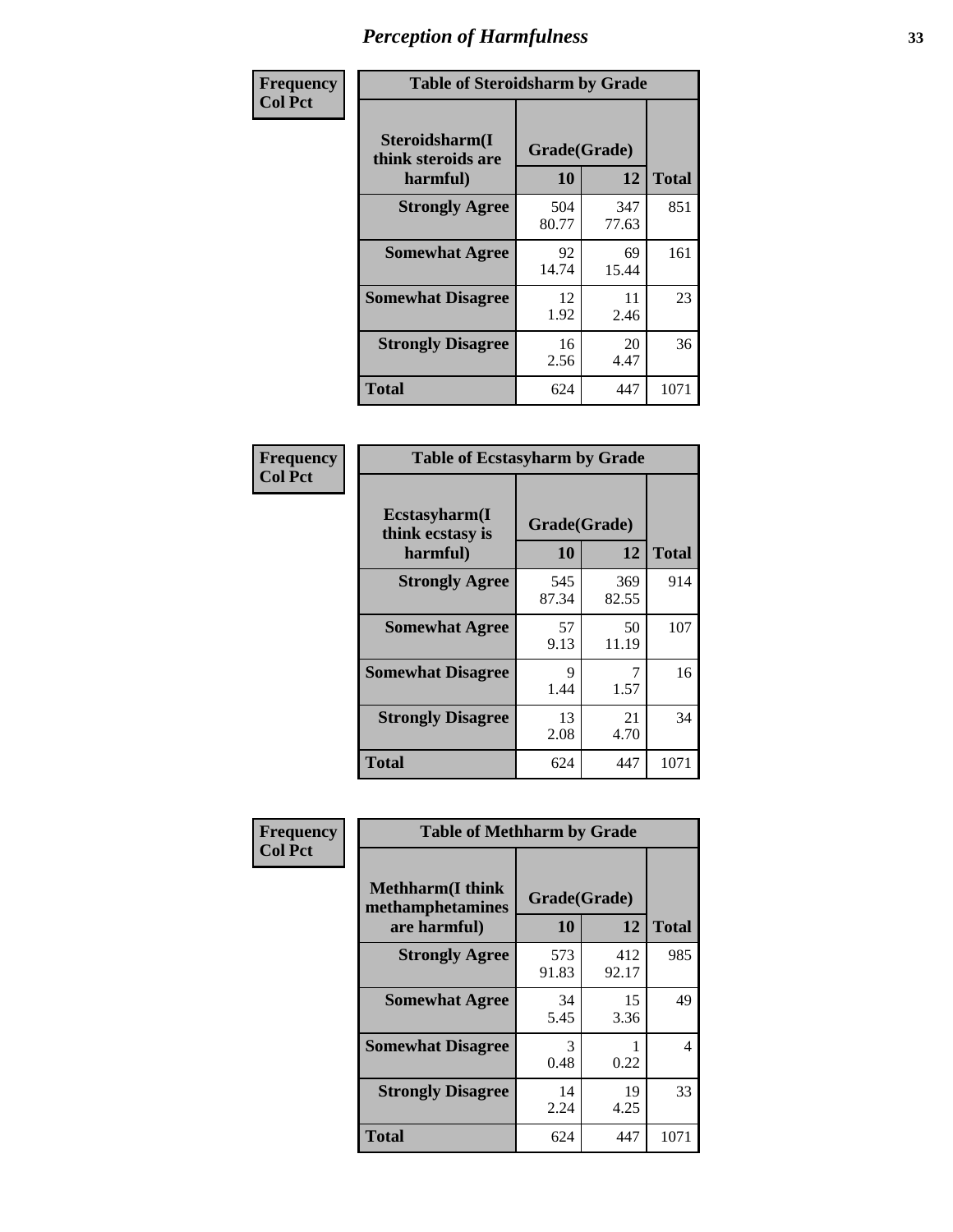| Frequency      | <b>Table of Hallucinogensharm by Grade</b>                 |                    |              |              |
|----------------|------------------------------------------------------------|--------------------|--------------|--------------|
| <b>Col Pct</b> | Hallucinogensharm(I<br>think hallucinogens<br>are harmful) | Grade(Grade)<br>10 | 12           | <b>Total</b> |
|                | <b>Strongly Agree</b>                                      | 549<br>87.98       | 374<br>83.67 | 923          |
|                | <b>Somewhat Agree</b>                                      | 50<br>8.01         | 33<br>7.38   | 83           |
|                | <b>Somewhat Disagree</b>                                   | 6<br>0.96          | 14<br>3.13   | 20           |
|                | <b>Strongly Disagree</b>                                   | 19<br>3.04         | 26<br>5.82   | 45           |
|                | <b>Total</b>                                               | 624                | 447          | 1071         |

| <b>Table of Prescriptionharm by Grade</b>                                 |              |              |              |  |
|---------------------------------------------------------------------------|--------------|--------------|--------------|--|
| Prescriptionharm(I<br>think prescription<br>drugs not<br>prescribed to me | Grade(Grade) |              |              |  |
| are harmful)                                                              | 10           | 12           | <b>Total</b> |  |
| <b>Strongly Agree</b>                                                     | 468<br>75.00 | 277<br>61.97 | 745          |  |
| <b>Somewhat Agree</b>                                                     | 116<br>18.59 | 107<br>23.94 | 223          |  |
| <b>Somewhat Disagree</b>                                                  | 22<br>3.53   | 35<br>7.83   | 57           |  |
| <b>Strongly Disagree</b>                                                  | 18<br>2.88   | 28<br>6.26   | 46           |  |
| <b>Total</b>                                                              | 624          | 447          | 1071         |  |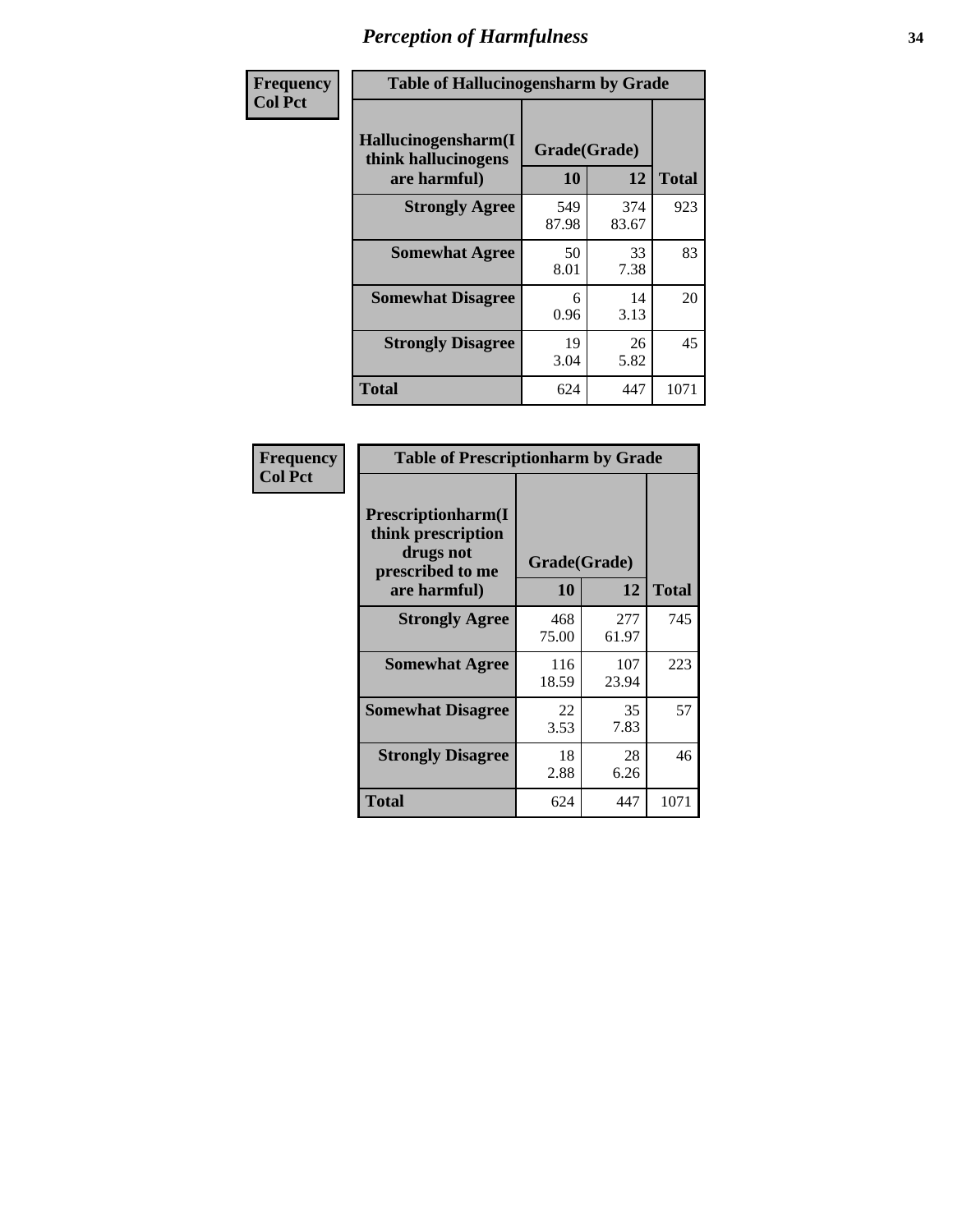# *Disapproval by Adults* **35**

| Frequency      | <b>Table of Alcoholadult by Grade</b>                                 |                    |              |              |  |
|----------------|-----------------------------------------------------------------------|--------------------|--------------|--------------|--|
| <b>Col Pct</b> | <b>Alcoholadult</b> (Adults<br>would disapprove if<br>I used alcohol) | Grade(Grade)<br>10 | 12           | <b>Total</b> |  |
|                | <b>Strongly Agree</b>                                                 | 377<br>60.42       | 204<br>45.64 | 581          |  |
|                | <b>Somewhat Agree</b>                                                 | 164<br>26.28       | 136<br>30.43 | 300          |  |
|                | <b>Somewhat Disagree</b>                                              | 60<br>9.62         | 78<br>17.45  | 138          |  |
|                | <b>Strongly Disagree</b>                                              | 23<br>3.69         | 29<br>6.49   | 52           |  |
|                | <b>Total</b>                                                          | 624                | 447          | 1071         |  |

| <b>Table of Tobaccoadult by Grade</b>                                 |                    |              |              |  |  |
|-----------------------------------------------------------------------|--------------------|--------------|--------------|--|--|
| <b>Tobaccoadult</b> (Adults<br>would disapprove if<br>I used tobacco) | Grade(Grade)<br>10 | 12           | <b>Total</b> |  |  |
| <b>Strongly Agree</b>                                                 | 499<br>79.97       | 318<br>71.14 | 817          |  |  |
| <b>Somewhat Agree</b>                                                 | 77<br>12.34        | 75<br>16.78  | 152          |  |  |
| <b>Somewhat Disagree</b>                                              | 29<br>4.65         | 29<br>6.49   | 58           |  |  |
| <b>Strongly Disagree</b>                                              | 19<br>3.04         | 25<br>5.59   | 44           |  |  |
| Total                                                                 | 624                | 447          | 1071         |  |  |

| Frequency      | <b>Table of Marijuanaadult by Grade</b>                           |                    |              |              |  |
|----------------|-------------------------------------------------------------------|--------------------|--------------|--------------|--|
| <b>Col Pct</b> | Marijuanaadult(Adults<br>would disapprove if I<br>used marijuana) | Grade(Grade)<br>10 | 12           | <b>Total</b> |  |
|                | <b>Strongly Agree</b>                                             | 551<br>88.30       | 356<br>79.64 | 907          |  |
|                | <b>Somewhat Agree</b>                                             | 45<br>7.21         | 48<br>10.74  | 93           |  |
|                | <b>Somewhat Disagree</b>                                          | 14<br>2.24         | 25<br>5.59   | 39           |  |
|                | <b>Strongly Disagree</b>                                          | 14<br>2.24         | 18<br>4.03   | 32           |  |
|                | <b>Total</b>                                                      | 624                | 447          | 1071         |  |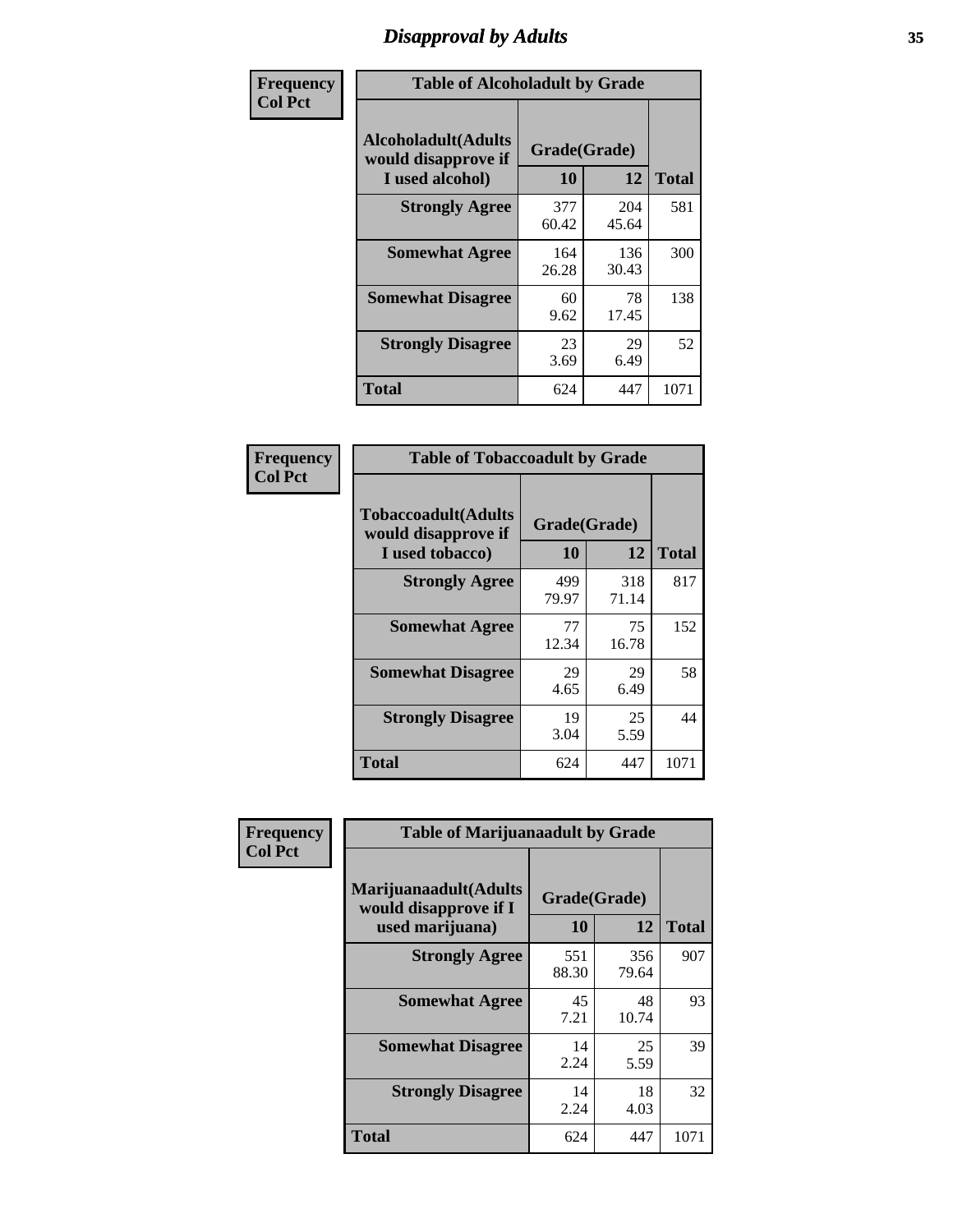# *Disapproval by Adults* **36**

| Frequency      | <b>Table of Otherdrugadult by Grade</b>                                     |                    |              |              |
|----------------|-----------------------------------------------------------------------------|--------------------|--------------|--------------|
| <b>Col Pct</b> | <b>Otherdrugadult</b> (Adults<br>would disapprove if I<br>used other drugs) | Grade(Grade)<br>10 | 12           | <b>Total</b> |
|                | <b>Strongly Agree</b>                                                       | 586<br>93.91       | 412<br>92.17 | 998          |
|                | <b>Somewhat Agree</b>                                                       | 21<br>3.37         | 15<br>3.36   | 36           |
|                | <b>Somewhat Disagree</b>                                                    | 3<br>0.48          | 4<br>0.89    | 7            |
|                | <b>Strongly Disagree</b>                                                    | 14<br>2.24         | 16<br>3.58   | 30           |
|                | <b>Total</b>                                                                | 624                | 447          | 1071         |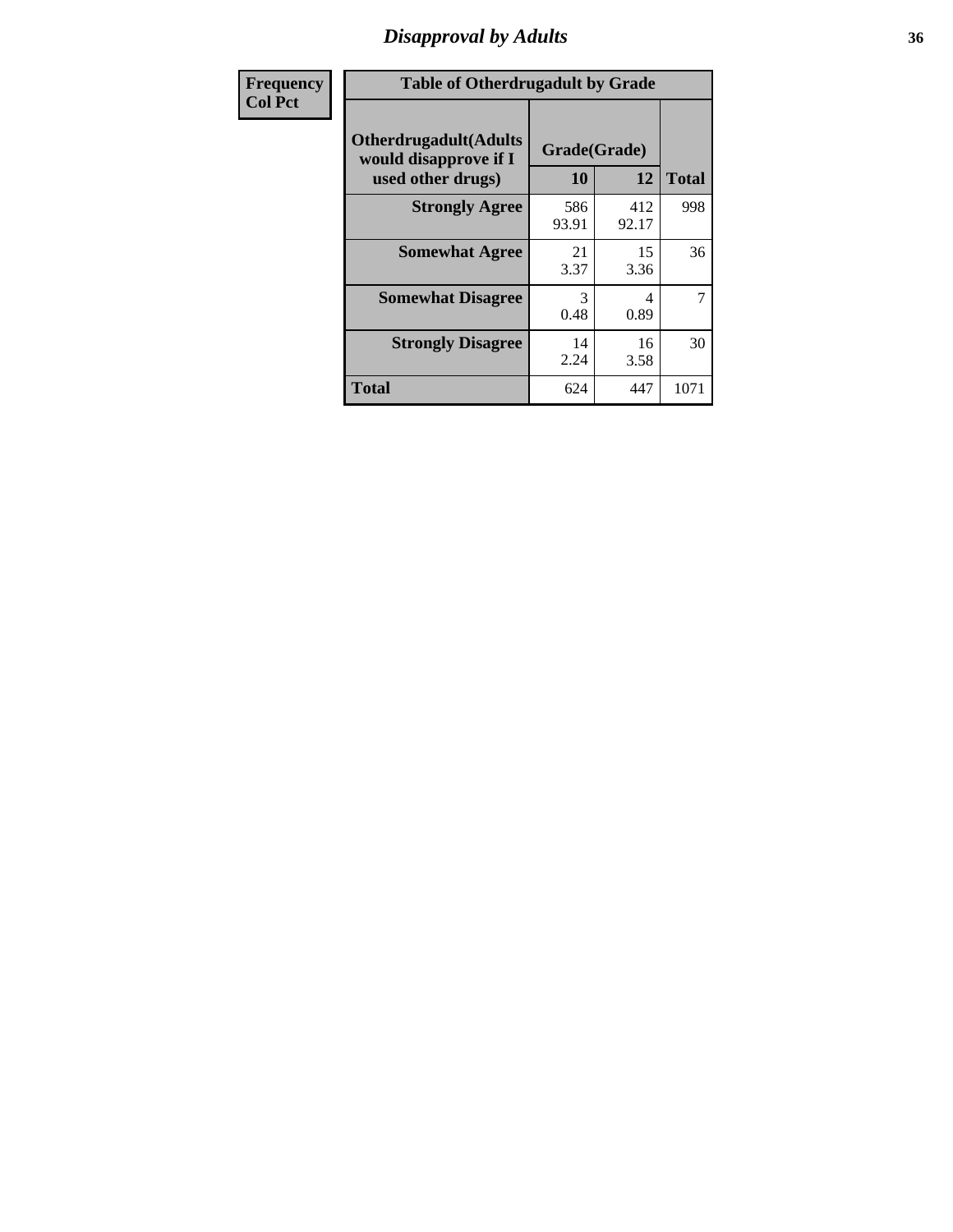# *Disapproval by Peers* **37**

| Frequency      | <b>Table of Alcoholpeer by Grade</b>                    |              |              |              |
|----------------|---------------------------------------------------------|--------------|--------------|--------------|
| <b>Col Pct</b> | Alcoholpeer(My<br>friends would<br>disapprove if I used | Grade(Grade) |              |              |
|                | alcohol)                                                | 10           | 12           | <b>Total</b> |
|                | <b>Strongly Agree</b>                                   | 170<br>27.24 | 81<br>18.12  | 251          |
|                | <b>Somewhat Agree</b>                                   | 176<br>28.21 | 76<br>17.00  | 252          |
|                | <b>Somewhat Disagree</b>                                | 150<br>24.04 | 111<br>24.83 | 261          |
|                | <b>Strongly Disagree</b>                                | 128<br>20.51 | 179<br>40.04 | 307          |
|                | Total                                                   | 624          | 447          | 1071         |

| Frequency      | <b>Table of Tobaccopeer by Grade</b>                                |                    |              |              |  |
|----------------|---------------------------------------------------------------------|--------------------|--------------|--------------|--|
| <b>Col Pct</b> | Tobaccopeer(My<br>friends would<br>disapprove if I used<br>tobacco) | Grade(Grade)<br>10 | 12           | <b>Total</b> |  |
|                | <b>Strongly Agree</b>                                               | 308<br>49.36       | 152<br>34.00 | 460          |  |
|                | <b>Somewhat Agree</b>                                               | 144<br>23.08       | 90<br>20.13  | 234          |  |
|                | <b>Somewhat Disagree</b>                                            | 88<br>14.10        | 97<br>21.70  | 185          |  |
|                | <b>Strongly Disagree</b>                                            | 84<br>13.46        | 108<br>24.16 | 192          |  |
|                | Total                                                               | 624                | 447          | 1071         |  |

| Frequency<br><b>Col Pct</b> | <b>Table of Marijuanapeer by Grade</b>                    |              |              |              |
|-----------------------------|-----------------------------------------------------------|--------------|--------------|--------------|
|                             | Marijuanapeer(My<br>friends would<br>disapprove if I used | Grade(Grade) |              |              |
|                             | marijuana)                                                | <b>10</b>    | 12           | <b>Total</b> |
|                             | <b>Strongly Agree</b>                                     | 337<br>54.01 | 181<br>40.49 | 518          |
|                             | <b>Somewhat Agree</b>                                     | 129<br>20.67 | 78<br>17.45  | 207          |
|                             | <b>Somewhat Disagree</b>                                  | 77<br>12.34  | 86<br>19.24  | 163          |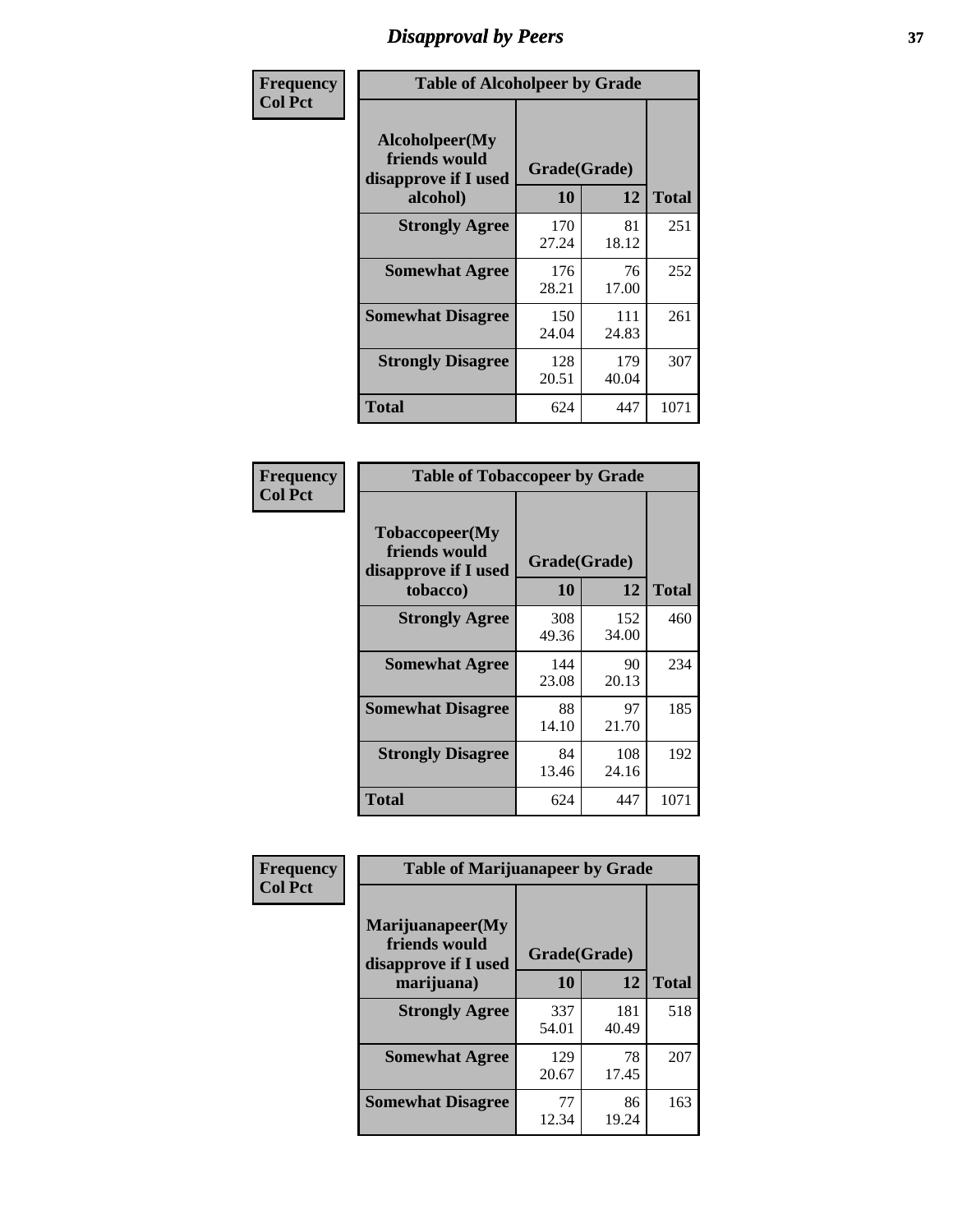# *Disapproval by Peers* **38**

| Frequency<br><b>Col Pct</b> | <b>Table of Marijuanapeer by Grade</b>                                  |                    |              |              |
|-----------------------------|-------------------------------------------------------------------------|--------------------|--------------|--------------|
|                             | Marijuanapeer(My<br>friends would<br>disapprove if I used<br>marijuana) | Grade(Grade)<br>10 | 12           | <b>Total</b> |
|                             | <b>Strongly Disagree</b>                                                | 81<br>12.98        | 102<br>22.82 | 183          |
|                             | Total                                                                   | 624                | 447          | 107          |

| Frequency      | <b>Table of Otherdrugpeer by Grade</b>                                    |                    |              |              |
|----------------|---------------------------------------------------------------------------|--------------------|--------------|--------------|
| <b>Col Pct</b> | Otherdrugpeer(My<br>friends would<br>disapprove if I used<br>other drugs) | Grade(Grade)<br>10 | 12           | <b>Total</b> |
|                | <b>Strongly Agree</b>                                                     | 418<br>66.99       | 260<br>58.17 | 678          |
|                | <b>Somewhat Agree</b>                                                     | 110<br>17.63       | 80<br>17.90  | 190          |
|                | <b>Somewhat Disagree</b>                                                  | 46<br>7.37         | 44<br>9.84   | 90           |
|                | <b>Strongly Disagree</b>                                                  | 50<br>8.01         | 63<br>14.09  | 113          |
|                | <b>Total</b>                                                              | 624                | 447          | 1071         |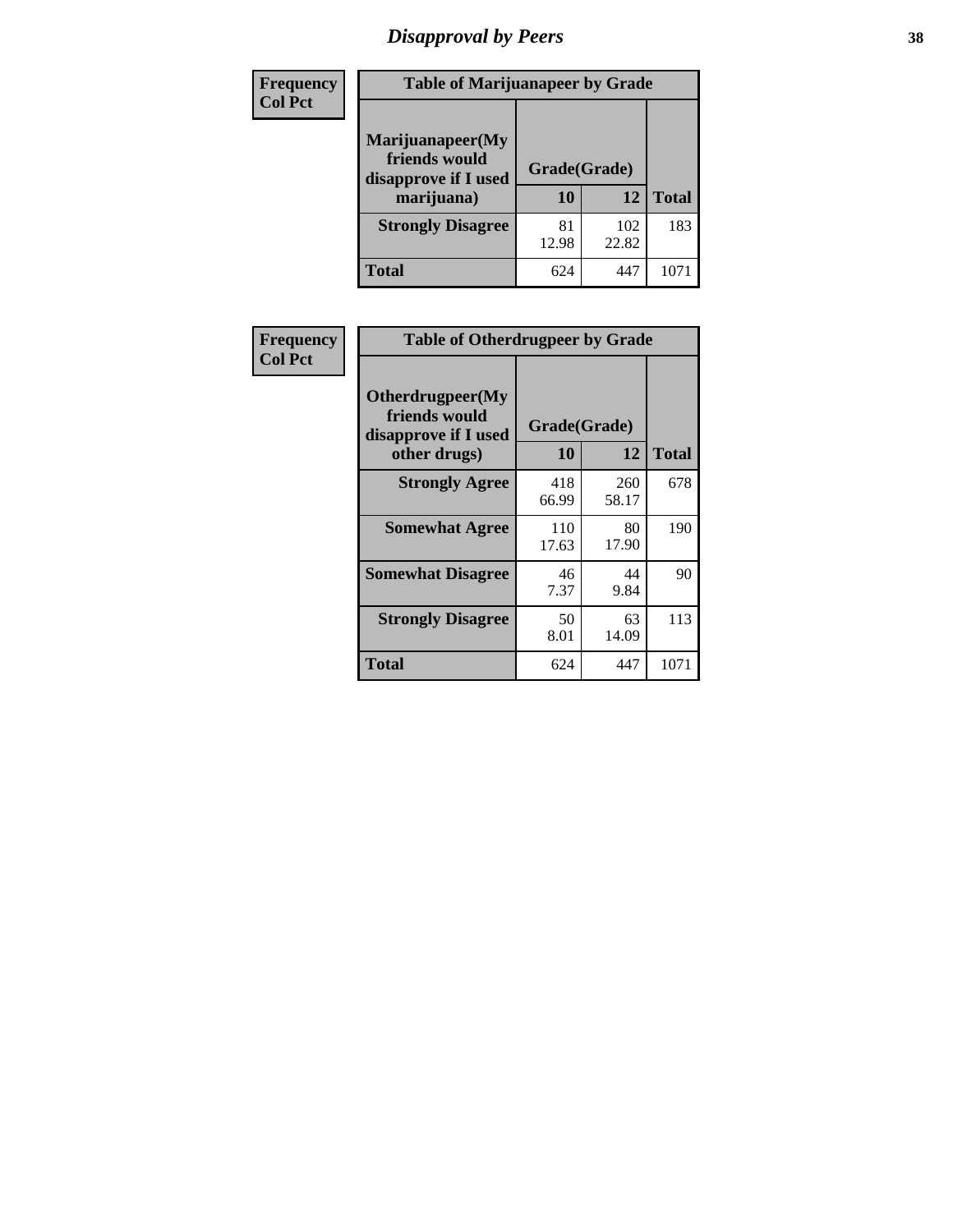| Frequency      | <b>Table of Alcohollocation1 by Grade</b> |              |              |              |
|----------------|-------------------------------------------|--------------|--------------|--------------|
| <b>Col Pct</b> | <b>Alcohollocation1(Places</b>            | Grade(Grade) |              |              |
|                | <b>Friends Use Alcohol)</b>               | 10           | 12           | <b>Total</b> |
|                |                                           | 313<br>50.16 | 278<br>62.19 | 591          |
|                | Do Not Use                                | 311<br>49.84 | 169<br>37.81 | 480          |
|                | <b>Total</b>                              | 624          | 447          | 1071         |

| <b>Frequency</b> | <b>Table of Alcohollocation2 by Grade</b> |              |              |              |
|------------------|-------------------------------------------|--------------|--------------|--------------|
| <b>Col Pct</b>   | <b>Alcohollocation2(Places</b>            | Grade(Grade) |              |              |
|                  | <b>Friends Use Alcohol)</b>               | 10           | 12           | <b>Total</b> |
|                  |                                           | 386<br>61.86 | 246<br>55.03 | 632          |
|                  | Home                                      | 238<br>38.14 | 201<br>44.97 | 439          |
|                  | <b>Total</b>                              | 624          | 447          | 1071         |

| Frequency<br><b>Col Pct</b> | <b>Table of Alcohollocation 3 by Grade</b> |              |              |              |
|-----------------------------|--------------------------------------------|--------------|--------------|--------------|
|                             | <b>Alcohollocation3(Places</b>             | Grade(Grade) |              |              |
|                             | <b>Friends Use Alcohol)</b>                | 10           | 12           | <b>Total</b> |
|                             |                                            | 577<br>92.47 | 411<br>91.95 | 988          |
|                             | <b>School</b>                              | 47<br>7.53   | 36<br>8.05   | 83           |
|                             | <b>Total</b>                               | 624          | 447          | 1071         |

| <b>Frequency</b> | <b>Table of Alcohollocation4 by Grade</b> |              |              |              |  |
|------------------|-------------------------------------------|--------------|--------------|--------------|--|
| <b>Col Pct</b>   | <b>Alcohollocation4(Places</b>            | Grade(Grade) |              |              |  |
|                  | <b>Friends Use Alcohol)</b>               | 10           | 12           | <b>Total</b> |  |
|                  |                                           | 566<br>90.71 | 397<br>88.81 | 963          |  |
|                  | Car                                       | 58<br>9.29   | 50<br>11.19  | 108          |  |
|                  | <b>Total</b>                              | 624          | 447          | 1071         |  |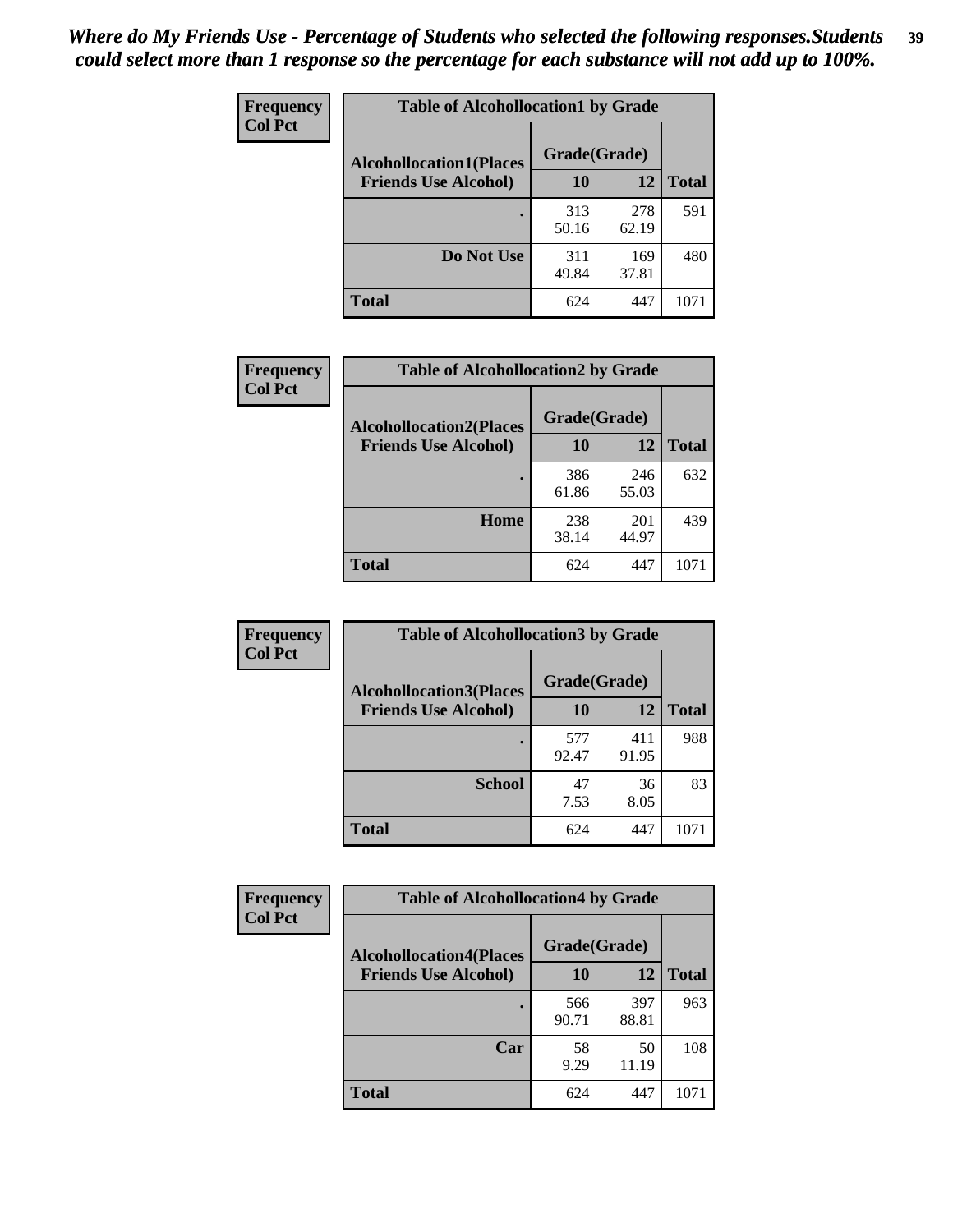| <b>Frequency</b><br><b>Col Pct</b> | <b>Table of Alcohollocation5 by Grade</b> |              |              |              |  |
|------------------------------------|-------------------------------------------|--------------|--------------|--------------|--|
|                                    | <b>Alcohollocation5</b> (Places           | Grade(Grade) |              |              |  |
|                                    | <b>Friends Use Alcohol)</b>               | 10           | 12           | <b>Total</b> |  |
|                                    |                                           | 356<br>57.05 | 192<br>42.95 | 548          |  |
|                                    | <b>Friend's House</b>                     | 268<br>42.95 | 255<br>57.05 | 523          |  |
|                                    | Total                                     | 624          | 447          | 1071         |  |

| Frequency      | <b>Table of Alcohollocation6 by Grade</b>                     |                    |              |              |
|----------------|---------------------------------------------------------------|--------------------|--------------|--------------|
| <b>Col Pct</b> | <b>Alcohollocation6(Places</b><br><b>Friends Use Alcohol)</b> | Grade(Grade)<br>10 | 12           | <b>Total</b> |
|                |                                                               | 476<br>76.28       | 321<br>71.81 | 797          |
|                | <b>Other</b>                                                  | 148<br>23.72       | 126<br>28.19 | 274          |
|                | <b>Total</b>                                                  | 624                | 447          | 1071         |

| Frequency<br><b>Col Pct</b> | <b>Table of Tobaccolocation1 by Grade</b> |              |              |              |
|-----------------------------|-------------------------------------------|--------------|--------------|--------------|
|                             | <b>Tobaccolocation1(Places</b>            | Grade(Grade) |              |              |
|                             | <b>Friends Use Tobacco)</b>               | 10           | 12           | <b>Total</b> |
|                             |                                           | 245<br>39.26 | 228<br>51.01 | 473          |
|                             | Do Not Use                                | 379<br>60.74 | 219<br>48.99 | 598          |
|                             | <b>Total</b>                              | 624          | 447          | 1071         |

| Frequency      | <b>Table of Tobaccolocation2 by Grade</b> |              |              |              |  |
|----------------|-------------------------------------------|--------------|--------------|--------------|--|
| <b>Col Pct</b> | <b>Tobaccolocation2(Places</b>            | Grade(Grade) |              |              |  |
|                | <b>Friends Use Tobacco)</b>               | 10           | 12           | <b>Total</b> |  |
|                |                                           | 441<br>70.67 | 283<br>63.31 | 724          |  |
|                | Home                                      | 183<br>29.33 | 164<br>36.69 | 347          |  |
|                | <b>Total</b>                              | 624          | 447          | 1071         |  |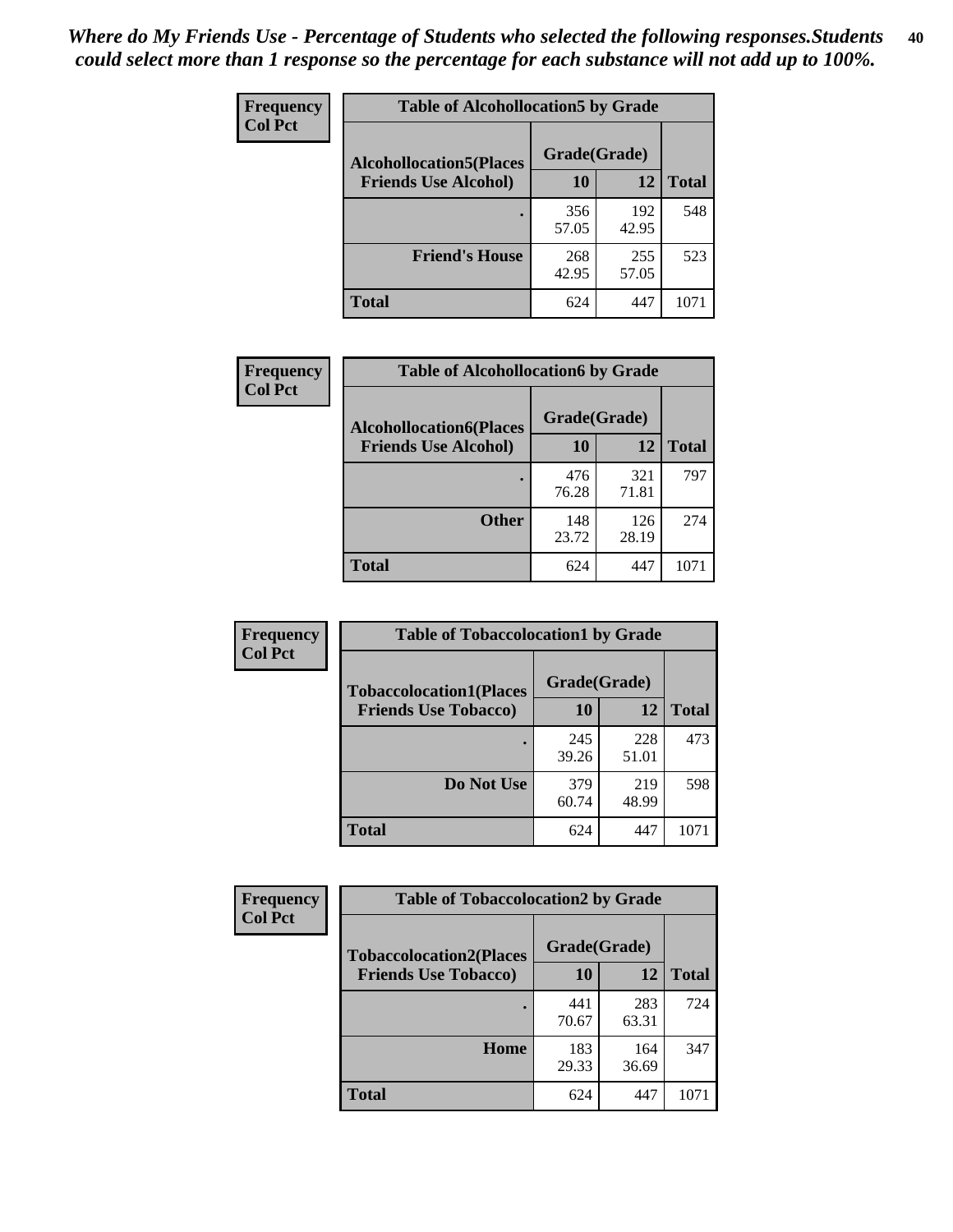| Frequency      | <b>Table of Tobaccolocation 3 by Grade</b> |              |              |              |  |
|----------------|--------------------------------------------|--------------|--------------|--------------|--|
| <b>Col Pct</b> | <b>Tobaccolocation3(Places</b>             | Grade(Grade) |              |              |  |
|                | <b>Friends Use Tobacco)</b>                | 10           | 12           | <b>Total</b> |  |
|                | ٠                                          | 486<br>77.88 | 357<br>79.87 | 843          |  |
|                | <b>School</b>                              | 138<br>22.12 | 90<br>20.13  | 228          |  |
|                | <b>Total</b>                               | 624          | 447          | 1071         |  |

| Frequency      | <b>Table of Tobaccolocation4 by Grade</b> |              |              |              |
|----------------|-------------------------------------------|--------------|--------------|--------------|
| <b>Col Pct</b> | <b>Tobaccolocation4(Places</b>            | Grade(Grade) |              |              |
|                | <b>Friends Use Tobacco)</b>               | 10           | 12           | <b>Total</b> |
|                |                                           | 481<br>77.08 | 269<br>60.18 | 750          |
|                | Car                                       | 143<br>22.92 | 178<br>39.82 | 321          |
|                | <b>Total</b>                              | 624          | 447          | 1071         |

| <b>Frequency</b> | <b>Table of Tobaccolocation5 by Grade</b> |              |              |              |
|------------------|-------------------------------------------|--------------|--------------|--------------|
| <b>Col Pct</b>   | <b>Tobaccolocation5(Places</b>            | Grade(Grade) |              |              |
|                  | <b>Friends Use Tobacco)</b>               | 10           | 12           | <b>Total</b> |
|                  |                                           | 433<br>69.39 | 268<br>59.96 | 701          |
|                  | <b>Friend's House</b>                     | 191<br>30.61 | 179<br>40.04 | 370          |
|                  | <b>Total</b>                              | 624          | 447          | 1071         |

| Frequency      | <b>Table of Tobaccolocation6 by Grade</b> |              |              |              |  |
|----------------|-------------------------------------------|--------------|--------------|--------------|--|
| <b>Col Pct</b> | <b>Tobaccolocation6(Places</b>            | Grade(Grade) |              |              |  |
|                | <b>Friends Use Tobacco)</b>               | 10           | 12           | <b>Total</b> |  |
|                |                                           | 481<br>77.08 | 299<br>66.89 | 780          |  |
|                | <b>Other</b>                              | 143<br>22.92 | 148<br>33.11 | 291          |  |
|                | <b>Total</b>                              | 624          | 447          | 1071         |  |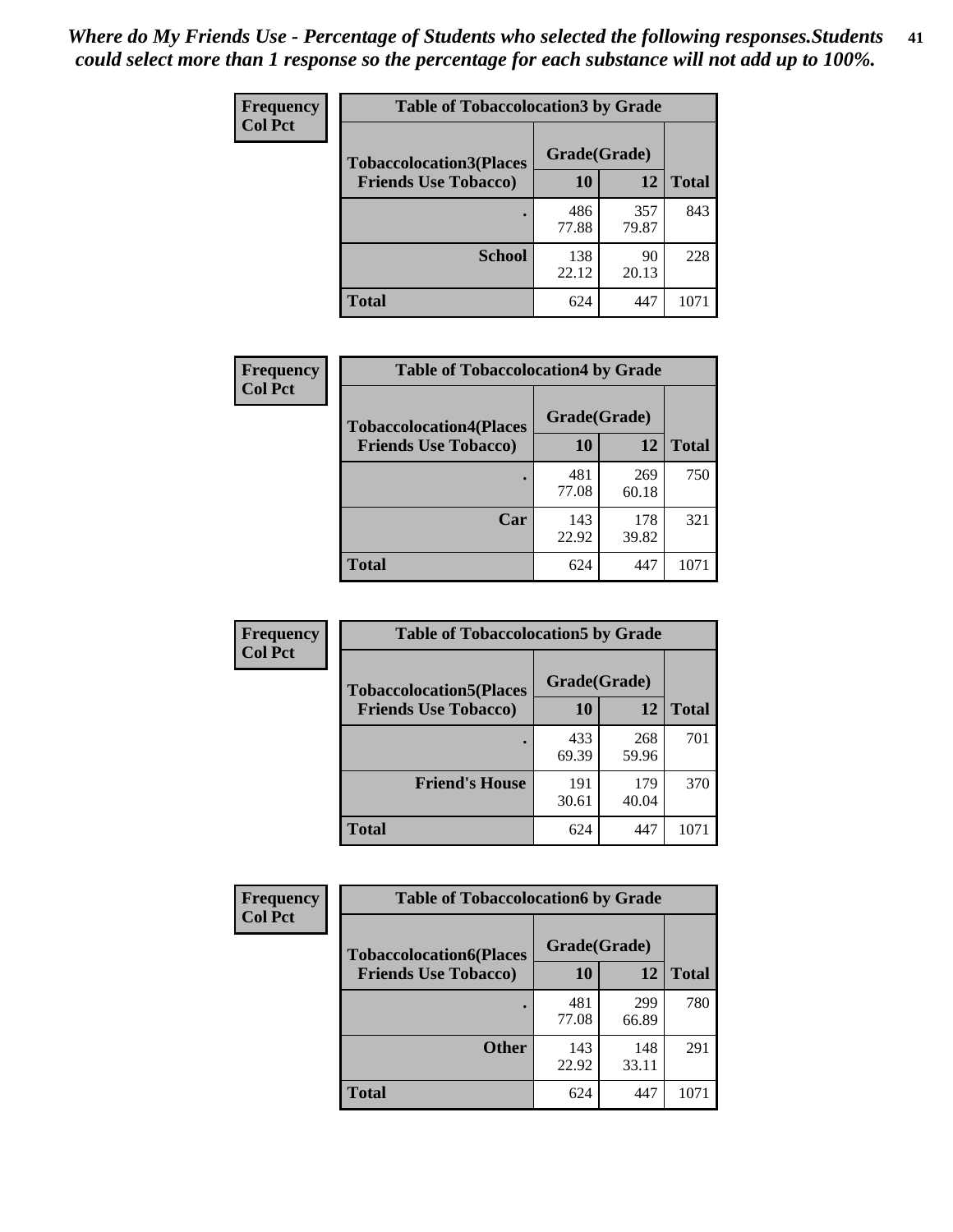| <b>Frequency</b> | <b>Table of Marijuanalocation1 by Grade</b> |              |              |              |
|------------------|---------------------------------------------|--------------|--------------|--------------|
| <b>Col Pct</b>   | <b>Marijuanalocation1(Places</b>            | Grade(Grade) |              |              |
|                  | <b>Friends Use Marijuana</b> )              | 10           | 12           | <b>Total</b> |
|                  |                                             | 217<br>34.78 | 179<br>40.04 | 396          |
|                  | Do Not Use                                  | 407<br>65.22 | 268<br>59.96 | 675          |
|                  | <b>Total</b>                                | 624          | 447          | 1071         |

| <b>Frequency</b> | <b>Table of Marijuanalocation2 by Grade</b> |              |              |              |
|------------------|---------------------------------------------|--------------|--------------|--------------|
| <b>Col Pct</b>   | <b>Marijuanalocation2(Places</b>            | Grade(Grade) |              |              |
|                  | <b>Friends Use Marijuana</b> )              | 10           | 12           | <b>Total</b> |
|                  |                                             | 457<br>73.24 | 306<br>68.46 | 763          |
|                  | Home                                        | 167<br>26.76 | 141<br>31.54 | 308          |
|                  | <b>Total</b>                                | 624          | 447          | 1071         |

| Frequency<br><b>Col Pct</b> | <b>Table of Marijuanalocation3 by Grade</b> |              |              |              |
|-----------------------------|---------------------------------------------|--------------|--------------|--------------|
|                             | <b>Marijuanalocation3(Places</b>            | Grade(Grade) |              |              |
|                             | <b>Friends Use Marijuana</b> )              | 10           | 12           | <b>Total</b> |
|                             |                                             | 539<br>86.38 | 384<br>85.91 | 923          |
|                             | <b>School</b>                               | 85<br>13.62  | 63<br>14.09  | 148          |
|                             | <b>Total</b>                                | 624          | 447          | 1071         |

| Frequency      | <b>Table of Marijuanalocation4 by Grade</b> |              |              |              |  |
|----------------|---------------------------------------------|--------------|--------------|--------------|--|
| <b>Col Pct</b> | <b>Marijuanalocation4(Places</b>            | Grade(Grade) |              |              |  |
|                | <b>Friends Use Marijuana</b> )              | <b>10</b>    | 12           | <b>Total</b> |  |
|                |                                             | 521<br>83.49 | 317<br>70.92 | 838          |  |
|                | Car                                         | 103<br>16.51 | 130<br>29.08 | 233          |  |
|                | Total                                       | 624          | 447          | 1071         |  |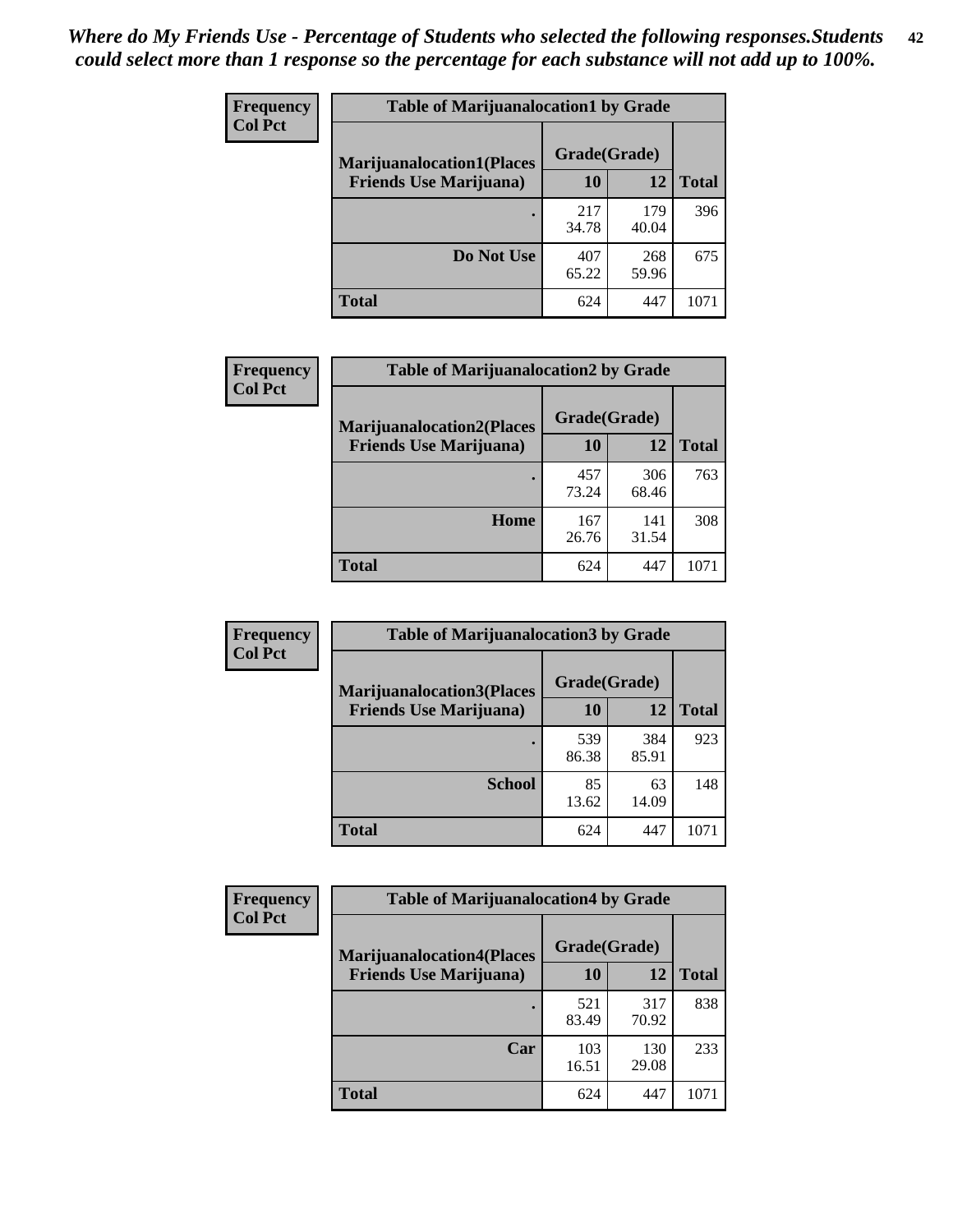| <b>Frequency</b> | <b>Table of Marijuanalocation5 by Grade</b> |              |              |              |  |
|------------------|---------------------------------------------|--------------|--------------|--------------|--|
| <b>Col Pct</b>   | <b>Marijuanalocation5</b> (Places           | Grade(Grade) |              |              |  |
|                  | <b>Friends Use Marijuana</b> )              | 10           | 12           | <b>Total</b> |  |
|                  |                                             | 445<br>71.31 | 281<br>62.86 | 726          |  |
|                  | <b>Friend's House</b>                       | 179<br>28.69 | 166<br>37.14 | 345          |  |
|                  | Total                                       | 624          | 447          | 1071         |  |

| <b>Frequency</b> | <b>Table of Marijuanalocation6 by Grade</b>                        |                    |              |              |
|------------------|--------------------------------------------------------------------|--------------------|--------------|--------------|
| <b>Col Pct</b>   | <b>Marijuanalocation6(Places</b><br><b>Friends Use Marijuana</b> ) | Grade(Grade)<br>10 | 12           | <b>Total</b> |
|                  |                                                                    | 488<br>78.21       | 334<br>74.72 | 822          |
|                  | <b>Other</b>                                                       | 136<br>21.79       | 113<br>25.28 | 249          |
|                  | <b>Total</b>                                                       | 624                | 447          | 1071         |

| <b>Frequency</b> | <b>Table of Otherdruglocation1 by Grade</b>                          |              |              |              |
|------------------|----------------------------------------------------------------------|--------------|--------------|--------------|
| <b>Col Pct</b>   | <b>Otherdruglocation1(Places</b><br><b>Friends Use Other Illegal</b> | Grade(Grade) |              |              |
|                  | Drugs)                                                               | 10           | 12           | <b>Total</b> |
|                  |                                                                      | 158<br>25.32 | 117<br>26.17 | 275          |
|                  | Do Not Use                                                           | 466<br>74.68 | 330<br>73.83 | 796          |
|                  | <b>Total</b>                                                         | 624          | 447          | 1071         |

| <b>Frequency</b>                                                                       | <b>Table of Otherdruglocation2 by Grade</b> |              |              |              |
|----------------------------------------------------------------------------------------|---------------------------------------------|--------------|--------------|--------------|
| <b>Col Pct</b><br><b>Otherdruglocation2(Places</b><br><b>Friends Use Other Illegal</b> |                                             | Grade(Grade) |              |              |
|                                                                                        | Drugs)                                      | 10           | 12           | <b>Total</b> |
|                                                                                        |                                             | 519<br>83.17 | 348<br>77.85 | 867          |
|                                                                                        | Home                                        | 105<br>16.83 | 99<br>22.15  | 204          |
|                                                                                        | <b>Total</b>                                | 624          | 447          | 1071         |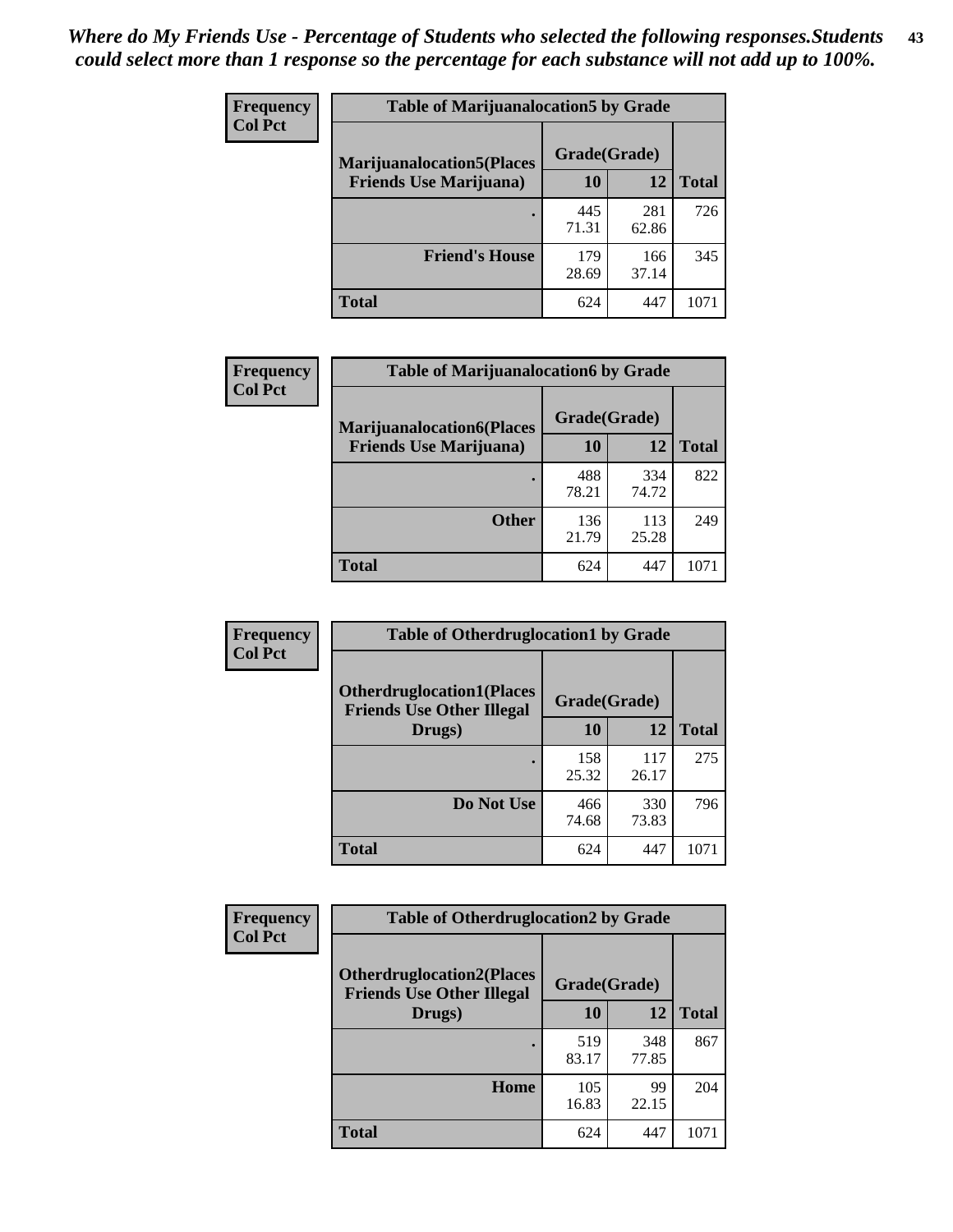| <b>Frequency</b> | <b>Table of Otherdruglocation 3 by Grade</b>                         |              |              |              |
|------------------|----------------------------------------------------------------------|--------------|--------------|--------------|
| <b>Col Pct</b>   | <b>Otherdruglocation3(Places</b><br><b>Friends Use Other Illegal</b> | Grade(Grade) |              |              |
|                  | Drugs)                                                               | 10           | 12           | <b>Total</b> |
|                  |                                                                      | 555<br>88.94 | 382<br>85.46 | 937          |
|                  | <b>School</b>                                                        | 69<br>11.06  | 65<br>14.54  | 134          |
|                  | <b>Total</b>                                                         | 624          | 447          | 1071         |

 $\overline{\phantom{a}}$ 

| Frequency      | <b>Table of Otherdruglocation4 by Grade</b>                          |              |              |              |
|----------------|----------------------------------------------------------------------|--------------|--------------|--------------|
| <b>Col Pct</b> | <b>Otherdruglocation4(Places</b><br><b>Friends Use Other Illegal</b> | Grade(Grade) |              |              |
|                | Drugs)                                                               | 10           | 12           | <b>Total</b> |
|                |                                                                      | 559<br>89.58 | 375<br>83.89 | 934          |
|                | Car                                                                  | 65<br>10.42  | 72<br>16.11  | 137          |
|                | <b>Total</b>                                                         | 624          | 447          | 1071         |

| Frequency      | <b>Table of Otherdruglocation5 by Grade</b>                          |              |              |              |
|----------------|----------------------------------------------------------------------|--------------|--------------|--------------|
| <b>Col Pct</b> | <b>Otherdruglocation5(Places</b><br><b>Friends Use Other Illegal</b> | Grade(Grade) |              |              |
|                | Drugs)                                                               | 10           | 12           | <b>Total</b> |
|                |                                                                      | 504<br>80.77 | 341<br>76.29 | 845          |
|                | <b>Friend's House</b>                                                | 120<br>19.23 | 106<br>23.71 | 226          |
|                | <b>Total</b>                                                         | 624          | 447          | 1071         |

| <b>Frequency</b> | <b>Table of Otherdruglocation6 by Grade</b>                          |              |              |              |
|------------------|----------------------------------------------------------------------|--------------|--------------|--------------|
| <b>Col Pct</b>   | <b>Otherdruglocation6(Places</b><br><b>Friends Use Other Illegal</b> | Grade(Grade) |              |              |
|                  | Drugs)                                                               | 10           | 12           | <b>Total</b> |
|                  |                                                                      | 520<br>83.33 | 369<br>82.55 | 889          |
|                  | <b>Other</b>                                                         | 104<br>16.67 | 78<br>17.45  | 182          |
|                  | <b>Total</b>                                                         | 624          | 447          | 1071         |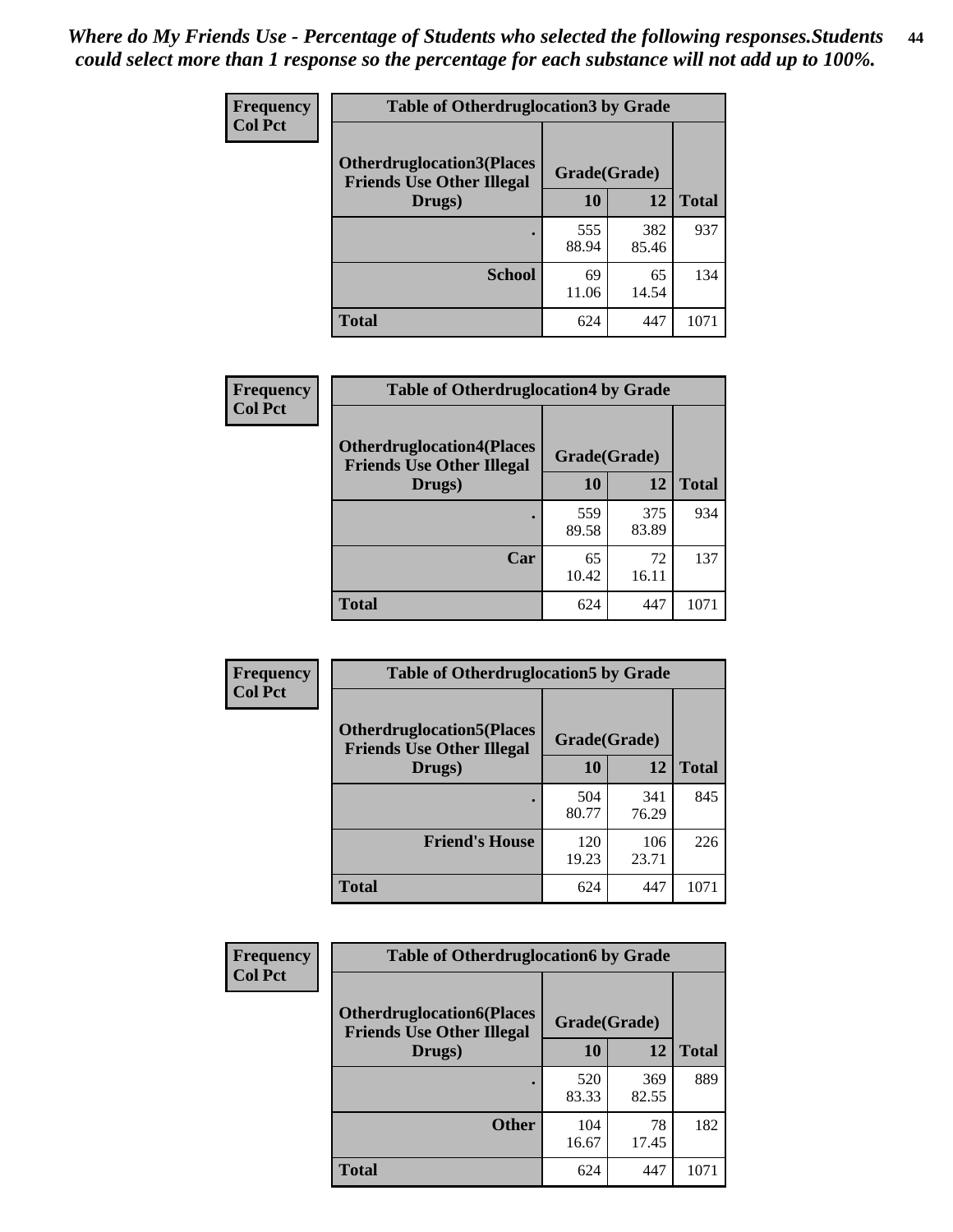| Frequency      | <b>Table of Alcoholtime1 by Grade</b>           |              |              |              |
|----------------|-------------------------------------------------|--------------|--------------|--------------|
| <b>Col Pct</b> | <b>Alcoholtime1(Times</b><br><b>Friends Use</b> | Grade(Grade) |              |              |
|                | Alcohol)                                        | 10           | 12           | <b>Total</b> |
|                |                                                 | 313<br>50.16 | 281<br>62.86 | 594          |
|                | Do Not Use                                      | 311<br>49.84 | 166<br>37.14 | 477          |
|                | <b>Total</b>                                    | 624          | 447          | 1071         |

| Frequency      | <b>Table of Alcoholtime2 by Grade</b>                           |              |              |              |
|----------------|-----------------------------------------------------------------|--------------|--------------|--------------|
| <b>Col Pct</b> | <b>Alcoholtime2(Times</b><br>Grade(Grade)<br><b>Friends Use</b> |              |              |              |
|                | Alcohol)                                                        | 10           | 12           | <b>Total</b> |
|                |                                                                 | 596<br>95.51 | 419<br>93.74 | 1015         |
|                | <b>On Way to School</b>                                         | 28<br>4.49   | 28<br>6.26   | 56           |
|                | <b>Total</b>                                                    | 624          | 447          | 1071         |

| Frequency<br><b>Col Pct</b> | <b>Table of Alcoholtime3 by Grade</b>           |              |              |              |
|-----------------------------|-------------------------------------------------|--------------|--------------|--------------|
|                             | <b>Alcoholtime3(Times</b><br><b>Friends Use</b> | Grade(Grade) |              |              |
|                             | Alcohol)                                        | 10           | 12           | <b>Total</b> |
|                             |                                                 | 595<br>95.35 | 418<br>93.51 | 1013         |
|                             | <b>During School</b>                            | 29<br>4.65   | 29<br>6.49   | 58           |
|                             | <b>Total</b>                                    | 624          | 447          | 1071         |

| <b>Frequency</b><br><b>Col Pct</b> | <b>Table of Alcoholtime4 by Grade</b> |              |              |              |
|------------------------------------|---------------------------------------|--------------|--------------|--------------|
|                                    | <b>Alcoholtime4(Times</b>             | Grade(Grade) |              |              |
|                                    | <b>Friends Use Alcohol)</b>           | 10           | 12           | <b>Total</b> |
|                                    |                                       | 591<br>94.71 | 421<br>94.18 | 1012         |
|                                    | <b>On Way Home From School</b>        | 33<br>5.29   | 26<br>5.82   | 59           |
|                                    | <b>Total</b>                          | 624          | 447          | 1071         |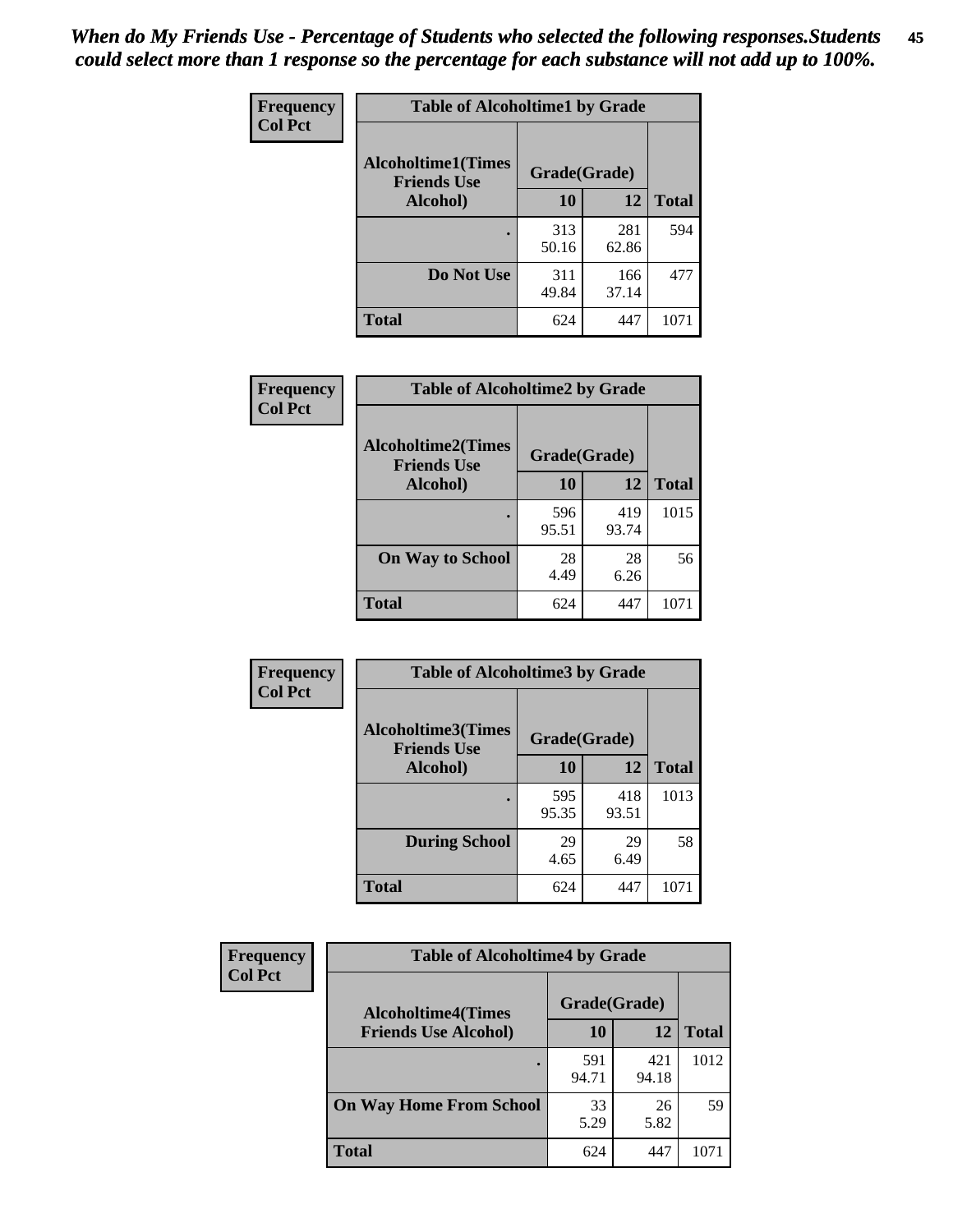*When do My Friends Use - Percentage of Students who selected the following responses.Students could select more than 1 response so the percentage for each substance will not add up to 100%.* **46**

| Frequency      | <b>Table of Alcoholtime5 by Grade</b>           |              |              |              |
|----------------|-------------------------------------------------|--------------|--------------|--------------|
| <b>Col Pct</b> | <b>Alcoholtime5(Times</b><br><b>Friends Use</b> | Grade(Grade) |              |              |
|                | Alcohol)                                        | 10           | 12           | <b>Total</b> |
|                |                                                 | 507<br>81.25 | 355<br>79.42 | 862          |
|                | Weeknights                                      | 117<br>18.75 | 92<br>20.58  | 209          |
|                | <b>Total</b>                                    | 624          | 447          | 1071         |

| Frequency      | <b>Table of Alcoholtime6 by Grade</b>           |              |              |              |
|----------------|-------------------------------------------------|--------------|--------------|--------------|
| <b>Col Pct</b> | <b>Alcoholtime6(Times</b><br><b>Friends Use</b> | Grade(Grade) |              |              |
|                | Alcohol)                                        | 10           | 12           | <b>Total</b> |
|                |                                                 | 293<br>46.96 | 159<br>35.57 | 452          |
|                | Weekends                                        | 331<br>53.04 | 288<br>64.43 | 619          |
|                | <b>Total</b>                                    | 624          | 447          | 1071         |

| Frequency      | <b>Table of Tobaccotime1 by Grade</b>           |              |              |              |
|----------------|-------------------------------------------------|--------------|--------------|--------------|
| <b>Col Pct</b> | <b>Tobaccotime1(Times</b><br><b>Friends Use</b> | Grade(Grade) |              |              |
|                | <b>Tobacco</b> )                                | 10           | 12           | <b>Total</b> |
|                | ٠                                               | 240<br>38.46 | 239<br>53.47 | 479          |
|                | Do Not Use                                      | 384<br>61.54 | 208<br>46.53 | 592          |
|                | <b>Total</b>                                    | 624          | 447          | 1071         |

| <b>Frequency</b> | <b>Table of Tobaccotime2 by Grade</b>           |              |              |              |
|------------------|-------------------------------------------------|--------------|--------------|--------------|
| <b>Col Pct</b>   | <b>Tobaccotime2(Times</b><br><b>Friends Use</b> | Grade(Grade) |              |              |
|                  | <b>Tobacco</b> )                                | 10           | 12           | <b>Total</b> |
|                  |                                                 | 492<br>78.85 | 295<br>66.00 | 787          |
|                  | <b>On Way to School</b>                         | 132<br>21.15 | 152<br>34.00 | 284          |
|                  | Total                                           | 624          | 447          | 1071         |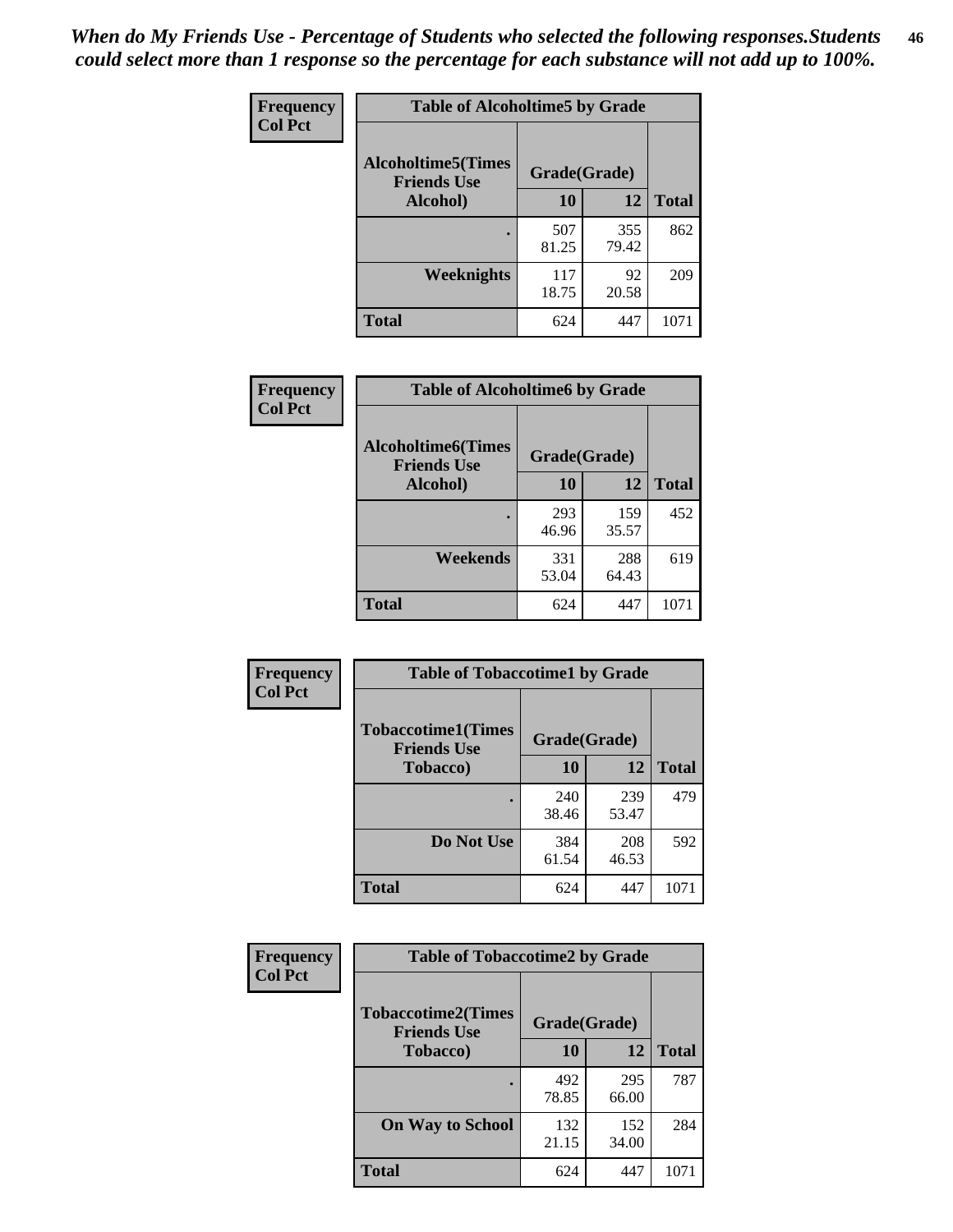| Frequency      | <b>Table of Tobaccotime3 by Grade</b>           |              |              |              |
|----------------|-------------------------------------------------|--------------|--------------|--------------|
| <b>Col Pct</b> | <b>Tobaccotime3(Times</b><br><b>Friends Use</b> | Grade(Grade) |              |              |
|                | <b>Tobacco</b> )                                | 10           | 12           | <b>Total</b> |
|                | ٠                                               | 498<br>79.81 | 360<br>80.54 | 858          |
|                | <b>During School</b>                            | 126<br>20.19 | 87<br>19.46  | 213          |
|                | <b>Total</b>                                    | 624          | 447          | 1071         |

| <b>Frequency</b> | <b>Table of Tobaccotime4 by Grade</b> |              |              |              |
|------------------|---------------------------------------|--------------|--------------|--------------|
| <b>Col Pct</b>   | <b>Tobaccotime4(Times</b>             | Grade(Grade) |              |              |
|                  | <b>Friends Use Tobacco)</b>           | 10           | 12           | <b>Total</b> |
|                  |                                       | 591<br>94.71 | 421<br>94.18 | 1012         |
|                  | <b>On Way Home From School</b>        | 33<br>5.29   | 26<br>5.82   | 59           |
|                  | <b>Total</b>                          | 624          | 447          | 1071         |

| Frequency      | <b>Table of Tobaccotime5 by Grade</b>            |              |              |              |
|----------------|--------------------------------------------------|--------------|--------------|--------------|
| <b>Col Pct</b> | <b>Tobaccotime5</b> (Times<br><b>Friends Use</b> | Grade(Grade) |              |              |
|                | <b>Tobacco</b> )                                 | 10           | 12           | <b>Total</b> |
|                |                                                  | 444<br>71.15 | 254<br>56.82 | 698          |
|                | Weeknights                                       | 180<br>28.85 | 193<br>43.18 | 373          |
|                | <b>Total</b>                                     | 624          | 447          | 1071         |

| Frequency<br><b>Col Pct</b> | <b>Table of Tobaccotime6 by Grade</b>           |              |              |              |
|-----------------------------|-------------------------------------------------|--------------|--------------|--------------|
|                             | <b>Tobaccotime6(Times</b><br><b>Friends Use</b> | Grade(Grade) |              |              |
|                             | <b>Tobacco</b> )                                | 10           | 12           | <b>Total</b> |
|                             | ٠                                               | 394<br>63.14 | 218<br>48.77 | 612          |
|                             | Weekends                                        | 230<br>36.86 | 229<br>51.23 | 459          |
|                             | <b>Total</b>                                    | 624          | 447          | 1071         |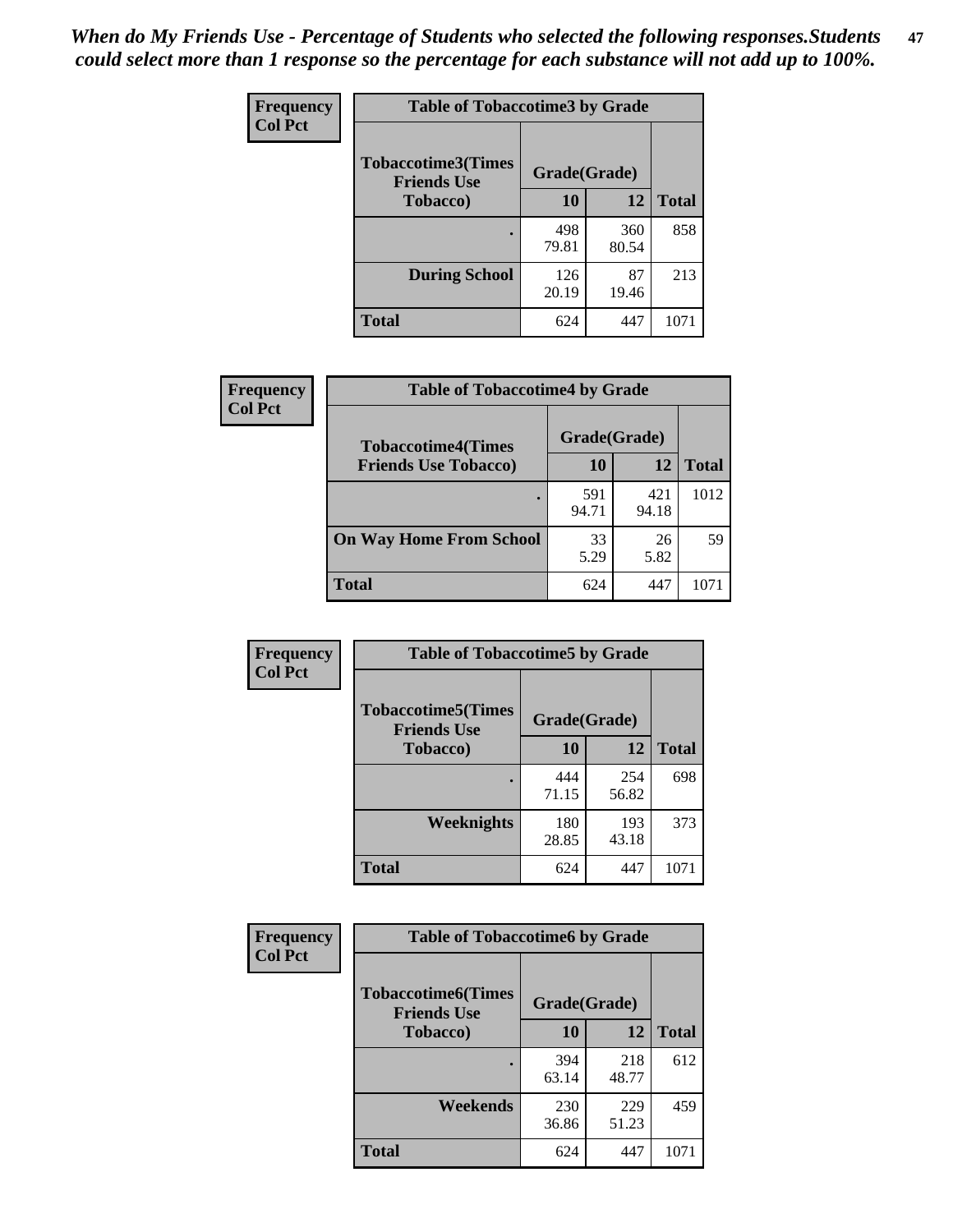| Frequency      | <b>Table of Marijuanatime1 by Grade</b>           |              |              |              |
|----------------|---------------------------------------------------|--------------|--------------|--------------|
| <b>Col Pct</b> | <b>Marijuanatime1(Times</b><br><b>Friends Use</b> | Grade(Grade) |              |              |
|                | Marijuana)                                        | 10           | 12           | <b>Total</b> |
|                |                                                   | 215<br>34.46 | 185<br>41.39 | 400          |
|                | Do Not Use                                        | 409<br>65.54 | 262<br>58.61 | 671          |
|                | <b>Total</b>                                      | 624          | 447          | 1071         |

| Frequency      | <b>Table of Marijuanatime2 by Grade</b>    |              |              |              |
|----------------|--------------------------------------------|--------------|--------------|--------------|
| <b>Col Pct</b> | Marijuanatime2(Times<br><b>Friends Use</b> | Grade(Grade) |              |              |
|                | Marijuana)                                 | 10           | 12           | <b>Total</b> |
|                | ٠                                          | 536<br>85.90 | 349<br>78.08 | 885          |
|                | <b>On Way to School</b>                    | 88<br>14.10  | 98<br>21.92  | 186          |
|                | <b>Total</b>                               | 624          | 447          | 1071         |

| Frequency<br><b>Col Pct</b> | <b>Table of Marijuanatime3 by Grade</b>    |              |              |              |
|-----------------------------|--------------------------------------------|--------------|--------------|--------------|
|                             | Marijuanatime3(Times<br><b>Friends Use</b> | Grade(Grade) |              |              |
|                             | Marijuana)                                 | 10           | 12           | <b>Total</b> |
|                             |                                            | 559<br>89.58 | 403<br>90.16 | 962          |
|                             | <b>During School</b>                       | 65<br>10.42  | 44<br>9.84   | 109          |
|                             | <b>Total</b>                               | 624          | 447          | 1071         |

| <b>Frequency</b> | <b>Table of Marijuanatime4 by Grade</b> |              |              |              |
|------------------|-----------------------------------------|--------------|--------------|--------------|
| <b>Col Pct</b>   | <b>Marijuanatime4</b> (Times            | Grade(Grade) |              |              |
|                  | <b>Friends Use Marijuana</b> )          | 10           | 12           | <b>Total</b> |
|                  |                                         | 550<br>88.14 | 364<br>81.43 | 914          |
|                  | <b>On Way Home From School</b>          | 74<br>11.86  | 83<br>18.57  | 157          |
|                  | <b>Total</b>                            | 624          | 447          | 1071         |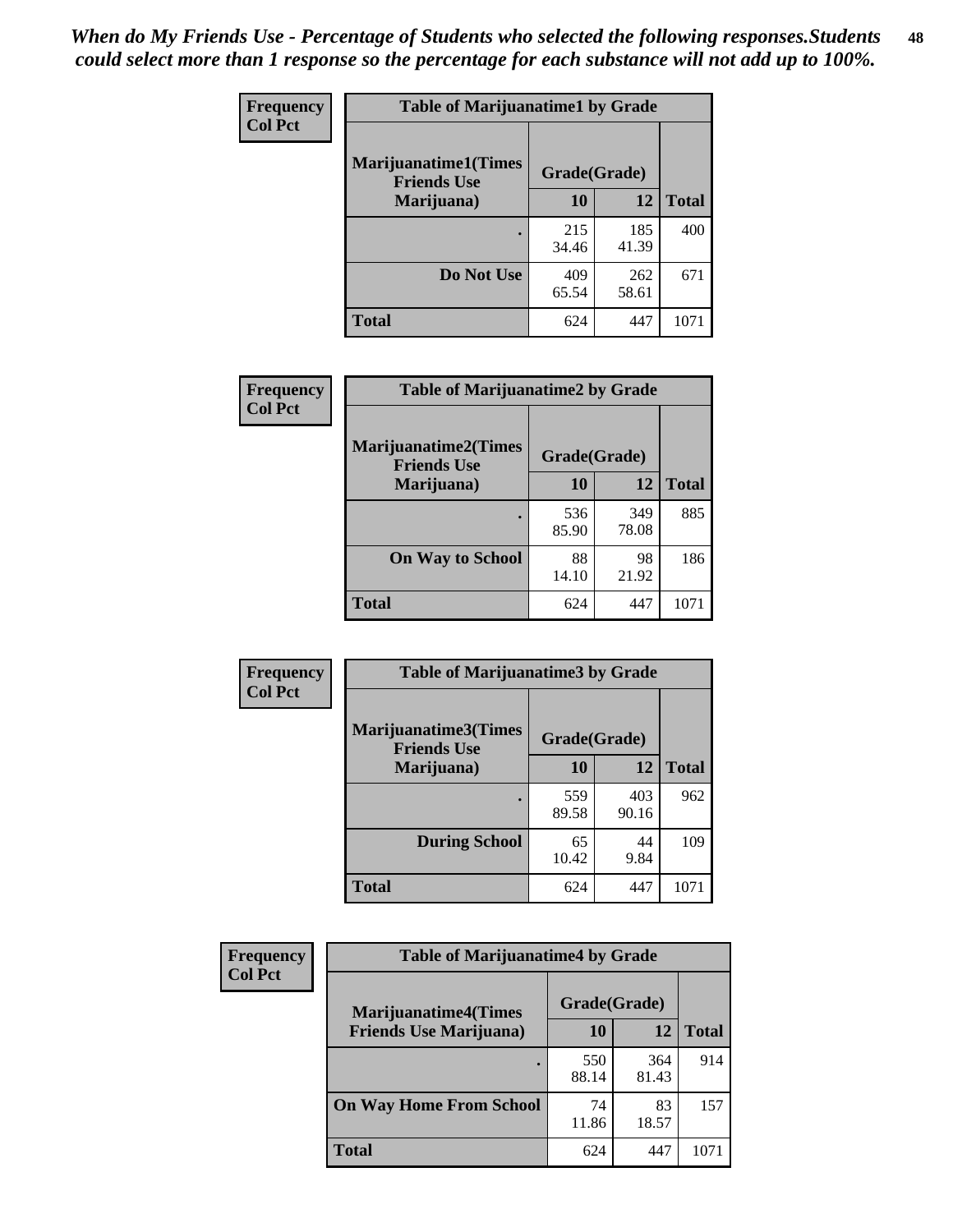| Frequency      | <b>Table of Marijuanatime5 by Grade</b>            |              |              |              |
|----------------|----------------------------------------------------|--------------|--------------|--------------|
| <b>Col Pct</b> | <b>Marijuanatime5</b> (Times<br><b>Friends Use</b> | Grade(Grade) |              |              |
|                | Marijuana)                                         | 10           | 12           | <b>Total</b> |
|                |                                                    | 468<br>75.00 | 306<br>68.46 | 774          |
|                | Weeknights                                         | 156<br>25.00 | 141<br>31.54 | 297          |
|                | <b>Total</b>                                       | 624          | 447          | 1071         |

| Frequency      | <b>Table of Marijuanatime6 by Grade</b>            |              |              |              |
|----------------|----------------------------------------------------|--------------|--------------|--------------|
| <b>Col Pct</b> | <b>Marijuanatime6</b> (Times<br><b>Friends Use</b> | Grade(Grade) |              |              |
|                | Marijuana)                                         | 10           | 12           | <b>Total</b> |
|                |                                                    | 397<br>63.62 | 257<br>57.49 | 654          |
|                | Weekends                                           | 227<br>36.38 | 190<br>42.51 | 417          |
|                | <b>Total</b>                                       | 624          | 447          | 1071         |

| <b>Frequency</b> | <b>Table of Otherdrugtime1 by Grade</b>                  |              |              |              |
|------------------|----------------------------------------------------------|--------------|--------------|--------------|
| <b>Col Pct</b>   | <b>Otherdrugtime1</b> (Times<br><b>Friends Use Other</b> | Grade(Grade) |              |              |
|                  | <b>Illegal Drugs</b> )                                   | 10           | 12           | <b>Total</b> |
|                  |                                                          | 133<br>21.31 | 122<br>27.29 | 255          |
|                  | Do Not Use                                               | 491<br>78.69 | 325<br>72.71 | 816          |
|                  | <b>Total</b>                                             | 624          | 447          | 1071         |

| Frequency      | <b>Table of Otherdrugtime2 by Grade</b>                 |              |              |              |  |  |
|----------------|---------------------------------------------------------|--------------|--------------|--------------|--|--|
| <b>Col Pct</b> | <b>Otherdrugtime2(Times</b><br><b>Friends Use Other</b> | Grade(Grade) |              |              |  |  |
|                | <b>Illegal Drugs</b> )                                  | 10           | 12           | <b>Total</b> |  |  |
|                |                                                         | 575<br>92.15 | 384<br>85.91 | 959          |  |  |
|                | <b>On Way to School</b>                                 | 49<br>7.85   | 63<br>14.09  | 112          |  |  |
|                | Total                                                   | 624          | 447          | 1071         |  |  |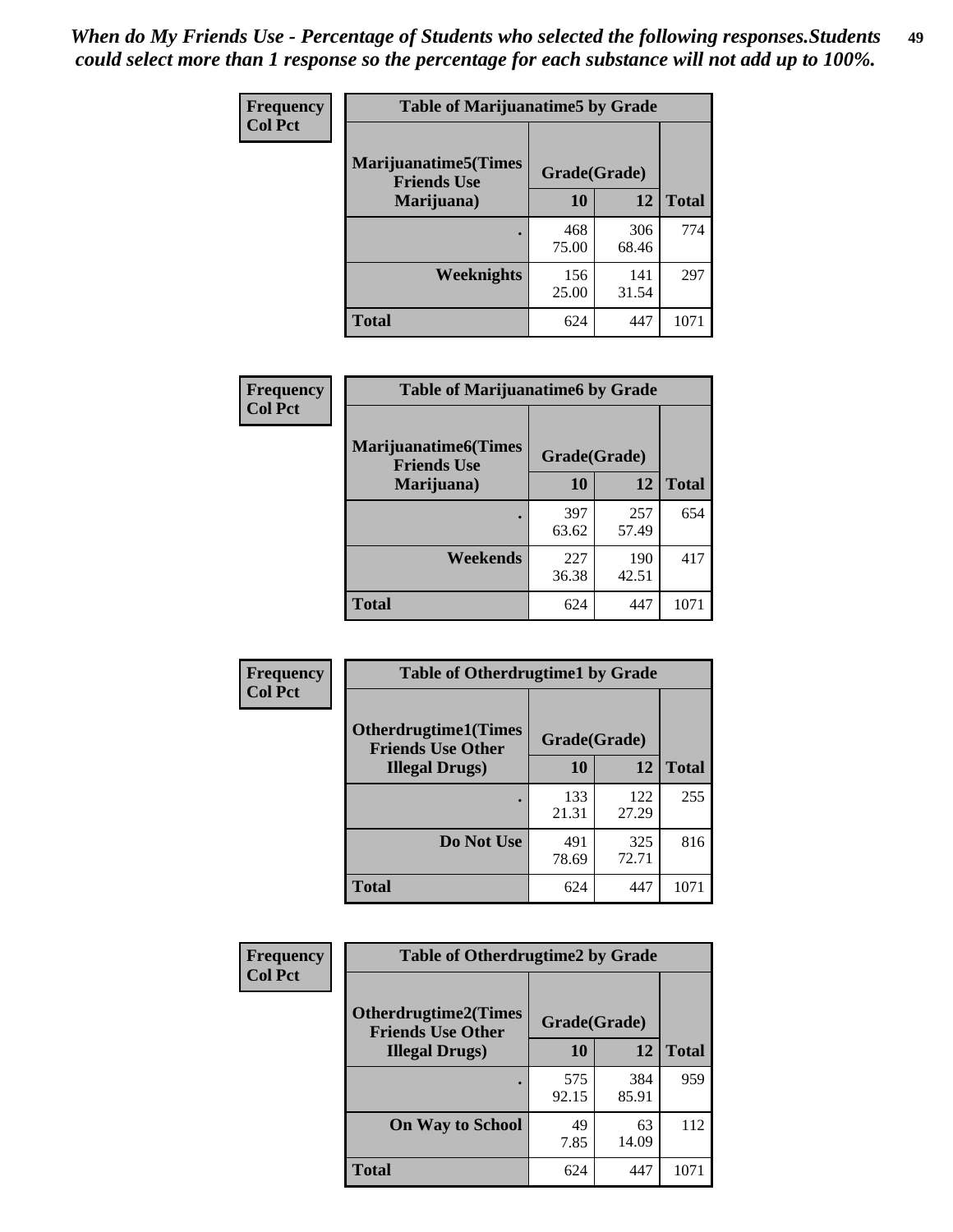| <b>Frequency</b> | <b>Table of Otherdrugtime3 by Grade</b>                          |              |              |              |  |  |
|------------------|------------------------------------------------------------------|--------------|--------------|--------------|--|--|
| <b>Col Pct</b>   | Otherdrugtime3(Times<br>Grade(Grade)<br><b>Friends Use Other</b> |              |              |              |  |  |
|                  | <b>Illegal Drugs)</b>                                            | 10           | 12           | <b>Total</b> |  |  |
|                  |                                                                  | 574<br>91.99 | 390<br>87.25 | 964          |  |  |
|                  | <b>During School</b>                                             | 50<br>8.01   | 57<br>12.75  | 107          |  |  |
|                  | Total                                                            | 624          | 447          | 1071         |  |  |

| Frequency      | <b>Table of Otherdrugtime4 by Grade</b>                         |              |              |              |  |  |
|----------------|-----------------------------------------------------------------|--------------|--------------|--------------|--|--|
| <b>Col Pct</b> | <b>Otherdrugtime4(Times</b><br><b>Friends Use Other Illegal</b> | Grade(Grade) |              |              |  |  |
|                | Drugs)                                                          | 10           | 12           | <b>Total</b> |  |  |
|                | ٠                                                               | 579<br>92.79 | 387<br>86.58 | 966          |  |  |
|                | <b>On Way Home From School</b>                                  | 45<br>7.21   | 60<br>13.42  | 105          |  |  |
|                | <b>Total</b>                                                    | 624          | 447          | 1071         |  |  |

| <b>Frequency</b><br><b>Col Pct</b> | <b>Table of Otherdrugtime5 by Grade</b>                  |              |              |              |  |  |
|------------------------------------|----------------------------------------------------------|--------------|--------------|--------------|--|--|
|                                    | <b>Otherdrugtime5</b> (Times<br><b>Friends Use Other</b> | Grade(Grade) |              |              |  |  |
|                                    | <b>Illegal Drugs</b> )                                   | 10           | 12           | <b>Total</b> |  |  |
|                                    |                                                          | 537<br>86.06 | 366<br>81.88 | 903          |  |  |
|                                    | Weeknights                                               | 87<br>13.94  | 81<br>18.12  | 168          |  |  |
|                                    | Total                                                    | 624          | 447          | 1071         |  |  |

| Frequency      | <b>Table of Otherdrugtime6 by Grade</b>                 |              |              |              |  |  |
|----------------|---------------------------------------------------------|--------------|--------------|--------------|--|--|
| <b>Col Pct</b> | <b>Otherdrugtime6(Times</b><br><b>Friends Use Other</b> | Grade(Grade) |              |              |  |  |
|                | <b>Illegal Drugs</b> )                                  | 10           | 12           | <b>Total</b> |  |  |
|                |                                                         | 477<br>76.44 | 326<br>72.93 | 803          |  |  |
|                | Weekends                                                | 147<br>23.56 | 121<br>27.07 | 268          |  |  |
|                | <b>Total</b>                                            | 624          | 447          | 1071         |  |  |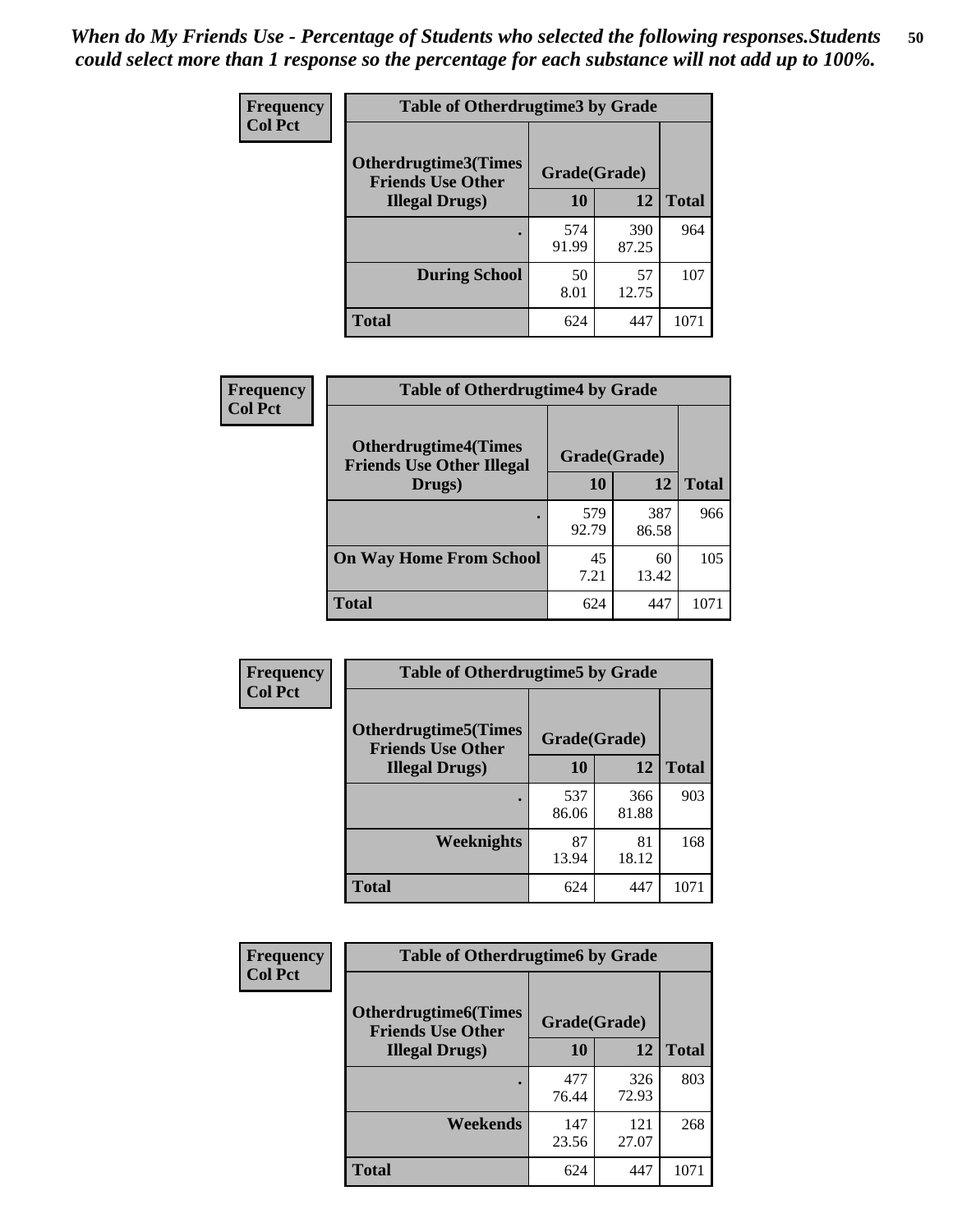| Frequency      | <b>Table of Educationalcohol by Grade</b>                                                                  |              |              |              |  |  |
|----------------|------------------------------------------------------------------------------------------------------------|--------------|--------------|--------------|--|--|
| <b>Col Pct</b> | Educationalcohol(I<br>have been taught<br>about alcohol,<br>tobacco,<br>and other drugs<br>within the last | Grade(Grade) |              |              |  |  |
|                | year at school)                                                                                            | 10           | 12           | <b>Total</b> |  |  |
|                | Yes                                                                                                        | 569<br>91.19 | 153<br>34.23 | 722          |  |  |
|                | N <sub>0</sub>                                                                                             | 55<br>8.81   | 294<br>65.77 | 349          |  |  |
|                | <b>Total</b>                                                                                               | 624          | 447          | 1071         |  |  |

| Frequency      | <b>Table of Eversmoked by Grade</b> |              |              |              |  |  |
|----------------|-------------------------------------|--------------|--------------|--------------|--|--|
| <b>Col Pct</b> | Eversmoked(I<br>have smoked         | Grade(Grade) |              |              |  |  |
|                | a cigarette)                        | 10           | 12           | <b>Total</b> |  |  |
|                | <b>Yes</b>                          | 121<br>19.39 | 171<br>38.26 | 292          |  |  |
|                | N <sub>0</sub>                      | 503<br>80.61 | 276<br>61.74 | 779          |  |  |
|                | <b>Total</b>                        | 624          | 447          | 1071         |  |  |

| Frequency      | <b>Table of Drovedrinking by Grade</b>                                                                              |                    |              |      |
|----------------|---------------------------------------------------------------------------------------------------------------------|--------------------|--------------|------|
| <b>Col Pct</b> | Drovedrinking(In<br>the past 30 days I<br>have driven a car<br>or other vehicle<br>while I was<br>drinking alcohol) | Grade(Grade)<br>10 | <b>Total</b> |      |
|                | <b>Yes</b>                                                                                                          | 1.12               | 17<br>3.80   | 24   |
|                | N <sub>0</sub>                                                                                                      | 617<br>98.88       | 430<br>96.20 | 1047 |
|                | <b>Total</b>                                                                                                        | 624                | 447          | 1071 |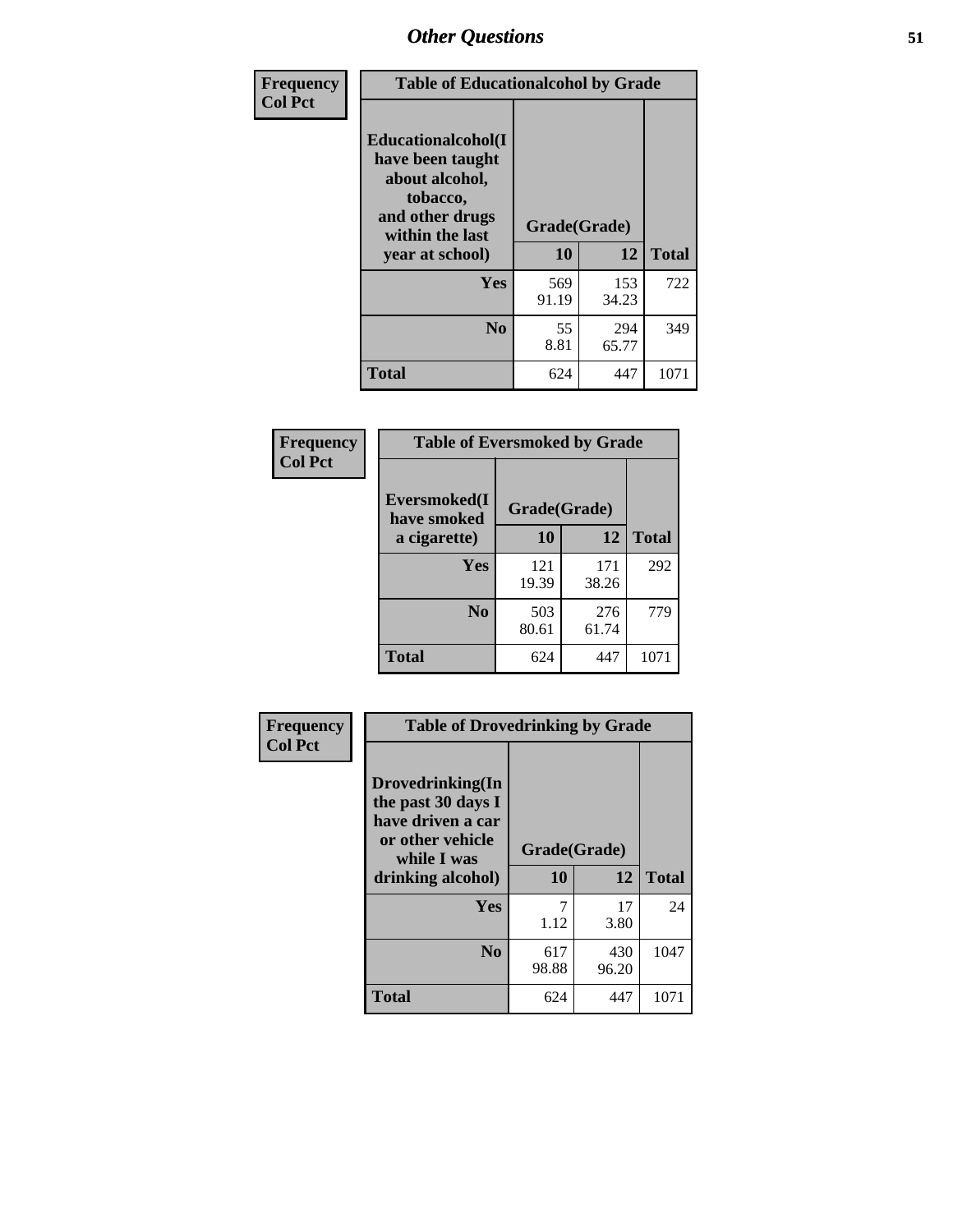| Frequency<br><b>Col Pct</b> | <b>Table of Rodedrinking by Grade</b>                                                                      |              |              |              |  |  |
|-----------------------------|------------------------------------------------------------------------------------------------------------|--------------|--------------|--------------|--|--|
|                             | Rodedrinking(In<br>the past 30 days<br>I have ridden in<br>a car with a<br>driver who had<br>been drinking | Grade(Grade) |              |              |  |  |
|                             | alcohol)                                                                                                   | 10           | 12           | <b>Total</b> |  |  |
|                             | <b>Yes</b>                                                                                                 | 53<br>8.49   | 43<br>9.62   | 96           |  |  |
|                             | N <sub>0</sub>                                                                                             | 571<br>91.51 | 404<br>90.38 | 975          |  |  |
|                             | <b>Total</b>                                                                                               | 624          | 447          | 1071         |  |  |

#### **Frequency Col Pct**

| <b>Table of Drugsschool by Grade</b>                                                                                      |              |              |              |  |  |  |
|---------------------------------------------------------------------------------------------------------------------------|--------------|--------------|--------------|--|--|--|
| <b>Drugsschool</b> (During<br>the past 12 months,<br>I have been offered,<br>sold,<br>or given illegal<br>drugs on school | Grade(Grade) |              |              |  |  |  |
| property)                                                                                                                 | 10           | 12           | <b>Total</b> |  |  |  |
| Yes                                                                                                                       | 120<br>19.23 | 91<br>20.36  | 211          |  |  |  |
| N <sub>0</sub>                                                                                                            | 504<br>80.77 | 356<br>79.64 | 860          |  |  |  |
| <b>Total</b>                                                                                                              | 624          | 447          | 1071         |  |  |  |

| Frequency      | <b>Table of Helpbullied by Grade</b>                 |                    |              |              |  |  |  |
|----------------|------------------------------------------------------|--------------------|--------------|--------------|--|--|--|
| <b>Col Pct</b> | $Helpb$ ullied $(I$<br>would help<br>someone who was | Grade(Grade)<br>12 |              |              |  |  |  |
|                | being bullied)                                       | 10                 |              | <b>Total</b> |  |  |  |
|                | <b>Strongly Agree</b>                                | 285<br>45.67       | 225<br>50.34 | 510          |  |  |  |
|                | <b>Somewhat Agree</b>                                | 286<br>45.83       | 175<br>39.15 | 461          |  |  |  |
|                | <b>Somewhat Disagree</b>                             | 38<br>6.09         | 32<br>7.16   | 70           |  |  |  |
|                | <b>Strongly Disagree</b>                             | 15<br>2.40         | 15<br>3.36   | 30           |  |  |  |
|                | <b>Total</b>                                         | 624                | 447          | 1071         |  |  |  |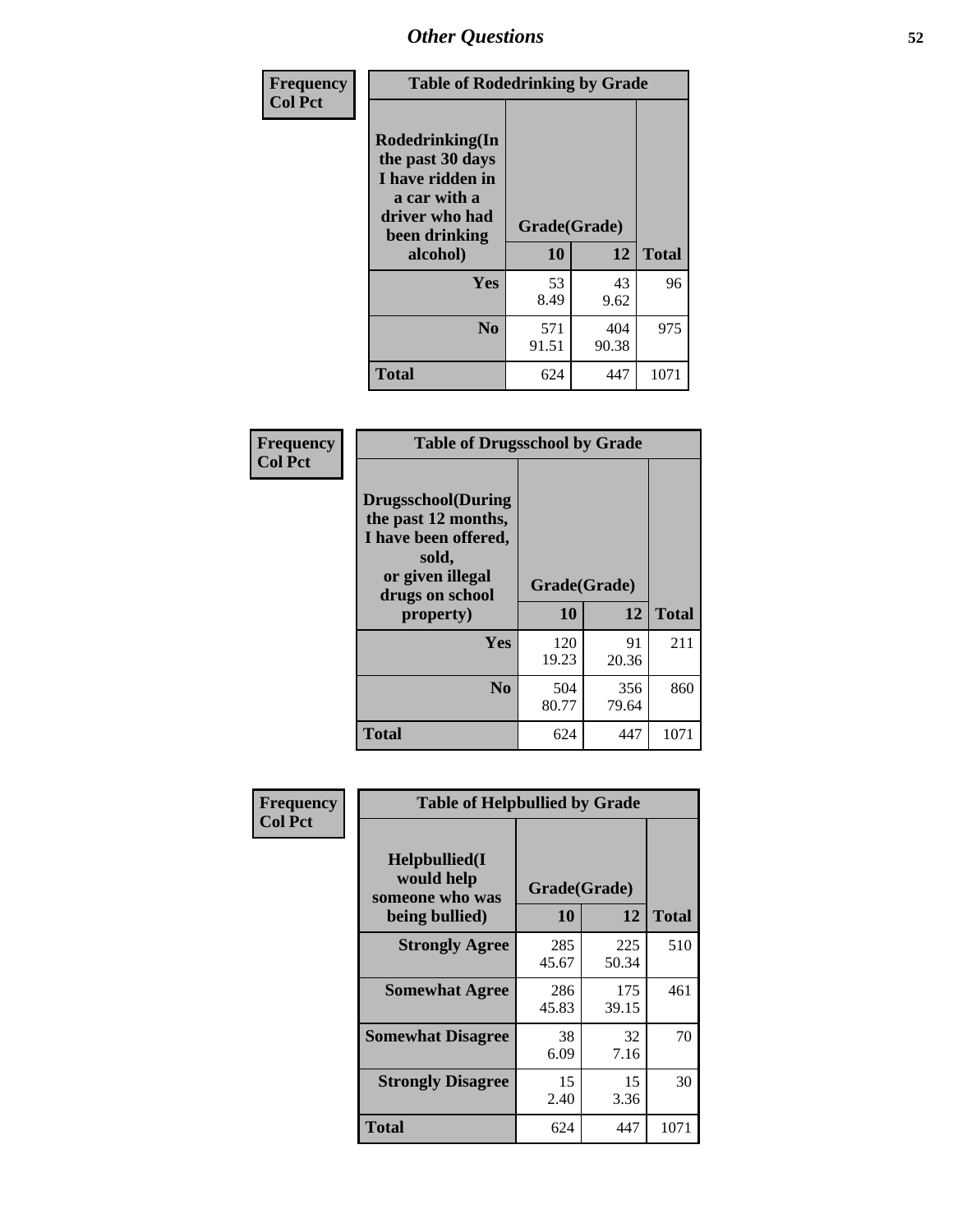| <b>Frequency</b> | <b>Table of Grade by Bingedrinking</b> |                                                                                                         |                   |                              |                              |                        |                               |                   |              |
|------------------|----------------------------------------|---------------------------------------------------------------------------------------------------------|-------------------|------------------------------|------------------------------|------------------------|-------------------------------|-------------------|--------------|
| <b>Row Pct</b>   |                                        | Bingedrinking(I have drunk five or more<br>drinks of alcohol at one sitting during the<br>last 30 days) |                   |                              |                              |                        |                               |                   |              |
|                  | Grade(Grade)                           | $\boldsymbol{0}$<br>Days                                                                                | 1 or<br>2<br>days | 3 <sub>to</sub><br>5<br>days | 6 <sub>to</sub><br>9<br>days | 10<br>to<br>19<br>days | <b>20</b><br>to<br>29<br>days | All<br>30<br>days | <b>Total</b> |
|                  | 10                                     | 582<br>93.27                                                                                            | 16<br>2.56        | 4<br>0.64                    | 8<br>1.28                    | 6<br>0.96              | 0.16                          | 7<br>1.12         | 624          |
|                  | 12                                     | 360<br>80.54                                                                                            | 19<br>4.25        | 17<br>3.80                   | 20<br>4.47                   | 13<br>2.91             | 10<br>2.24                    | 8<br>1.79         | 447          |
|                  | <b>Total</b>                           | 942                                                                                                     | 35                | 21                           | 28                           | 19                     | 11                            | 15                | 1071         |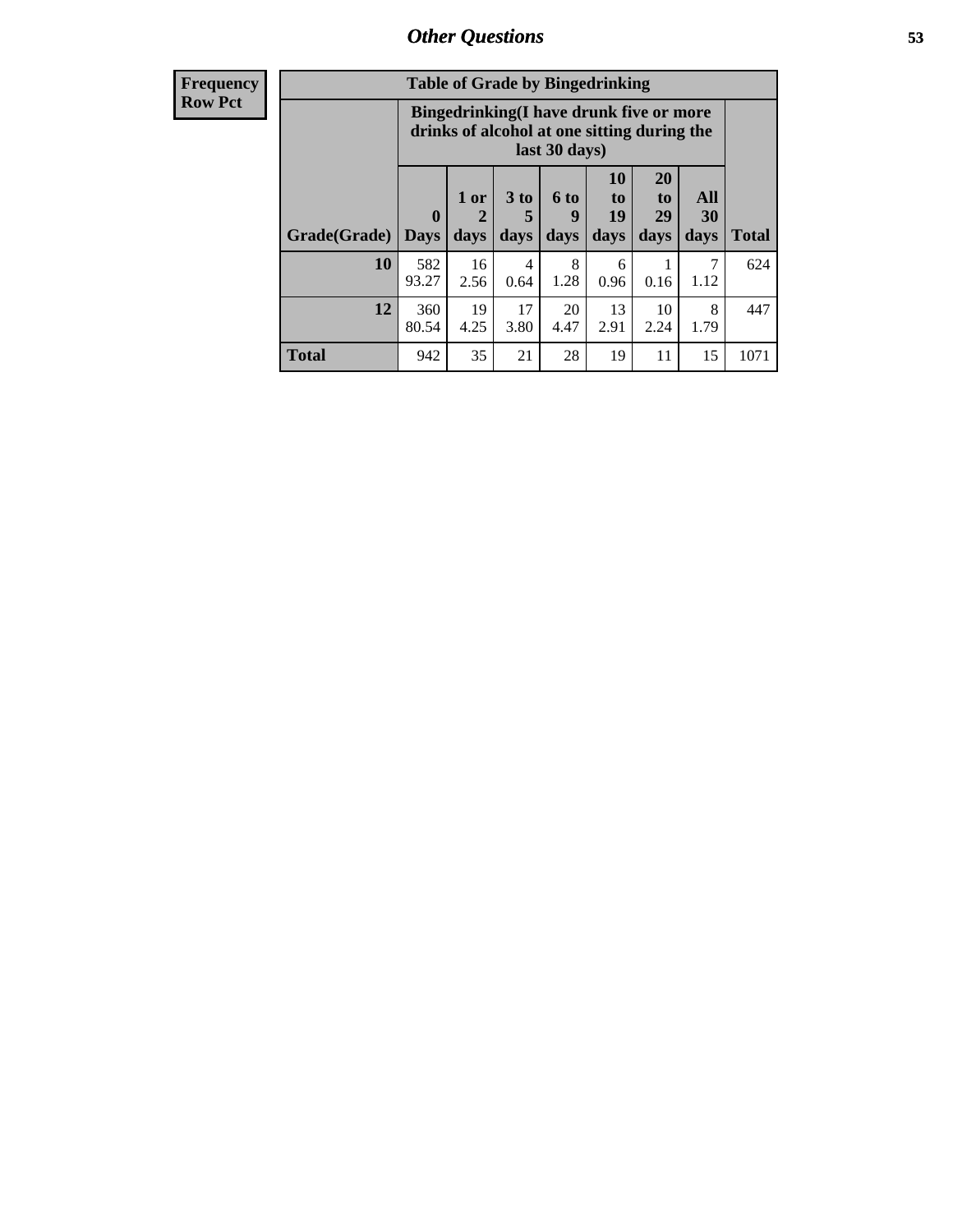## *Nutrition* **54**

| <b>Frequency</b><br>Row Pct |
|-----------------------------|
|                             |

| <b>Table of Grade by Dairy</b> |                          |                                                                 |                             |                                    |              |
|--------------------------------|--------------------------|-----------------------------------------------------------------|-----------------------------|------------------------------------|--------------|
|                                |                          | Dairy (I eat at least 3 servings of dairy<br>products each day) |                             |                                    |              |
| Grade(Grade)                   | <b>Strongly</b><br>Agree | Somewhat  <br>Agree                                             | <b>Somewhat</b><br>Disagree | <b>Strongly</b><br><b>Disagree</b> | <b>Total</b> |
| 10                             | 248<br>39.74             | 248<br>39.74                                                    | 92<br>14.74                 | 36<br>5.77                         | 624          |
| 12                             | 156<br>34.90             | 177<br>39.60                                                    | 75<br>16.78                 | 39<br>8.72                         | 447          |
| <b>Total</b>                   | 404                      | 425                                                             | 167                         | 75                                 | 1071         |

| <b>Frequency</b> |  |
|------------------|--|
| <b>Row Pct</b>   |  |

| <b>Table of Grade by Fruitveg</b> |                                                                          |              |                               |                                    |              |
|-----------------------------------|--------------------------------------------------------------------------|--------------|-------------------------------|------------------------------------|--------------|
|                                   | Fruitveg(I eat at least 5 servings of fruits<br>and vegetables each day) |              |                               |                                    |              |
| Grade(Grade)                      | <b>Strongly</b><br>Agree                                                 | Agree        | Somewhat Somewhat<br>Disagree | <b>Strongly</b><br><b>Disagree</b> | <b>Total</b> |
| 10                                | 118<br>18.91                                                             | 247<br>39.58 | 189<br>30.29                  | 70<br>11.22                        | 624          |
| 12                                | 69<br>15.44                                                              | 169<br>37.81 | 141<br>31.54                  | 68<br>15.21                        | 447          |
| <b>Total</b>                      | 187                                                                      | 416          | 330                           | 138                                | 1071         |

| <b>Frequency</b> | <b>Table of Grade by Cafeteriahealthy</b> |                          |                                                                       |                             |                                    |              |
|------------------|-------------------------------------------|--------------------------|-----------------------------------------------------------------------|-----------------------------|------------------------------------|--------------|
| <b>Row Pct</b>   |                                           |                          | Cafeteriahealthy (School meals in my<br>school cafeteria are healthy) |                             |                                    |              |
|                  | Grade(Grade)                              | <b>Strongly</b><br>Agree | Somewhat  <br>Agree                                                   | Somewhat<br><b>Disagree</b> | <b>Strongly</b><br><b>Disagree</b> | <b>Total</b> |
|                  | 10                                        | 44<br>7.05               | 141<br>22.60                                                          | 180<br>28.85                | 259<br>41.51                       | 624          |
|                  | 12                                        | 25<br>5.59               | 119<br>26.62                                                          | 145<br>32.44                | 158<br>35.35                       | 447          |
|                  | Total                                     | 69                       | 260                                                                   | 325                         | 417                                | 1071         |

| <b>Frequency</b> |
|------------------|
| <b>Row Pct</b>   |

| <b>Table of Grade by Cafeterianutrition</b> |                          |                                                                                           |                                    |                                    |              |  |
|---------------------------------------------|--------------------------|-------------------------------------------------------------------------------------------|------------------------------------|------------------------------------|--------------|--|
|                                             |                          | <b>Cafeterianutrition</b> (Facts about nutrition<br>are available in my school cafeteria) |                                    |                                    |              |  |
| Grade(Grade)                                | <b>Strongly</b><br>Agree | <b>Somewhat</b><br>Agree                                                                  | <b>Somewhat</b><br><b>Disagree</b> | <b>Strongly</b><br><b>Disagree</b> | <b>Total</b> |  |
| 10                                          | 150<br>24.04             | 220<br>35.26                                                                              | 169<br>27.08                       | 85<br>13.62                        | 624          |  |
| 12                                          | 132<br>29.53             | 174<br>38.93                                                                              | 85<br>19.02                        | 56<br>12.53                        | 447          |  |
| <b>Total</b>                                | 282                      | 394                                                                                       | 254                                | 141                                | 1071         |  |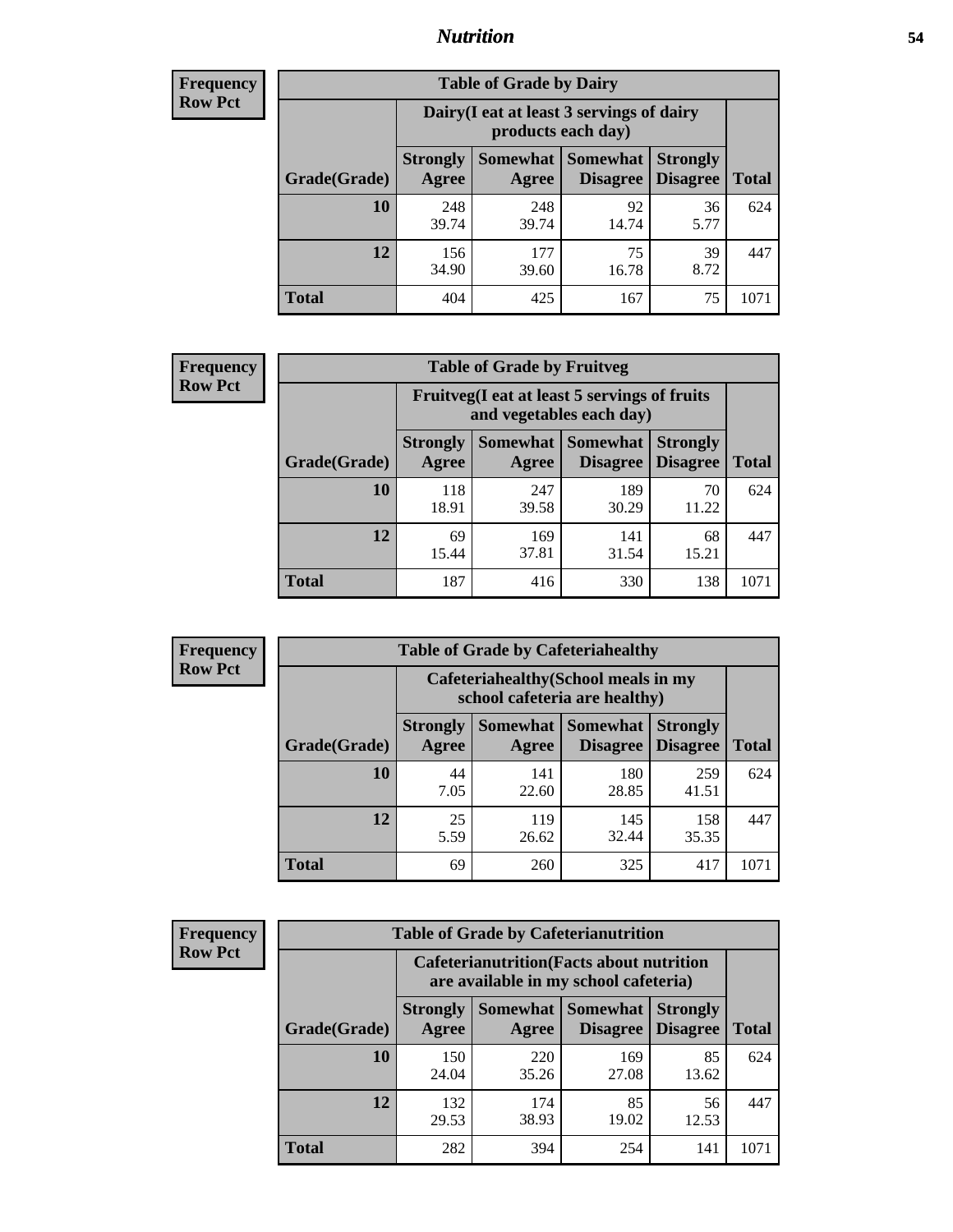## *Nutrition* **55**

| Frequency |
|-----------|
| Row Pct   |

| <b>Table of Grade by Schoollunch</b> |                                                                                                                                                  |                                                                 |            |              |      |  |
|--------------------------------------|--------------------------------------------------------------------------------------------------------------------------------------------------|-----------------------------------------------------------------|------------|--------------|------|--|
|                                      |                                                                                                                                                  | Schoollunch(I eat school lunch three or<br>more times per week) |            |              |      |  |
| Grade(Grade)                         | <b>Somewhat</b><br><b>Somewhat</b><br><b>Strongly</b><br><b>Strongly</b><br><b>Disagree</b><br><b>Disagree</b><br><b>Total</b><br>Agree<br>Agree |                                                                 |            |              |      |  |
| 10                                   | 237<br>37.98                                                                                                                                     | 75<br>12.02                                                     | 41<br>6.57 | 271<br>43.43 | 624  |  |
| 12                                   | 157<br>35.12                                                                                                                                     | 61<br>13.65                                                     | 33<br>7.38 | 196<br>43.85 | 447  |  |
| <b>Total</b>                         | 394                                                                                                                                              | 136                                                             | 74         | 467          | 1071 |  |

| <b>Frequency</b> |  |
|------------------|--|
| <b>Row Pct</b>   |  |

| <b>Table of Grade by Foodchoices</b> |              |                          |                                                                                                        |              |              |               |  |  |
|--------------------------------------|--------------|--------------------------|--------------------------------------------------------------------------------------------------------|--------------|--------------|---------------|--|--|
|                                      |              |                          | Foodchoices (I make healthy food choices in<br>my school cafeteria)                                    |              |              |               |  |  |
|                                      | Grade(Grade) | <b>Strongly</b><br>Agree | Somewhat<br><b>Somewhat</b><br><b>Strongly</b><br><b>Disagree</b><br>Disagree<br><b>Total</b><br>Agree |              |              |               |  |  |
|                                      | 10           | 125<br>20.03             | 238<br>38.14                                                                                           | 146<br>23.40 | 115<br>18.43 | 624           |  |  |
|                                      | 12           | 84<br>18.79              | 168<br>37.58                                                                                           | 99<br>22.15  | 96<br>21.48  | 447           |  |  |
|                                      | <b>Total</b> | 209                      | 406                                                                                                    | 245          | 211          | $107^{\circ}$ |  |  |

| <b>Frequency</b> |
|------------------|
| <b>Row Pct</b>   |

п

| <b>Table of Grade by Wholewheat</b> |                                                                                                             |                          |                                    |                                    |              |  |
|-------------------------------------|-------------------------------------------------------------------------------------------------------------|--------------------------|------------------------------------|------------------------------------|--------------|--|
|                                     | Wholewheat (There are whole wheat and<br>multigrain breads and cereals available in<br>my school cafeteria) |                          |                                    |                                    |              |  |
| Grade(Grade)                        | <b>Strongly</b><br>Agree                                                                                    | <b>Somewhat</b><br>Agree | <b>Somewhat</b><br><b>Disagree</b> | <b>Strongly</b><br><b>Disagree</b> | <b>Total</b> |  |
| 10                                  | 178<br>28.53                                                                                                | 238<br>38.14             | 128<br>20.51                       | 80<br>12.82                        | 624          |  |
| 12                                  | 121<br>27.07                                                                                                | 190<br>42.51             | 78<br>17.45                        | 58<br>12.98                        | 447          |  |
| <b>Total</b>                        | 299                                                                                                         | 428                      | 206                                | 138                                | 1071         |  |

Ħ,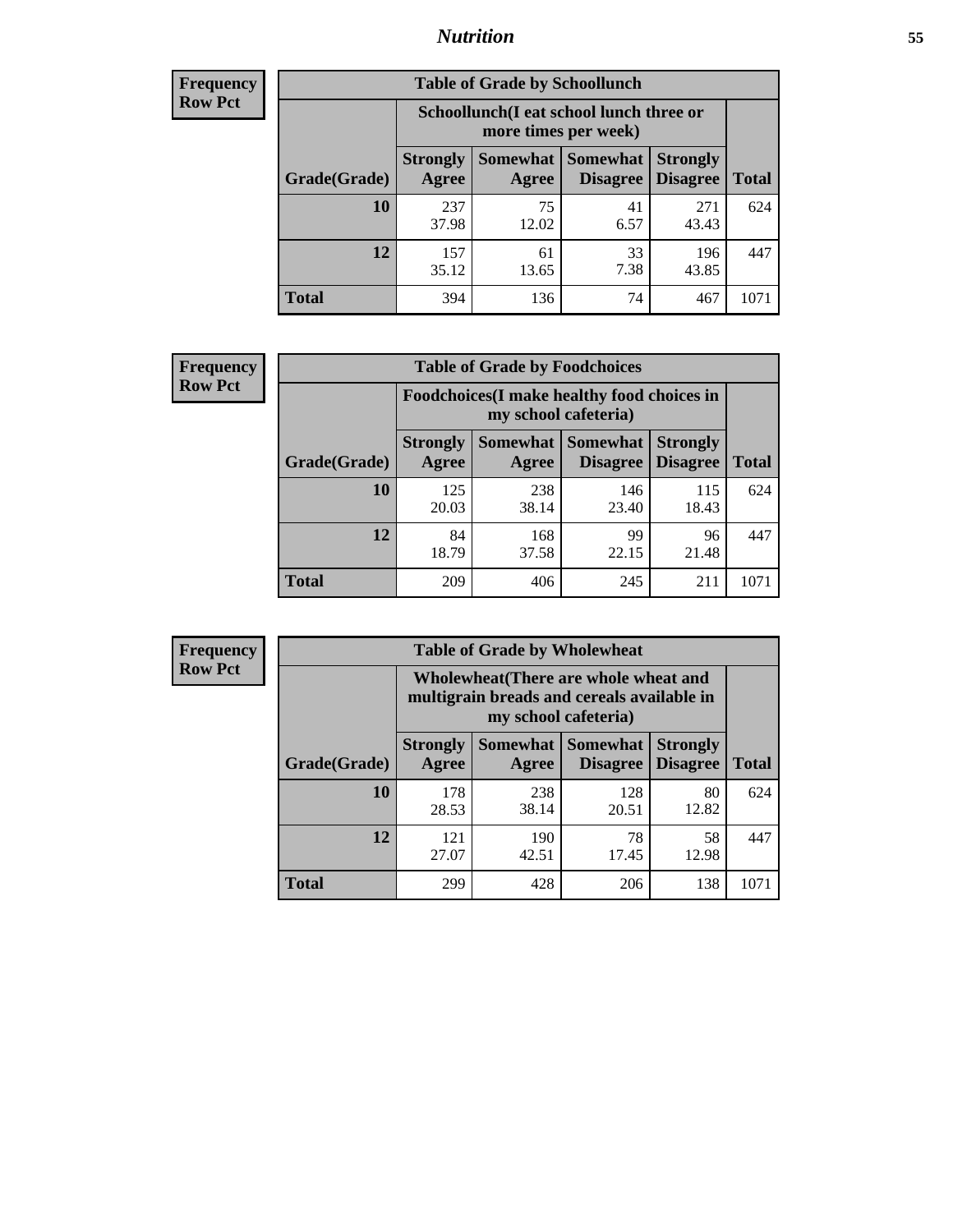## *Nutrition* **56**

**Frequency Row Pct**

| <b>Table of Grade by Healthyvending</b> |                                                                                                                                               |                          |                                    |                                    |              |  |
|-----------------------------------------|-----------------------------------------------------------------------------------------------------------------------------------------------|--------------------------|------------------------------------|------------------------------------|--------------|--|
|                                         | Healthyvending (If only healthy snacks and<br>beverages were available in the vending<br>machines during the school day,<br>I would buy them) |                          |                                    |                                    |              |  |
| Grade(Grade)                            | <b>Strongly</b><br>Agree                                                                                                                      | <b>Somewhat</b><br>Agree | <b>Somewhat</b><br><b>Disagree</b> | <b>Strongly</b><br><b>Disagree</b> | <b>Total</b> |  |
| 10                                      | 139<br>22.28                                                                                                                                  | 188<br>30.13             | 122<br>19.55                       | 175<br>28.04                       | 624          |  |
| 12                                      | 104<br>23.27                                                                                                                                  | 127<br>28.41             | 93<br>20.81                        | 123<br>27.52                       | 447          |  |
| <b>Total</b>                            | 243                                                                                                                                           | 315                      | 215                                | 298                                | 1071         |  |

**Frequency Row Pct**

| <b>Table of Grade by Schoolbreakfast</b> |                                                                                                                                        |                     |                                    |                                    |              |  |
|------------------------------------------|----------------------------------------------------------------------------------------------------------------------------------------|---------------------|------------------------------------|------------------------------------|--------------|--|
|                                          | Schoolbreakfast(If breakfast were<br>available at school,<br>but outside the cafeteria,<br>I would eat breakfast at school more often) |                     |                                    |                                    |              |  |
| Grade(Grade)                             | <b>Strongly</b><br>Agree                                                                                                               | Somewhat  <br>Agree | <b>Somewhat</b><br><b>Disagree</b> | <b>Strongly</b><br><b>Disagree</b> | <b>Total</b> |  |
| 10                                       | 186<br>29.81                                                                                                                           | 216<br>34.62        | 102<br>16.35                       | 120<br>19.23                       | 624          |  |
| 12                                       | 140<br>31.32                                                                                                                           | 149<br>33.33        | 74<br>16.55                        | 84<br>18.79                        | 447          |  |
| <b>Total</b>                             | 326                                                                                                                                    | 365                 | 176                                | 204                                | 1071         |  |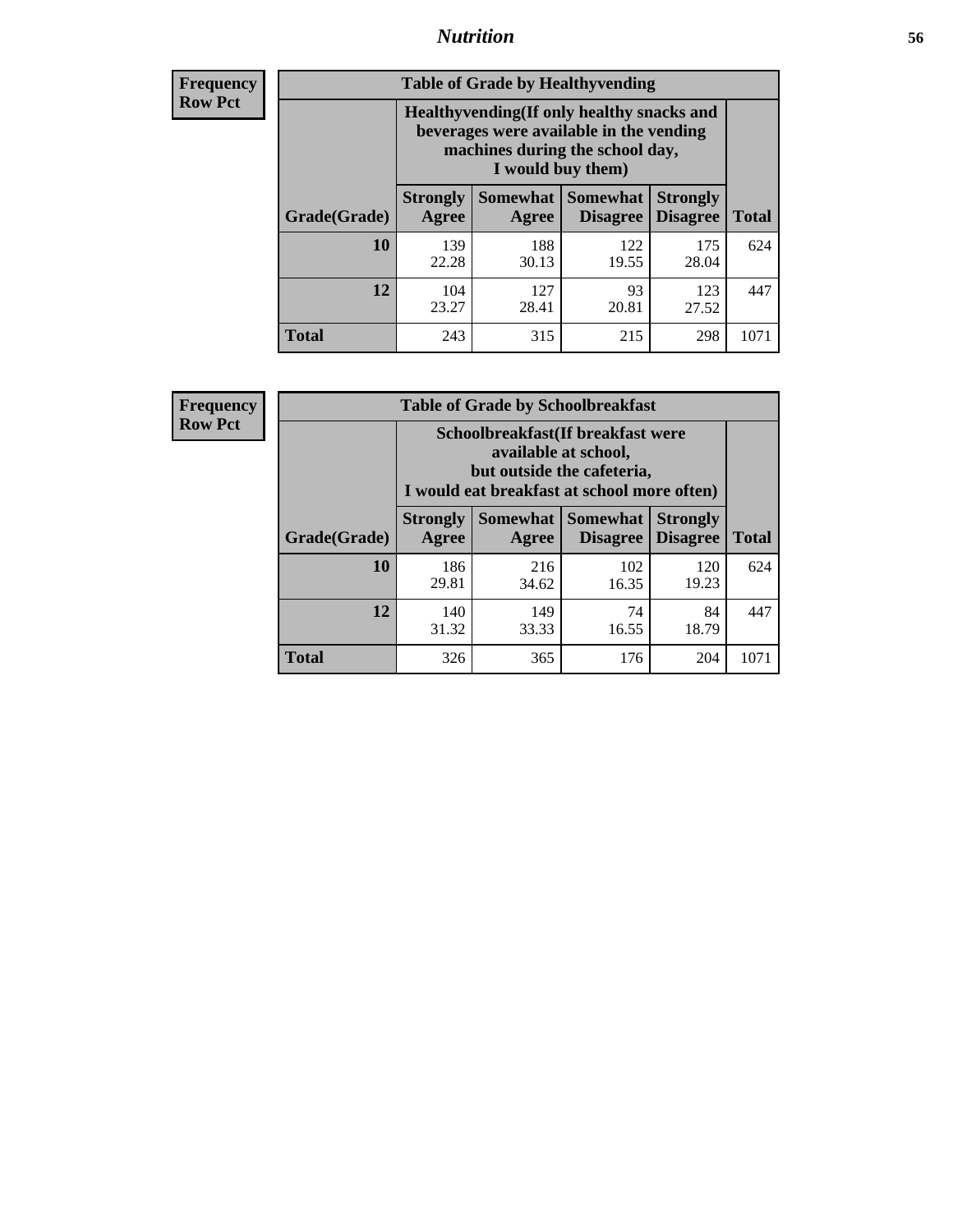| Frequency<br><b>Col Pct</b> | <b>Table of Educationaids by Grade</b>                                                                    |                    |              |              |
|-----------------------------|-----------------------------------------------------------------------------------------------------------|--------------------|--------------|--------------|
|                             | <b>Educationaids</b> (I<br>have been<br>taught about<br><b>HIV/AIDS</b> at<br>school in the<br>past year) | Grade(Grade)<br>10 | 12           | <b>Total</b> |
|                             | Yes                                                                                                       | 577<br>92.47       | 152<br>34.00 | 729          |
|                             | N <sub>0</sub>                                                                                            | 47<br>7.53         | 295<br>66.00 | 342          |
|                             | <b>Total</b>                                                                                              | 624                | 447          | 1071         |

| Frequency      | <b>Table of Educationcharacter by Grade</b>                 |              |              |              |  |
|----------------|-------------------------------------------------------------|--------------|--------------|--------------|--|
| <b>Col Pct</b> | Educationcharacter(I<br>have been taught<br>about character |              |              |              |  |
|                | education in the past                                       | Grade(Grade) |              |              |  |
|                | year at school)                                             | 10           | 12           | <b>Total</b> |  |
|                | Yes                                                         | 498<br>79.81 | 217<br>48.55 | 715          |  |
|                | N <sub>0</sub>                                              | 126<br>20.19 | 230<br>51.45 | 356          |  |
|                | <b>Total</b>                                                | 624          | 447          | 1071         |  |

| Frequency      | <b>Table of Gradcoach1 by Grade</b> |                    |              |              |
|----------------|-------------------------------------|--------------------|--------------|--------------|
| <b>Col Pct</b> | Gradcoach1(I<br>know who my         |                    |              |              |
|                | <b>Graduation</b><br>Coach is)      | Grade(Grade)<br>10 | 12           | <b>Total</b> |
|                | Yes                                 | 51<br>8.17         | 169<br>37.81 | 220          |
|                | N <sub>0</sub>                      | 573<br>91.83       | 278<br>62.19 | 851          |
|                | <b>Total</b>                        | 624                | 447          | 1071         |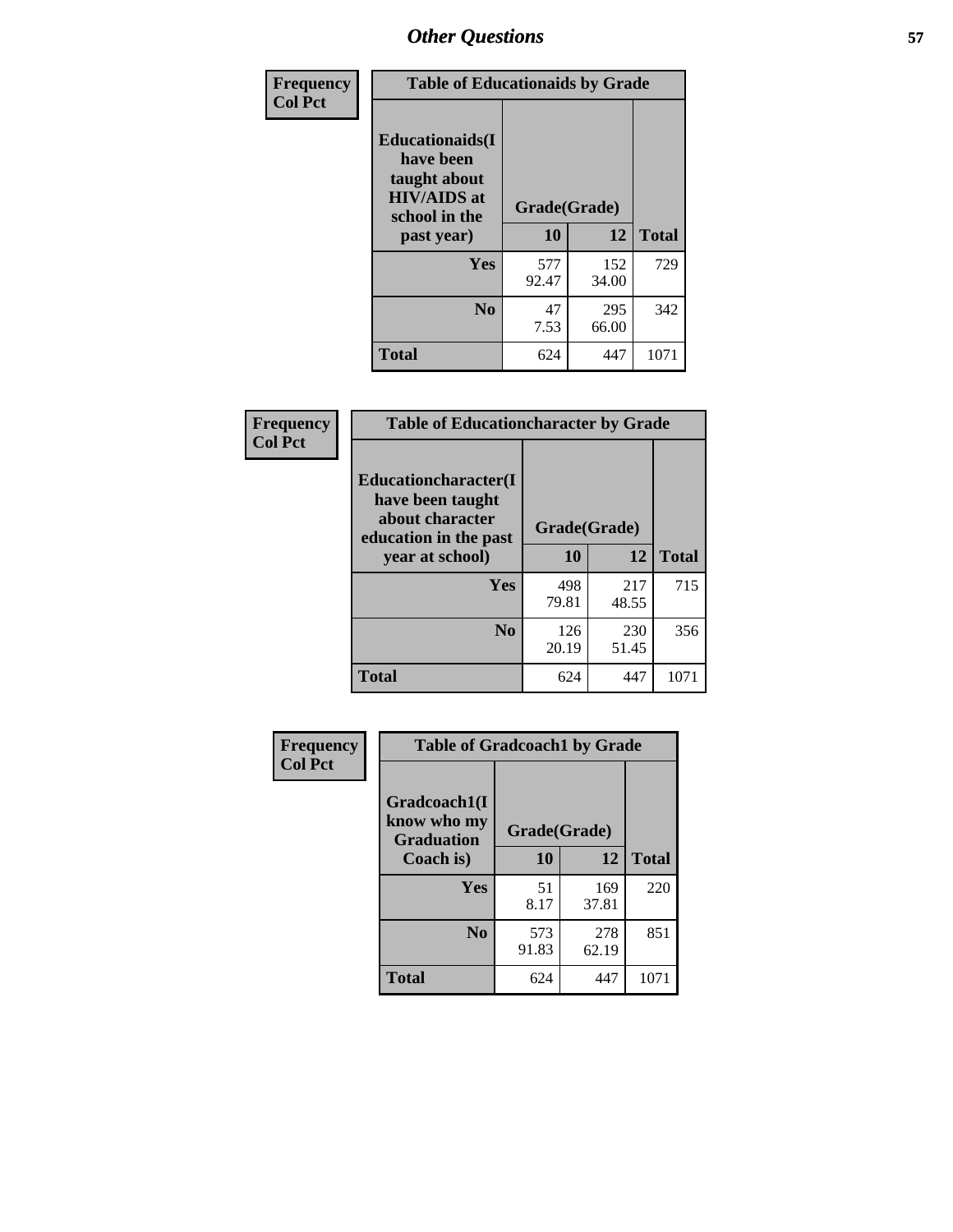| Frequency      | <b>Table of Gradcoach2 by Grade</b> |              |              |              |
|----------------|-------------------------------------|--------------|--------------|--------------|
| <b>Col Pct</b> | Gradcoach2(I<br>have                |              |              |              |
|                | contacted my<br><b>Graduation</b>   | Grade(Grade) |              |              |
|                | Coach)                              | 10           | 12           | <b>Total</b> |
|                | Yes                                 | 24<br>3.85   | 59<br>13.20  | 83           |
|                | N <sub>0</sub>                      | 600<br>96.15 | 388<br>86.80 | 988          |
|                | <b>Total</b>                        | 624          | 447          | 1071         |

| Frequency<br><b>Col Pct</b> | <b>Table of Gradcoach3 by Grade</b>                                         |              |              |              |
|-----------------------------|-----------------------------------------------------------------------------|--------------|--------------|--------------|
|                             | Gradcoach3(I<br>have received<br>assistance<br>from my<br><b>Graduation</b> | Grade(Grade) |              |              |
|                             | Coach)                                                                      | 10           | 12           | <b>Total</b> |
|                             | Yes                                                                         | 15<br>2.40   | 52<br>11.63  | 67           |
|                             | N <sub>0</sub>                                                              | 134<br>21.47 | 110<br>24.61 | 244          |
|                             | Don't know                                                                  | 475<br>76.12 | 285<br>63.76 | 760          |
|                             | <b>Total</b>                                                                | 624          | 447          | 1071         |

| Frequency      | <b>Table of Selfharm by Grade</b>                                                                                                                                                      |                    |              |              |
|----------------|----------------------------------------------------------------------------------------------------------------------------------------------------------------------------------------|--------------------|--------------|--------------|
| <b>Col Pct</b> | <b>Selfharm</b> (During<br>the past 12<br>months,<br>I harmed myself<br>on purpose<br><b>Suicideconsider</b><br>During the past<br>12 months,<br>I seriously<br>considered<br>suicide) | Grade(Grade)<br>10 | 12           | <b>Total</b> |
|                | Yes                                                                                                                                                                                    | 32<br>5.13         | 27<br>6.04   | 59           |
|                | N <sub>0</sub>                                                                                                                                                                         | 592<br>94.87       | 420<br>93.96 | 1012         |
|                | <b>Total</b>                                                                                                                                                                           | 624                | 447          | 1071         |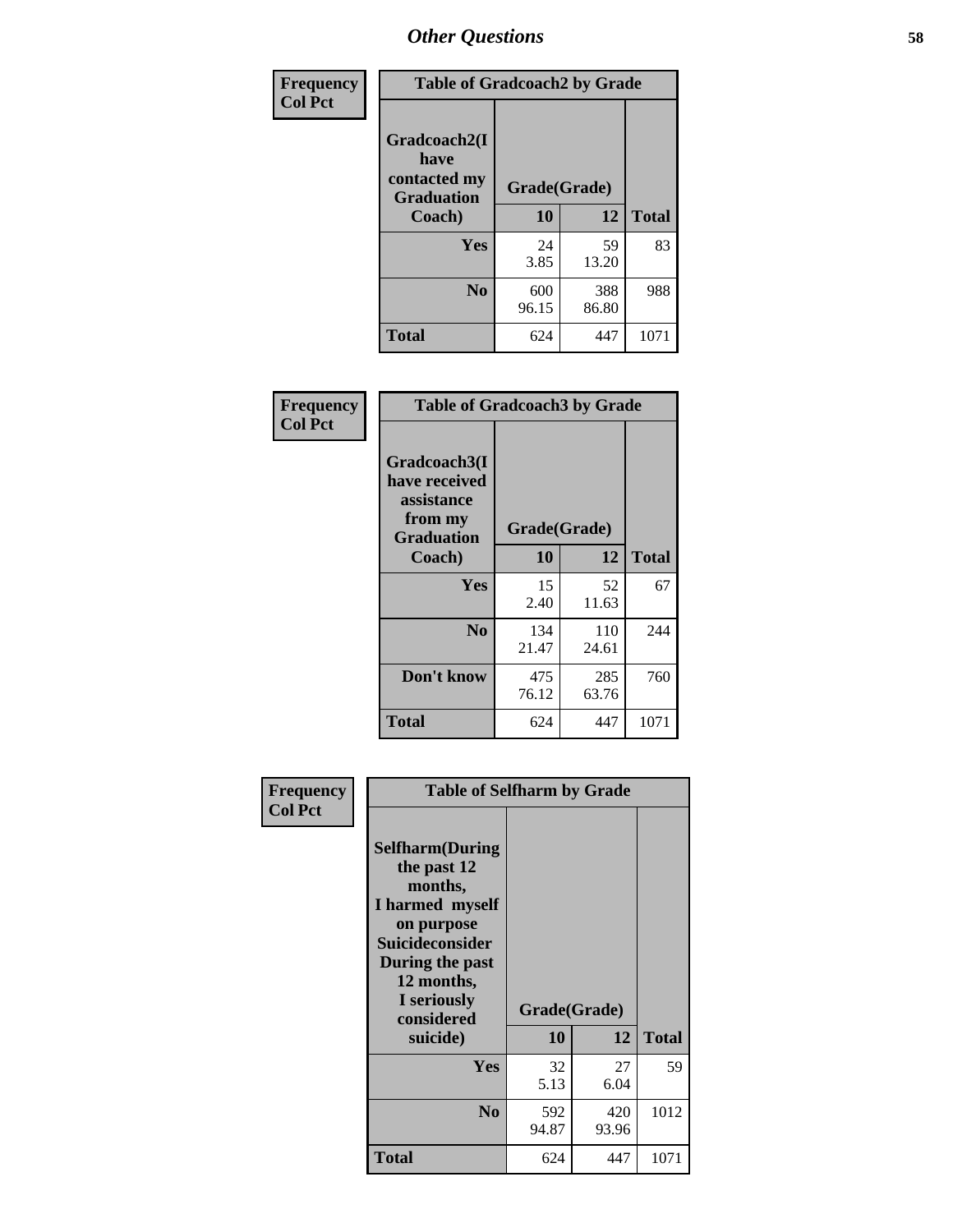| <b>Frequency</b> | <b>Table of Suicideconsider by Grade</b> |              |              |              |
|------------------|------------------------------------------|--------------|--------------|--------------|
| <b>Col Pct</b>   |                                          | Grade(Grade) |              |              |
|                  | <b>Suicideconsider</b>                   | <b>10</b>    | 12           | <b>Total</b> |
|                  | Yes                                      | 36<br>5.77   | 25<br>5.59   | 61           |
|                  | N <sub>0</sub>                           | 588<br>94.23 | 422<br>94.41 | 1010         |
|                  | Total                                    | 624          | 447          | 1071         |

| Frequency      | <b>Table of Suicideattempt by Grade</b>              |              |              |              |
|----------------|------------------------------------------------------|--------------|--------------|--------------|
| <b>Col Pct</b> | Suicideattempt(I<br>have attempted<br>suicide in the | Grade(Grade) |              |              |
|                | last year)                                           | 10           | 12           | <b>Total</b> |
|                | Yes                                                  | 16<br>2.56   | 16<br>3.58   | 32           |
|                | N <sub>0</sub>                                       | 608<br>97.44 | 431<br>96.42 | 1039         |
|                | <b>Total</b>                                         | 624          | 447          | 1071         |

| Frequency      | <b>Table of Instantmessaged by Grade</b>               |              |              |              |
|----------------|--------------------------------------------------------|--------------|--------------|--------------|
| <b>Col Pct</b> | Instantmessaged(I<br>have instant<br>messaged people I | Grade(Grade) |              |              |
|                | do not even know)                                      | 10           | 12           | <b>Total</b> |
|                | Yes                                                    | 176<br>28.21 | 112<br>25.06 | 288          |
|                | N <sub>0</sub>                                         | 448<br>71.79 | 335<br>74.94 | 783          |
|                | <b>Total</b>                                           | 624          | 447          | 1071         |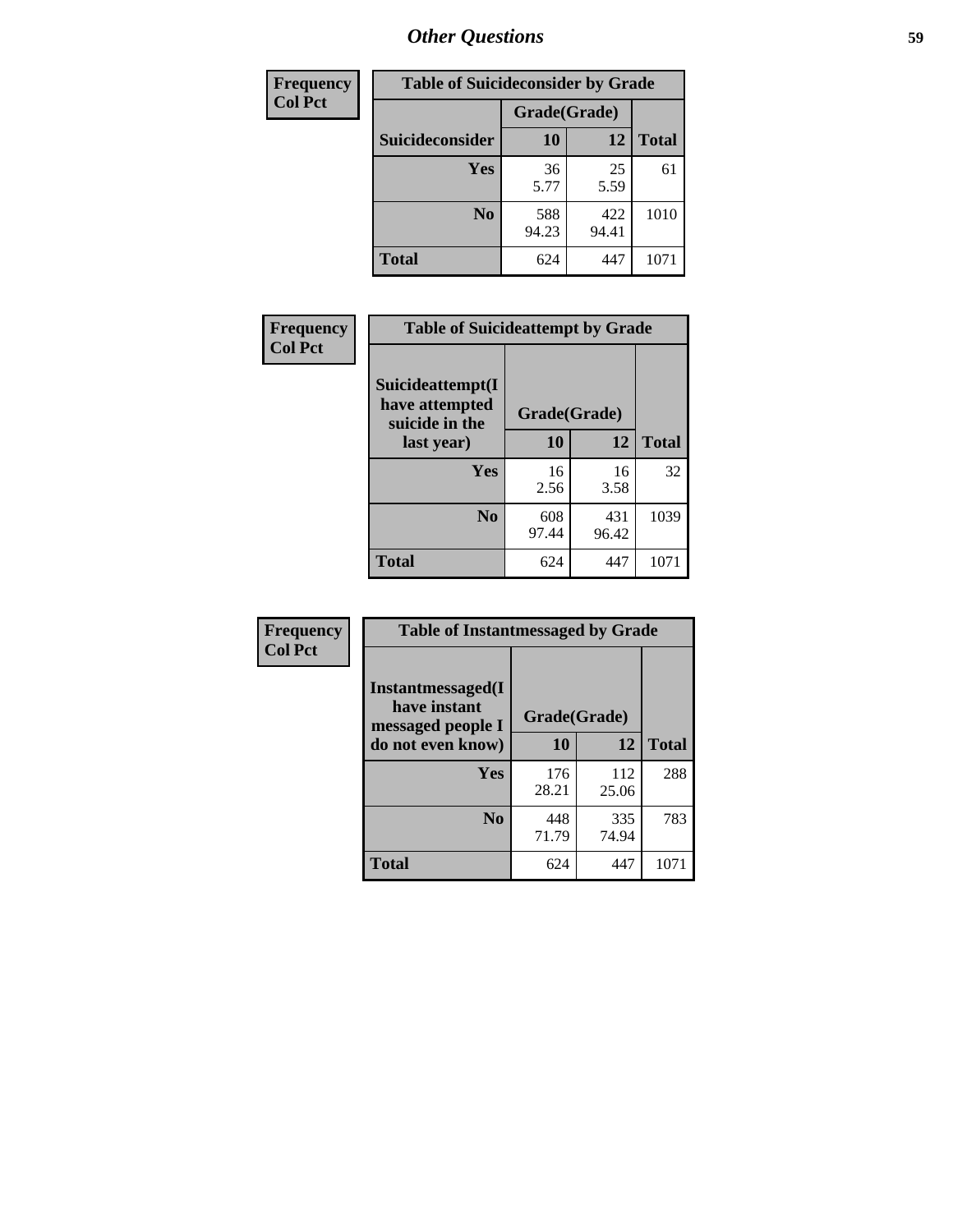| Frequency      | <b>Table of Getsalong by Grade</b>                          |              |              |              |  |  |  |
|----------------|-------------------------------------------------------------|--------------|--------------|--------------|--|--|--|
| <b>Col Pct</b> | <b>Getsalong</b> (I get<br>along with other<br>students and | Grade(Grade) |              |              |  |  |  |
|                | adults)                                                     | 10           | 12           | <b>Total</b> |  |  |  |
|                | <b>Strongly Agree</b>                                       | 388<br>62.18 | 295<br>66.00 | 683          |  |  |  |
|                | <b>Somewhat Agree</b>                                       | 210<br>33.65 | 132<br>29.53 | 342          |  |  |  |
|                | <b>Somewhat Disagree</b>                                    | 17<br>2.72   | 11<br>2.46   | 28           |  |  |  |
|                | <b>Strongly Disagree</b>                                    | 9<br>1.44    | 9<br>2.01    | 18           |  |  |  |
|                | <b>Total</b>                                                | 624          | 447          | 1071         |  |  |  |

| Frequency      | <b>Table of Safehome by Grade</b> |                    |              |              |  |  |  |
|----------------|-----------------------------------|--------------------|--------------|--------------|--|--|--|
| <b>Col Pct</b> | Safehome(I feel<br>safe at home)  | Grade(Grade)<br>10 | 12           | <b>Total</b> |  |  |  |
|                | <b>Strongly Agree</b>             | 495<br>79.33       | 368<br>82.33 | 863          |  |  |  |
|                | <b>Somewhat Agree</b>             | 110<br>17.63       | 61<br>13.65  | 171          |  |  |  |
|                | <b>Somewhat Disagree</b>          | 14<br>2.24         | 8<br>1.79    | 22           |  |  |  |
|                | <b>Strongly Disagree</b>          | 5<br>0.80          | 10<br>2.24   | 15           |  |  |  |
|                | <b>Total</b>                      | 624                | 447          | 1071         |  |  |  |

| Frequency<br><b>Col Pct</b> | <b>Table of Adulttalk by Grade</b>                                                                 |                    |              |              |  |  |  |
|-----------------------------|----------------------------------------------------------------------------------------------------|--------------------|--------------|--------------|--|--|--|
|                             | <b>Adulttalk</b> (I<br>know an<br>adult at<br>school that<br>I can talk<br>with if I<br>need help) | Grade(Grade)<br>10 | 12           | <b>Total</b> |  |  |  |
|                             | Yes                                                                                                | 426<br>68.27       | 353<br>78.97 | 779          |  |  |  |
|                             | N <sub>0</sub>                                                                                     | 198<br>31.73       | 94<br>21.03  | 292          |  |  |  |
|                             | <b>Total</b>                                                                                       | 624                | 447          | 1071         |  |  |  |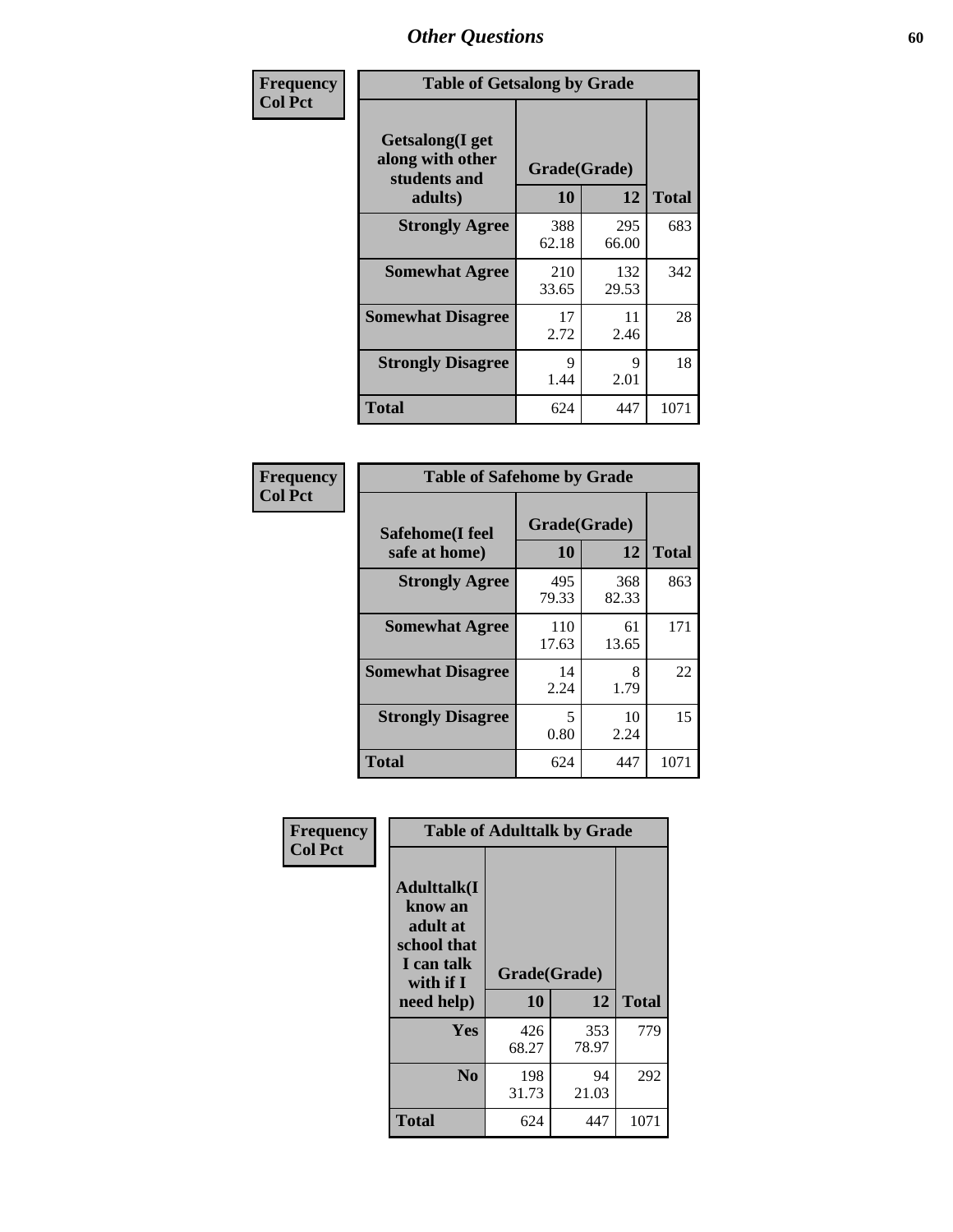**Frequency Row Pct**

r

| <b>Table of Grade by Tytime</b> |              |                                                                                        |              |              |            |            |              |  |  |  |
|---------------------------------|--------------|----------------------------------------------------------------------------------------|--------------|--------------|------------|------------|--------------|--|--|--|
|                                 |              | Tvtime(On an average school day,<br>how much unsupervised time do I spend watching TV) |              |              |            |            |              |  |  |  |
|                                 |              | <b>Less that</b>                                                                       |              | $2 - 3$      | $4 - 5$    | $6+$       |              |  |  |  |
| Grade(Grade)                    | None $ $     | hour/day                                                                               | hour/day     | hours/day    | hours/day  | hours/day  | <b>Total</b> |  |  |  |
| 10                              | 113<br>18.11 | 151<br>24.20                                                                           | 162<br>25.96 | 157<br>25.16 | 22<br>3.53 | 19<br>3.04 | 624          |  |  |  |
| 12                              | 82<br>18.34  | 113<br>25.28                                                                           | 110<br>24.61 | 107<br>23.94 | 21<br>4.70 | 14<br>3.13 | 447          |  |  |  |
| <b>Total</b>                    | 195          | 264                                                                                    | 272          | 264          | 43         | 33         | 1071         |  |  |  |

**Frequency Row Pct**

| <b>Table of Grade by Computertime</b> |            |                                                                                                   |              |                      |                      |                   |              |  |  |  |  |
|---------------------------------------|------------|---------------------------------------------------------------------------------------------------|--------------|----------------------|----------------------|-------------------|--------------|--|--|--|--|
|                                       |            | Computertime (On an average school day,<br>how much unsupervised time do I spend on the computer) |              |                      |                      |                   |              |  |  |  |  |
| Grade(Grade)                          | None       | <b>Less that</b><br>hour/day                                                                      | hour/day     | $2 - 3$<br>hours/day | $4 - 5$<br>hours/day | $6+$<br>hours/day | <b>Total</b> |  |  |  |  |
| 10                                    | 42<br>6.73 | 187<br>29.97                                                                                      | 146<br>23.40 | 174<br>27.88         | 40<br>6.41           | 35<br>5.61        | 624          |  |  |  |  |
| 12                                    | 39<br>8.72 | 105<br>109<br>127<br>37<br>30<br>23.49<br>8.28<br>24.38<br>28.41<br>6.71                          |              |                      |                      |                   |              |  |  |  |  |
| <b>Total</b>                          | 81         | 292                                                                                               | 255          | 301                  | 77                   | 65                | 1071         |  |  |  |  |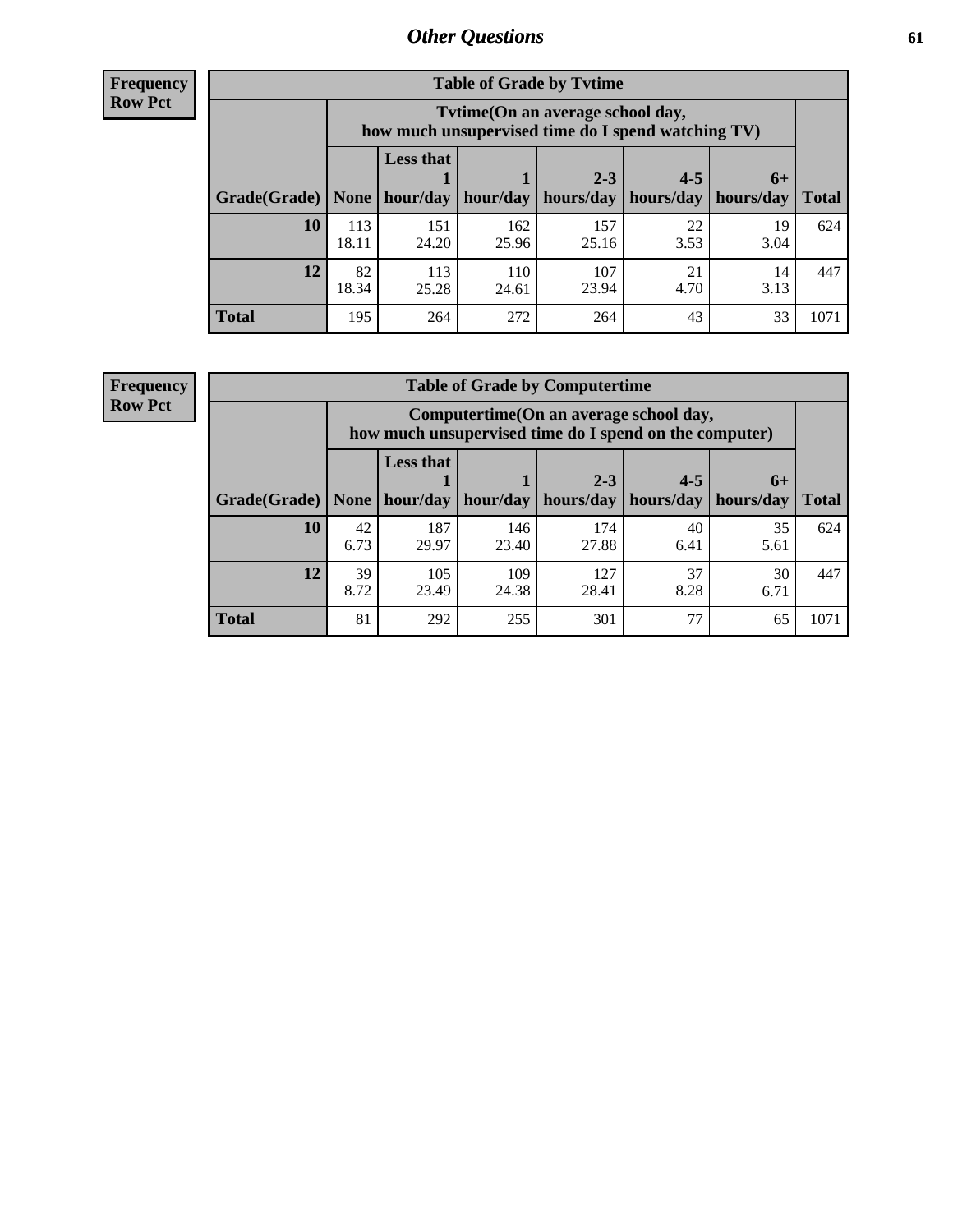#### *Questions about Driving Laws* **62** *Driving Questions were asked only of high school students.*

| <b>Frequency</b> |
|------------------|
| <b>Row Pct</b>   |

| <b>Table of Grade by License1</b> |                                                                      |                                                                                                                                           |                |            |                      |              |  |  |  |
|-----------------------------------|----------------------------------------------------------------------|-------------------------------------------------------------------------------------------------------------------------------------------|----------------|------------|----------------------|--------------|--|--|--|
|                                   |                                                                      | License1(During the first 6 months of driving<br>with a provisional license,<br>the only passengers who can ride with the<br>driver are:) |                |            |                      |              |  |  |  |
| Grade(Grade)                      | <b>Parent or</b><br><b>Guardian</b>                                  | Family<br><b>Members</b>                                                                                                                  | <b>Friends</b> | Anyone     | Don't<br><b>Know</b> | <b>Total</b> |  |  |  |
| 10                                | 127<br>20.35                                                         | 423<br>67.79                                                                                                                              | 9<br>1.44      | 20<br>3.21 | 45<br>7.21           | 624          |  |  |  |
| 12                                | 75<br>10<br>329<br>24<br>9<br>2.24<br>2.01<br>5.37<br>16.78<br>73.60 |                                                                                                                                           |                |            |                      |              |  |  |  |
| Total                             | 202                                                                  | 752                                                                                                                                       | 18             | 30         | 69                   | 107          |  |  |  |

| <b>Frequency</b> |              | <b>Table of Grade by License2</b> |                                                                                                          |                              |                                                      |                      |              |  |  |
|------------------|--------------|-----------------------------------|----------------------------------------------------------------------------------------------------------|------------------------------|------------------------------------------------------|----------------------|--------------|--|--|
| <b>Row Pct</b>   |              |                                   | License2(17 yr old drivers with a<br>provisional driver's license cannot<br>drive between the hours of:) |                              |                                                      |                      |              |  |  |
|                  | Grade(Grade) | <b>Midnight</b><br>to 6am         | 1am<br>to<br>5am                                                                                         | 1am<br>t <sub>0</sub><br>6am | N <sub>0</sub><br>curfew<br>for $17$<br>year<br>olds | Don't<br><b>Know</b> | <b>Total</b> |  |  |
|                  | 10           | 382<br>61.22                      | 55<br>8.81                                                                                               | 38<br>6.09                   | 19<br>3.04                                           | 130<br>20.83         | 624          |  |  |
|                  | 12           | 379<br>84.79                      | 20<br>4.47                                                                                               | 13<br>2.91                   | 8<br>1.79                                            | 27<br>6.04           | 447          |  |  |
|                  | <b>Total</b> | 761                               | 75                                                                                                       | 51                           | 27                                                   | 157                  | 1071         |  |  |

| Frequency      |              | <b>Table of Grade by License3</b>                                                               |                     |            |            |             |               |              |  |  |
|----------------|--------------|-------------------------------------------------------------------------------------------------|---------------------|------------|------------|-------------|---------------|--------------|--|--|
| <b>Row Pct</b> |              | License3(For drivers under the age of<br>21,<br>what level of alcohol is considered<br>$DUI$ ?) |                     |            |            |             |               |              |  |  |
|                | Grade(Grade) | Any<br><b>Amount</b>                                                                            | 0.02                | 0.04       | 0.06       | 0.08        | Don't<br>know | <b>Total</b> |  |  |
|                | 10           | 137<br>21.96                                                                                    | <b>200</b><br>32.05 | 33<br>5.29 | 33<br>5.29 | 69<br>11.06 | 152<br>24.36  | 624          |  |  |
|                | 12           | 165<br>36.91                                                                                    | 140<br>31.32        | 26<br>5.82 | 15<br>3.36 | 38<br>8.50  | 63<br>14.09   | 447          |  |  |
|                | <b>Total</b> | 302                                                                                             | 340                 | 59         | 48         | 107         | 215           | 1071         |  |  |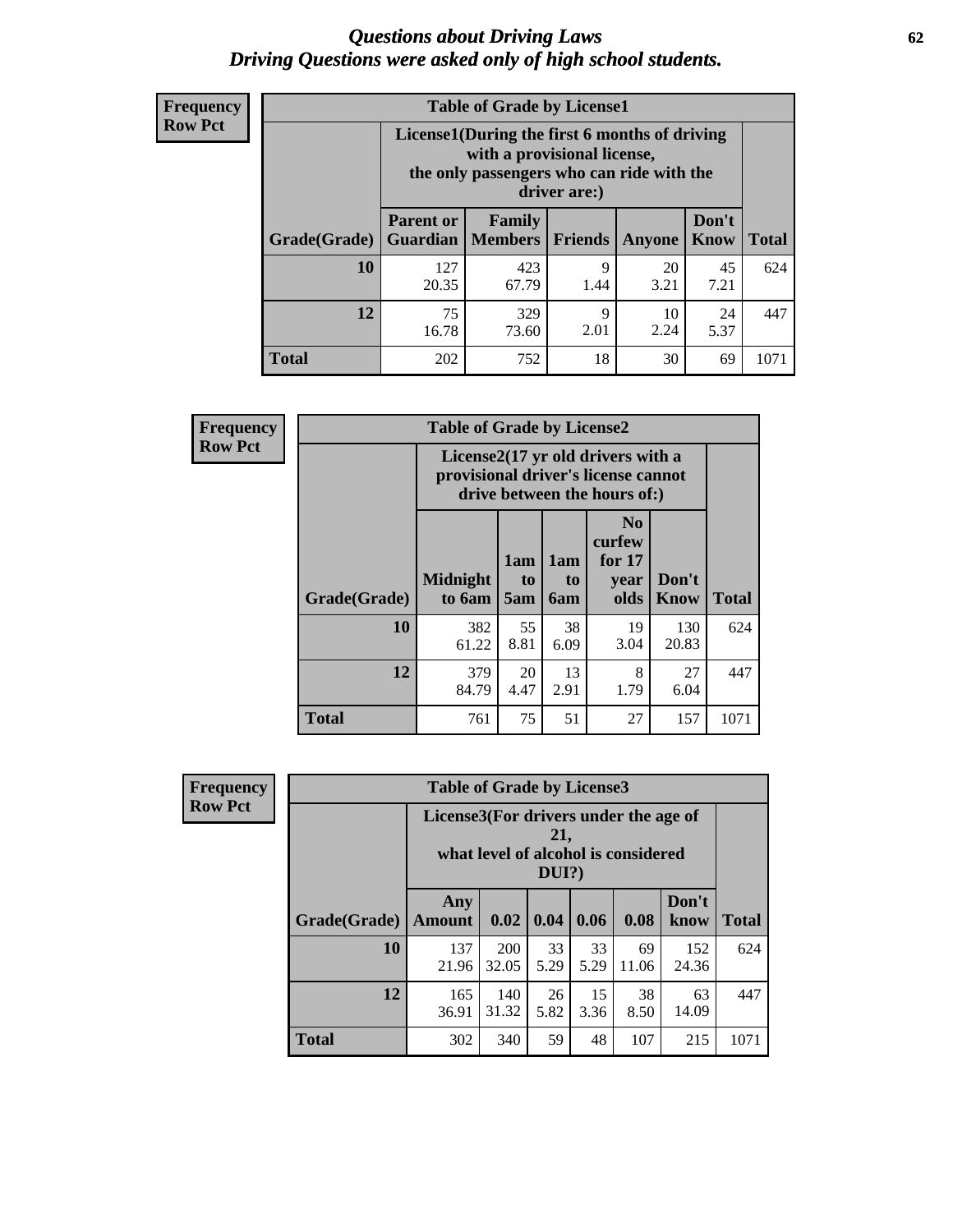#### *Questions about Driving Laws* **63** *Driving Questions were asked only of high school students.*

**Frequency Row Pct**

| <b>Table of Grade by License4</b> |              |                                                                                                                                                                                                                                                                                |             |            |            |              |      |  |  |  |
|-----------------------------------|--------------|--------------------------------------------------------------------------------------------------------------------------------------------------------------------------------------------------------------------------------------------------------------------------------|-------------|------------|------------|--------------|------|--|--|--|
|                                   |              | License4(A driver under 21 automatically<br>loses his/her license if caught exceeding the<br>posted speet limit by:)<br>Can't<br>lose<br><b>Depends</b><br>license<br>$15+$<br>$25+$<br>$35+$<br>Don't<br>for<br>on<br><b>Total</b><br>mph<br>mph<br>judge<br>speeding<br>know |             |            |            |              |      |  |  |  |
| Grade(Grade)                      | mph          |                                                                                                                                                                                                                                                                                |             |            |            |              |      |  |  |  |
| 10                                | 116<br>18.59 | 100<br>16.03                                                                                                                                                                                                                                                                   | 79<br>12.66 | 41<br>6.57 | 38<br>6.09 | 250<br>40.06 | 624  |  |  |  |
| 12                                | 54<br>12.08  | 32<br>180<br>63<br>13<br>105<br>2.91<br>40.27<br>14.09<br>7.16<br>23.49                                                                                                                                                                                                        |             |            |            |              |      |  |  |  |
| <b>Total</b>                      | 170          | 280                                                                                                                                                                                                                                                                            | 142         | 73         | 51         | 355          | 1071 |  |  |  |

| Frequency      | <b>Table of Grade by License5</b> |                                                                                                                                                             |                |               |       |
|----------------|-----------------------------------|-------------------------------------------------------------------------------------------------------------------------------------------------------------|----------------|---------------|-------|
| <b>Row Pct</b> |                                   | License5(A)<br>Georgia teenager<br>with family<br>connections or a<br>good lawyer can<br>break a teen<br>driving law and<br>keep their driver's<br>license) |                |               |       |
|                | Grade(Grade)                      | <b>Yes</b>                                                                                                                                                  | N <sub>0</sub> | Don't<br>know | Total |
|                | <b>10</b>                         | 77<br>12.34                                                                                                                                                 | 310<br>49.68   | 237<br>37.98  | 624   |
|                | 12                                | 113<br>25.28                                                                                                                                                | 193<br>43.18   | 141<br>31.54  | 447   |
|                | <b>Total</b>                      | 190                                                                                                                                                         | 503            | 378           | 1071  |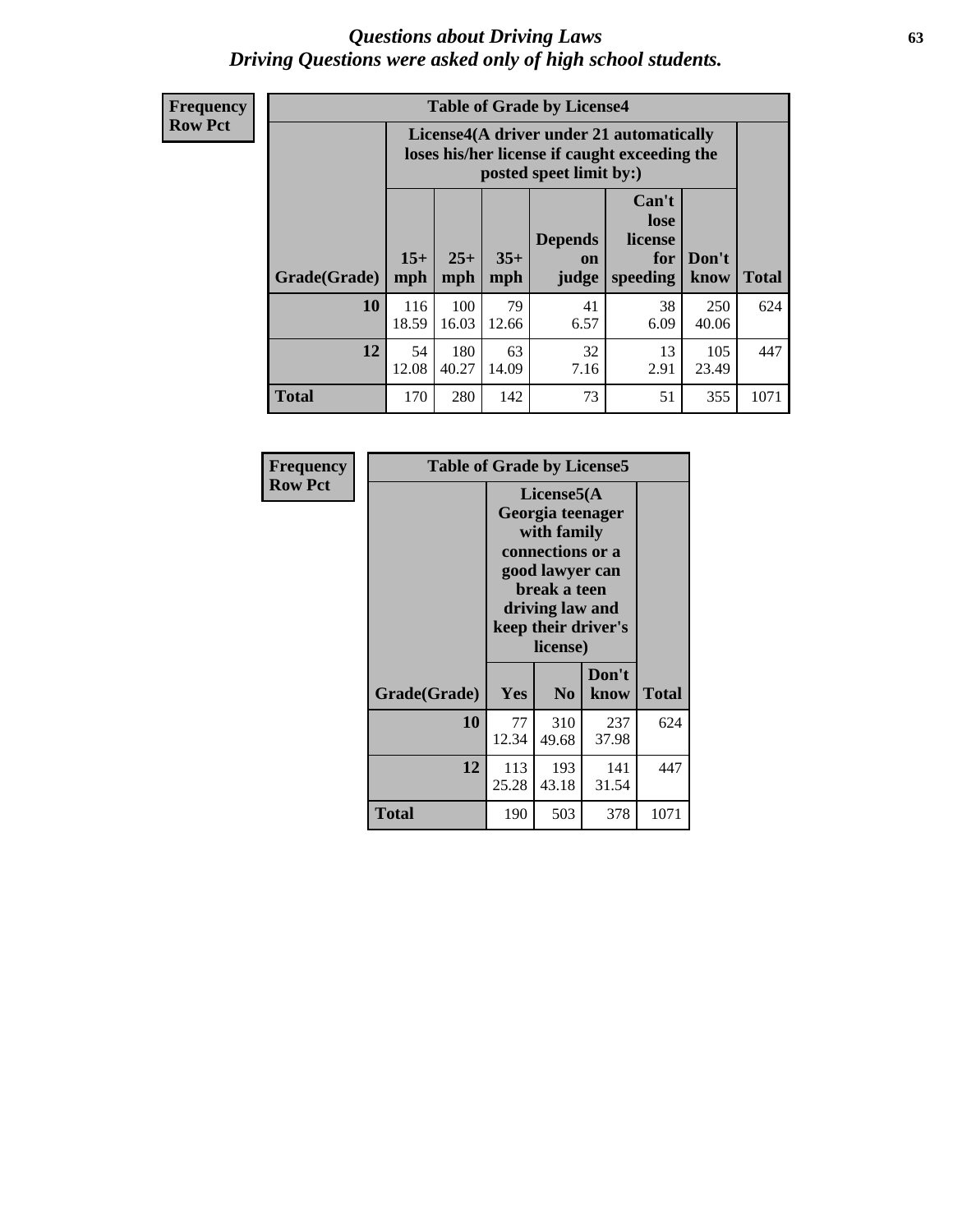#### *Questions about Driving Laws* **64** *Driving Questions were asked only of high school students.*

| <b>Frequency</b> | <b>Table of Grade by License6</b> |              |                                                                                                                                                 |               |       |
|------------------|-----------------------------------|--------------|-------------------------------------------------------------------------------------------------------------------------------------------------|---------------|-------|
| <b>Row Pct</b>   |                                   |              | License <sub>6</sub> (I know a<br>friend or<br>classmate that<br>broke a teen<br>driving law,<br>but was allowed to<br>keep his/her<br>license) |               |       |
|                  | Grade(Grade)                      | Yes          | N <sub>0</sub>                                                                                                                                  | Don't<br>know | Total |
|                  | 10                                | 140<br>22.44 | 281<br>45.03                                                                                                                                    | 203<br>32.53  | 624   |
|                  | 12                                | 189<br>42.28 | 447                                                                                                                                             |               |       |
|                  | Total                             | 329          | 433                                                                                                                                             | 309           | 1071  |

| <b>Frequency</b> | <b>Table of Grade by License7</b> |                                                                                               |                                     |                                                   |                        |              |  |
|------------------|-----------------------------------|-----------------------------------------------------------------------------------------------|-------------------------------------|---------------------------------------------------|------------------------|--------------|--|
| <b>Row Pct</b>   |                                   | License7(A student under the age of 18 cam loser<br>his/her driving privileges if he or she:) |                                     |                                                   |                        |              |  |
|                  | Grade(Grade)                      | <b>Have</b><br>more than<br>10<br>unexcused<br>absences<br>per school<br>yr                   | Drop out<br>without  <br>graduating | <b>Bring</b><br>alcohol/drugs/weapon<br>to school | All of<br>the<br>above | <b>Total</b> |  |
|                  | <b>10</b>                         | 66<br>10.58                                                                                   | 7<br>1.12                           | 17<br>2.72                                        | 534<br>85.58           | 624          |  |
|                  | 12                                | 43<br>9.62                                                                                    | 10<br>2.24                          | $\mathcal{I}$<br>1.57                             | 387<br>86.58           | 447          |  |
|                  | <b>Total</b>                      | 109                                                                                           | 17                                  | 24                                                | 921                    | 1071         |  |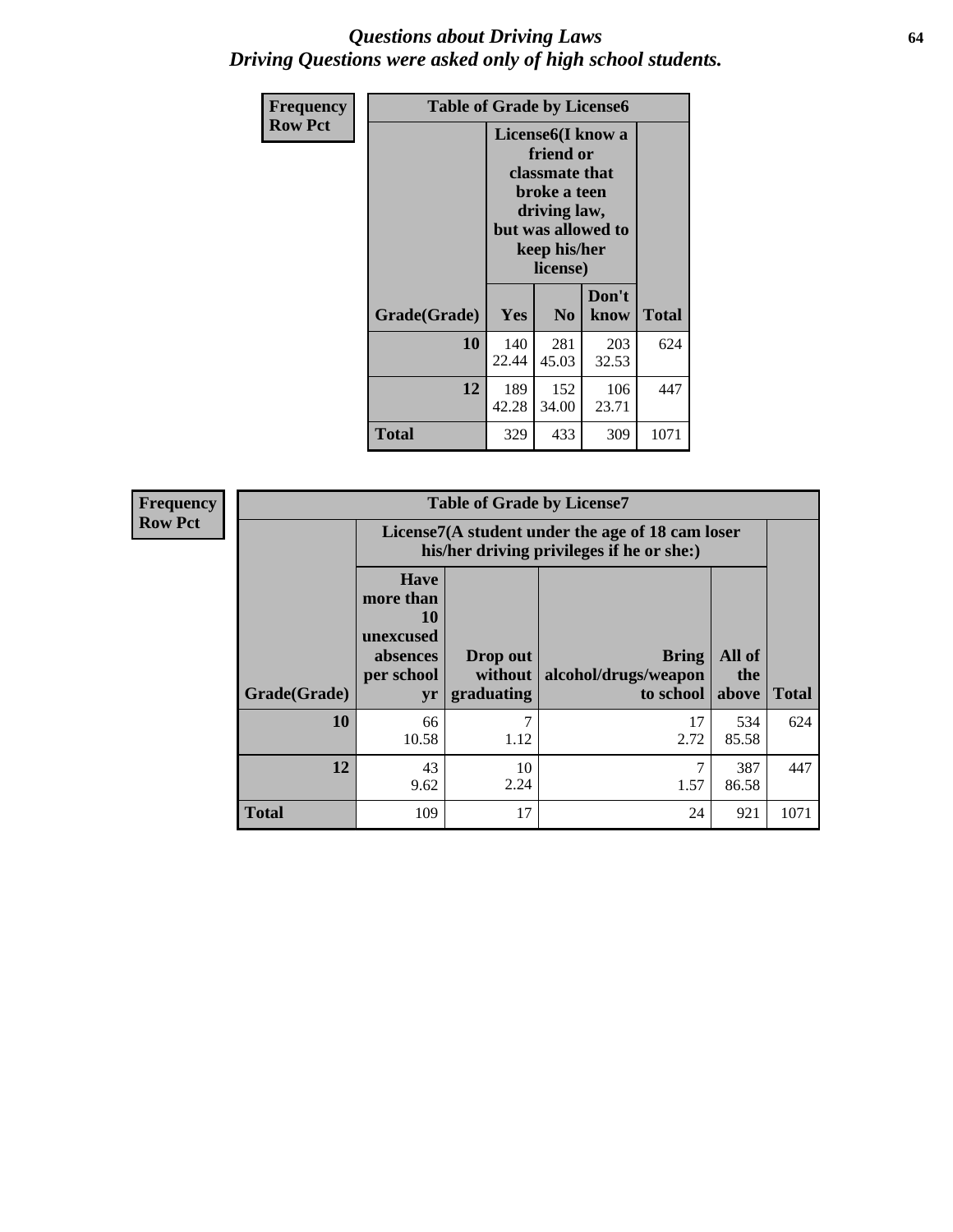# *Select Results by Gender* **65**

| Frequency      | <b>Table of SchoolClimate2 by Gender</b> |                |              |              |
|----------------|------------------------------------------|----------------|--------------|--------------|
| <b>Col Pct</b> | SchoolClimate2(I<br>feel successful at   | Gender(Gender) |              |              |
|                | school)                                  | <b>Female</b>  | <b>Male</b>  | <b>Total</b> |
|                | <b>Strongly Agree</b>                    | 136<br>24.37   | 149<br>29.04 | 285          |
|                | <b>Somewhat Agree</b>                    | 360<br>64.52   | 288<br>56.14 | 648          |
|                | <b>Somewhat Disagree</b>                 | 49<br>8.78     | 55<br>10.72  | 104          |
|                | <b>Strongly Disagree</b>                 | 13<br>2.33     | 21<br>4.09   | 34           |
|                | <b>Total</b>                             | 558            | 513          | 1071         |

| <b>Frequency</b> | <b>Table of SchoolClimate6 by Gender</b>                 |                          |              |              |  |
|------------------|----------------------------------------------------------|--------------------------|--------------|--------------|--|
| <b>Col Pct</b>   | <b>SchoolClimate6(Teachers</b><br>treat me with respect) | Gender(Gender)<br>Female | <b>Male</b>  | <b>Total</b> |  |
|                  | <b>Strongly Agree</b>                                    | 187<br>33.51             | 175<br>34.11 | 362          |  |
|                  | <b>Somewhat Agree</b>                                    | 276<br>49.46             | 224<br>43.66 | 500          |  |
|                  | <b>Somewhat Disagree</b>                                 | 74<br>13.26              | 72<br>14.04  | 146          |  |
|                  | <b>Strongly Disagree</b>                                 | 21<br>3.76               | 42<br>8.19   | 63           |  |
|                  | <b>Total</b>                                             | 558                      | 513          | 1071         |  |

| Frequency      | <b>Table of SchoolClimate8 by Gender</b>                                             |                                 |              |              |
|----------------|--------------------------------------------------------------------------------------|---------------------------------|--------------|--------------|
| <b>Col Pct</b> | <b>SchoolClimate8(Students</b><br>are frequently<br>recognized for good<br>behavior) | Gender(Gender)<br><b>Female</b> | <b>Male</b>  | <b>Total</b> |
|                | <b>Strongly Agree</b>                                                                | 54<br>9.68                      | 46<br>8.97   | 100          |
|                | <b>Somewhat Agree</b>                                                                | 198<br>35.48                    | 171<br>33.33 | 369          |
|                | <b>Somewhat Disagree</b>                                                             | 202<br>36.20                    | 176<br>34.31 | 378          |
|                | <b>Strongly Disagree</b>                                                             | 104<br>18.64                    | 120<br>23.39 | 224          |
|                | Total                                                                                | 558                             | 513          | 1071         |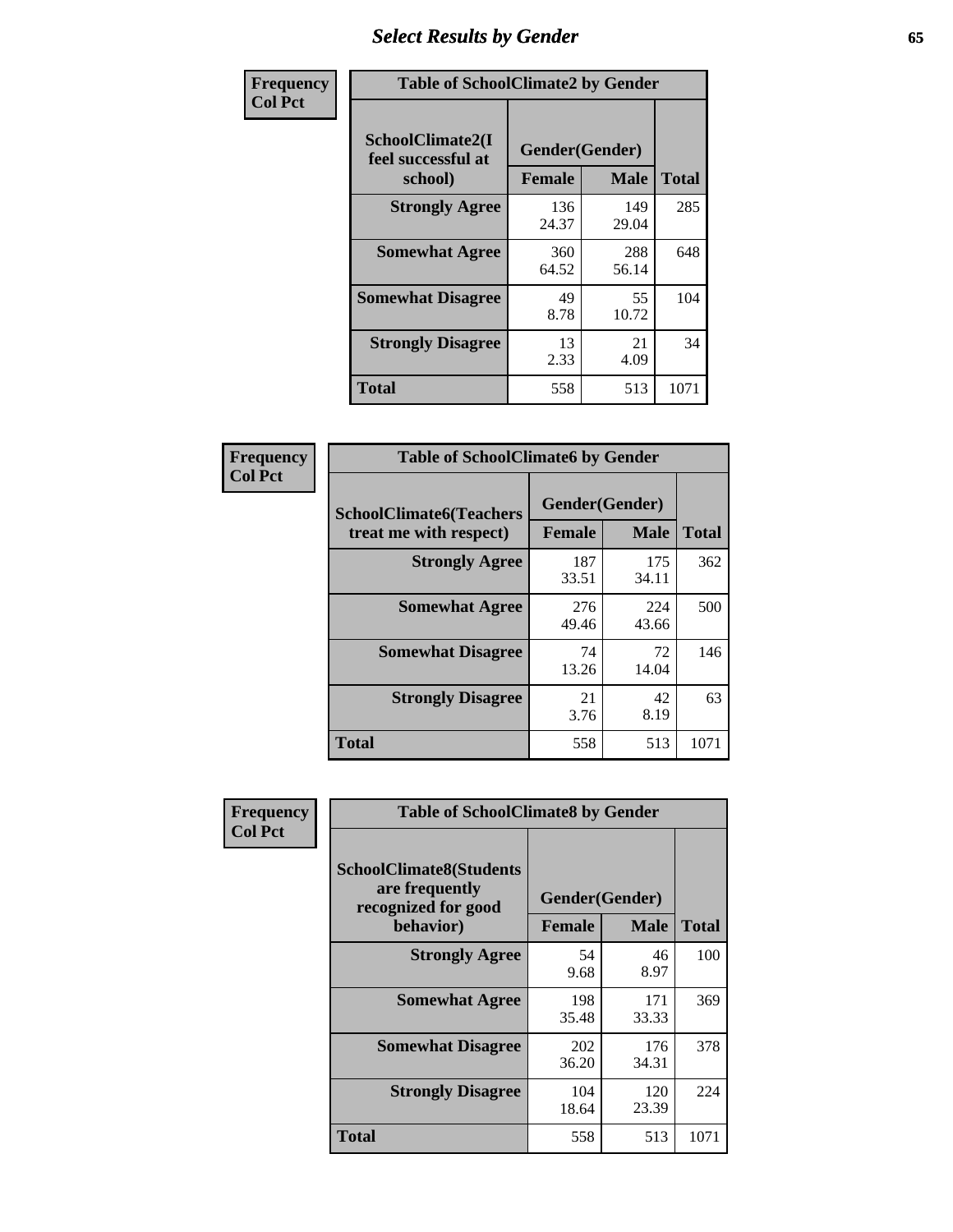# *Select Results by Gender* **66**

| <b>Frequency</b> | <b>Table of Gender by Dropout</b> |                                                                               |              |              |
|------------------|-----------------------------------|-------------------------------------------------------------------------------|--------------|--------------|
| <b>Row Pct</b>   |                                   | Dropout(I<br>have<br>thought<br><b>about</b><br>dropping<br>out of<br>school) |              |              |
|                  | Gender(Gender)                    | Yes                                                                           | No           | <b>Total</b> |
|                  | <b>Female</b>                     | 65<br>11.65                                                                   | 493<br>88.35 | 558          |
|                  | <b>Male</b>                       | 93<br>18.13                                                                   | 420<br>81.87 | 513          |
|                  | <b>Total</b>                      | 158                                                                           | 913          | 1071         |

| <b>Frequency</b> | <b>Table of Gender by Dropoutreason</b> |                                                                    |              |                                 |                                |              |              |
|------------------|-----------------------------------------|--------------------------------------------------------------------|--------------|---------------------------------|--------------------------------|--------------|--------------|
| <b>Row Pct</b>   |                                         | Dropoutreason(If I dropped out the<br>reason would most likely be) |              |                                 |                                |              |              |
|                  | <b>Gender(Gender)</b>                   | Won't<br><b>Drop</b><br>out                                        | <b>Bored</b> | <b>Family</b><br><b>Reasons</b> | <b>Being</b><br><b>Bullied</b> | <b>Other</b> | <b>Total</b> |
|                  | Female                                  | 410<br>73.48                                                       | 56<br>10.04  | 28<br>5.02                      | 4<br>0.72                      | 60<br>10.75  | 558          |
|                  | <b>Male</b>                             | 337<br>65.69                                                       | 79<br>15.40  | 24<br>4.68                      | 1.36                           | 66<br>12.87  | 513          |
|                  | <b>Total</b>                            | 747                                                                | 135          | 52                              | 11                             | 126          | 1071         |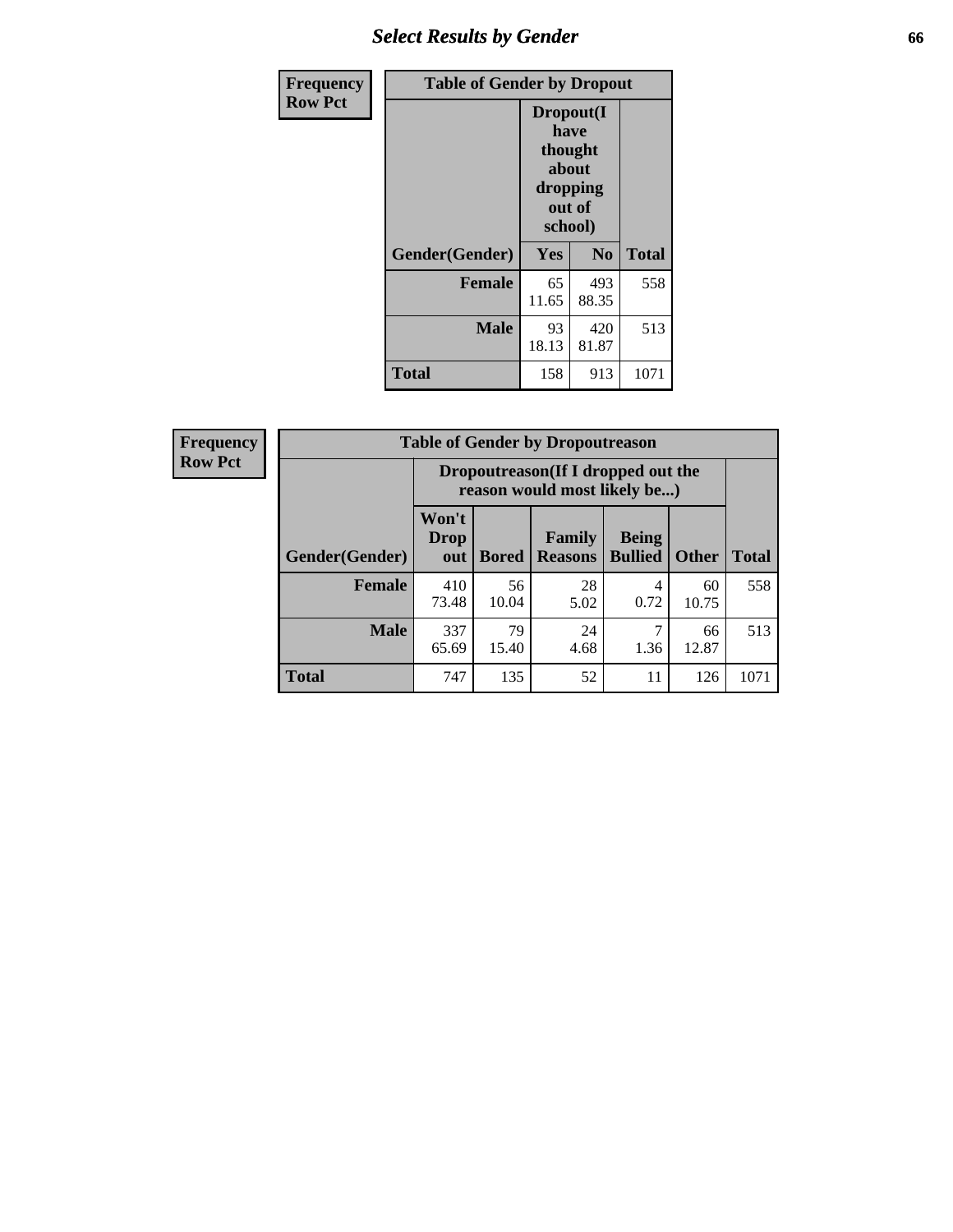*School Safety* **67**

| Frequency      |                | <b>Table of Gender by Bullied2</b> |                |              |
|----------------|----------------|------------------------------------|----------------|--------------|
| <b>Row Pct</b> |                | <b>Bullied2</b>                    |                |              |
|                | Gender(Gender) | Yes                                | N <sub>0</sub> | <b>Total</b> |
|                | <b>Female</b>  | 39<br>6.99                         | 519<br>93.01   | 558          |
|                | <b>Male</b>    | 43<br>8.38                         | 470<br>91.62   | 513          |
|                | <b>Total</b>   | 82                                 | 989            | 1071         |

| Frequency      | <b>Table of Gender by Bulliedothers2</b> |                       |                |              |
|----------------|------------------------------------------|-----------------------|----------------|--------------|
| <b>Row Pct</b> |                                          | <b>Bulliedothers2</b> |                |              |
|                | Gender(Gender)                           | Yes                   | N <sub>0</sub> | <b>Total</b> |
|                | <b>Female</b>                            | 13<br>2.33            | 545<br>97.67   | 558          |
|                | <b>Male</b>                              | 38<br>7.41            | 475<br>92.59   | 513          |
|                | <b>Total</b>                             | 51                    | 1020           | 107          |

| Frequency      | <b>Table of Gender by Weaponschool2</b> |                      |                |              |
|----------------|-----------------------------------------|----------------------|----------------|--------------|
| <b>Row Pct</b> |                                         | <b>Weaponschool2</b> |                |              |
|                | Gender(Gender)                          | Yes                  | N <sub>0</sub> | <b>Total</b> |
|                | <b>Female</b>                           | 0.72                 | 554<br>99.28   | 558          |
|                | <b>Male</b>                             | 13<br>2.53           | 500<br>97.47   | 513          |
|                | <b>Total</b>                            | 17                   | 1054           | 1071         |

| Frequency      | <b>Table of Gender by Absentunsafe2</b> |               |                |              |
|----------------|-----------------------------------------|---------------|----------------|--------------|
| <b>Row Pct</b> |                                         | Absentunsafe2 |                |              |
|                | Gender(Gender)                          | Yes           | N <sub>0</sub> | <b>Total</b> |
|                | <b>Female</b>                           | 6<br>1.08     | 552<br>98.92   | 558          |
|                | <b>Male</b>                             | 10<br>1.95    | 503<br>98.05   | 513          |
|                | <b>Total</b>                            | 16            | 1055           | 1071         |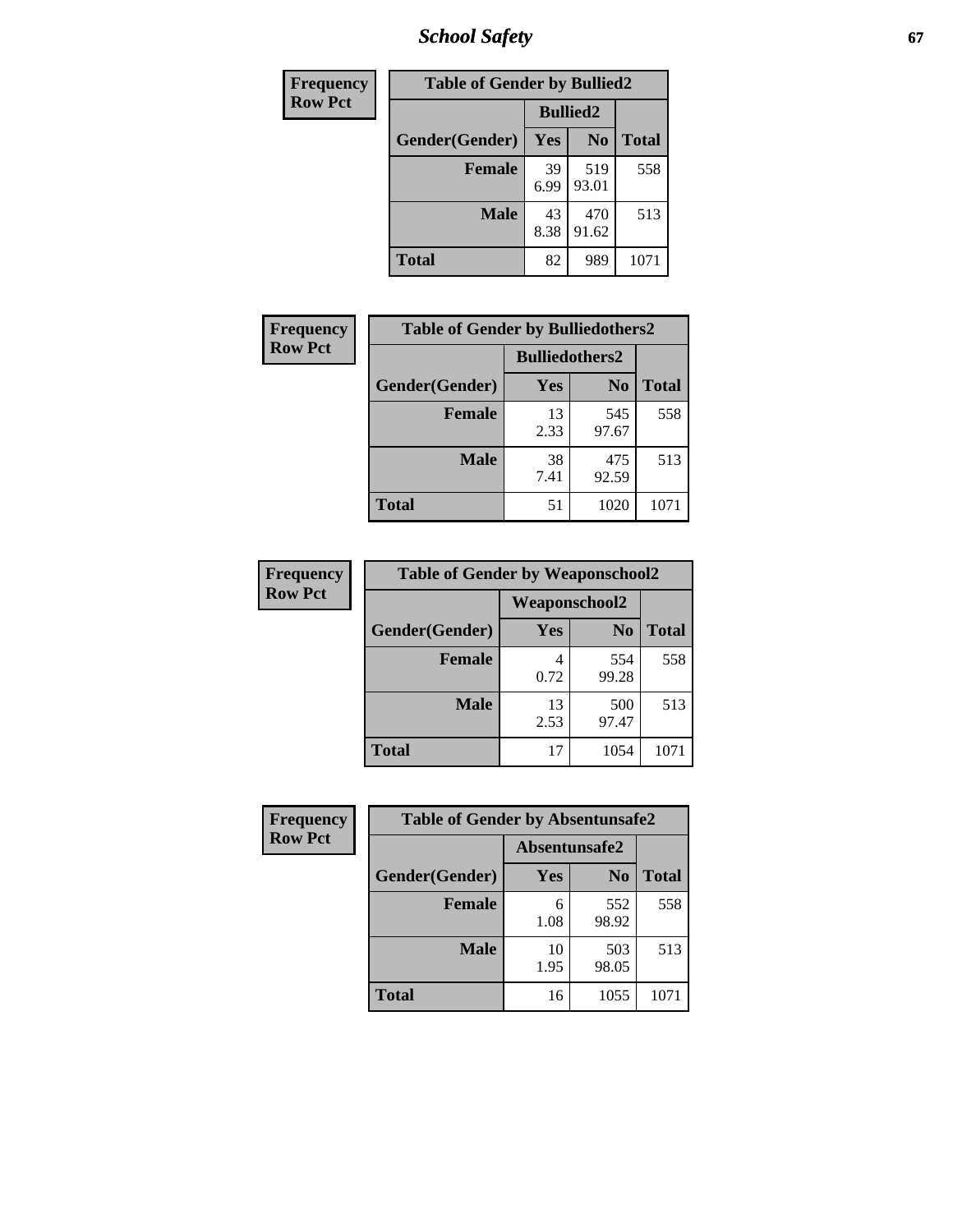*School Safety* **68**

| Frequency      | <b>Table of Gender by Gangself</b> |                                                                                                        |                |              |
|----------------|------------------------------------|--------------------------------------------------------------------------------------------------------|----------------|--------------|
| <b>Row Pct</b> |                                    | <b>Gangself</b> (I<br>have<br>participated<br>in illegal gang<br>activities in<br>the past 30<br>days) |                |              |
|                | Gender(Gender)                     | Yes                                                                                                    | N <sub>0</sub> | <b>Total</b> |
|                | <b>Female</b>                      | 5<br>0.90                                                                                              | 553<br>99.10   | 558          |
|                | <b>Male</b>                        | 21<br>4.09                                                                                             | 492<br>95.91   | 513          |
|                | <b>Total</b>                       | 26                                                                                                     | 1045           | 1071         |

| Frequency      | <b>Table of Gender by Gangpeers</b> |                                                                                                                             |                |              |
|----------------|-------------------------------------|-----------------------------------------------------------------------------------------------------------------------------|----------------|--------------|
| <b>Row Pct</b> |                                     | <b>Gangpeers</b> (I<br>have friends<br>who have<br>participated<br>in illegal gang<br>activities in<br>the past 30<br>days) |                |              |
|                | Gender(Gender)                      | Yes                                                                                                                         | N <sub>0</sub> | <b>Total</b> |
|                | <b>Female</b>                       | 34<br>6.09                                                                                                                  | 524<br>93.91   | 558          |
|                | <b>Male</b>                         | 60<br>11.70                                                                                                                 | 453<br>88.30   | 513          |
|                | Total                               | 94                                                                                                                          | 977            | 1071         |

| Frequency      | <b>Table of Gender by Pickedon2</b> |             |                |              |
|----------------|-------------------------------------|-------------|----------------|--------------|
| <b>Row Pct</b> |                                     | Pickedon2   |                |              |
|                | Gender(Gender)                      | Yes         | N <sub>0</sub> | <b>Total</b> |
|                | <b>Female</b>                       | 98<br>17.56 | 460<br>82.44   | 558          |
|                | <b>Male</b>                         | 84<br>16.37 | 429<br>83.63   | 513          |
|                | <b>Total</b>                        | 182         | 889            | 1071         |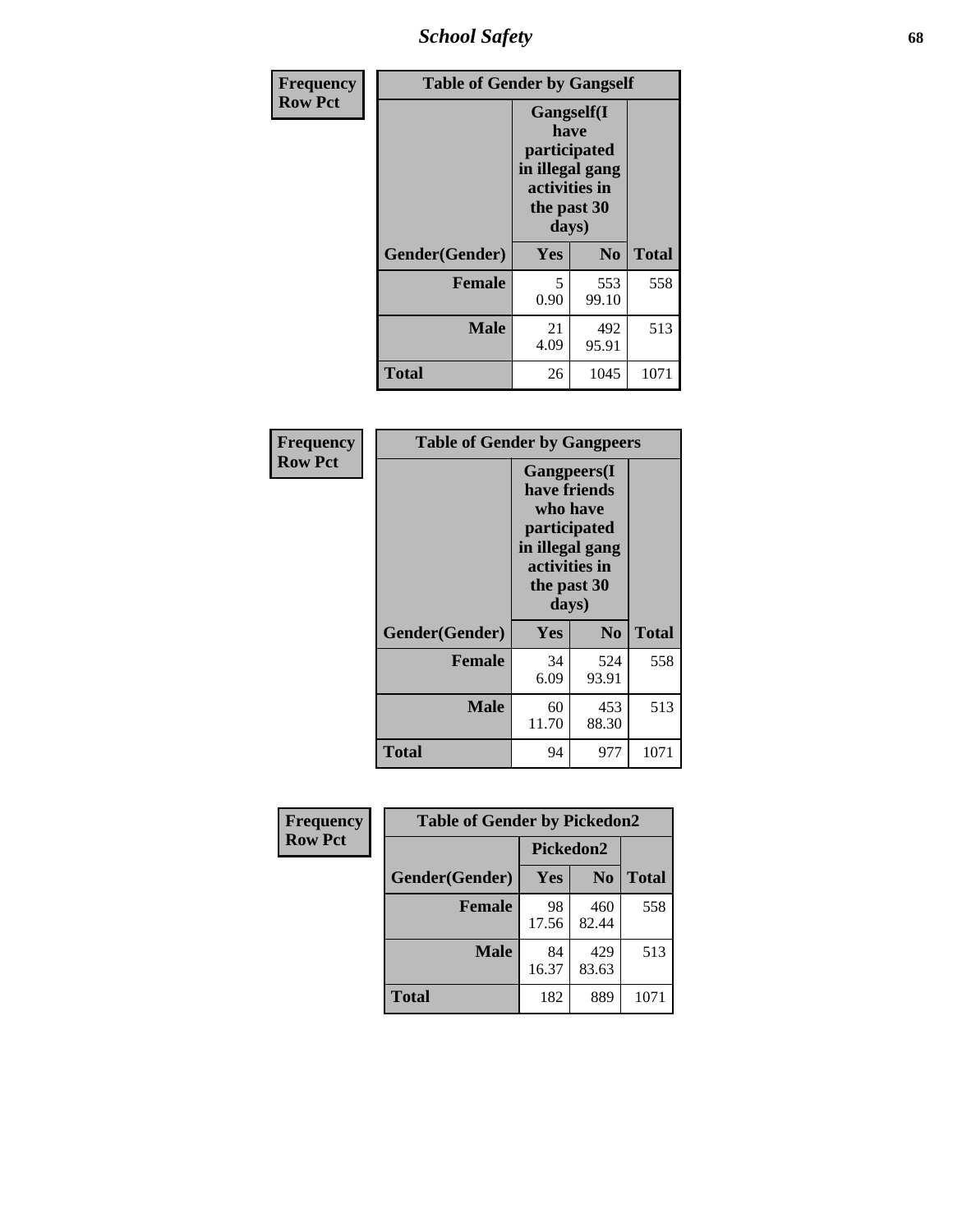*School Safety* **69**

| Frequency      | <b>Table of Gender by Safeschool2</b> |              |                |              |
|----------------|---------------------------------------|--------------|----------------|--------------|
| <b>Row Pct</b> |                                       | Safeschool2  |                |              |
|                | Gender(Gender)                        | <b>Yes</b>   | N <sub>0</sub> | <b>Total</b> |
|                | <b>Female</b>                         | 406<br>72.76 | 152<br>27.24   | 558          |
|                | <b>Male</b>                           | 376<br>73.29 | 137<br>26.71   | 513          |
|                | <b>Total</b>                          | 782          | 289            | 1071         |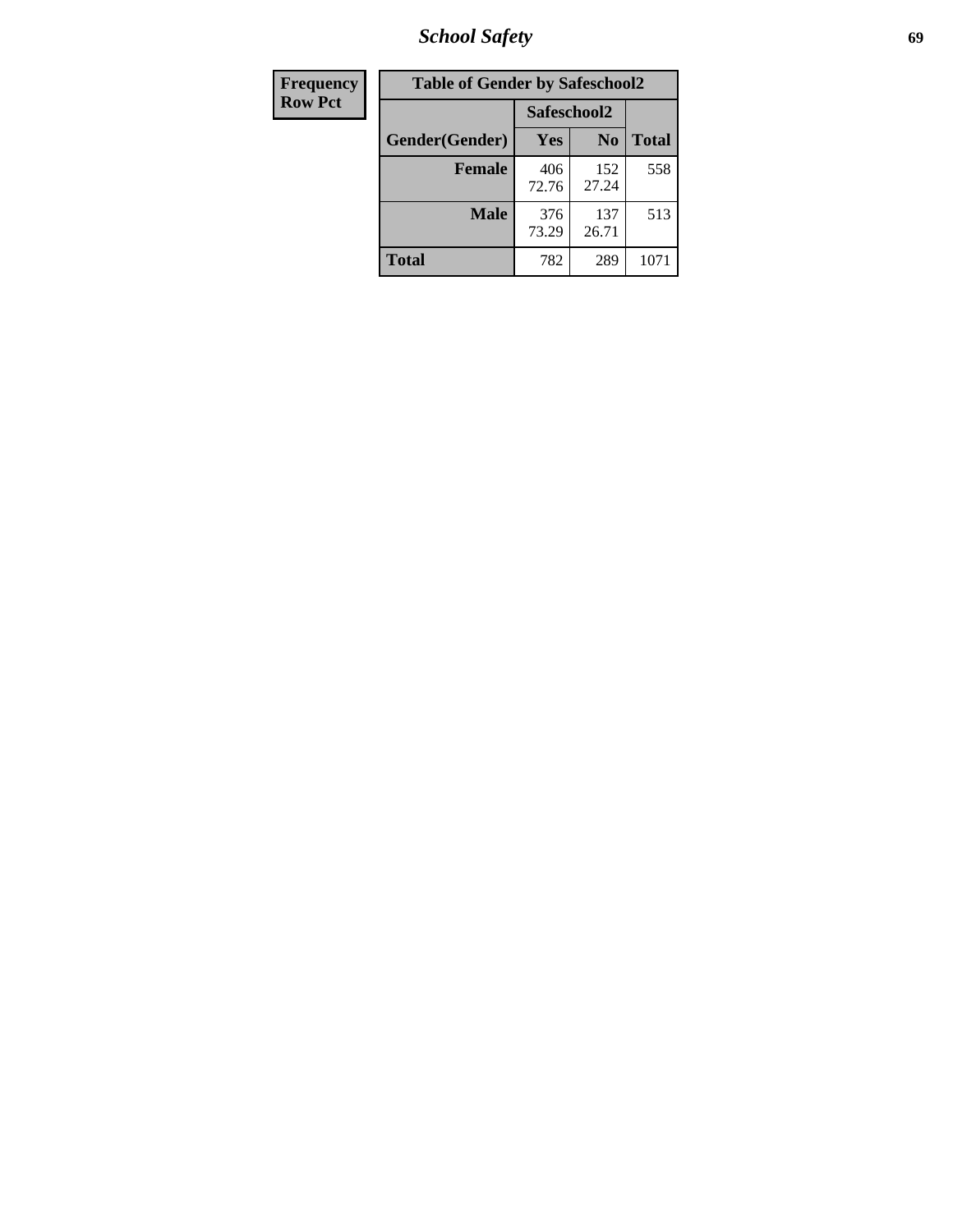# *Incidence of Drug Use* **70**

| <b>Frequency</b> | <b>Table of Gender by AlcoholAlt</b> |                                          |                |              |  |
|------------------|--------------------------------------|------------------------------------------|----------------|--------------|--|
| <b>Row Pct</b>   |                                      | AlcoholAlt(Alcohol<br>use, past 30 days) |                |              |  |
|                  | Gender(Gender)                       | <b>Yes</b>                               | N <sub>0</sub> | <b>Total</b> |  |
|                  | <b>Female</b>                        | 98<br>17.56                              | 460<br>82.44   | 558          |  |
|                  | <b>Male</b>                          | 110<br>21.44                             | 403<br>78.56   | 513          |  |
|                  | <b>Total</b>                         | 208                                      | 863            | 1071         |  |

| Frequency      | <b>Table of Gender by TobaccoAny</b> |                    |                    |              |
|----------------|--------------------------------------|--------------------|--------------------|--------------|
| <b>Row Pct</b> |                                      | use, past 30 days) | TobaccoAny(Tobacco |              |
|                | Gender(Gender)                       | Yes                | N <sub>0</sub>     | <b>Total</b> |
|                | <b>Female</b>                        | 49<br>8.78         | 509<br>91.22       | 558          |
|                | <b>Male</b>                          | 109<br>21.25       | 404<br>78.75       | 513          |
|                | <b>Total</b>                         | 158                | 913                | 1071         |

| <b>Frequency</b> | <b>Table of Gender by MarijuanaAlt</b>       |             |                |              |
|------------------|----------------------------------------------|-------------|----------------|--------------|
| <b>Row Pct</b>   | MarijuanaAlt(Marijuana<br>use, past 30 days) |             |                |              |
|                  | Gender(Gender)                               | <b>Yes</b>  | N <sub>0</sub> | <b>Total</b> |
|                  | <b>Female</b>                                | 35<br>6.27  | 523<br>93.73   | 558          |
|                  | <b>Male</b>                                  | 52<br>10.14 | 461<br>89.86   | 513          |
|                  | <b>Total</b>                                 | 87          | 984            | 1071         |

| <b>Frequency</b> | <b>Table of Gender by OtherDrugAny</b> |                         |                    |              |
|------------------|----------------------------------------|-------------------------|--------------------|--------------|
| <b>Row Pct</b>   |                                        | drug use, past 30 days) | OtherDrugAny(Other |              |
|                  | Gender(Gender)                         | <b>Yes</b>              | N <sub>0</sub>     | <b>Total</b> |
|                  | <b>Female</b>                          | 26<br>4.66              | 532<br>95.34       | 558          |
|                  | <b>Male</b>                            | 38<br>7.41              | 475<br>92.59       | 513          |
|                  | <b>Total</b>                           | 64                      | 1007               | 1071         |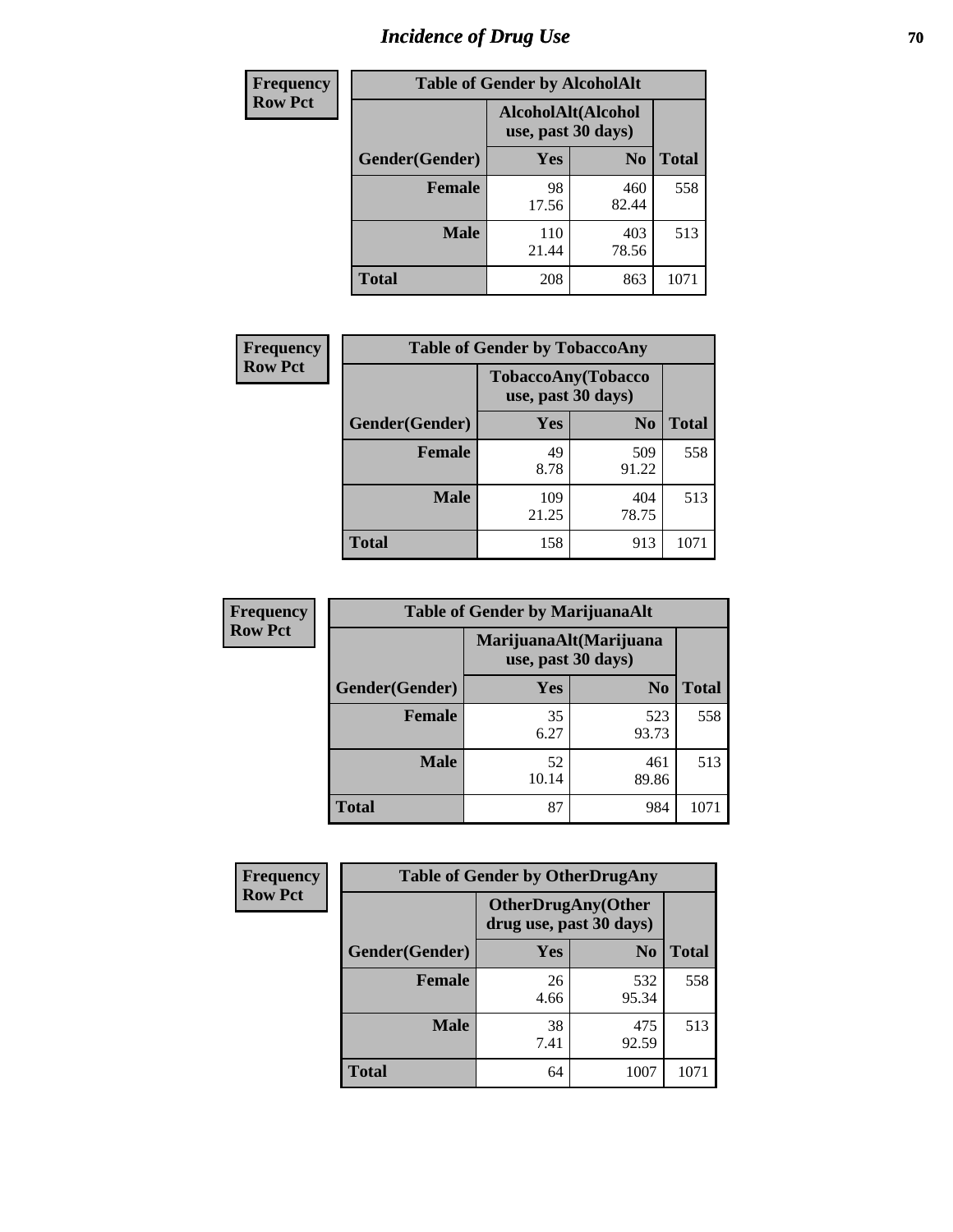#### *Average Age at Onset of Use* **71** *Results for "Average Age at Onset of Use" questions exclude students who said they did not use that substance*

#### **Gender=Female**

| <b>Variable</b>                 | Label                                                              | <b>Mean</b> |
|---------------------------------|--------------------------------------------------------------------|-------------|
| Alcoholinit2                    | I started using alcohol when I was                                 | 14.01       |
| Cigarettesinit2                 | I started smoking tobacco when I was                               | 14.39       |
| Smokelessinit2                  | I started chewing tobacco when I was                               | 14.20       |
| Marijuanainit2                  | I started using marijuana when I was                               | 14.45       |
| Cocaineinit2                    | I started using cocaine when I was                                 | 14.22       |
| Inhalantsinit2                  | I started using inhalants when I was                               | 12.56       |
| Steroidsinit2                   | I started using steroids when I was                                | 9.00        |
| Ecstasyinit2                    | I started using ecstasy when I was                                 | 15.08       |
| Methinit2                       | I started using methamphetamines when I was                        | 11.67       |
| Hallucinogensinit2              | I started using hallucinogens when I was                           | 14.33       |
| Prescription in it <sub>2</sub> | I started using prescription drugs not prescribed to me when I was | 14.49       |

#### **Gender=Male**

| <b>Variable</b>                 | Label                                                              | <b>Mean</b> |
|---------------------------------|--------------------------------------------------------------------|-------------|
| Alcoholinit2                    | I started using alcohol when I was                                 | 13.82       |
| Cigarettesinit2                 | I started smoking tobacco when I was                               | 14.18       |
| Smokelessinit2                  | I started chewing tobacco when I was                               | 13.90       |
| Marijuanainit2                  | I started using marijuana when I was                               | 14.00       |
| Cocaineinit2                    | I started using cocaine when I was                                 | 13.23       |
| Inhalantsinit2                  | I started using inhalants when I was                               | 10.35       |
| Steroidsinit2                   | I started using steroids when I was                                | 10.71       |
| Ecstasyinit2                    | I started using ecstasy when I was                                 | 12.52       |
| Methinit2                       | I started using methamphetamines when I was                        | 10.36       |
| Hallucinogensinit2              | I started using hallucinogens when I was                           | 13.00       |
| Prescription in it <sub>2</sub> | I started using prescription drugs not prescribed to me when I was | 13.30       |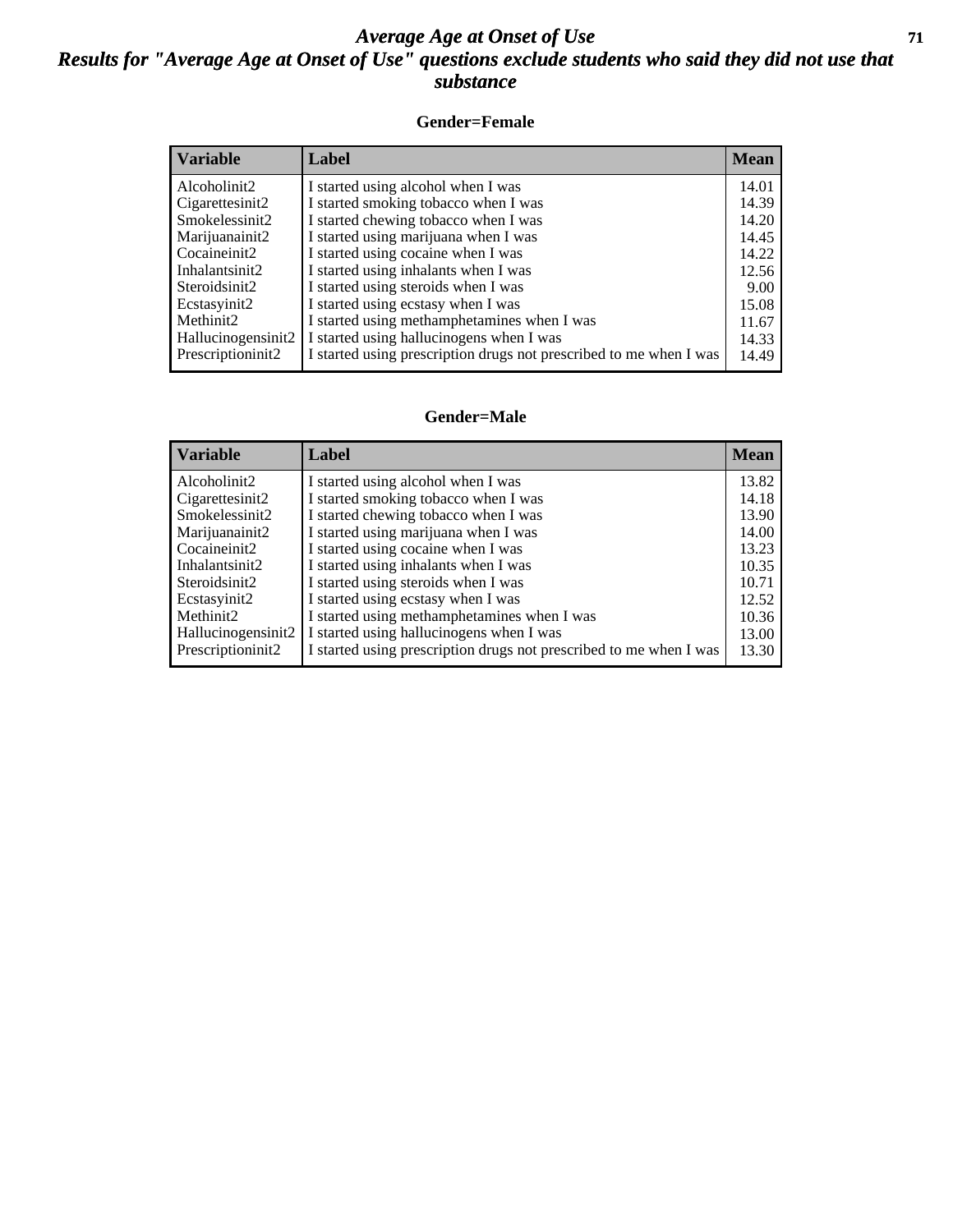# *I Think These Drugs are Harmful* **72**

| Frequency      | <b>Table of Gender by Alcoholharmdich</b> |                                                   |                |              |
|----------------|-------------------------------------------|---------------------------------------------------|----------------|--------------|
| <b>Row Pct</b> |                                           | Alcoholharmdich(I<br>think alcohol is<br>harmful) |                |              |
|                | Gender(Gender)                            | <b>Yes</b>                                        | N <sub>0</sub> | <b>Total</b> |
|                | <b>Female</b>                             | 419<br>75.09                                      | 139<br>24.91   | 558          |
|                | <b>Male</b>                               | 373<br>72.71                                      | 140<br>27.29   | 513          |
|                | <b>Total</b>                              | 792                                               | 279            | 1071         |

| Frequency      | <b>Table of Gender by Tobaccoharmdich</b> |                  |                               |              |  |
|----------------|-------------------------------------------|------------------|-------------------------------|--------------|--|
| <b>Row Pct</b> |                                           | think tobacco is | Tobaccoharmdich(I<br>harmful) |              |  |
|                | Gender(Gender)                            | <b>Yes</b>       | N <sub>0</sub>                | <b>Total</b> |  |
|                | <b>Female</b>                             | 543<br>97.31     | 15<br>2.69                    | 558          |  |
|                | <b>Male</b>                               | 478<br>93.18     | 35<br>6.82                    | 513          |  |
|                | <b>Total</b>                              | 1021             | 50                            | 1071         |  |

| Frequency      | <b>Table of Gender by Marijuanaharmdich</b> |                                                       |                |              |  |
|----------------|---------------------------------------------|-------------------------------------------------------|----------------|--------------|--|
| <b>Row Pct</b> |                                             | Marijuanaharmdich(I<br>think marijuana is<br>harmful) |                |              |  |
|                | Gender(Gender)                              | <b>Yes</b>                                            | N <sub>0</sub> | <b>Total</b> |  |
|                | <b>Female</b>                               | 464<br>83.15                                          | 94<br>16.85    | 558          |  |
|                | <b>Male</b>                                 | 342<br>66.67                                          | 171<br>33.33   | 513          |  |
|                | <b>Total</b>                                | 806                                                   | 265            | 1071         |  |

| Frequency      | <b>Table of Gender by Otherdrugharmdich</b> |                                                          |                |              |  |
|----------------|---------------------------------------------|----------------------------------------------------------|----------------|--------------|--|
| <b>Row Pct</b> |                                             | Otherdrugharmdich(I<br>think other drugs are<br>harmful) |                |              |  |
|                | Gender(Gender)                              | <b>Yes</b>                                               | N <sub>0</sub> | <b>Total</b> |  |
|                | <b>Female</b>                               | 549<br>98.39                                             | 9<br>1.61      | 558          |  |
|                | <b>Male</b>                                 | 494<br>96.30                                             | 19<br>3.70     | 513          |  |
|                | <b>Total</b>                                | 1043                                                     | 28             | 1071         |  |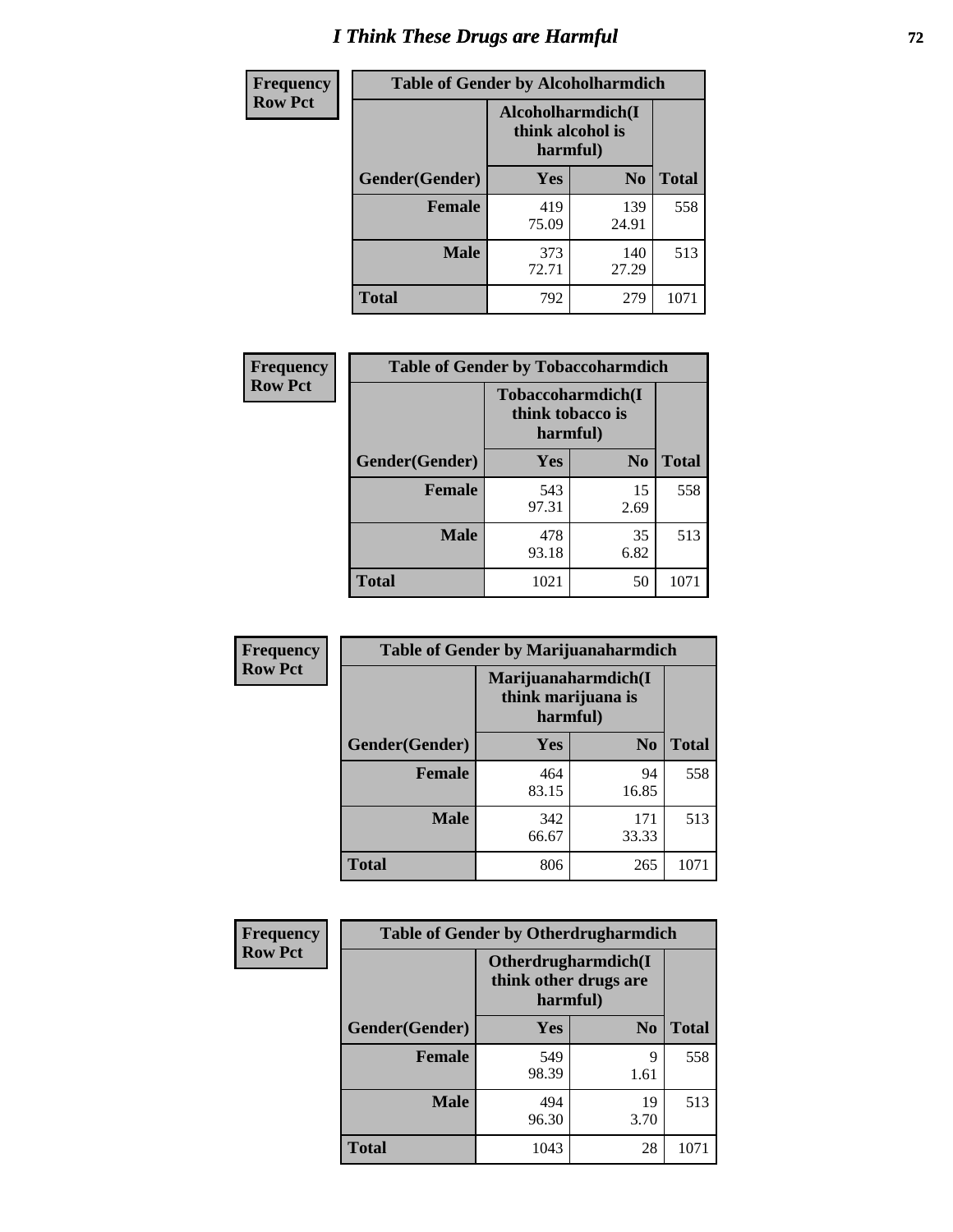| <b>Frequency</b> | <b>Table of Gender by Alcohollocation1</b> |                                                               |              |              |
|------------------|--------------------------------------------|---------------------------------------------------------------|--------------|--------------|
| <b>Row Pct</b>   |                                            | <b>Alcohollocation1(Places</b><br><b>Friends Use Alcohol)</b> |              |              |
|                  | Gender(Gender)                             |                                                               | Do Not Use   | <b>Total</b> |
|                  | <b>Female</b>                              | 306<br>54.84                                                  | 252<br>45.16 | 558          |
|                  | <b>Male</b>                                | 285<br>55.56                                                  | 228<br>44.44 | 513          |
|                  | <b>Total</b>                               | 591                                                           | 480          | 1071         |

| <b>Frequency</b> | <b>Table of Gender by Alcohollocation2</b> |              |                                                               |              |
|------------------|--------------------------------------------|--------------|---------------------------------------------------------------|--------------|
| <b>Row Pct</b>   |                                            |              | <b>Alcohollocation2(Places</b><br><b>Friends Use Alcohol)</b> |              |
|                  | Gender(Gender)                             |              | Home                                                          | <b>Total</b> |
|                  | <b>Female</b>                              | 336<br>60.22 | 222<br>39.78                                                  | 558          |
|                  | <b>Male</b>                                | 296<br>57.70 | 217<br>42.30                                                  | 513          |
|                  | <b>Total</b>                               | 632          | 439                                                           | 1071         |

| Frequency      | <b>Table of Gender by Alcohollocation3</b> |                                                               |               |              |
|----------------|--------------------------------------------|---------------------------------------------------------------|---------------|--------------|
| <b>Row Pct</b> |                                            | <b>Alcohollocation3(Places</b><br><b>Friends Use Alcohol)</b> |               |              |
|                | Gender(Gender)                             |                                                               | <b>School</b> | <b>Total</b> |
|                | <b>Female</b>                              | 521<br>93.37                                                  | 37<br>6.63    | 558          |
|                | <b>Male</b>                                | 467<br>91.03                                                  | 46<br>8.97    | 513          |
|                | <b>Total</b>                               | 988                                                           | 83            | 1071         |

| Frequency      | <b>Table of Gender by Alcohollocation4</b> |                                                               |             |              |
|----------------|--------------------------------------------|---------------------------------------------------------------|-------------|--------------|
| <b>Row Pct</b> |                                            | <b>Alcohollocation4(Places</b><br><b>Friends Use Alcohol)</b> |             |              |
|                | Gender(Gender)                             |                                                               | Car         | <b>Total</b> |
|                | <b>Female</b>                              | 507<br>90.86                                                  | 51<br>9.14  | 558          |
|                | <b>Male</b>                                | 456<br>88.89                                                  | 57<br>11.11 | 513          |
|                | <b>Total</b>                               | 963                                                           | 108         | 1071         |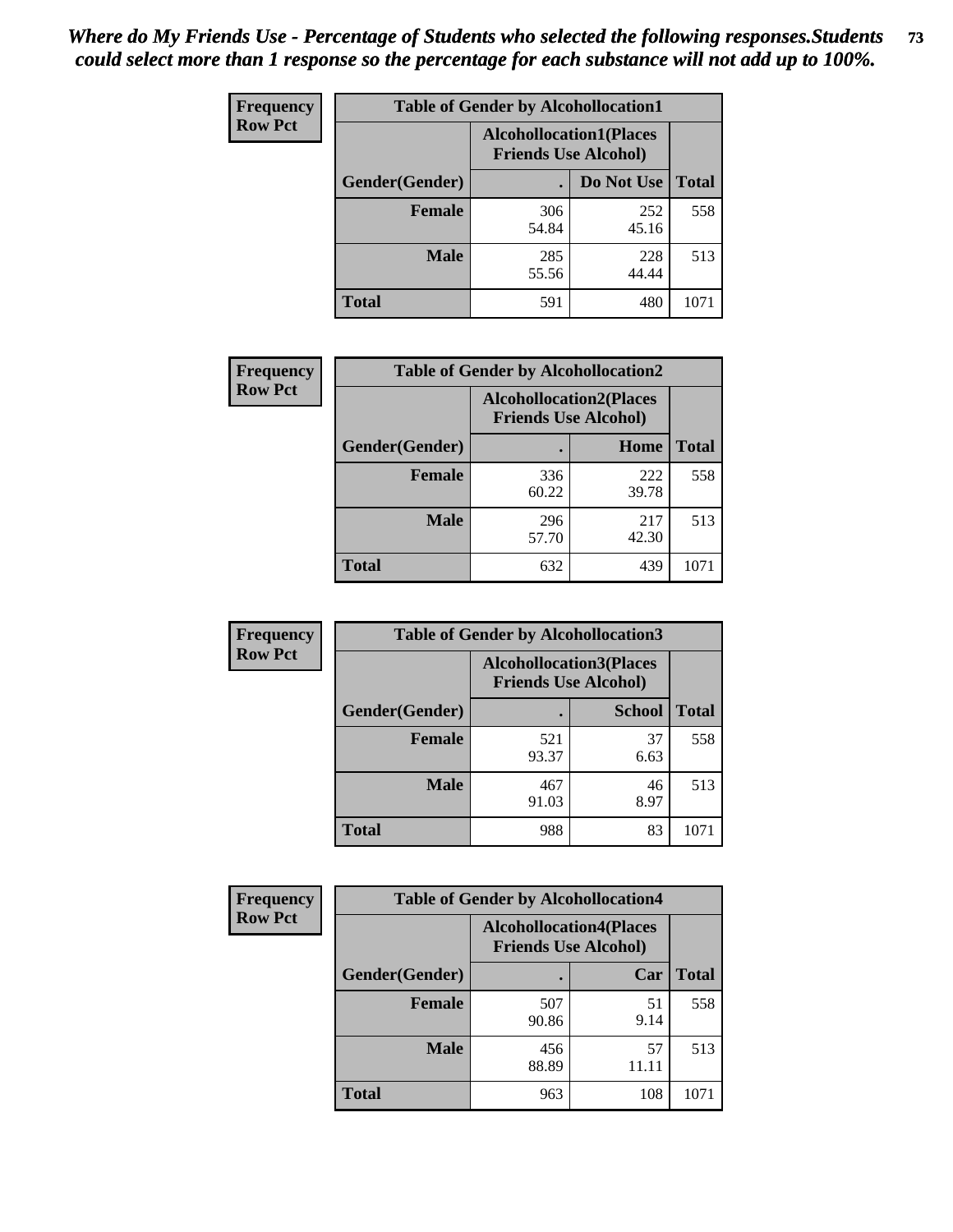| <b>Frequency</b> | <b>Table of Gender by Alcohollocation5</b> |                                                                |                                 |              |
|------------------|--------------------------------------------|----------------------------------------------------------------|---------------------------------|--------------|
| <b>Row Pct</b>   |                                            | <b>Alcohollocation5</b> (Places<br><b>Friends Use Alcohol)</b> |                                 |              |
|                  | Gender(Gender)                             | $\bullet$                                                      | <b>Friend's</b><br><b>House</b> | <b>Total</b> |
|                  | <b>Female</b>                              | 274<br>49.10                                                   | 284<br>50.90                    | 558          |
|                  | <b>Male</b>                                | 274<br>53.41                                                   | 239<br>46.59                    | 513          |
|                  | <b>Total</b>                               | 548                                                            | 523                             | 1071         |

| Frequency      | <b>Table of Gender by Alcohollocation6</b> |                                                               |              |              |
|----------------|--------------------------------------------|---------------------------------------------------------------|--------------|--------------|
| <b>Row Pct</b> |                                            | <b>Alcohollocation6(Places</b><br><b>Friends Use Alcohol)</b> |              |              |
|                | <b>Gender</b> (Gender)                     |                                                               | <b>Other</b> | <b>Total</b> |
|                | <b>Female</b>                              | 421<br>75.45                                                  | 137<br>24.55 | 558          |
|                | <b>Male</b>                                | 376<br>73.29                                                  | 137<br>26.71 | 513          |
|                | <b>Total</b>                               | 797                                                           | 274          | 1071         |

| Frequency      | <b>Table of Gender by Tobaccolocation1</b> |                                                               |              |              |  |
|----------------|--------------------------------------------|---------------------------------------------------------------|--------------|--------------|--|
| <b>Row Pct</b> |                                            | <b>Tobaccolocation1(Places</b><br><b>Friends Use Tobacco)</b> |              |              |  |
|                | Gender(Gender)                             |                                                               | Do Not Use   | <b>Total</b> |  |
|                | Female                                     | 222<br>39.78                                                  | 336<br>60.22 | 558          |  |
|                | <b>Male</b>                                | 251<br>48.93                                                  | 262<br>51.07 | 513          |  |
|                | <b>Total</b>                               | 473                                                           | 598          | 1071         |  |

| <b>Frequency</b> | <b>Table of Gender by Tobaccolocation2</b> |                                                               |              |              |  |
|------------------|--------------------------------------------|---------------------------------------------------------------|--------------|--------------|--|
| <b>Row Pct</b>   |                                            | <b>Tobaccolocation2(Places</b><br><b>Friends Use Tobacco)</b> |              |              |  |
|                  | Gender(Gender)                             |                                                               | Home         | <b>Total</b> |  |
|                  | Female                                     | 407<br>72.94                                                  | 151<br>27.06 | 558          |  |
|                  | <b>Male</b>                                | 317<br>61.79                                                  | 196<br>38.21 | 513          |  |
|                  | <b>Total</b>                               | 724                                                           | 347          | 1071         |  |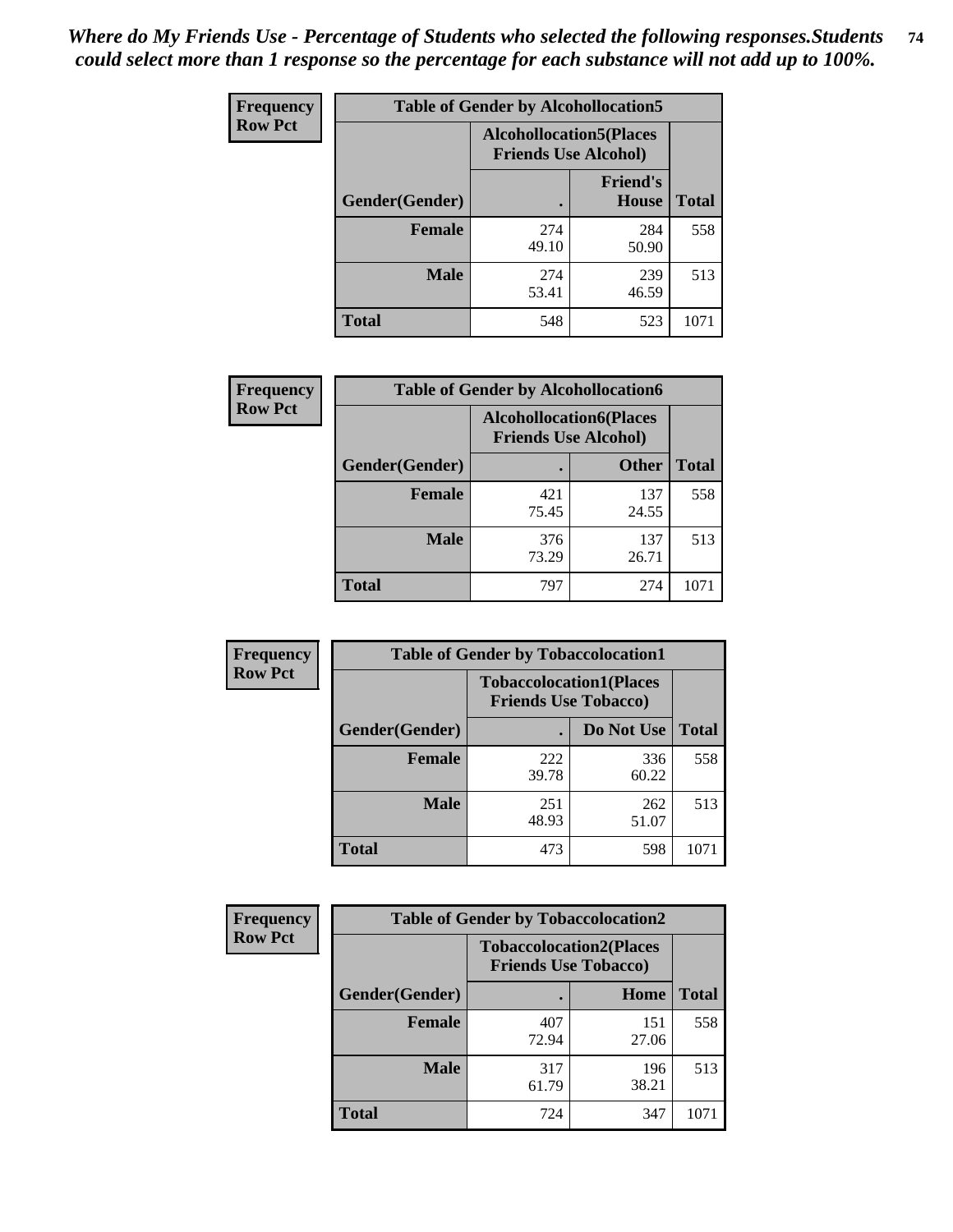| <b>Frequency</b> | <b>Table of Gender by Tobaccolocation3</b> |                                                               |               |              |  |
|------------------|--------------------------------------------|---------------------------------------------------------------|---------------|--------------|--|
| <b>Row Pct</b>   |                                            | <b>Tobaccolocation3(Places</b><br><b>Friends Use Tobacco)</b> |               |              |  |
|                  | Gender(Gender)                             |                                                               | <b>School</b> | <b>Total</b> |  |
|                  | <b>Female</b>                              | 464<br>83.15                                                  | 94<br>16.85   | 558          |  |
|                  | <b>Male</b>                                | 379<br>73.88                                                  | 134<br>26.12  | 513          |  |
|                  | Total                                      | 843                                                           | 228           | 1071         |  |

| <b>Frequency</b> | <b>Table of Gender by Tobaccolocation4</b> |                                                               |              |              |
|------------------|--------------------------------------------|---------------------------------------------------------------|--------------|--------------|
| <b>Row Pct</b>   |                                            | <b>Tobaccolocation4(Places</b><br><b>Friends Use Tobacco)</b> |              |              |
|                  | Gender(Gender)                             |                                                               | Car          | <b>Total</b> |
|                  | <b>Female</b>                              | 414<br>74.19                                                  | 144<br>25.81 | 558          |
|                  | <b>Male</b>                                | 336<br>65.50                                                  | 177<br>34.50 | 513          |
|                  | <b>Total</b>                               | 750                                                           | 321          | 1071         |

| <b>Frequency</b> | <b>Table of Gender by Tobaccolocation5</b> |                                                               |                                 |              |
|------------------|--------------------------------------------|---------------------------------------------------------------|---------------------------------|--------------|
| <b>Row Pct</b>   |                                            | <b>Tobaccolocation5(Places</b><br><b>Friends Use Tobacco)</b> |                                 |              |
|                  | <b>Gender</b> (Gender)                     |                                                               | <b>Friend's</b><br><b>House</b> | <b>Total</b> |
|                  | <b>Female</b>                              | 374<br>67.03                                                  | 184<br>32.97                    | 558          |
|                  | <b>Male</b>                                | 327<br>63.74                                                  | 186<br>36.26                    | 513          |
|                  | <b>Total</b>                               | 701                                                           | 370                             | 1071         |

| <b>Frequency</b> |                | <b>Table of Gender by Tobaccolocation6</b>                    |              |              |  |
|------------------|----------------|---------------------------------------------------------------|--------------|--------------|--|
| <b>Row Pct</b>   |                | <b>Tobaccolocation6(Places</b><br><b>Friends Use Tobacco)</b> |              |              |  |
|                  | Gender(Gender) |                                                               | <b>Other</b> | <b>Total</b> |  |
|                  | Female         | 427<br>76.52                                                  | 131<br>23.48 | 558          |  |
|                  | <b>Male</b>    | 353<br>68.81                                                  | 160<br>31.19 | 513          |  |
|                  | <b>Total</b>   | 780                                                           | 291          | 1071         |  |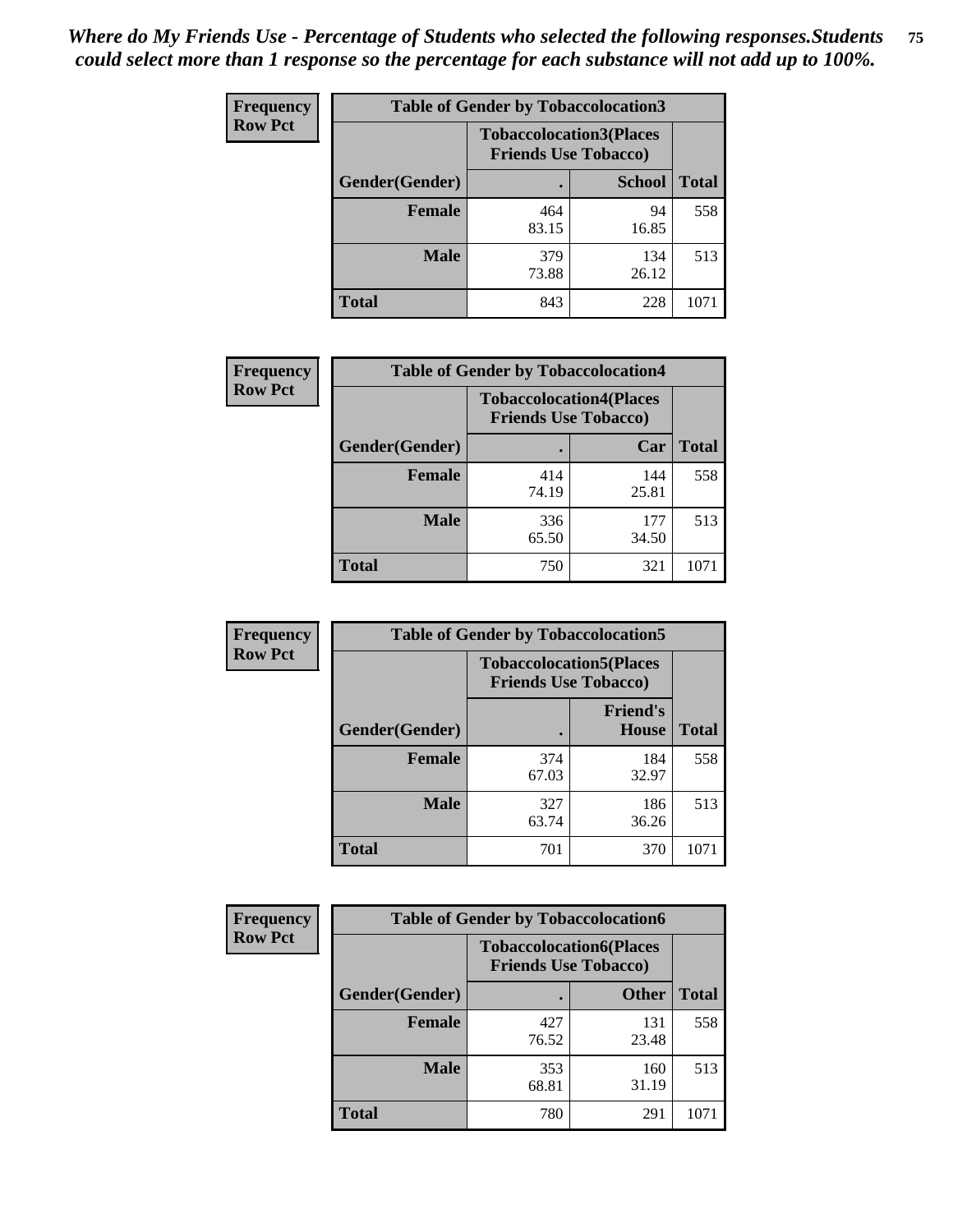| <b>Frequency</b> | <b>Table of Gender by Marijuanalocation1</b> |                                                                    |              |              |  |
|------------------|----------------------------------------------|--------------------------------------------------------------------|--------------|--------------|--|
| <b>Row Pct</b>   |                                              | <b>Marijuanalocation1(Places</b><br><b>Friends Use Marijuana</b> ) |              |              |  |
|                  | Gender(Gender)                               |                                                                    | Do Not Use   | <b>Total</b> |  |
|                  | <b>Female</b>                                | <b>200</b><br>35.84                                                | 358<br>64.16 | 558          |  |
|                  | <b>Male</b>                                  | 196<br>38.21                                                       | 317<br>61.79 | 513          |  |
|                  | <b>Total</b>                                 | 396                                                                | 675          | 1071         |  |

| <b>Frequency</b> | <b>Table of Gender by Marijuanalocation2</b> |                                                                    |              |              |  |
|------------------|----------------------------------------------|--------------------------------------------------------------------|--------------|--------------|--|
| <b>Row Pct</b>   |                                              | <b>Marijuanalocation2(Places</b><br><b>Friends Use Marijuana</b> ) |              |              |  |
|                  | Gender(Gender)                               |                                                                    | Home         | <b>Total</b> |  |
|                  | <b>Female</b>                                | 411<br>73.66                                                       | 147<br>26.34 | 558          |  |
|                  | <b>Male</b>                                  | 352<br>68.62                                                       | 161<br>31.38 | 513          |  |
|                  | Total                                        | 763                                                                | 308          | 1071         |  |

| <b>Frequency</b> | <b>Table of Gender by Marijuanalocation3</b> |                                                                     |               |              |
|------------------|----------------------------------------------|---------------------------------------------------------------------|---------------|--------------|
| <b>Row Pct</b>   |                                              | <b>Marijuanalocation3(Places)</b><br><b>Friends Use Marijuana</b> ) |               |              |
|                  | Gender(Gender)                               |                                                                     | <b>School</b> | <b>Total</b> |
|                  | Female                                       | 484<br>86.74                                                        | 74<br>13.26   | 558          |
|                  | <b>Male</b>                                  | 439<br>85.58                                                        | 74<br>14.42   | 513          |
|                  | <b>Total</b>                                 | 923                                                                 | 148           | 1071         |

| <b>Frequency</b> | <b>Table of Gender by Marijuanalocation4</b> |                                |                                  |              |
|------------------|----------------------------------------------|--------------------------------|----------------------------------|--------------|
| <b>Row Pct</b>   |                                              | <b>Friends Use Marijuana</b> ) | <b>Marijuanalocation4(Places</b> |              |
|                  | Gender(Gender)                               |                                | Car                              | <b>Total</b> |
|                  | <b>Female</b>                                | 449<br>80.47                   | 109<br>19.53                     | 558          |
|                  | <b>Male</b>                                  | 389<br>75.83                   | 124<br>24.17                     | 513          |
|                  | <b>Total</b>                                 | 838                            | 233                              | 1071         |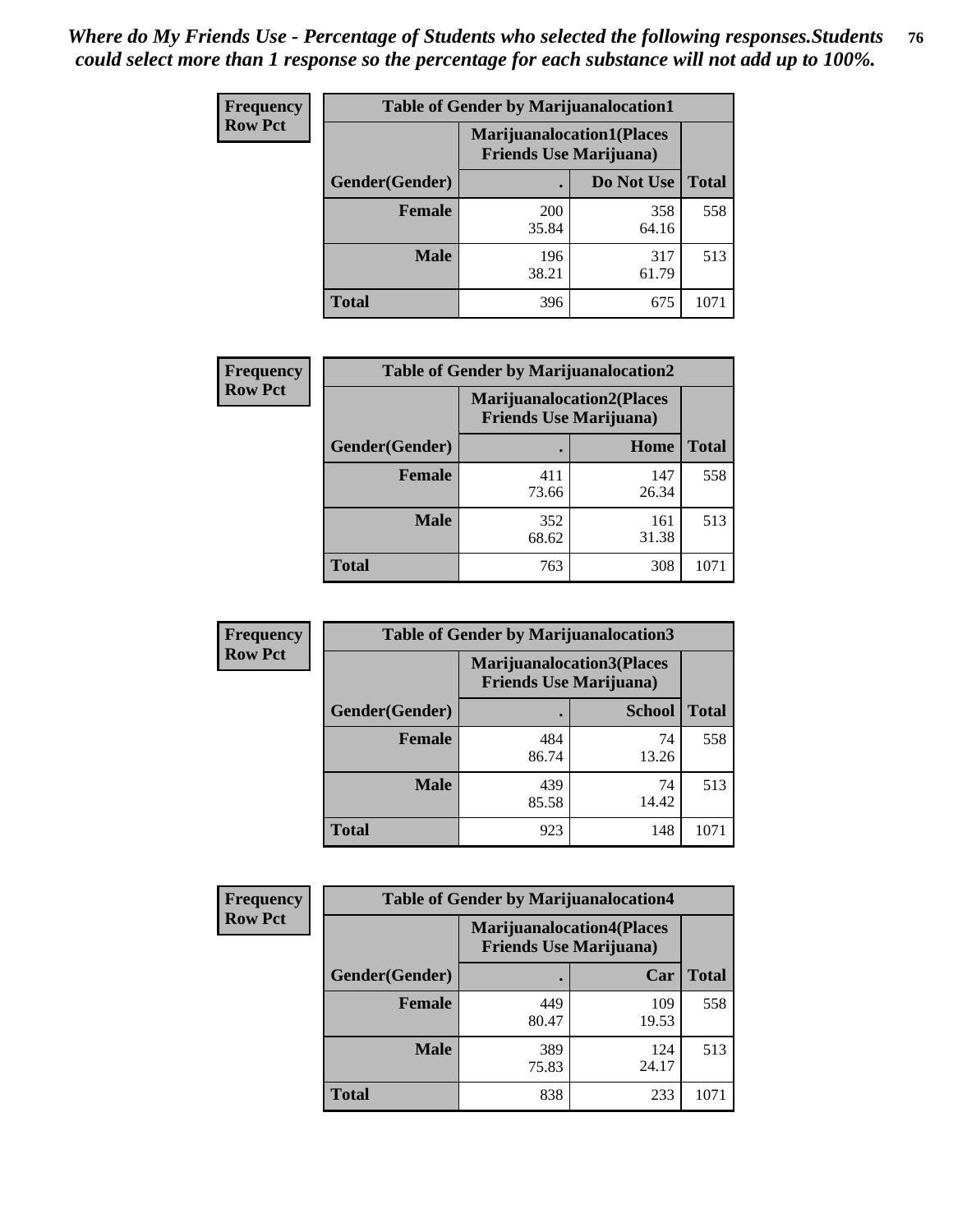| <b>Frequency</b> | <b>Table of Gender by Marijuanalocation5</b> |                                                                    |                          |              |
|------------------|----------------------------------------------|--------------------------------------------------------------------|--------------------------|--------------|
| <b>Row Pct</b>   |                                              | <b>Marijuanalocation5(Places</b><br><b>Friends Use Marijuana</b> ) |                          |              |
|                  | Gender(Gender)                               |                                                                    | <b>Friend's</b><br>House | <b>Total</b> |
|                  | <b>Female</b>                                | 378<br>67.74                                                       | 180<br>32.26             | 558          |
|                  | <b>Male</b>                                  | 348<br>67.84                                                       | 165<br>32.16             | 513          |
|                  | <b>Total</b>                                 | 726                                                                | 345                      | 1071         |

| <b>Frequency</b> | <b>Table of Gender by Marijuanalocation6</b> |                                |                                  |              |
|------------------|----------------------------------------------|--------------------------------|----------------------------------|--------------|
| <b>Row Pct</b>   |                                              | <b>Friends Use Marijuana</b> ) | <b>Marijuanalocation6(Places</b> |              |
|                  | <b>Gender</b> (Gender)                       |                                | <b>Other</b>                     | <b>Total</b> |
|                  | <b>Female</b>                                | 444<br>79.57                   | 114<br>20.43                     | 558          |
|                  | <b>Male</b>                                  | 378<br>73.68                   | 135<br>26.32                     | 513          |
|                  | Total                                        | 822                            | 249                              | 1071         |

| <b>Frequency</b> | <b>Table of Gender by Otherdruglocation1</b> |                                                                                |              |              |
|------------------|----------------------------------------------|--------------------------------------------------------------------------------|--------------|--------------|
| <b>Row Pct</b>   |                                              | <b>Otherdruglocation1(Places</b><br><b>Friends Use Other Illegal</b><br>Drugs) |              |              |
|                  | Gender(Gender)                               |                                                                                | Do Not Use   | <b>Total</b> |
|                  | <b>Female</b>                                | 143<br>25.63                                                                   | 415<br>74.37 | 558          |
|                  | <b>Male</b>                                  | 132<br>25.73                                                                   | 381<br>74.27 | 513          |
|                  | <b>Total</b>                                 | 275                                                                            | 796          | 1071         |

| <b>Frequency</b> | <b>Table of Gender by Otherdruglocation2</b>                                   |              |              |              |
|------------------|--------------------------------------------------------------------------------|--------------|--------------|--------------|
| <b>Row Pct</b>   | <b>Otherdruglocation2(Places</b><br><b>Friends Use Other Illegal</b><br>Drugs) |              |              |              |
|                  | Gender(Gender)                                                                 |              | Home         | <b>Total</b> |
|                  | <b>Female</b>                                                                  | 457<br>81.90 | 101<br>18.10 | 558          |
|                  | <b>Male</b>                                                                    | 410<br>79.92 | 103<br>20.08 | 513          |
|                  | <b>Total</b>                                                                   | 867          | 204          | 1071         |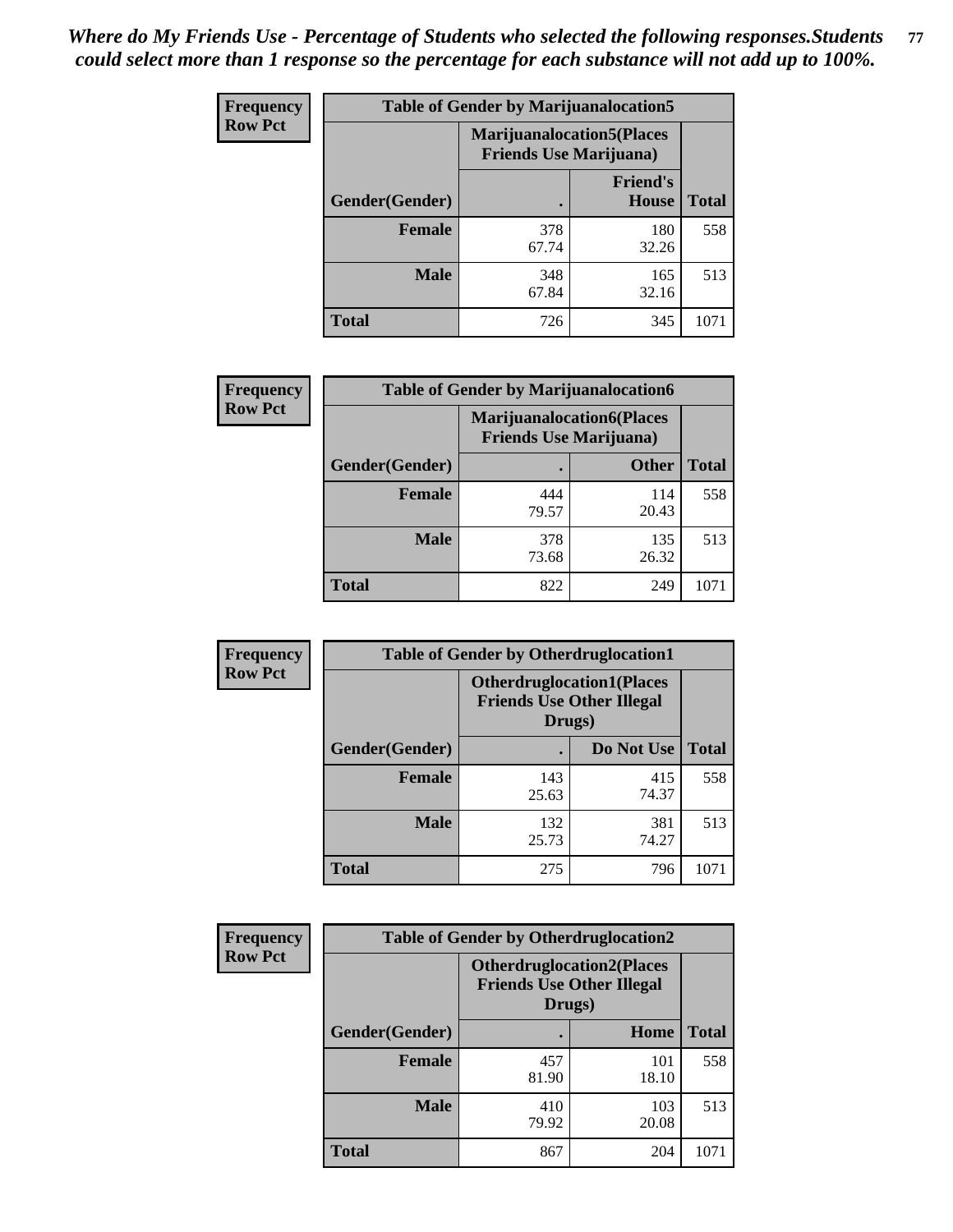| <b>Frequency</b> | <b>Table of Gender by Otherdruglocation3</b> |                                                                                |               |              |
|------------------|----------------------------------------------|--------------------------------------------------------------------------------|---------------|--------------|
| <b>Row Pct</b>   |                                              | <b>Otherdruglocation3(Places</b><br><b>Friends Use Other Illegal</b><br>Drugs) |               |              |
|                  | Gender(Gender)                               |                                                                                | <b>School</b> | <b>Total</b> |
|                  | Female                                       | 493<br>88.35                                                                   | 65<br>11.65   | 558          |
|                  | <b>Male</b>                                  | 444<br>86.55                                                                   | 69<br>13.45   | 513          |
|                  | <b>Total</b>                                 | 937                                                                            | 134           | 1071         |

| Frequency      | <b>Table of Gender by Otherdruglocation4</b> |                                            |                                  |              |
|----------------|----------------------------------------------|--------------------------------------------|----------------------------------|--------------|
| <b>Row Pct</b> |                                              | <b>Friends Use Other Illegal</b><br>Drugs) | <b>Otherdruglocation4(Places</b> |              |
|                | <b>Gender</b> (Gender)                       |                                            | Car                              | <b>Total</b> |
|                | <b>Female</b>                                | 498<br>89.25                               | 60<br>10.75                      | 558          |
|                | <b>Male</b>                                  | 436<br>84.99                               | 77<br>15.01                      | 513          |
|                | <b>Total</b>                                 | 934                                        | 137                              | 1071         |

| Frequency      | <b>Table of Gender by Otherdruglocation5</b>                                   |              |                                 |              |
|----------------|--------------------------------------------------------------------------------|--------------|---------------------------------|--------------|
| <b>Row Pct</b> | <b>Otherdruglocation5(Places</b><br><b>Friends Use Other Illegal</b><br>Drugs) |              |                                 |              |
|                | Gender(Gender)                                                                 |              | <b>Friend's</b><br><b>House</b> | <b>Total</b> |
|                | <b>Female</b>                                                                  | 439<br>78.67 | 119<br>21.33                    | 558          |
|                | <b>Male</b>                                                                    | 406<br>79.14 | 107<br>20.86                    | 513          |
|                | <b>Total</b>                                                                   | 845          | 226                             | 1071         |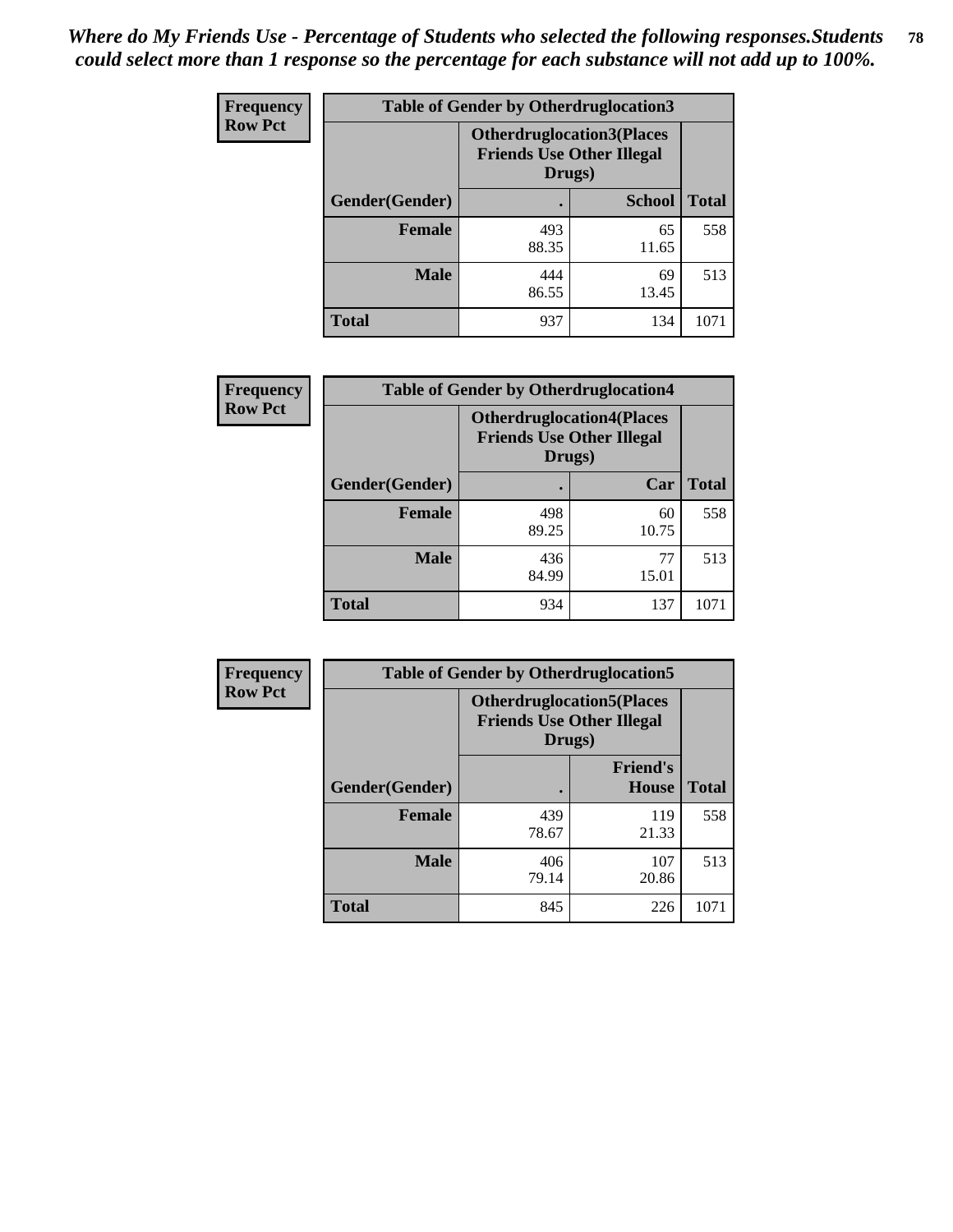| Frequency      | <b>Table of Gender by Otherdruglocation6</b> |                                                                                |              |              |
|----------------|----------------------------------------------|--------------------------------------------------------------------------------|--------------|--------------|
| <b>Row Pct</b> |                                              | <b>Otherdruglocation6(Places</b><br><b>Friends Use Other Illegal</b><br>Drugs) |              |              |
|                | Gender(Gender)                               |                                                                                | <b>Other</b> | <b>Total</b> |
|                | <b>Female</b>                                | 474<br>84.95                                                                   | 84<br>15.05  | 558          |
|                | <b>Male</b>                                  | 415<br>80.90                                                                   | 98<br>19.10  | 513          |
|                | <b>Total</b>                                 | 889                                                                            | 182          | 1071         |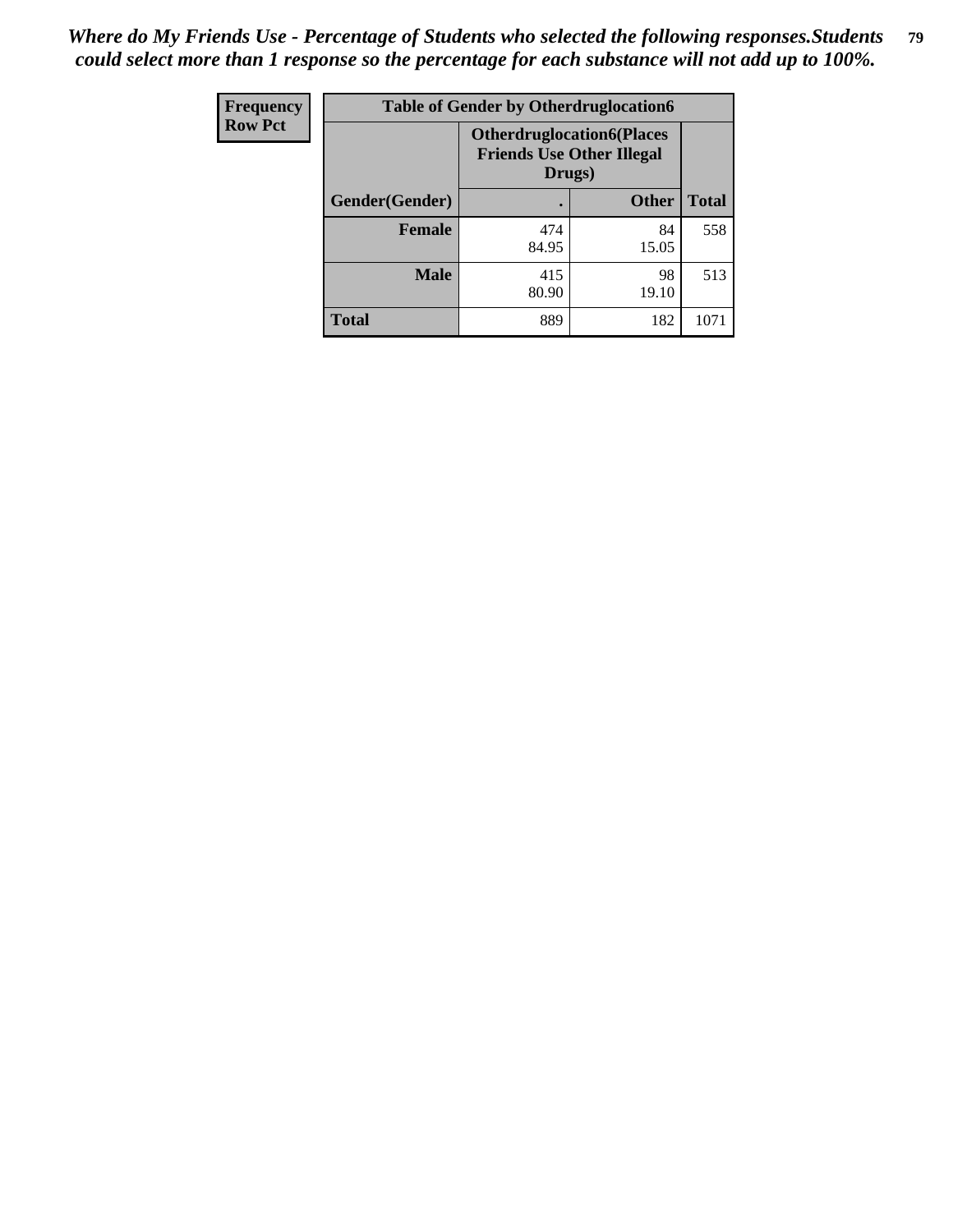| <b>Frequency</b> | <b>Table of Gender by Alcoholtime1</b> |                                                          |                      |              |
|------------------|----------------------------------------|----------------------------------------------------------|----------------------|--------------|
| <b>Row Pct</b>   |                                        | <b>Alcoholtime1(Times</b><br><b>Friends Use Alcohol)</b> |                      |              |
|                  | Gender(Gender)                         | $\bullet$                                                | Do Not<br><b>Use</b> | <b>Total</b> |
|                  | <b>Female</b>                          | 315<br>56.45                                             | 243<br>43.55         | 558          |
|                  | <b>Male</b>                            | 279<br>54.39                                             | 234<br>45.61         | 513          |
|                  | <b>Total</b>                           | 594                                                      | 477                  | 1071         |

| Frequency      | <b>Table of Gender by Alcoholtime2</b> |              |                                                          |              |
|----------------|----------------------------------------|--------------|----------------------------------------------------------|--------------|
| <b>Row Pct</b> |                                        |              | <b>Alcoholtime2(Times</b><br><b>Friends Use Alcohol)</b> |              |
|                | Gender(Gender)                         |              | <b>On Way</b><br>to School                               | <b>Total</b> |
|                | <b>Female</b>                          | 540<br>96.77 | 18<br>3.23                                               | 558          |
|                | <b>Male</b>                            | 475<br>92.59 | 38<br>7.41                                               | 513          |
|                | <b>Total</b>                           | 1015         | 56                                                       | 1071         |

| Frequency      | <b>Table of Gender by Alcoholtime3</b> |                                                   |                                |              |
|----------------|----------------------------------------|---------------------------------------------------|--------------------------------|--------------|
| <b>Row Pct</b> |                                        | Alcoholtime3(Times<br><b>Friends Use Alcohol)</b> |                                |              |
|                | Gender(Gender)                         |                                                   | <b>During</b><br><b>School</b> | <b>Total</b> |
|                | Female                                 | 541<br>96.95                                      | 17<br>3.05                     | 558          |
|                | <b>Male</b>                            | 472<br>92.01                                      | 41<br>7.99                     | 513          |
|                | <b>Total</b>                           | 1013                                              | 58                             | 1071         |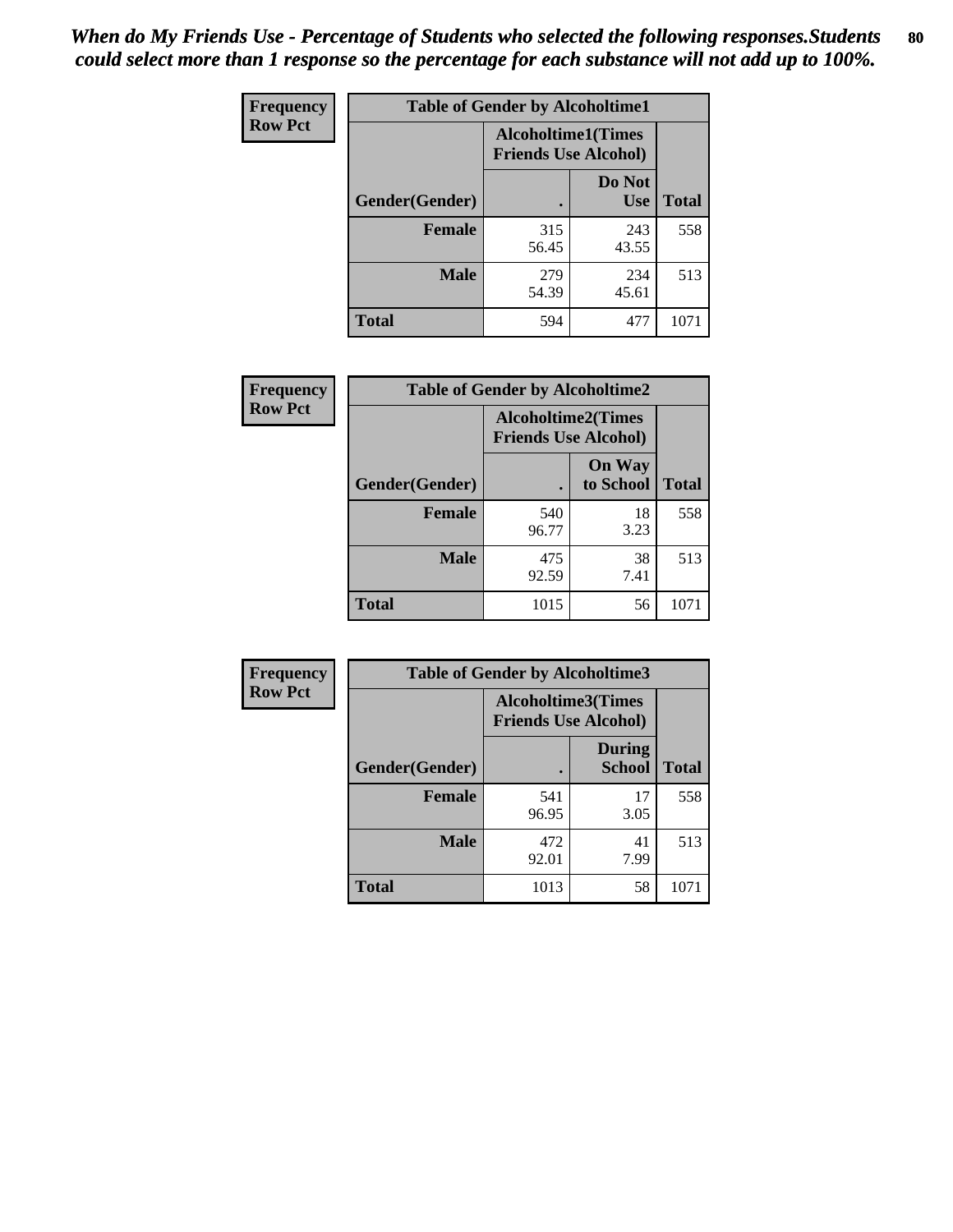*When do My Friends Use - Percentage of Students who selected the following responses.Students could select more than 1 response so the percentage for each substance will not add up to 100%.* **81**

| <b>Frequency</b> | <b>Table of Gender by Alcoholtime4</b> |                                                          |                                                |              |
|------------------|----------------------------------------|----------------------------------------------------------|------------------------------------------------|--------------|
| <b>Row Pct</b>   |                                        | <b>Alcoholtime4(Times</b><br><b>Friends Use Alcohol)</b> |                                                |              |
|                  | Gender(Gender)                         |                                                          | <b>On Way</b><br>Home<br>From<br><b>School</b> | <b>Total</b> |
|                  | <b>Female</b>                          | 537<br>96.24                                             | 21<br>3.76                                     | 558          |
|                  | <b>Male</b>                            | 475<br>92.59                                             | 38<br>7.41                                     | 513          |
|                  | <b>Total</b>                           | 1012                                                     | 59                                             | 1071         |

| <b>Frequency</b> | <b>Table of Gender by Alcoholtime5</b> |                                                           |                   |              |
|------------------|----------------------------------------|-----------------------------------------------------------|-------------------|--------------|
| <b>Row Pct</b>   |                                        | <b>Alcoholtime5</b> (Times<br><b>Friends Use Alcohol)</b> |                   |              |
|                  | Gender(Gender)                         |                                                           | <b>Weeknights</b> | <b>Total</b> |
|                  | <b>Female</b>                          | 458<br>82.08                                              | 100<br>17.92      | 558          |
|                  | <b>Male</b>                            | 404<br>78.75                                              | 109<br>21.25      | 513          |
|                  | <b>Total</b>                           | 862                                                       | 209               | 1071         |

| <b>Frequency</b> | <b>Table of Gender by Alcoholtime6</b> |                                                           |              |              |
|------------------|----------------------------------------|-----------------------------------------------------------|--------------|--------------|
| <b>Row Pct</b>   |                                        | <b>Alcoholtime6</b> (Times<br><b>Friends Use Alcohol)</b> |              |              |
|                  | Gender(Gender)                         |                                                           | Weekends     | <b>Total</b> |
|                  | <b>Female</b>                          | 225<br>40.32                                              | 333<br>59.68 | 558          |
|                  | <b>Male</b>                            | 227<br>44.25                                              | 286<br>55.75 | 513          |
|                  | <b>Total</b>                           | 452                                                       | 619          | 1071         |

| <b>Frequency</b> | <b>Table of Gender by Tobaccotime1</b> |                                                          |                      |              |
|------------------|----------------------------------------|----------------------------------------------------------|----------------------|--------------|
| <b>Row Pct</b>   |                                        | <b>Tobaccotime1(Times</b><br><b>Friends Use Tobacco)</b> |                      |              |
|                  | Gender(Gender)                         |                                                          | Do Not<br><b>Use</b> | <b>Total</b> |
|                  | <b>Female</b>                          | 221<br>39.61                                             | 337<br>60.39         | 558          |
|                  | <b>Male</b>                            | 258<br>50.29                                             | 255<br>49.71         | 513          |
|                  | <b>Total</b>                           | 479                                                      | 592                  | 1071         |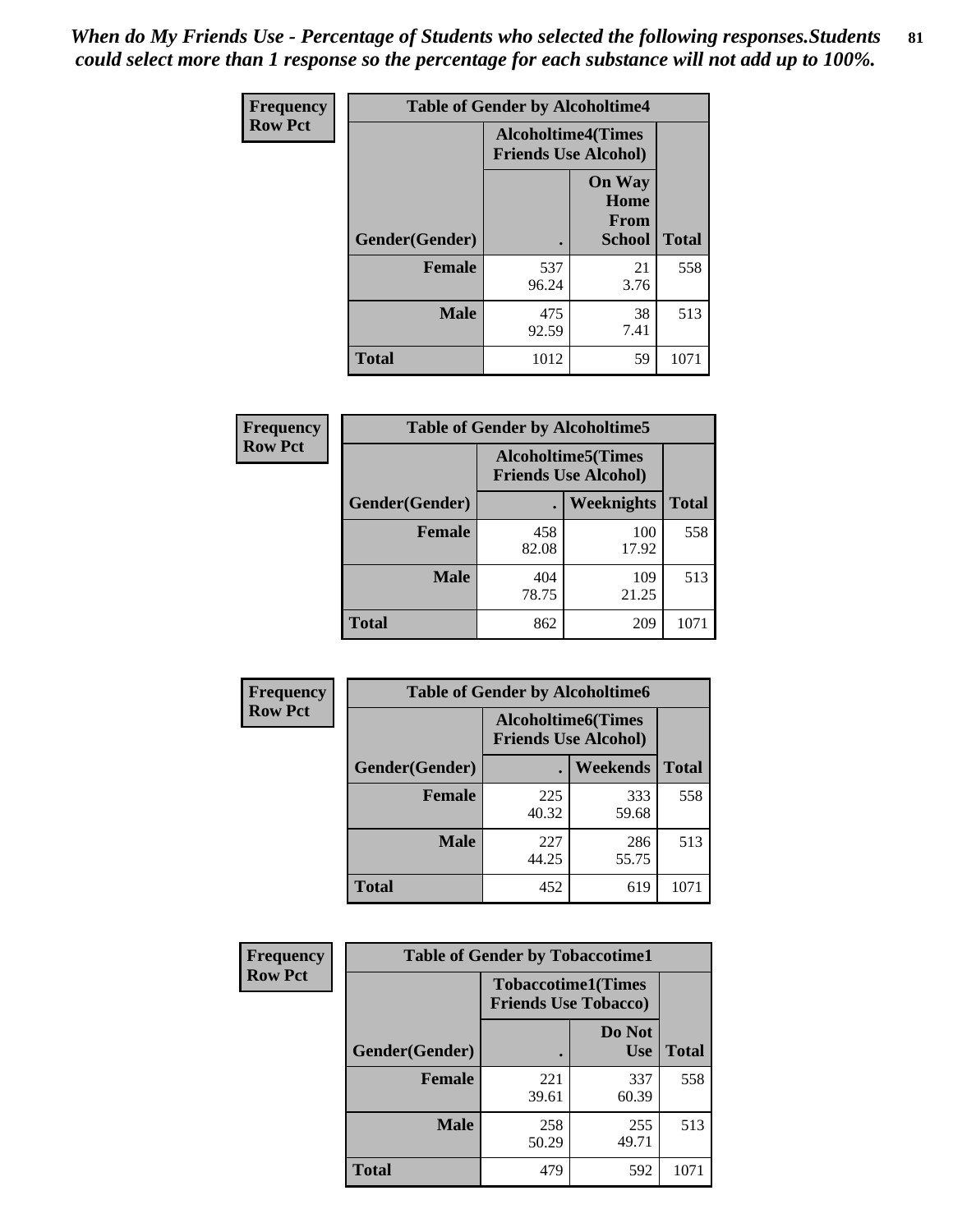*When do My Friends Use - Percentage of Students who selected the following responses.Students could select more than 1 response so the percentage for each substance will not add up to 100%.* **82**

| Frequency      | <b>Table of Gender by Tobaccotime2</b> |                                                          |                            |              |
|----------------|----------------------------------------|----------------------------------------------------------|----------------------------|--------------|
| <b>Row Pct</b> |                                        | <b>Tobaccotime2(Times</b><br><b>Friends Use Tobacco)</b> |                            |              |
|                | Gender(Gender)                         | $\bullet$                                                | <b>On Way</b><br>to School | <b>Total</b> |
|                | <b>Female</b>                          | 436<br>78.14                                             | 122<br>21.86               | 558          |
|                | <b>Male</b>                            | 351<br>68.42                                             | 162<br>31.58               | 513          |
|                | <b>Total</b>                           | 787                                                      | 284                        | 1071         |

| Frequency      | <b>Table of Gender by Tobaccotime3</b> |                                                          |                                |              |
|----------------|----------------------------------------|----------------------------------------------------------|--------------------------------|--------------|
| <b>Row Pct</b> |                                        | <b>Tobaccotime3(Times</b><br><b>Friends Use Tobacco)</b> |                                |              |
|                | Gender(Gender)                         |                                                          | <b>During</b><br><b>School</b> | <b>Total</b> |
|                | <b>Female</b>                          | 478<br>85.66                                             | 80<br>14.34                    | 558          |
|                | <b>Male</b>                            | 380<br>74.07                                             | 133<br>25.93                   | 513          |
|                | <b>Total</b>                           | 858                                                      | 213                            | 1071         |

| <b>Frequency</b> | <b>Table of Gender by Tobaccotime4</b> |                                                          |                                                       |              |
|------------------|----------------------------------------|----------------------------------------------------------|-------------------------------------------------------|--------------|
| <b>Row Pct</b>   |                                        | <b>Tobaccotime4(Times</b><br><b>Friends Use Tobacco)</b> |                                                       |              |
|                  | Gender(Gender)                         |                                                          | <b>On Way</b><br>Home<br><b>From</b><br><b>School</b> | <b>Total</b> |
|                  | <b>Female</b>                          | 537<br>96.24                                             | 21<br>3.76                                            | 558          |
|                  | <b>Male</b>                            | 475<br>92.59                                             | 38<br>7.41                                            | 513          |
|                  | <b>Total</b>                           | 1012                                                     | 59                                                    | 1071         |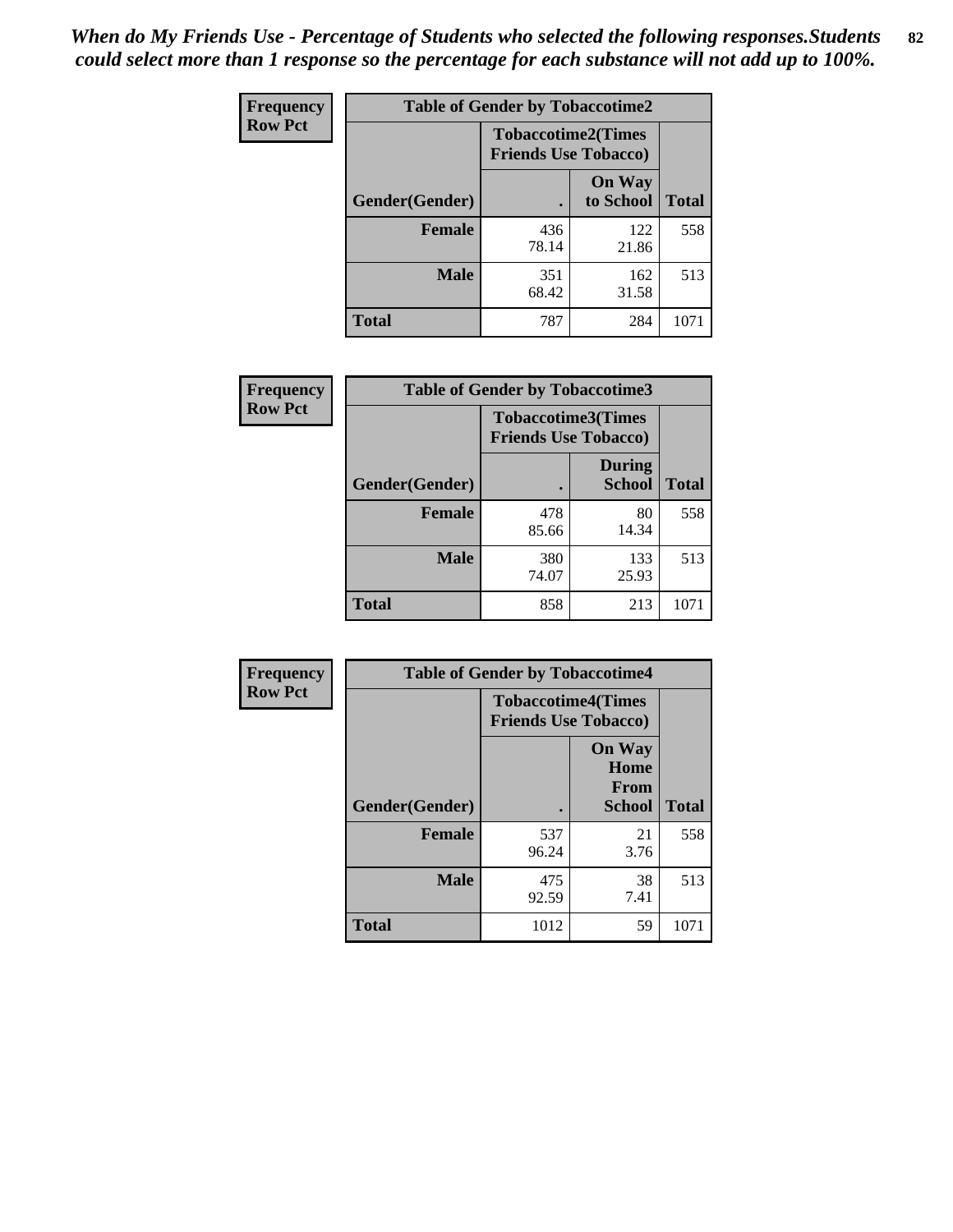| <b>Frequency</b> | <b>Table of Gender by Tobaccotime5</b> |              |                                                          |              |
|------------------|----------------------------------------|--------------|----------------------------------------------------------|--------------|
| <b>Row Pct</b>   |                                        |              | <b>Tobaccotime5(Times</b><br><b>Friends Use Tobacco)</b> |              |
|                  | Gender(Gender)                         |              | Weeknights                                               | <b>Total</b> |
|                  | Female                                 | 389<br>69.71 | 169<br>30.29                                             | 558          |
|                  | <b>Male</b>                            | 309<br>60.23 | 204<br>39.77                                             | 513          |
|                  | <b>Total</b>                           | 698          | 373                                                      | 1071         |

| <b>Frequency</b> | <b>Table of Gender by Tobaccotime6</b> |                                                          |              |              |
|------------------|----------------------------------------|----------------------------------------------------------|--------------|--------------|
| <b>Row Pct</b>   |                                        | <b>Tobaccotime6(Times</b><br><b>Friends Use Tobacco)</b> |              |              |
|                  | Gender(Gender)                         |                                                          | Weekends     | <b>Total</b> |
|                  | Female                                 | 343<br>61.47                                             | 215<br>38.53 | 558          |
|                  | <b>Male</b>                            | 269<br>52.44                                             | 244<br>47.56 | 513          |
|                  | <b>Total</b>                           | 612                                                      | 459          | 1071         |

| <b>Frequency</b> |                | <b>Table of Gender by Marijuanatime1</b> |                             |              |
|------------------|----------------|------------------------------------------|-----------------------------|--------------|
| <b>Row Pct</b>   |                | <b>Friends Use Marijuana</b> )           | <b>Marijuanatime1(Times</b> |              |
|                  | Gender(Gender) |                                          | Do Not Use                  | <b>Total</b> |
|                  | <b>Female</b>  | 198<br>35.48                             | 360<br>64.52                | 558          |
|                  | <b>Male</b>    | 202<br>39.38                             | 311<br>60.62                | 513          |
|                  | <b>Total</b>   | 400                                      | 671                         | 1071         |

| <b>Frequency</b> | <b>Table of Gender by Marijuanatime2</b> |                                                               |                            |              |  |
|------------------|------------------------------------------|---------------------------------------------------------------|----------------------------|--------------|--|
| <b>Row Pct</b>   |                                          | <b>Marijuanatime2(Times</b><br><b>Friends Use Marijuana</b> ) |                            |              |  |
|                  | Gender(Gender)                           |                                                               | On Way to<br><b>School</b> | <b>Total</b> |  |
|                  | <b>Female</b>                            | 471<br>84.41                                                  | 87<br>15.59                | 558          |  |
|                  | <b>Male</b>                              | 414<br>80.70                                                  | 99<br>19.30                | 513          |  |
|                  | <b>Total</b>                             | 885                                                           | 186                        | 1071         |  |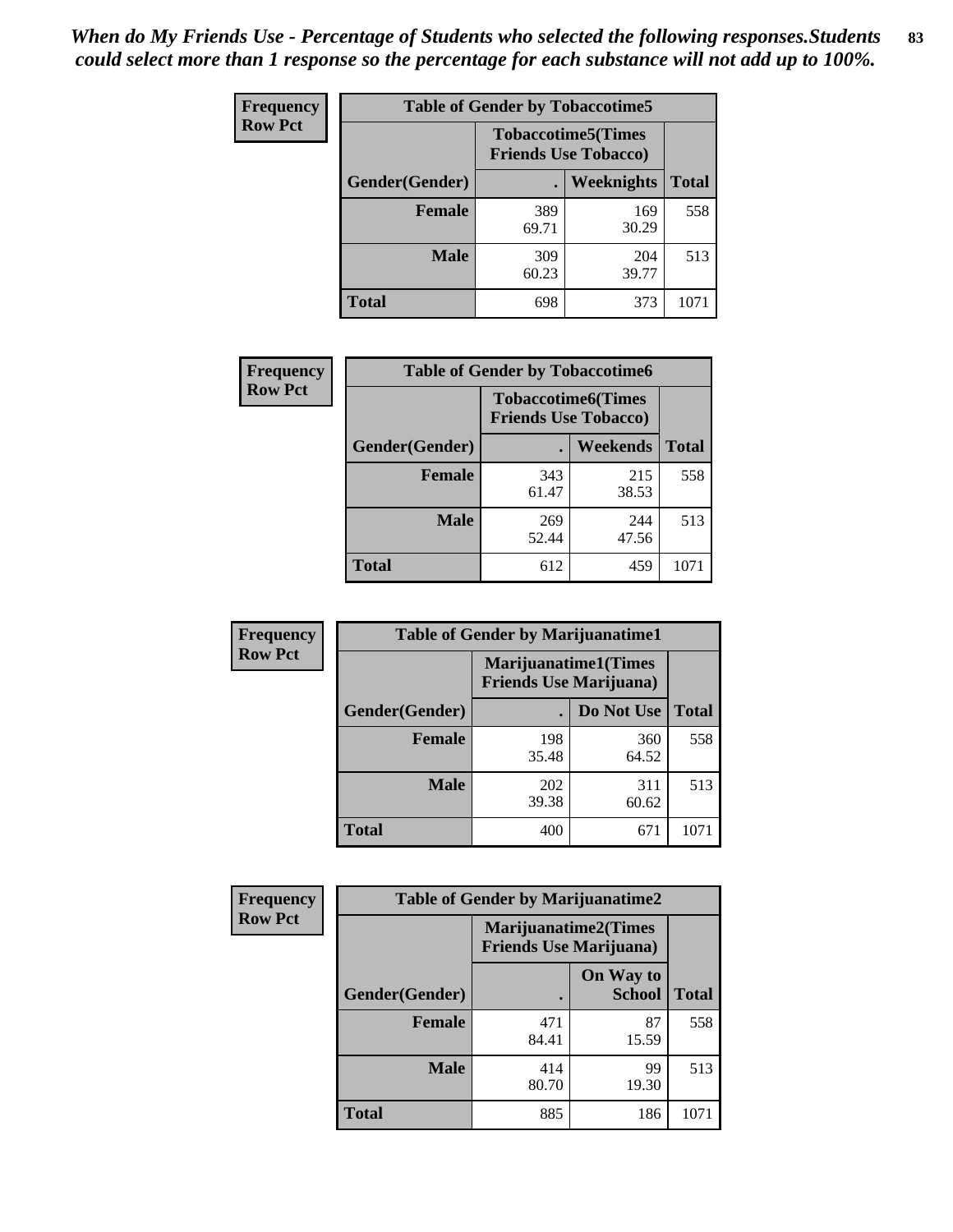| Frequency      | <b>Table of Gender by Marijuanatime3</b> |                                                        |                                |              |  |
|----------------|------------------------------------------|--------------------------------------------------------|--------------------------------|--------------|--|
| <b>Row Pct</b> |                                          | Marijuanatime3(Times<br><b>Friends Use Marijuana</b> ) |                                |              |  |
|                | Gender(Gender)                           |                                                        | <b>During</b><br><b>School</b> | <b>Total</b> |  |
|                | <b>Female</b>                            | 508<br>91.04                                           | 50<br>8.96                     | 558          |  |
|                | <b>Male</b>                              | 454<br>88.50                                           | 59<br>11.50                    | 513          |  |
|                | <b>Total</b>                             | 962                                                    | 109                            | 1071         |  |

| <b>Frequency</b> | <b>Table of Gender by Marijuanatime4</b> |              |                                                               |              |
|------------------|------------------------------------------|--------------|---------------------------------------------------------------|--------------|
| <b>Row Pct</b>   |                                          |              | <b>Marijuanatime4(Times</b><br><b>Friends Use Marijuana</b> ) |              |
|                  |                                          |              | <b>On Way</b><br>Home<br>From                                 |              |
|                  | Gender(Gender)                           |              | School                                                        | <b>Total</b> |
|                  | <b>Female</b>                            | 488<br>87.46 | 70<br>12.54                                                   | 558          |
|                  | <b>Male</b>                              | 426<br>83.04 | 87<br>16.96                                                   | 513          |
|                  | <b>Total</b>                             | 914          | 157                                                           | 1071         |

| Frequency      | <b>Table of Gender by Marijuanatime5</b> |              |                                                                |              |  |
|----------------|------------------------------------------|--------------|----------------------------------------------------------------|--------------|--|
| <b>Row Pct</b> |                                          |              | <b>Marijuanatime5</b> (Times<br><b>Friends Use Marijuana</b> ) |              |  |
|                | Gender(Gender)                           | ٠            | Weeknights                                                     | <b>Total</b> |  |
|                | <b>Female</b>                            | 414<br>74.19 | 144<br>25.81                                                   | 558          |  |
|                | <b>Male</b>                              | 360<br>70.18 | 153<br>29.82                                                   | 513          |  |
|                | <b>Total</b>                             | 774          | 297                                                            | 1071         |  |

| Frequency      | <b>Table of Gender by Marijuanatime6</b> |                                                               |                 |              |
|----------------|------------------------------------------|---------------------------------------------------------------|-----------------|--------------|
| <b>Row Pct</b> |                                          | <b>Marijuanatime6(Times</b><br><b>Friends Use Marijuana</b> ) |                 |              |
|                | Gender(Gender)                           |                                                               | <b>Weekends</b> | <b>Total</b> |
|                | <b>Female</b>                            | 351<br>62.90                                                  | 207<br>37.10    | 558          |
|                | <b>Male</b>                              | 303<br>59.06                                                  | 210<br>40.94    | 513          |
|                | <b>Total</b>                             | 654                                                           | 417             | 1071         |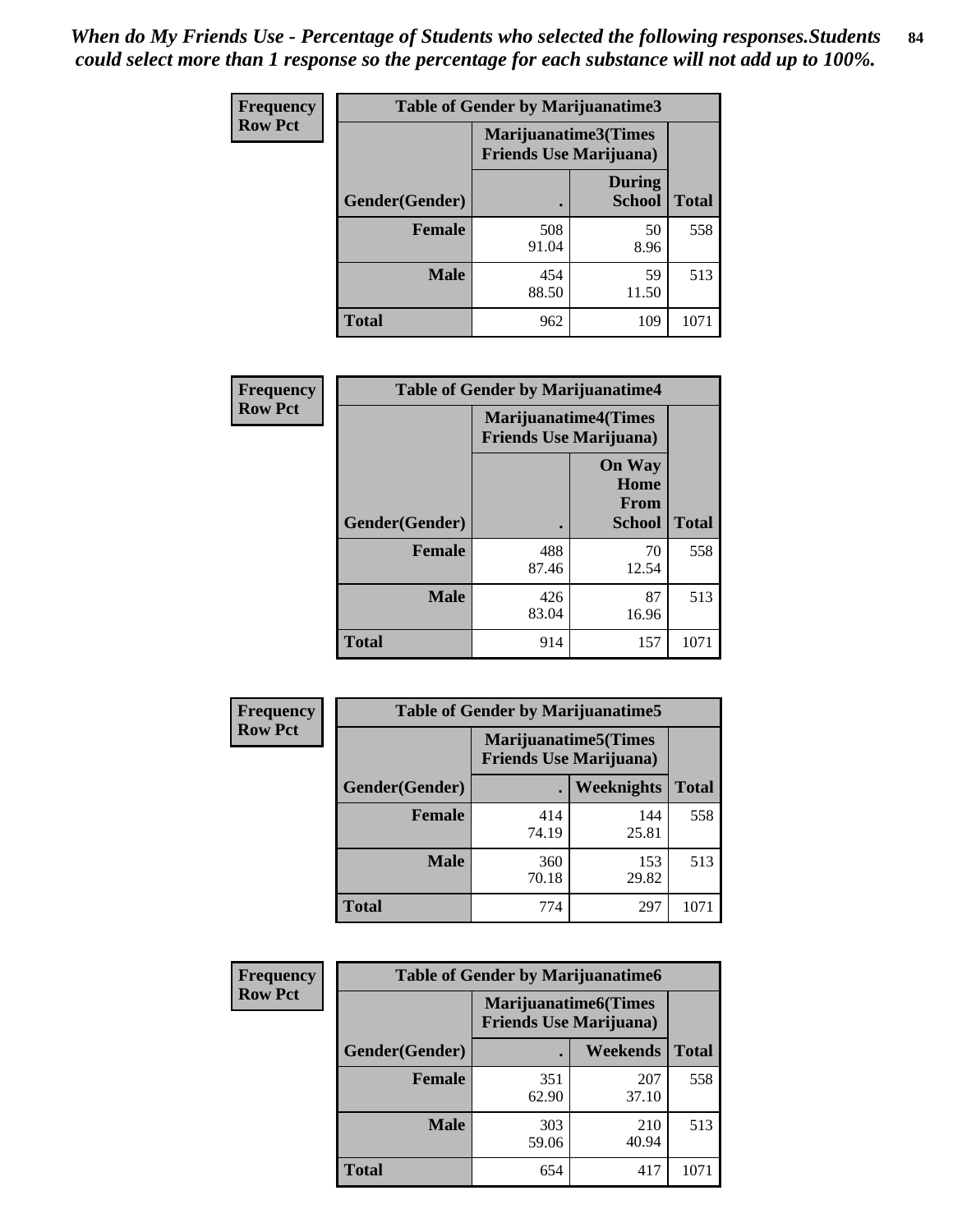*When do My Friends Use - Percentage of Students who selected the following responses.Students could select more than 1 response so the percentage for each substance will not add up to 100%.* **85**

| <b>Frequency</b> | <b>Table of Gender by Otherdrugtime1</b> |                                                                                    |              |              |  |
|------------------|------------------------------------------|------------------------------------------------------------------------------------|--------------|--------------|--|
| <b>Row Pct</b>   |                                          | <b>Otherdrugtime1</b> (Times<br><b>Friends Use Other</b><br><b>Illegal Drugs</b> ) |              |              |  |
|                  | Gender(Gender)                           |                                                                                    | Do Not Use   | <b>Total</b> |  |
|                  | <b>Female</b>                            | 124<br>22.22                                                                       | 434<br>77.78 | 558          |  |
|                  | <b>Male</b>                              | 131<br>25.54                                                                       | 382<br>74.46 | 513          |  |
|                  | <b>Total</b>                             | 255                                                                                | 816          | 1071         |  |

| Frequency      | <b>Table of Gender by Otherdrugtime2</b> |                                                                                   |                            |              |
|----------------|------------------------------------------|-----------------------------------------------------------------------------------|----------------------------|--------------|
| <b>Row Pct</b> |                                          | <b>Otherdrugtime2(Times</b><br><b>Friends Use Other</b><br><b>Illegal Drugs</b> ) |                            |              |
|                | Gender(Gender)                           |                                                                                   | On Way to<br><b>School</b> | <b>Total</b> |
|                | <b>Female</b>                            | 512<br>91.76                                                                      | 46<br>8.24                 | 558          |
|                | <b>Male</b>                              | 447<br>87.13                                                                      | 66<br>12.87                | 513          |
|                | <b>Total</b>                             | 959                                                                               | 112                        | 1071         |

| Frequency      | <b>Table of Gender by Otherdrugtime3</b> |                        |                                                         |              |  |
|----------------|------------------------------------------|------------------------|---------------------------------------------------------|--------------|--|
| <b>Row Pct</b> |                                          | <b>Illegal Drugs</b> ) | <b>Otherdrugtime3(Times</b><br><b>Friends Use Other</b> |              |  |
|                | Gender(Gender)                           |                        | <b>During</b><br><b>School</b>                          | <b>Total</b> |  |
|                | <b>Female</b>                            | 516<br>92.47           | 42<br>7.53                                              | 558          |  |
|                | <b>Male</b>                              | 448<br>87.33           | 65<br>12.67                                             | 513          |  |
|                | <b>Total</b>                             | 964                    | 107                                                     | 1071         |  |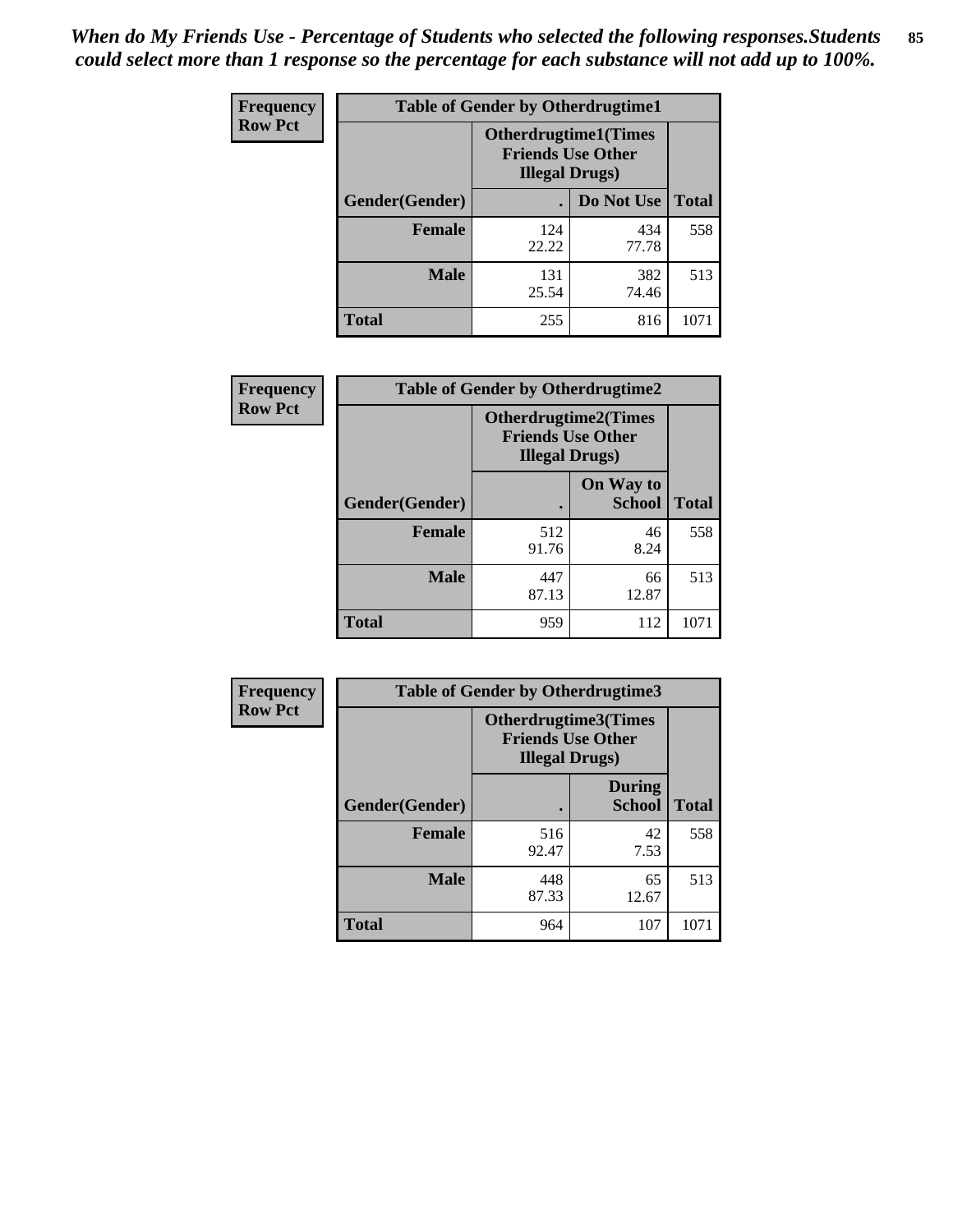*When do My Friends Use - Percentage of Students who selected the following responses.Students could select more than 1 response so the percentage for each substance will not add up to 100%.* **86**

| <b>Frequency</b> | <b>Table of Gender by Otherdrugtime4</b> |                                                                                   |                                                |              |
|------------------|------------------------------------------|-----------------------------------------------------------------------------------|------------------------------------------------|--------------|
| <b>Row Pct</b>   |                                          | <b>Otherdrugtime4(Times</b><br><b>Friends Use Other</b><br><b>Illegal Drugs</b> ) |                                                |              |
|                  | Gender(Gender)                           |                                                                                   | <b>On Way</b><br>Home<br>From<br><b>School</b> | <b>Total</b> |
|                  | Female                                   | 519<br>93.01                                                                      | 39<br>6.99                                     | 558          |
|                  | <b>Male</b>                              | 447<br>87.13                                                                      | 66<br>12.87                                    | 513          |
|                  | <b>Total</b>                             | 966                                                                               | 105                                            | 1071         |

| Frequency      | <b>Table of Gender by Otherdrugtime5</b> |                                                                                    |             |              |
|----------------|------------------------------------------|------------------------------------------------------------------------------------|-------------|--------------|
| <b>Row Pct</b> |                                          | <b>Otherdrugtime5</b> (Times<br><b>Friends Use Other</b><br><b>Illegal Drugs</b> ) |             |              |
|                | Gender(Gender)                           |                                                                                    | Weeknights  | <b>Total</b> |
|                | <b>Female</b>                            | 486<br>87.10                                                                       | 72<br>12.90 | 558          |
|                | <b>Male</b>                              | 417<br>81.29                                                                       | 96<br>18.71 | 513          |
|                | <b>Total</b>                             | 903                                                                                | 168         | 1071         |

| <b>Frequency</b> | <b>Table of Gender by Otherdrugtime6</b> |                                                                                   |              |              |
|------------------|------------------------------------------|-----------------------------------------------------------------------------------|--------------|--------------|
| <b>Row Pct</b>   |                                          | <b>Otherdrugtime6(Times</b><br><b>Friends Use Other</b><br><b>Illegal Drugs</b> ) |              |              |
|                  | Gender(Gender)                           |                                                                                   | Weekends     | <b>Total</b> |
|                  | <b>Female</b>                            | 428<br>76.70                                                                      | 130<br>23.30 | 558          |
|                  | <b>Male</b>                              | 375<br>73.10                                                                      | 138<br>26.90 | 513          |
|                  | <b>Total</b>                             | 803                                                                               | 268          | 1071         |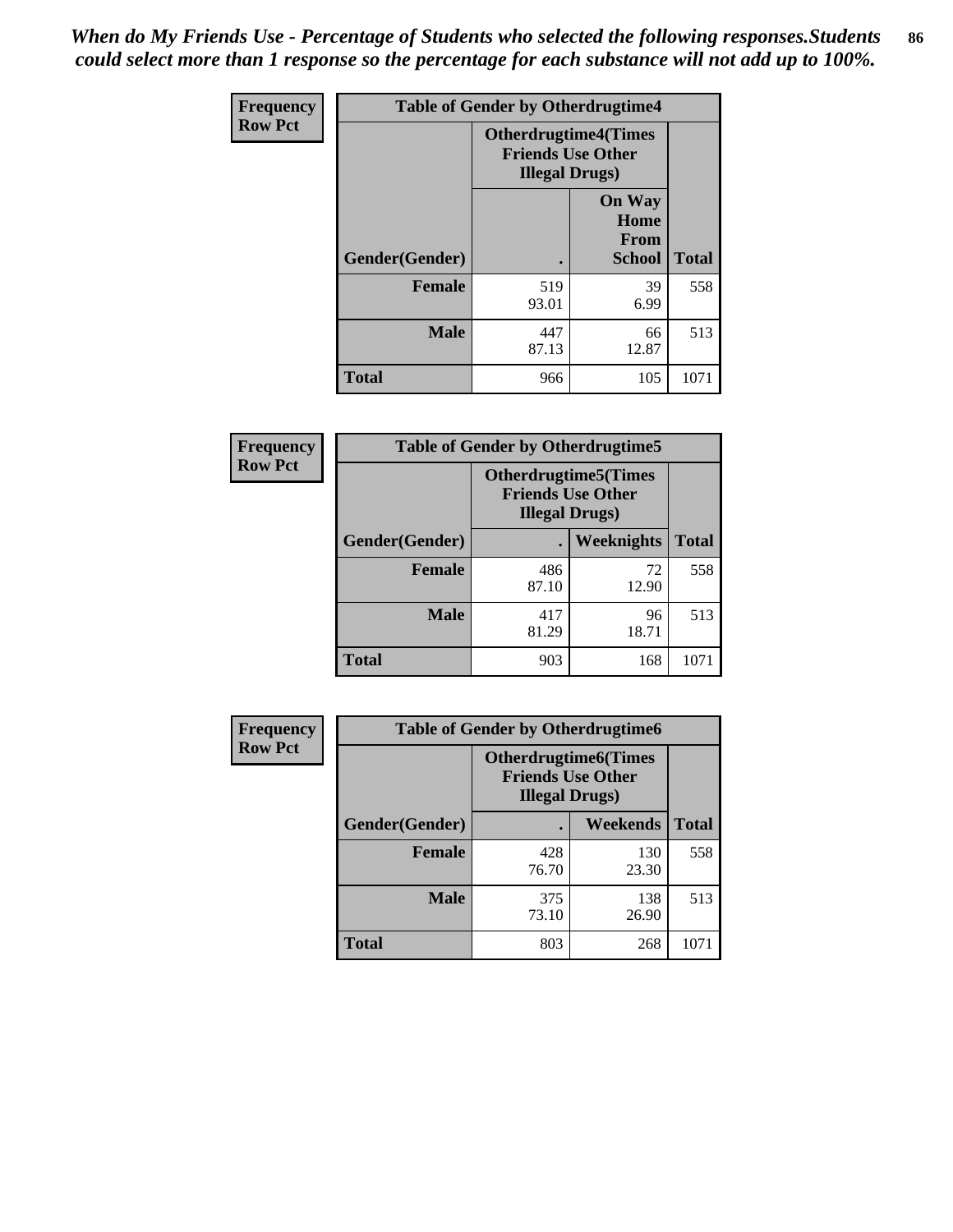# *Other Questions* **87**

| <b>Frequency</b> | <b>Table of Gender by Educationalcohol</b> |                                                                                                                                       |                |              |  |
|------------------|--------------------------------------------|---------------------------------------------------------------------------------------------------------------------------------------|----------------|--------------|--|
| <b>Row Pct</b>   |                                            | <b>Educationalcohol</b> (I<br>have been taught<br>about alcohol,<br>tobacco,<br>and other drugs<br>within the last year<br>at school) |                |              |  |
|                  | Gender(Gender)                             | <b>Yes</b>                                                                                                                            | N <sub>0</sub> | <b>Total</b> |  |
|                  | <b>Female</b>                              | 379<br>67.92                                                                                                                          | 179<br>32.08   | 558          |  |
|                  | <b>Male</b>                                | 343<br>66.86                                                                                                                          | 170<br>33.14   | 513          |  |
|                  | <b>Total</b>                               | 722                                                                                                                                   | 349            | 1071         |  |

| Frequency      | <b>Table of Gender by Rodedrinking</b> |                                                                                                                     |                |              |  |
|----------------|----------------------------------------|---------------------------------------------------------------------------------------------------------------------|----------------|--------------|--|
| <b>Row Pct</b> |                                        | Rodedrinking(In<br>the past 30 days I<br>have ridden in a<br>car with a driver<br>who had been<br>drinking alcohol) |                |              |  |
|                | Gender(Gender)                         | Yes                                                                                                                 | N <sub>0</sub> | <b>Total</b> |  |
|                | <b>Female</b>                          | 53<br>9.50                                                                                                          | 505<br>90.50   | 558          |  |
|                | <b>Male</b>                            | 43<br>8.38                                                                                                          | 470<br>91.62   | 513          |  |
|                | <b>Total</b>                           | 96                                                                                                                  | 975            | 1071         |  |

| Frequency      | <b>Table of Gender by Drugsschool</b> |                                                                                                                                     |                |              |  |
|----------------|---------------------------------------|-------------------------------------------------------------------------------------------------------------------------------------|----------------|--------------|--|
| <b>Row Pct</b> |                                       | <b>Drugsschool</b> (During<br>the past 12 months,<br>I have been offered,<br>sold,<br>or given illegal drugs<br>on school property) |                |              |  |
|                | Gender(Gender)                        | Yes                                                                                                                                 | N <sub>0</sub> | <b>Total</b> |  |
|                | <b>Female</b>                         | 93<br>16.67                                                                                                                         | 465<br>83.33   | 558          |  |
|                | <b>Male</b>                           | 118<br>23.00                                                                                                                        | 395<br>77.00   | 513          |  |
|                | <b>Total</b>                          | 211                                                                                                                                 | 860            | 1071         |  |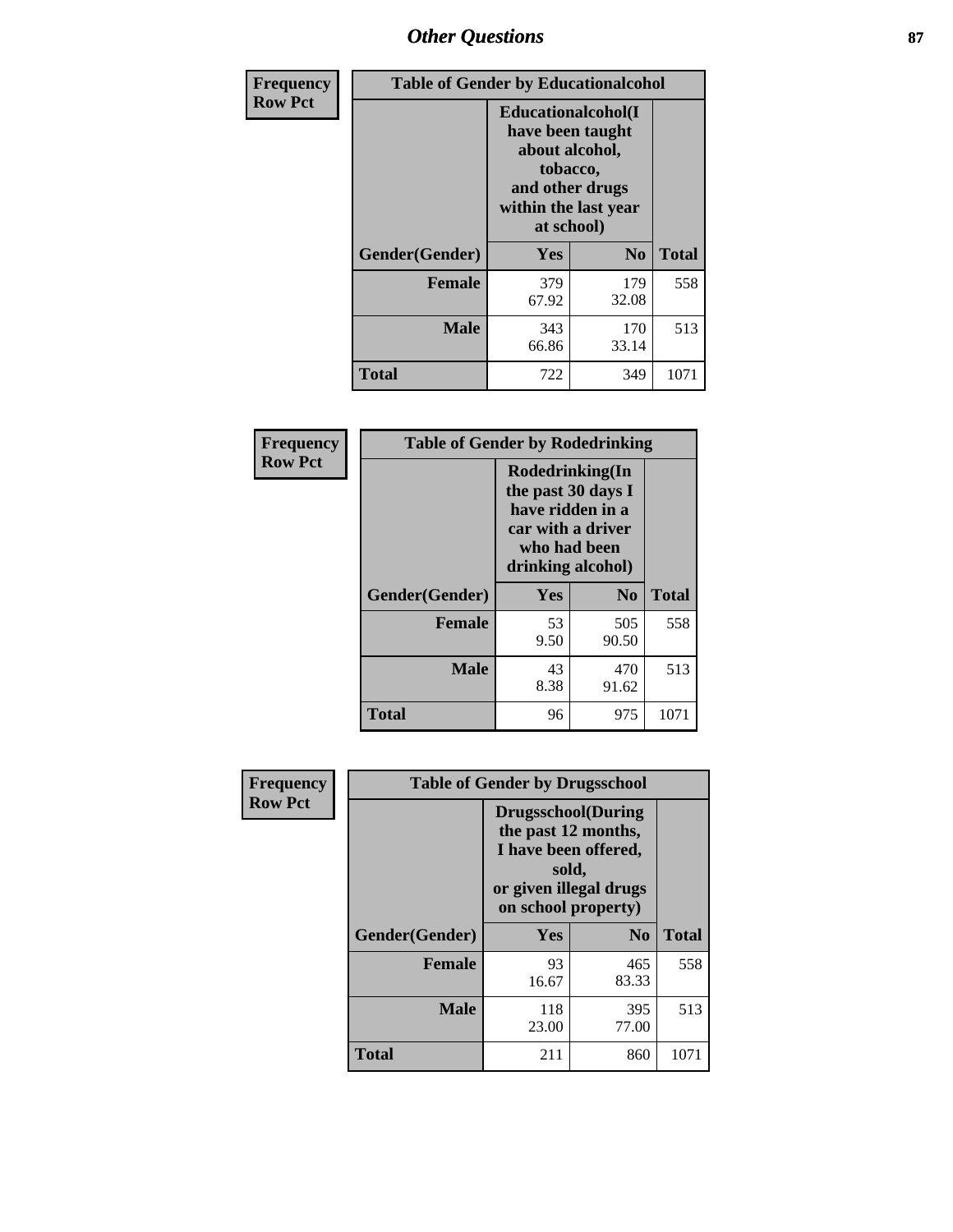## *Other Questions* **88**

**Frequency Row Pct**

| <b>Table of Gender by Bingedrinking</b> |                            |                                                                                                         |                   |                   |                        |                               |                   |              |
|-----------------------------------------|----------------------------|---------------------------------------------------------------------------------------------------------|-------------------|-------------------|------------------------|-------------------------------|-------------------|--------------|
|                                         |                            | Bingedrinking(I have drunk five or more<br>drinks of alcohol at one sitting during the<br>last 30 days) |                   |                   |                        |                               |                   |              |
| <b>Gender</b> (Gender)                  | $\mathbf 0$<br><b>Days</b> | 1 or<br>days                                                                                            | 3 to<br>5<br>days | 6 to<br>9<br>days | 10<br>to<br>19<br>days | <b>20</b><br>to<br>29<br>days | All<br>30<br>days | <b>Total</b> |
| <b>Female</b>                           | 503                        | 14                                                                                                      | 7                 | 13                | 8                      | 6                             |                   | 558          |
|                                         | 90.14                      | 2.51                                                                                                    | 1.25              | 2.33              | 1.43                   | 1.08                          | 1.25              |              |
| <b>Male</b>                             | 439<br>85.58               | 21<br>4.09                                                                                              | 14<br>2.73        | 15<br>2.92        | 11<br>2.14             | 5<br>0.97                     | 8<br>1.56         | 513          |

| Frequency      | <b>Table of Gender by Educationaids</b> |                                                                                                 |                |              |  |  |
|----------------|-----------------------------------------|-------------------------------------------------------------------------------------------------|----------------|--------------|--|--|
| <b>Row Pct</b> |                                         | <b>Educationaids</b> (I<br>have been taught<br>about HIV/AIDS<br>at school in the<br>past year) |                |              |  |  |
|                | Gender(Gender)                          | Yes                                                                                             | $\mathbf{N_0}$ | <b>Total</b> |  |  |
|                | <b>Female</b>                           | 376<br>67.38                                                                                    | 182<br>32.62   | 558          |  |  |
|                | <b>Male</b>                             | 353<br>68.81                                                                                    | 160<br>31.19   | 513          |  |  |
|                | <b>Total</b>                            | 729                                                                                             | 342            | 1071         |  |  |

| <b>Frequency</b> | <b>Table of Gender by Suicideconsider</b> |                 |                |              |  |
|------------------|-------------------------------------------|-----------------|----------------|--------------|--|
| <b>Row Pct</b>   |                                           | Suicideconsider |                |              |  |
|                  | Gender(Gender)                            | Yes             | N <sub>0</sub> | <b>Total</b> |  |
|                  | <b>Female</b>                             | 31<br>5.56      | 527<br>94.44   | 558          |  |
|                  | <b>Male</b>                               | 30<br>5.85      | 483<br>94.15   | 513          |  |
|                  | Total                                     | 61              | 1010           | 1071         |  |